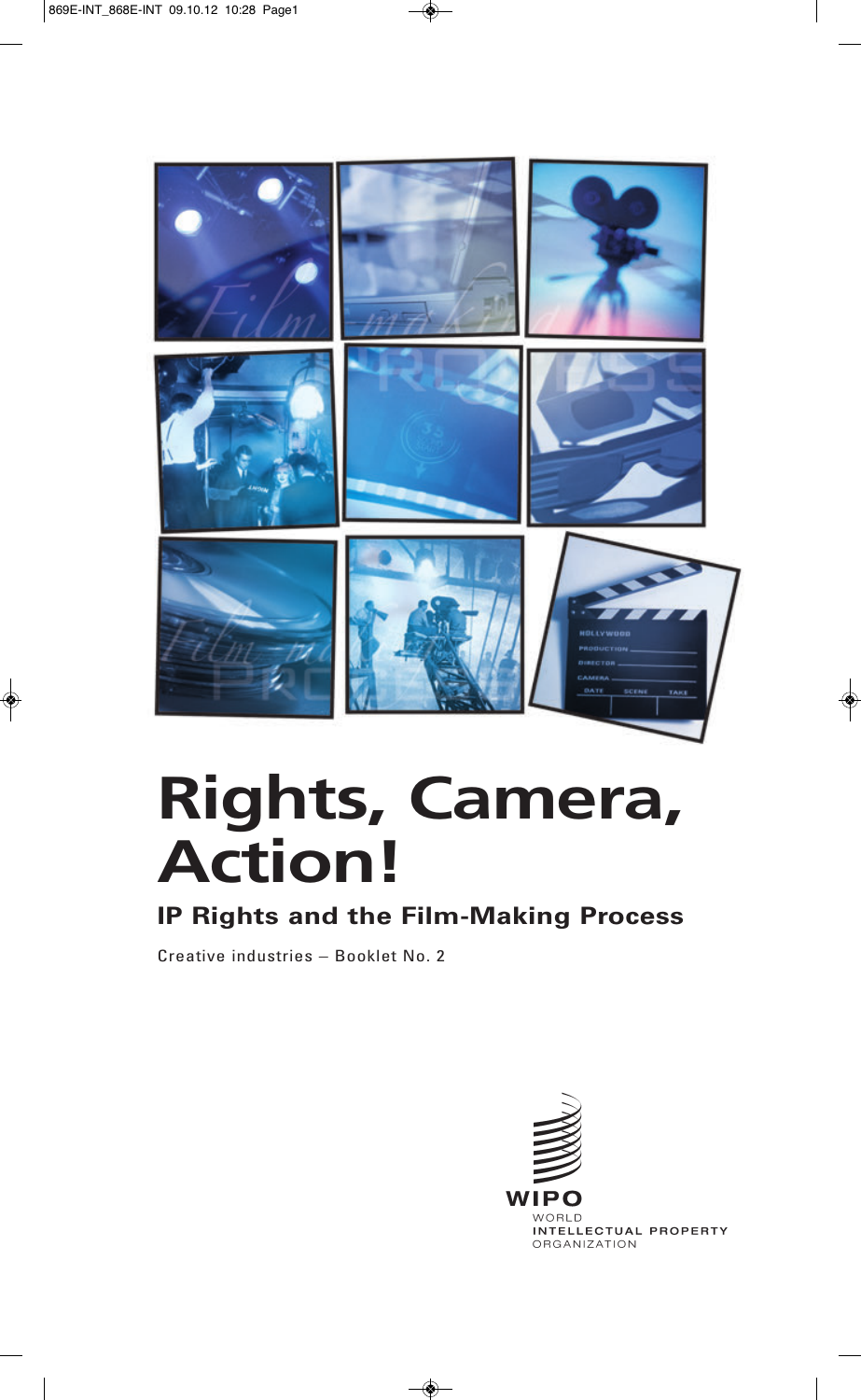

## Rights, Camera, Action! IP Rights and the Film-Making Process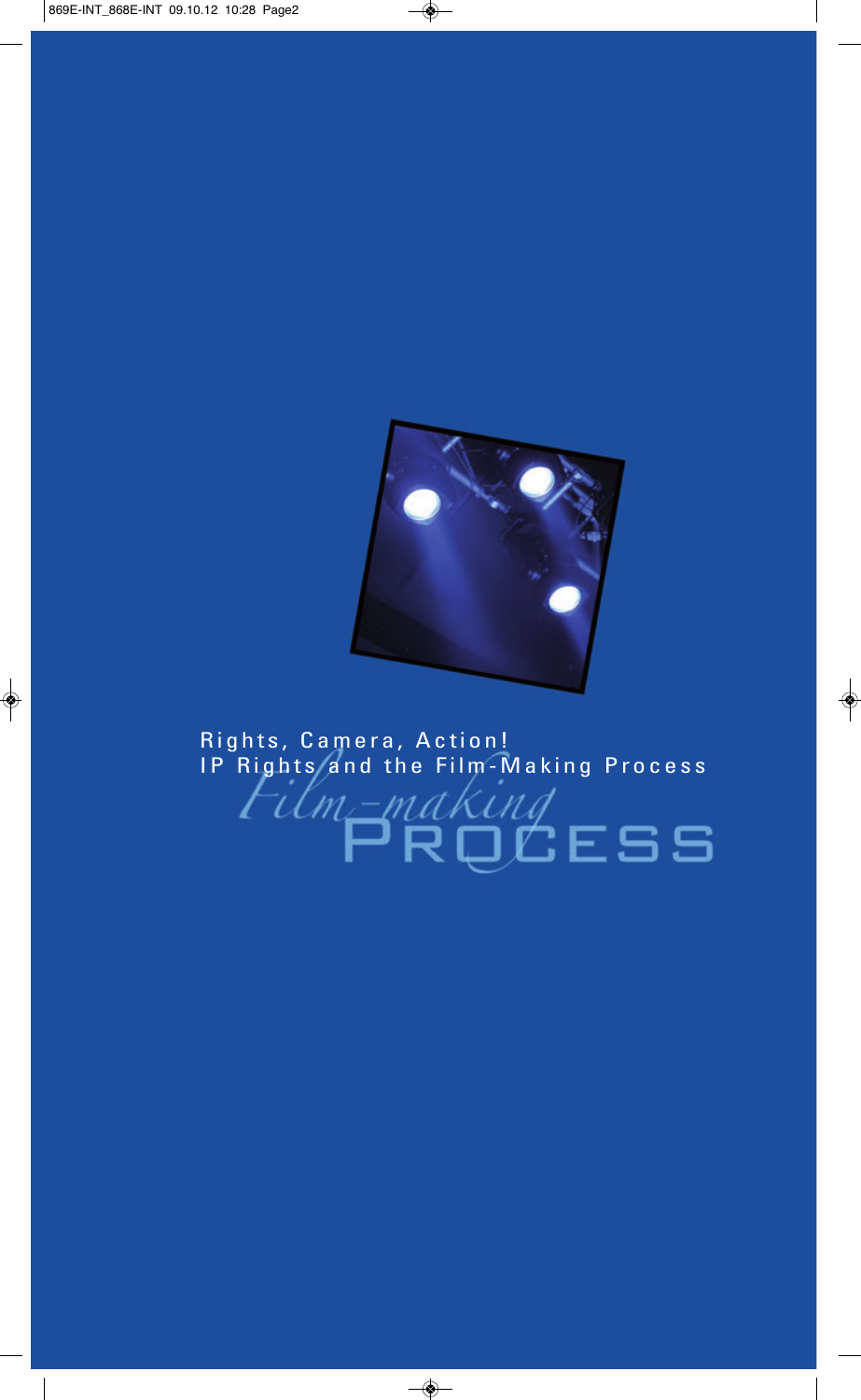

**3**

## TABLE OF CONTENTS

| <b>PREFACE</b><br><b>INTRODUCTION</b><br><b>CHAPTER 1</b> |                                                                     | 4  |  |
|-----------------------------------------------------------|---------------------------------------------------------------------|----|--|
|                                                           |                                                                     | 6  |  |
|                                                           |                                                                     | 9  |  |
|                                                           | Eye of the Needle - The Disciplines of Development                  | 9  |  |
| 1.1                                                       | Digging for Gold – the search for the perfect script                | 9  |  |
| 1.ii                                                      | Passion and Eloquence - attracting funds for development            | 10 |  |
| 1.iii                                                     | Buying Time – how to negotiate an option                            | 12 |  |
| 1.iv                                                      | The Big Jump - purchasing underlying rights                         | 14 |  |
| $1_v$                                                     | Into the Void - commissioning a script                              | 17 |  |
| 1.vi                                                      | The Art of War – producers, writers and their agents                | 20 |  |
| 1.vii                                                     | Development - the real stories                                      | 21 |  |
| <b>CHAPTER 2</b>                                          |                                                                     | 26 |  |
|                                                           | Financing Films – on the Merry-go-Round of Debt, Equity and Rights  | 26 |  |
| 2.i                                                       | Sink or Swim – the trials of debt financing                         | 26 |  |
| 2.ii                                                      | Cutting the Cake – the basics of equity financing                   | 29 |  |
| 2.iii                                                     | IP Rights as the Most Strategic Source of Financing                 | 32 |  |
| 2.iv                                                      | Into the Rights' Jungle – the film distribution agreement           | 38 |  |
| 2.v                                                       | The Rights' Jungle thickens - a strategic look at television rights | 46 |  |
| <b>CHAPTER 3</b>                                          |                                                                     |    |  |
|                                                           | The Talent Maze - Rights and Engagement Terms                       | 52 |  |
| 3.i                                                       | Actors' Rights - an uneven patchwork                                | 52 |  |
| 3.ii                                                      | Hollywood Stars – their agents and inflationary effects             | 54 |  |
| 3.iii                                                     | In the Director's Chair - author vs technician-for-hire             | 58 |  |
| 3.iv                                                      | Licensing by Numbers - collective management and talent rights      | 61 |  |
| <b>CHAPTER 4</b>                                          |                                                                     |    |  |
| <b>Managing the Risk of Production</b>                    |                                                                     |    |  |
| <b>CHAPTER 5</b>                                          |                                                                     | 69 |  |
| Crossing Borders - The Art of Selling and Co-producing    |                                                                     | 69 |  |
| 5.i.                                                      | Weaving the Patchwork of International Pre-sales                    | 69 |  |
| 5.ii                                                      | The World is Not Enough - the role of the sales agent               | 72 |  |
| 5.iii                                                     | The Producer - Sales Agent Agreement                                | 76 |  |
| 5.iv                                                      | Through the Pain Barrier - international co-productions             | 78 |  |
|                                                           | <b>CONCLUSION</b>                                                   |    |  |
| The Great Film Bazaar in the Sky?                         |                                                                     |    |  |
| <b>ANNEX</b>                                              |                                                                     |    |  |
| <b>Glossary of Film Production Terms</b>                  |                                                                     |    |  |
| <b>ACKNOWLEDGEMENTS</b>                                   |                                                                     |    |  |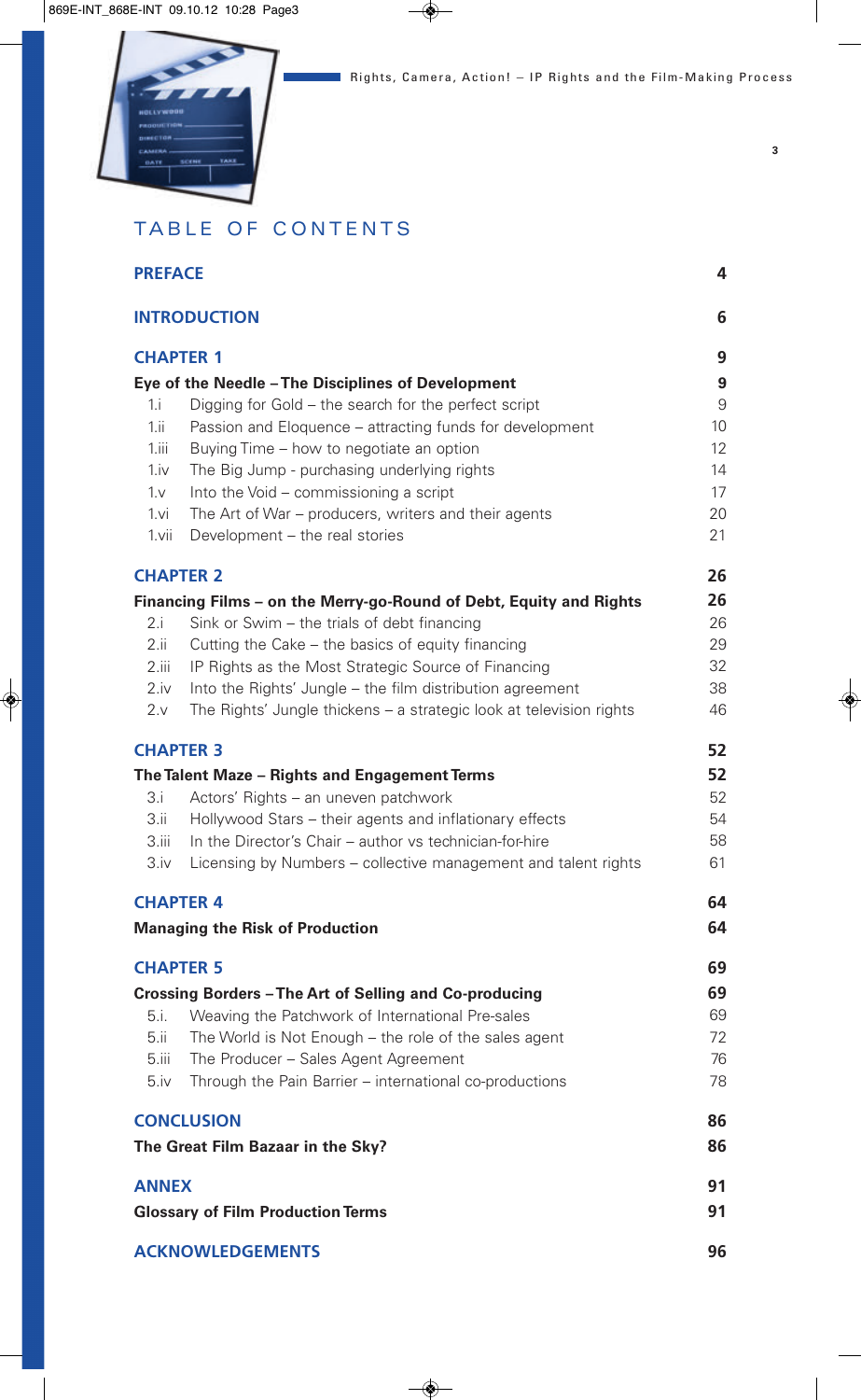#### **P R E F A C E**

The World Intellectual Property Organization (WIPO) is pleased to present this second booklet in the Creative Industries series centering on the legal and financial complexities within the film industry, with a focus on the importance of strategically managing intellectual property (IP) rights throughout the main stages of film production.

The creative process and business models of film industries are being refined as new technologies are used to develop, produce, finance, distribute and market film productions. In fact the prevalent belief is that the business of making films has become more important than the actual film itself. Yet the coming together of notions of 'art', 'culture' and 'enterprise' is arguably common to cinematographic productions worldwide. The boundaries between the three have become increasingly blurred, to such an extent that the position of the filmmaker as creator and entrepreneur has strengthened.

The publication examines the various stages of the film making process – development (i.e. concept/idea, dealing with financiers); pre-production (i.e. underlying rights acquisitions, attaching key talent, dealing with agents; production (i.e. principal photography); post-production (i.e. editing, adding audio-sound, visual effects); distribution; and exhibition. The filmmaking process faces specific circumstances anchored in the economic, social and cultural status of the national audiovisual sector, underpinned by the country's legal framework governing audiovisual works.

So as to integrate creative cultural works into development policies and safeguard an industry that is considered a cultural asset, countries should expand on their efforts to protect and promote the interests of their national film industries. Together with the issues dealing with entertainment financing, accounting, marketing and promotion, distribution, and other matters relating to the management and operation of film production companies, the core issue not to be neglected is the need for a coherent and dependable national IP rights system.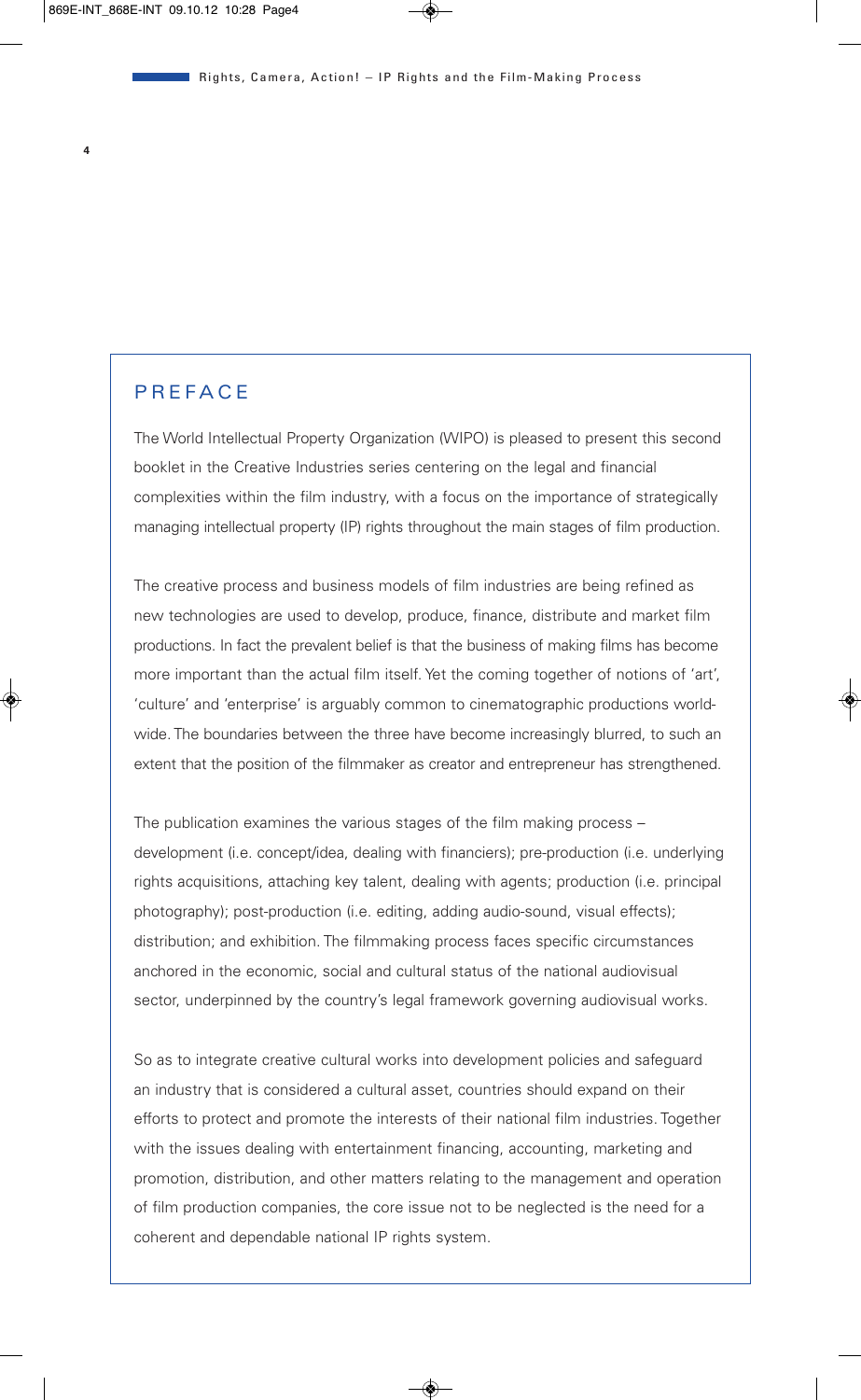The use of new technologies has encouraged independent filmmakers, especially those from developing nations to enter and compete in regional and international market places. However, there are still considerable challenges facing these filmmakers as they try to keep abreast of the transformation of the legal and commercial film environment. These challenges are explored thoroughly in this WIPO Publication.

The booklet was commissioned by WIPO and written by Bertrand Moullier and Richard Holmes, experienced international film industry professionals. The views expressed in the booklet are those of the authors and do not necessarily reflect those of the Organization.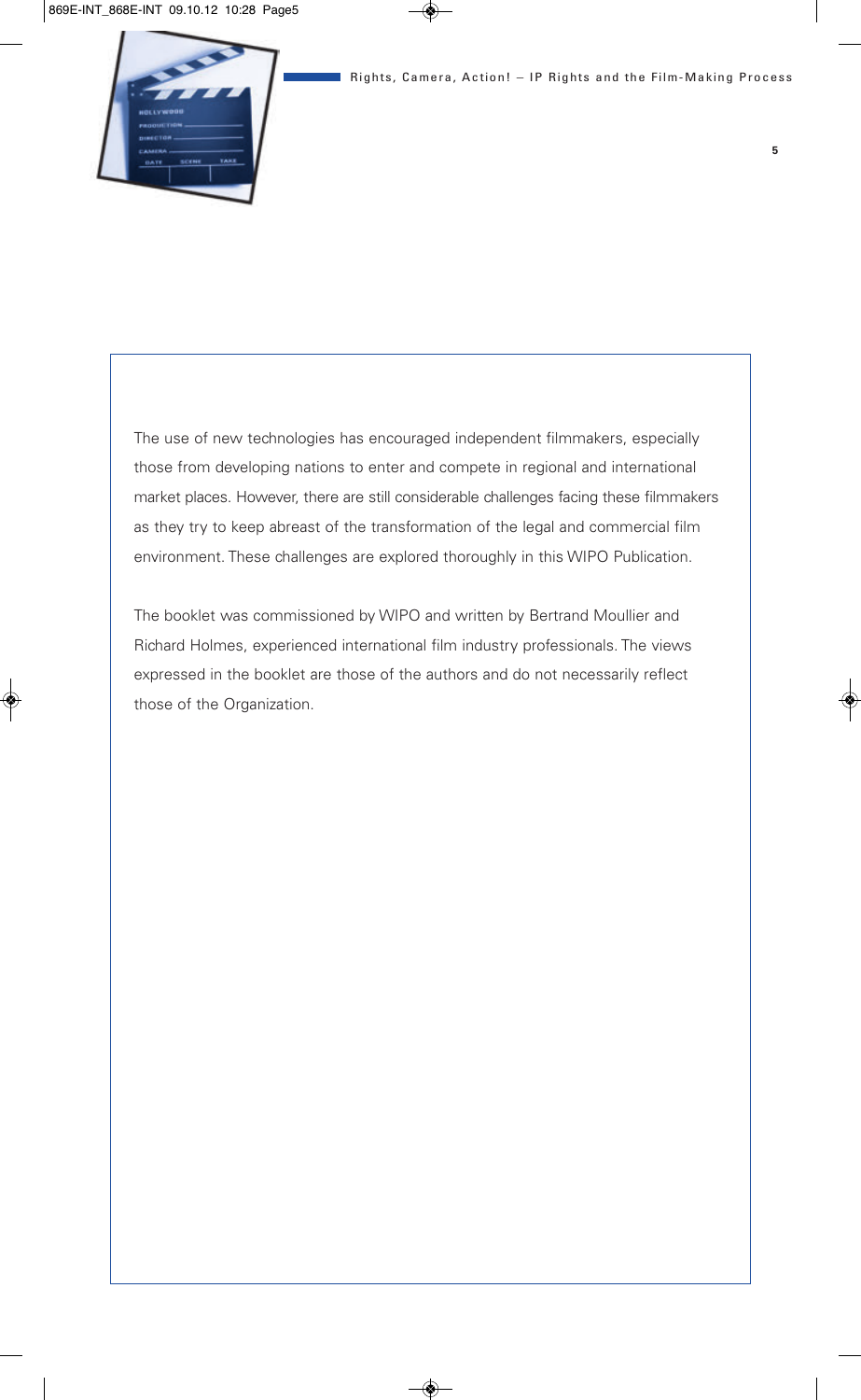#### **INTRODUCTION**

This booklet is written from the perspective of the small-size film producer and/or entrepreneur. His economic success depends on matching ideas with talent, obtaining relevant intellectual property (IP) rights and using them to attract finance from commercial film distributors – and the altogether more optimistic prospect of rapt audiences leaving the movie theatre with a heartfelt laugh, a tear in their eye or a spring in their step.

In choosing this perspective, the World Intellectual Property Organization (WIPO) is merely reflecting the dominant reality of the film industry worldwide. Most readers will have some acquaintance with Hollywood, and those who know about its remarkable business model will probably agree that – rather than representing a worldwide norm – it is an almost entirely singular phenomenon, one intimately connected to the specific industrial history of the United States (US) and not reflective of other film making traditions elsewhere in the world: at the turn of the new century, most films in most places on earth are made by driven, dynamic, cultural entrepreneurs with a strong creative vision, an appetite for stories, dreams of cinemas packed to the rafters and almost no money of their own. This booklet is primarily written to educate those who aspire to membership of this spirited community whose efforts do so much for IP-based economic growth and cultural diversity all over the world.

Our choice of adopting the producer's perspective is also largely motivated by our mandate to be as educational as possible about the intricacies of rights and the film production process, within the constraints of a short publication. Of all contributors to the making of a film, the producer stands closest to the heart of the process. Like a skilled and overworked traffic warden, he does his best to direct traffic at the crowded intersection where talent, rights, money and dreams all meet and – if all goes well – ends up leading them in the same direction. In this unique position,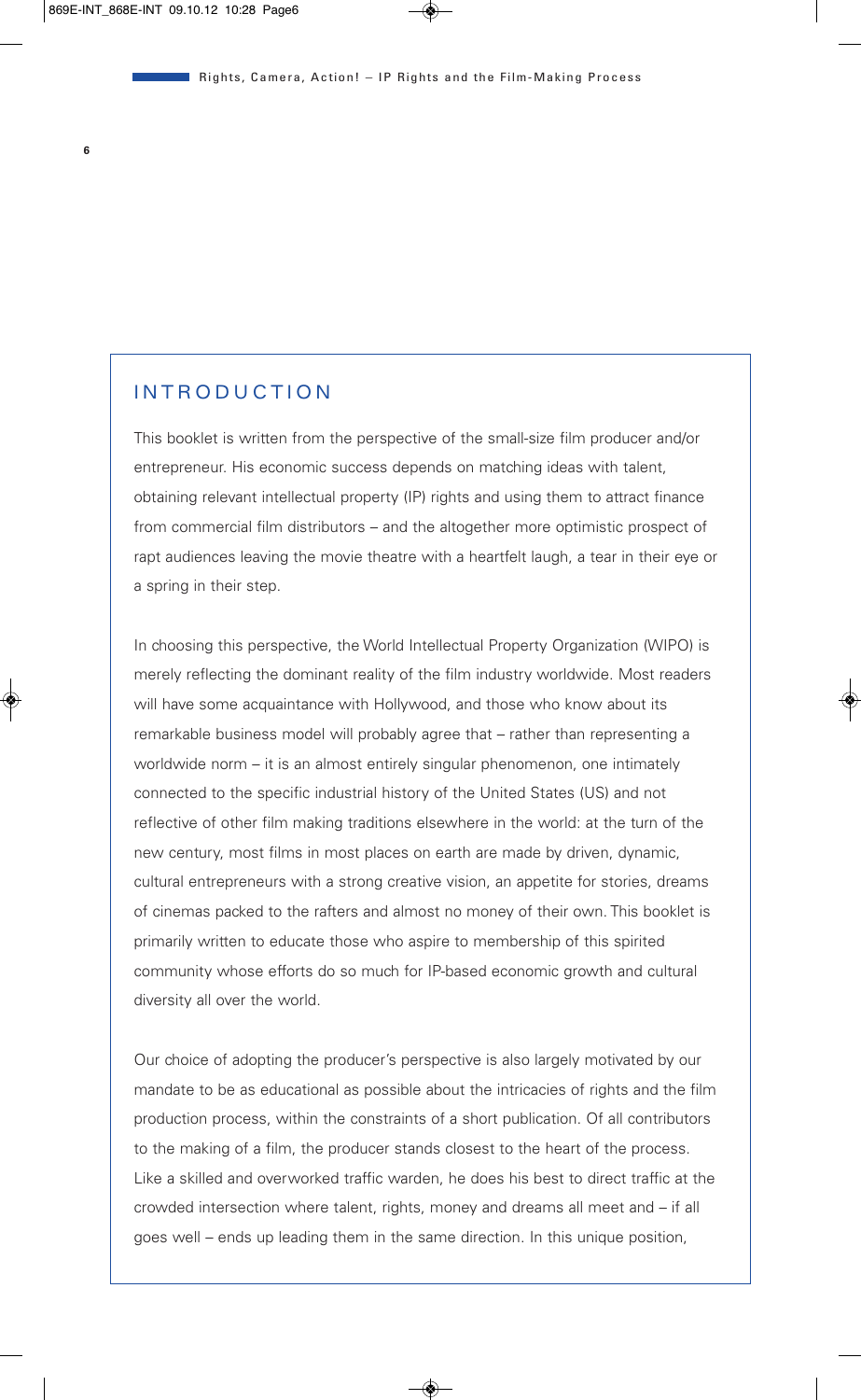the producer has to understand extremely well how IP rights may be used strategically to obtain production finance and attract the best authors, actors and other talent. His insights into the process should be the insights of anyone genuinely interested in understanding how films come to be made and the dynamic role IP rights play in their creative and economic genesis.

One of the central topics of this booklet centers on the profound changes currently affecting the value of different rights in the global film industry. Our presentation of current shifts in the film *value chain* was primarily based on an analysis of the mainstream Western film industries and the trend affecting the film markets there. A Western focus, as far as certain sections of the booklet are concerned, presents in our view two distinct advantages for readers all over the world:

- (i) It provides a useful insight into possible future value chain developments for producers in developing countries where film industry growth is strong and where cable, satellite and broadband connections are beginning to present consumers of film with more choice: what is happening in the US and Europe is also mirrored in many parts of Asia and will likely happen in most developing countries with a film industry in the near future.
- (ii) Experience shows that over a certain level of budget wherever in the world a producer lives and works, he will need to reach out to the international film financiers' community and will therefore need to acquaint himself with the global market for film rights, whose standards are those currently practiced predominantly in the West European and North American film-making arena.

Elsewhere, we have tried to be as general as possible, focusing almost exclusively on aspects of the film-making custom and practice which could apply widely across various regions of the world or, where appropriate, to point out differences.

As far as possible, we have tried to illustrate many of our analyses of how rights are optioned, bought, sold or licensed, by summarizing real life case-studies. These required the consent of the film producers, authors, and artists who were involved in the contractual arrangements, and we express our deep gratitude to those who gave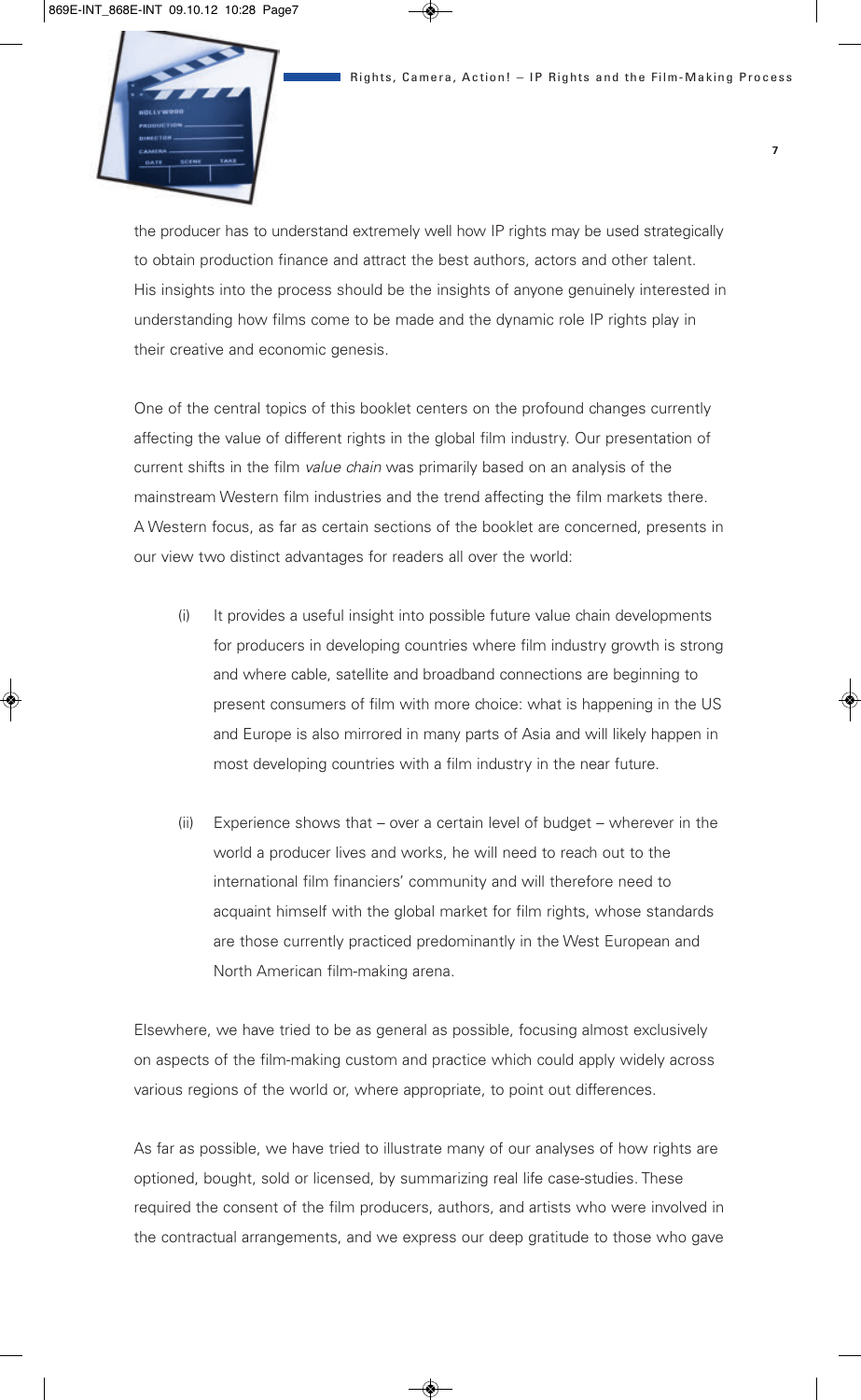freely of their time (a precious commodity indeed in the life of a film producer) to help us breathe life into this publication. In some cases, we were given permission to use specific figures, culled from real contracts. In many cases we chose not to use them, in part because we wanted to spare our sources' blushes, but also because figures as they relate to the value of specific rights at specific times are mostly reflective of a particular film and are at best unreliable pointers to the average value of those rights across the board.

This publication is dedicated exclusively to rights and the interplay of rights in the making of feature-length cinema films. Our omission of other forms of audiovisual expression, such as the vast sector of programs made for television, is a choice dictated merely by our desire to convey a sense of the complexity of rights-based transactions in an audiovisual medium which engages the full range of rights, across the entire value chain. The story of how feature films come to be made is rich and intricate enough to deserve its own stand-alone publication. However, this exclusive editorial focus does not in any way suggest a lack of interest on our part in the rest of the audiovisual enterprise sector, and its own IP rights' challenges and opportunities deserve to be explored in just as much detail.

The cinema, perhaps more so than any other art form, is a collaborative phenomenon. Whilst we have described the film producer's role as pivotal, his own efforts are bound to be sterile unless he is able to engage and motivate the film's talent, especially its authors and performing artists, on terms which will secure their enthusiasm and commitment. To bring about this creative chemistry requires the intuitive skills to enthuse others. It also requires a willingness to strive for balance and fairness in negotiations over the authors' and performers' rights and their remuneration. We hope this booklet will act in its own modest way as a helpful guide for the novice producer willing to walk this ethical path.

Bertrand Moullier With Richard Holmes May 2007

Bertrand Moullier is an independent audiovisual industry consultant based in London. From 2002 to 2005 he was the Director General of the International Federation of Film Producers Associations (FIAPF).

Richard Holmes is an independent film producer, also based in London. Amongst his successful films are two comedies *Waking Ned* and *Shooting Fish*.

**8**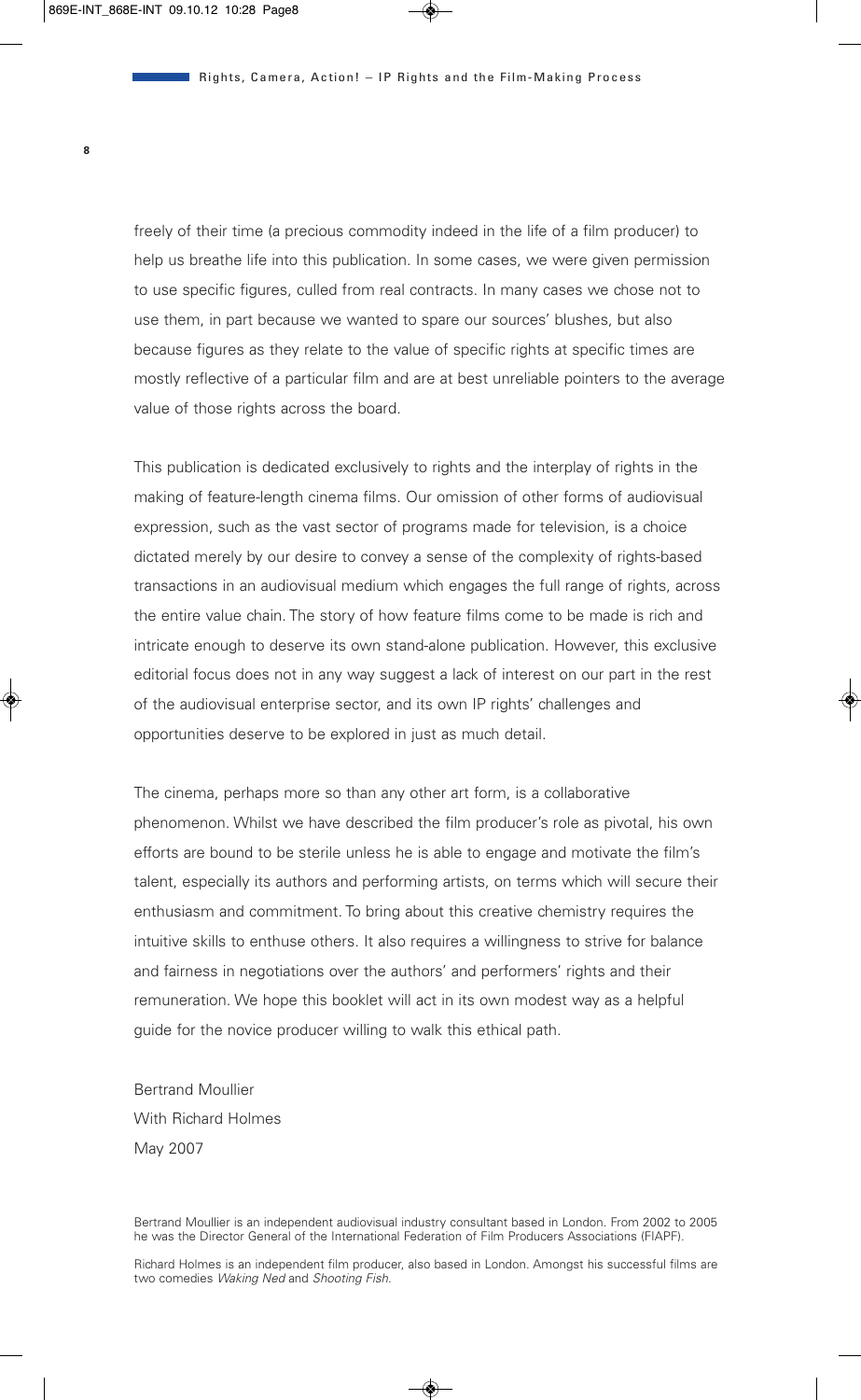## CHAPTER 1

## **Eye of the Needle – The Disciplines of Development**

#### **1.i Digging for Gold – the search for the perfect script**

In film making, "Development" refers to the time and actions necessary to move from an idea to a completed script (or screenplay) ready to be filmed and a so-called "package" consisting of elements such as expressions of interest from one or more lead actors and the commitment of a director to the project.

The script is the most essential part of the development process. There are only very few films made each year without a completed script. A film by the renowned British director Mike Leigh, *Naked*, which won its main star an award at the prestigious Cannes Film Festival in 1993, was made using an element of improvisation: actors came to work in the morning, were given time to rehearse and – whilst they followed the director's story structure – they would largely improvise their lines on the spur of the moment. Such movies are extremely rare however, and most critics would agree that only a masterful film director such as Leigh is capable of making an illuminating film using such improvisation.

So, most movies have a detailed script. If they don't have one, they don't have the faintest chance of attracting money from financiers to make the film. A script can be an original story, or it can be based on a novel, a factual book, an existing script for another film, a theatre play, a magazine article, or culled from somebody's real life story, etc. The script itself is always an original creation to which intellectual property rights are attached. However, if it is not an original story but an adaptation of an existing creation, other intellectual property rights will be involved. These other creations are generally referred to as the *underlying work* or *underlying material*.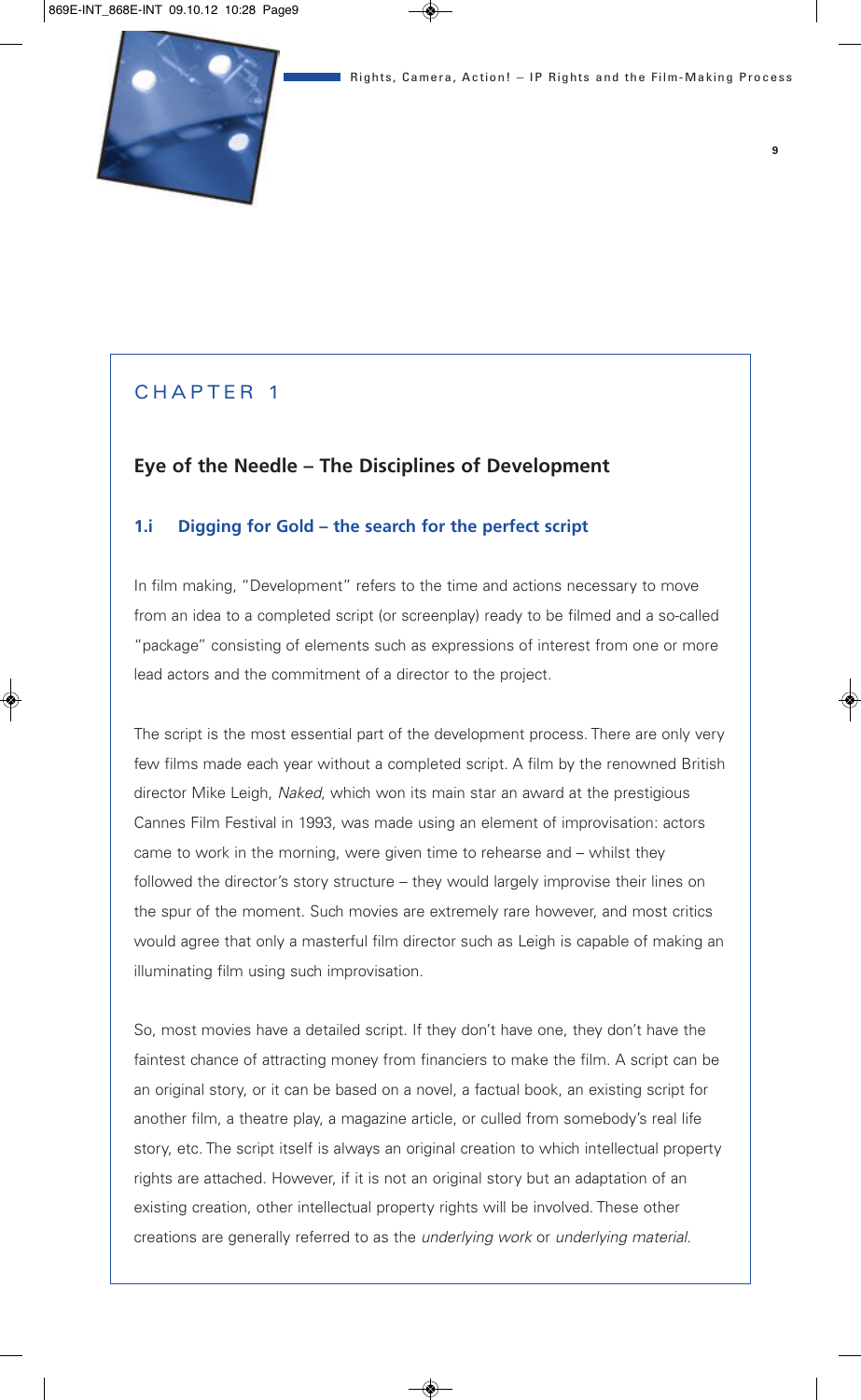A large part of the development process therefore, consists in the producer making sure that all the rights on all the underlying material used to produce a completed script are duly acquired or licensed as well as the rights of the writer (or writers) commissioned to write the film's script. The producer also needs to be able to produce written evidence that he is in control of all those rights. In the Anglo-American film business, the terminology for all this paperwork is *chain of title*. Why is the chain of title important? Because no bank or other source of funding in Europe or the US will put money behind a film unless they have the assurance that the production will not be forced to stop half-way through by a disgruntled author or other right holder whose work will have been used without due permission and financial compensation.

As noted in our introduction, in some other parts of the world, development may be less formally legalistic and the process may vary. For example, whereas the British or US producer often initiates the original idea, commissions a professional script writer and then proceeds to attract a director to the project, in France or Italy, it is more usual to have the director writing his/her own script and looking for a producer to raise the financing. In India, until recently, the script simply did not have the same status as it does in the US/European context: stars, and the promise of spectacular set pieces ably choreographed and directed by experienced artists, are deemed more important. Projects are most often sold to movie stars by the director literally acting out and mimicking every scene, not always with reference to a printed script.

For all the differences in the approach to script-writing, there are common characteristics and standards which are increasingly those adopted by the international independent film sector the world over. This chapter focuses primarily on these, because they are likely to be most useful to fledgling film makers in an industry that is fast becoming interconnected on a global scale.

#### **1.ii Passion and Eloquence – attracting funds for development**

At first glance passion and eloquence may not seem especially relevant to films and intellectual property rights which are the topic of this booklet.

But they are! Negotiating for the licensing or acquisition of underlying rights and getting the best possible standard of work out of a commissioned script writer require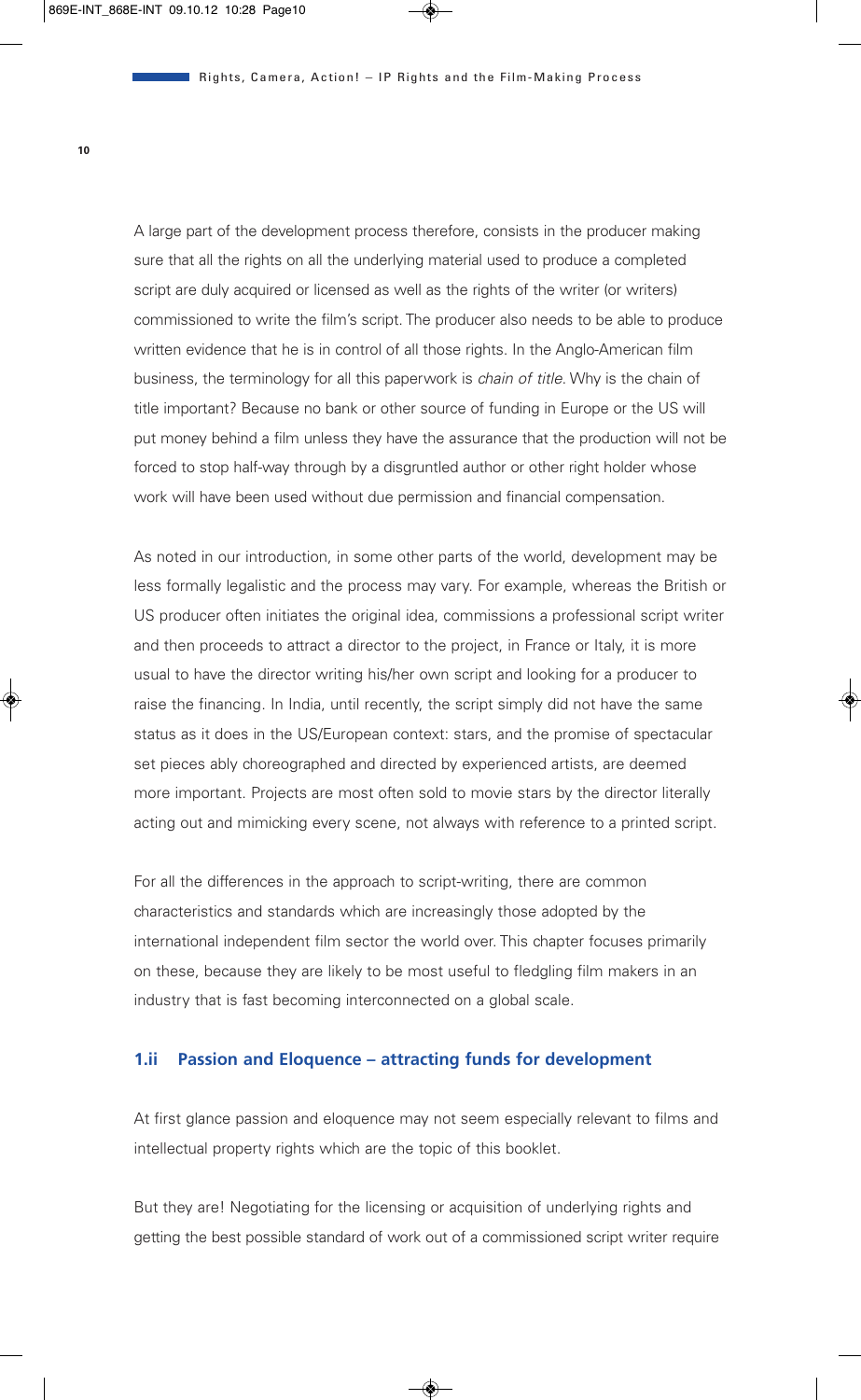

as much emphasis on human relational skills as they do on a good working knowledge of IP transactions. The authors of the works will often want to see evidence of your passion for the project and your connection with their work before considering a deal.

Development also requires money, often quite a substantial amount. Most production companies – the world over – simply do not generate enough income to sustain their own development. As a result, producers spend a lot of their time convincing third parties (banks, broadcasters, larger distribution companies, private investors, public funds) to finance the development costs of their projects. There again, passion and eloquence are a pre-requisite.

There is a multiplicity of sources for development funding in Europe and the US. Public sector loans are available on reasonably soft terms from national public funds set up especially to sustain local film development. The European Commission in Europe's capital Brussels, offers to support production companies over a group (or *slate*) of film projects, by providing up to 50 percent of the budgeted development costs. It does so through its MEDIA Program.

For the majority of producers across the world, public funding is a limited or nonexistent option. Development loans from the private sector are a more likely prospect and the terms tend to revolve around comparable principles wherever you are:

- (i) Reimbursement funds are loaned generally on the basis of the presentation of an itemized development budget, i.e. a budget in which every major item of planned expenditure is detailed. Reimbursement is most often required if the film reaches production, on the first day of the shoot, also referred to as *principal photography*;
- (ii) Premium and profit participation the financier will normally charge a premium on the money loaned, also collectible at the start of production. Percentages vary according to the nature of the risk, the budget of the film and the term of the loan. Many lenders will additionally negotiate for a percentage of *net profit* from the exploitation of the finished film, typically 25-50 percent. In a later chapter, this booklet provides a definition of the notion of net profit;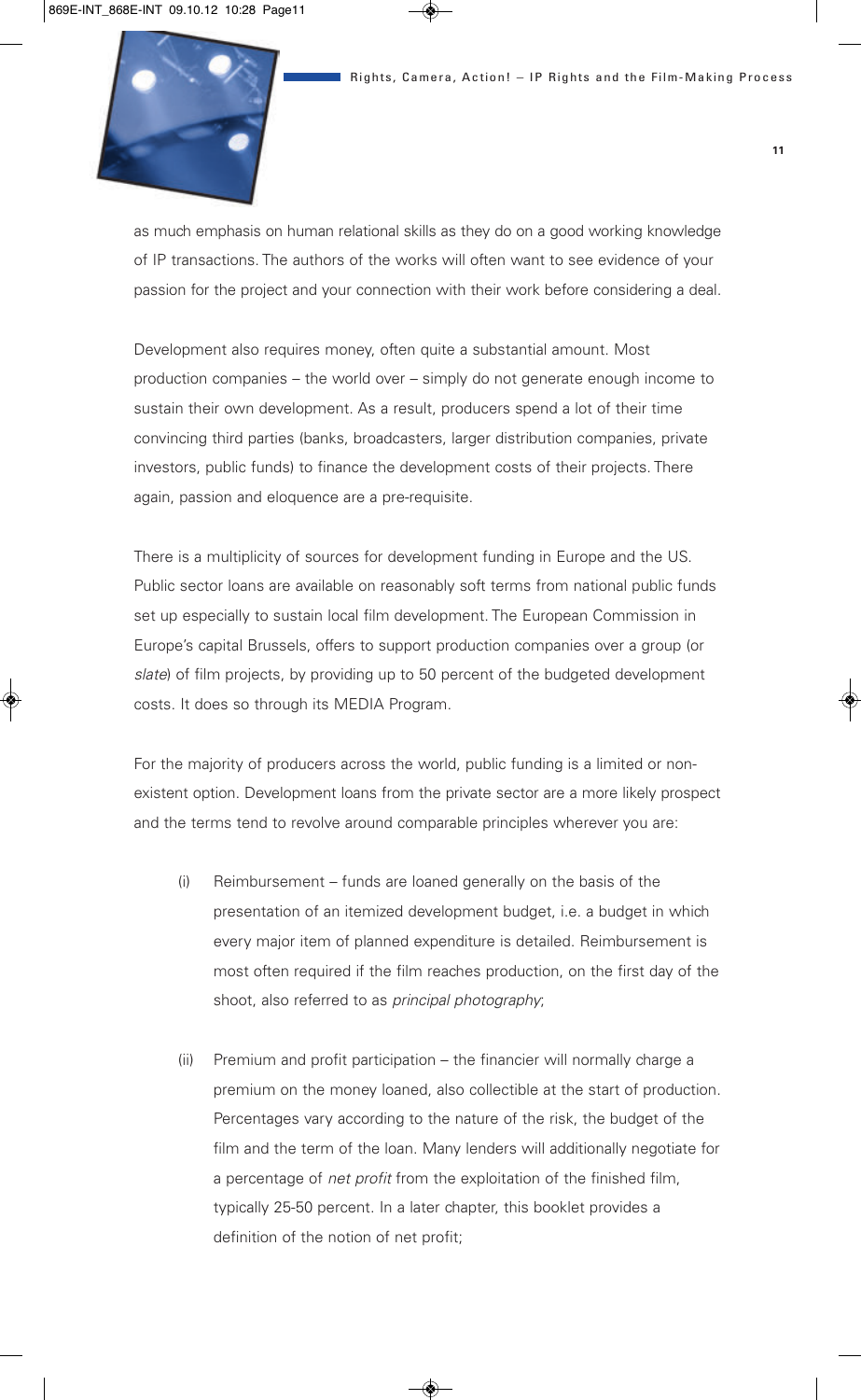- (iii) Turnaround *turnaround* refers to the terms of contract under which a financier may be entitled to release a project, either at his/her own request or that of the producer. The financier will normally have negotiated a deal which ensures that a third party taking over the further development of the project would have to repay development spend to date, generally with a premium and/or interest charge, if the film were finally made;
- (iv) Security in order to minimize his risk, the financier may take assignment of all the rights secured by the producer in the project over time and prevent his/her selling them on to a third party without consent.

#### **1.iii Buying Time – how to negotiate an option**

In an "option", the producer pays money to a right holder in order to be given an exclusive period of time during which he/she may be the only person/company entitled to make arrangements to adapt the work into a potential new film. The option takes the *property* i.e. the book, screenplay, or other source material out of the market and gives the producer a competitive advantage over anyone else who may be interested in it. The object of the option can be any kind of underlying work, a book, say, or a pre-existing script. The option also gives the producer the exclusive choice of either buying up the rights to the underlying work – or not – at a later stage.

Paying money is much cheaper than having to purchase the rights in the work immediately. Consequently the option limits the producer's initial development risk. On average, only about 30 percent of film projects developed in Hollywood made it into production. Consequently, any money channeled into development is entirely at risk, because the majority of projects simply stall and are never made into films. Millions of dollars are thus written-off worldwide each year. Considering the risk, the option allows the producer time to raise further funds and attract key talent and financiers to the project without having to spend too much at an early stage.

There is no standard duration for an option agreement. In Hollywood, these tend to be over an initial year-and-a-half, renewable thereafter for an equal period, because a lot of time is spent on developing a script – and the negotiations with the talent agents often take a long time. European option agreements tend to be shorter at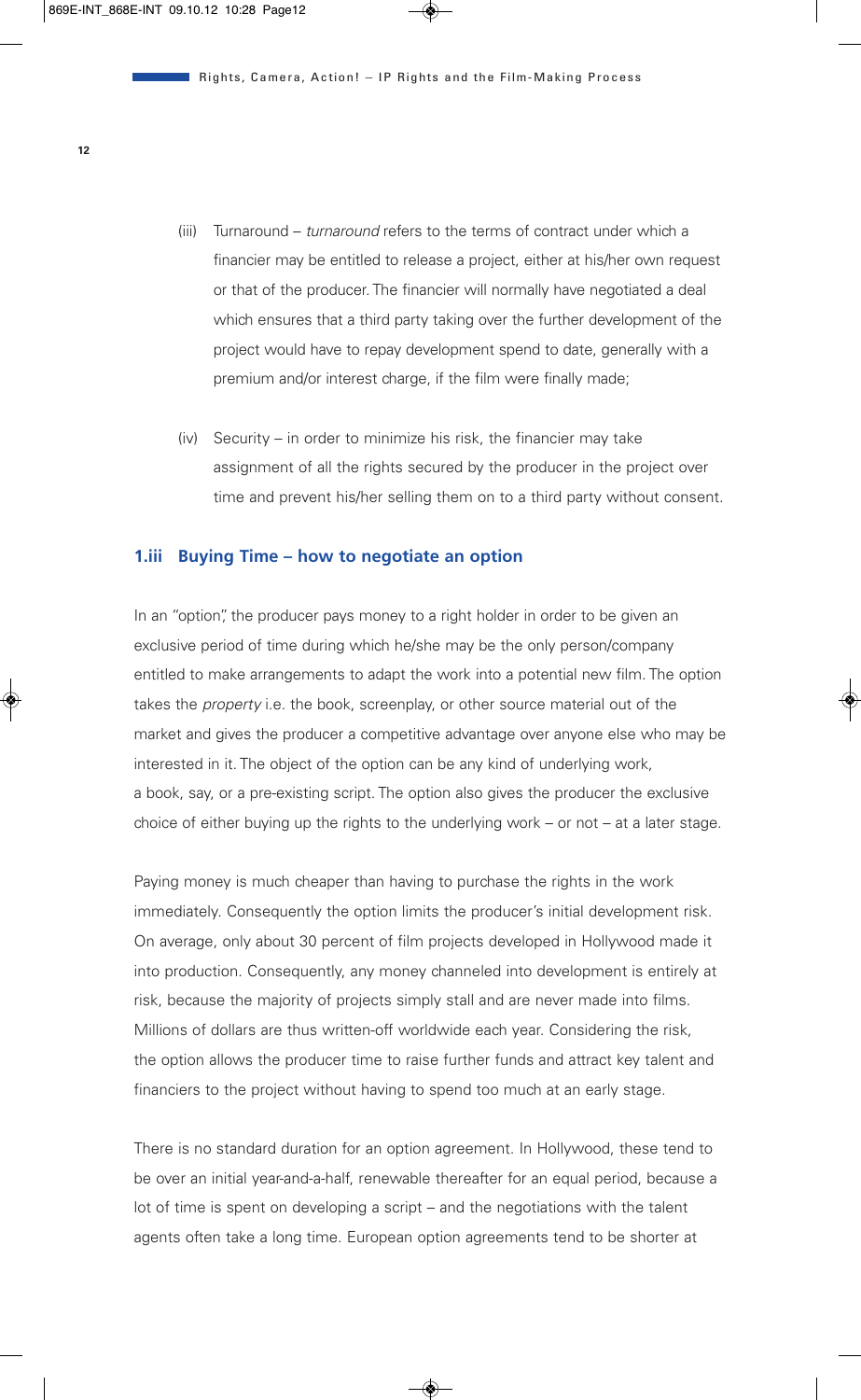

around one initial year with possible renewal for another six months or a year (or two additional six-month terms). Before granting a renewal, the right-holder may sometimes ask to see evidence that progress has been made by the producer during the preceding option period. In such cases, it is important to ensure that the option agreement does not give the right-holder as author of the underlying work the power to decide arbitrarily what constitutes progress. Defining specific, realistic targets may help avoid misunderstandings about this aspect of the negotiation.

The payment of the first option period is generally treated as an advance on what will become the rights' acquisition payment, if the producer finally chooses to exercise his option. The fee will not be refunded by the right holder if the producer chooses not to exercise the option. In the English-speaking Anglo-Saxon film industries, the fee is typically about 5-10 percent of the price of the rights' purchase and the figure is comparable elsewhere in the world where options are used. A second option payment is not treated as an advance on the value of the rights' purchase, but rather as a one-off, non-refundable and non-deductible payment.

Some option agreements include a clause to ensure that a share of net profit will be paid to the right holder in the underlying work if the film is produced, (and if it is ever successful enough to return net profits). The percentage will oscillate between 2 and 5 percent depending on whether the work is a book or a script, and – if it is a script – on whether there is a sole writer or multiple writers. In the film industry, net profit is generally defined as the profit to the producer from the commercial exploitation of the film. It is made up of whatever money is left after the bank has recovered its loan(s) and interest; after the international sales company has collected its fees and deducted its marketing costs; after the financiers have recouped their investments, and any *deferred* fees which were not paid fully to the cast, crew, director or producer during production. However, most films worldwide do not meet with sufficient success to even recover their full costs of production and pay-back deferred salaries of fees, let alone make a net profit.

Some right holders may also choose either to waive the option fees or reduce them considerably, in exchange for a commitment by the producer to secure their active participation in the production, should the project be successful in raising finance. This is an approach which all but the most experienced and established film producers will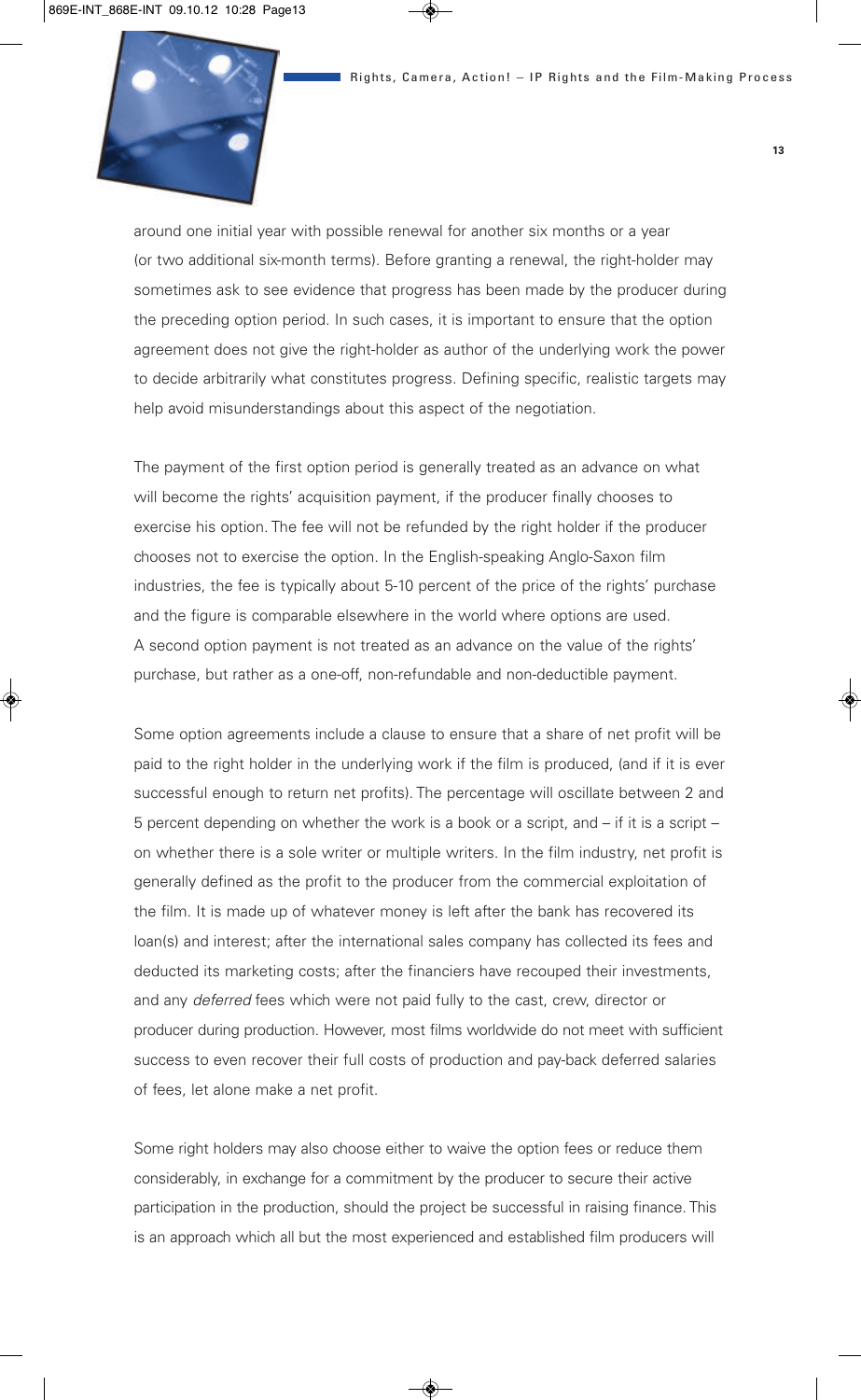normally seek to avoid: financiers may not look favorably on the underlying right holder taking a credit on the film for anything other than the authorship of the underlying work itself, especially if the author has little or no prior experience of working in film, or if the intention is only to base the film very loosely on the underlying work.

Nowhere are there are any quoted market rates for options. Depending on the degree of fame of the right holder and the work optioned, the experience of the production company or the caliber of the star expressing an interest in the project, these can range from under US\$1,000 to US\$35,000.

In the Anglo-American film industry, some producers manage to obtain an initial commitment from the author of an underlying work without having to sign an option agreement. The producer expresses a written interest in the work and commits to look at it more closely in order to determine whether or not it could be made into a successful movie. This type of pre-option agreement runs mostly on trust and is more suitable for established producers with existing connections in the author's milieu.

One of the most important tasks for the producer before signing an option is to run a thorough check on the status of all the rights involved and obtain the legal assurances (*warranties*) from the author that there are no known obstacles to prevent his selling the rights to the producer at a later stage. An entertainment lawyer may be helpful to the independent producer at that stage. Failing this, there are specialized companies offering a tracking and checking service, and providing reports on individual copyright works.

#### **1.iv The Big Jump – purchasing underlying rights**

The ink on the option agreement is dry; now the producer faces the prospect of recruiting and commissioning a writer to write a good script and to attract the interest of film financiers for the project.

Whilst the script is going through its various *drafts*, the producer will also need to begin making estimates of what the film may cost. This budgeting evaluation exercise has its uses if the producer finally chooses to exercise the option and purchase the rights to the underlying work.

**14**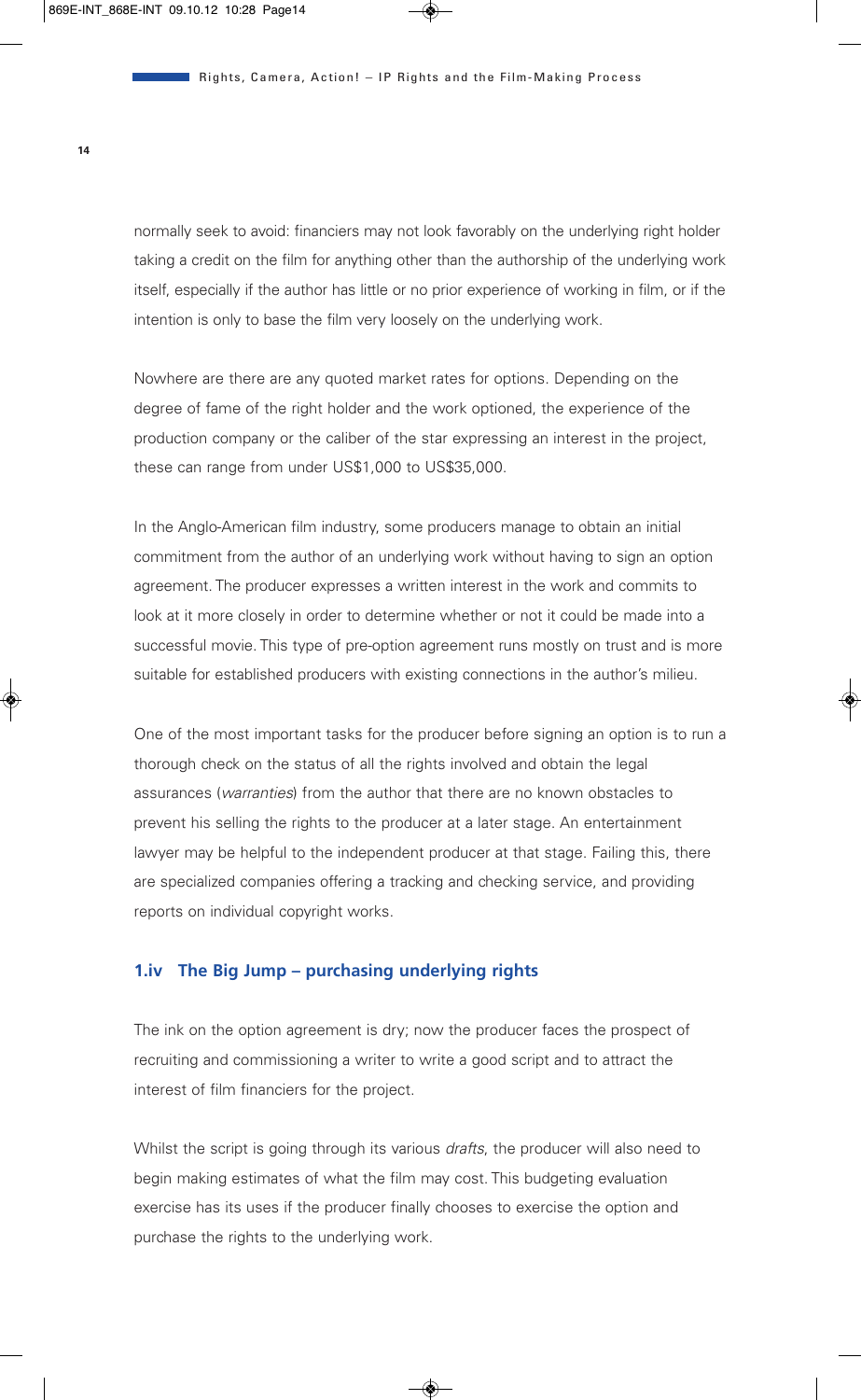

The producer has completed these stages and is now ready to exercise the option, meaning that he will make an offer to buy out the underlying rights. In many cases, the rights' acquisition price is expressed as a percentage of the estimated budget of the film to be made from the work and will be typically between 1 and 3.5 percent for smaller films. In most cases the purchase price is set at the time when the option is negotiated, because the option is expressed as a percentage of the purchase price. There are often pre-agreed "floors" and "ceilings".

Rights' purchase agreements require a good deal of detail if the producer is to avoid unresolved issues and legal problems further down the development and production process. Here are a few of the strategic points to address:

- (i) Rights acquired with the growth of new digital media, including videoon-demand over the Internet, the range of rights is changing and expanding all the time. Therefore, many right holders in underlying material will not accept a catch-all clause covering "all rights in the universe, etc". It is important to be specific and exhaustive about the set of rights covered by the agreement in order to avoid conflicts of interpretation later on. In some cases, the producer may only want to acquire a limited set of rights or some may have already been acquired by another person or company;
- (ii) Assignment or license? The advantage of an assignment over a license is very clear from a producer's point of view: a license only grants rights for a limited period of time whereas an assignment is most often a fullperiod-of-copyright term, where legally permitted. The choices available to the producer in this part of the negotiation may vary according to what his needs are (a limited license may be cheaper than an assignment), and the legal regime under which the negotiation is taking place. In the three leading common law countries, the US, UK and Ireland, the *legal presumption* is favorable to a full transfer of ownership from, say, the published author to the producer as a person or a company. The legal presumption simply means that – unless the individual contract says otherwise – the rights will be presumed to have been assigned. This is not the case in the so-called *droit d'auteur* countries (e.g. most of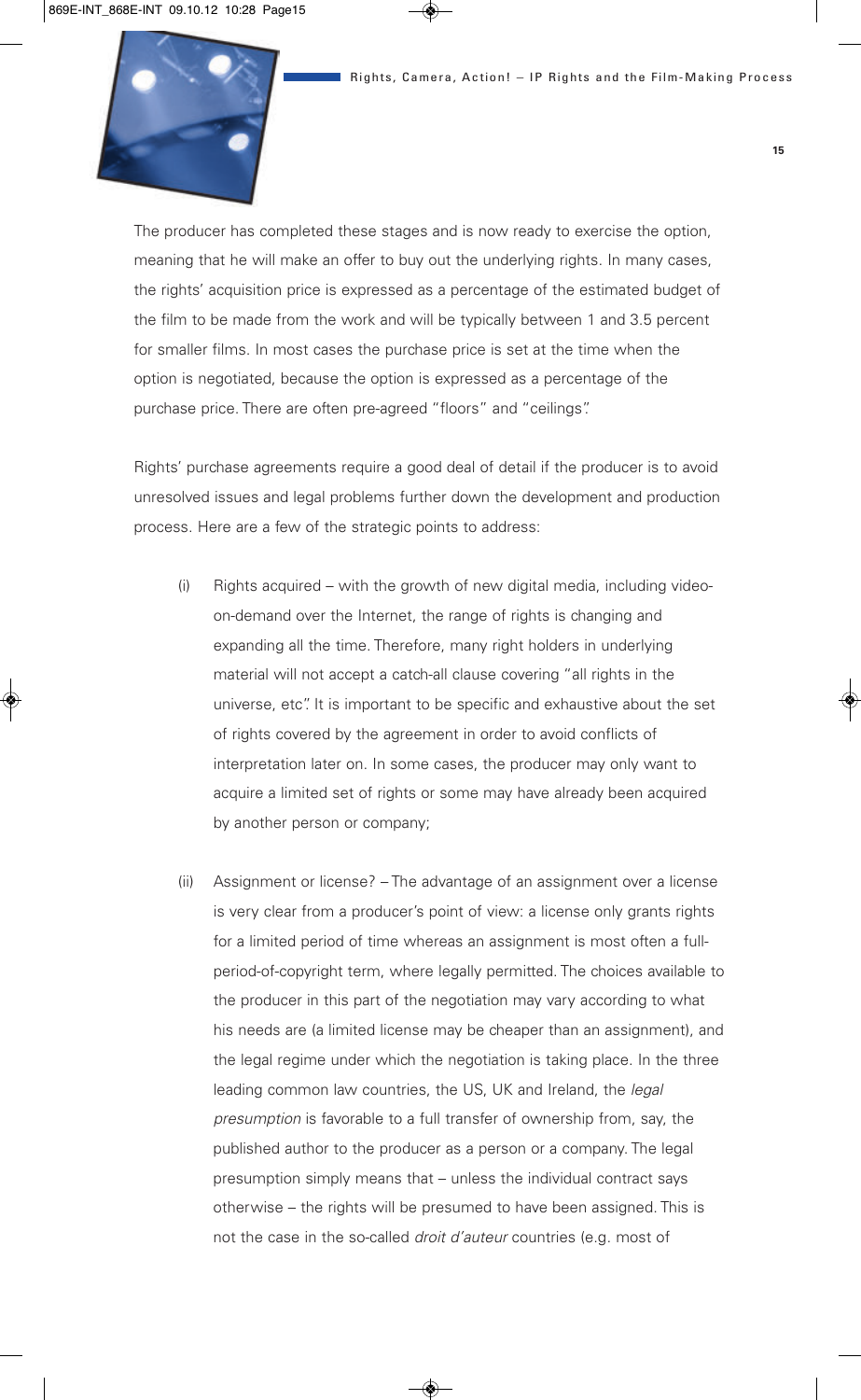Europe, French-speaking Africa and Latin America), where authorship of the work is vested in the individual and it may be more difficult to negotiate in-perpetuity assignment. French writers, for instance, use this presumption to impose license-based agreements for more limited periods of time;

(iii) Moral rights – moral rights are rights which allow an author to protect the *integrity* of his work and to assert his *paternity* over it. Integrity refers to an author's right to protect the work as he/she made it and oppose by legal means any attempt to change it without his/her prior consent, in a manner that would make it unrecognizable or would radically alter its style, content or message. Paternity refers to the right of the author to assert that he/she is indeed the author of the work. It is vital to get absolute clarity over the application of moral rights in any rights' purchase agreement. There again, the room for maneuver will vary according to the legal regime: In *droit d'auteur* countries moral rights are assimilated to human rights and cannot be assigned to – or waived in favor of – the producer or anybody else. The US holds the reverse philosophical position: where they are asserted, moral rights may be waived. A *waiver* constitutes a written undertaking by the author not to prevent in any way the commercial exploitation of the work derived from the underlying source (book, script, theatre play, etc.) whose rights are the object of the purchase. In Europe, the UK and Ireland adopted moral rights into their Copyright Acts in 1996 and 1998, to bring themselves into line with European law. However, these two countries also permit moral rights' waivers. At this stage, producers in these three countries consider waivers essential in order to avoid creating a sense of insecurity for film financiers who may perceive a greater risk from the possibility of an author asserting his moral rights because he might make objections to the screen adaptation of it (or subsequent re-edited versions). However, it cannot be said that the uncompromising approach to moral rights in *droit d'auteur* countries has resulted in a climate of uncertainty over the exploitation of films: authors' contracts there specify in detail the context in which moral rights may be asserted and ensure that this may only happen in cases where the integrity of the work has been blatantly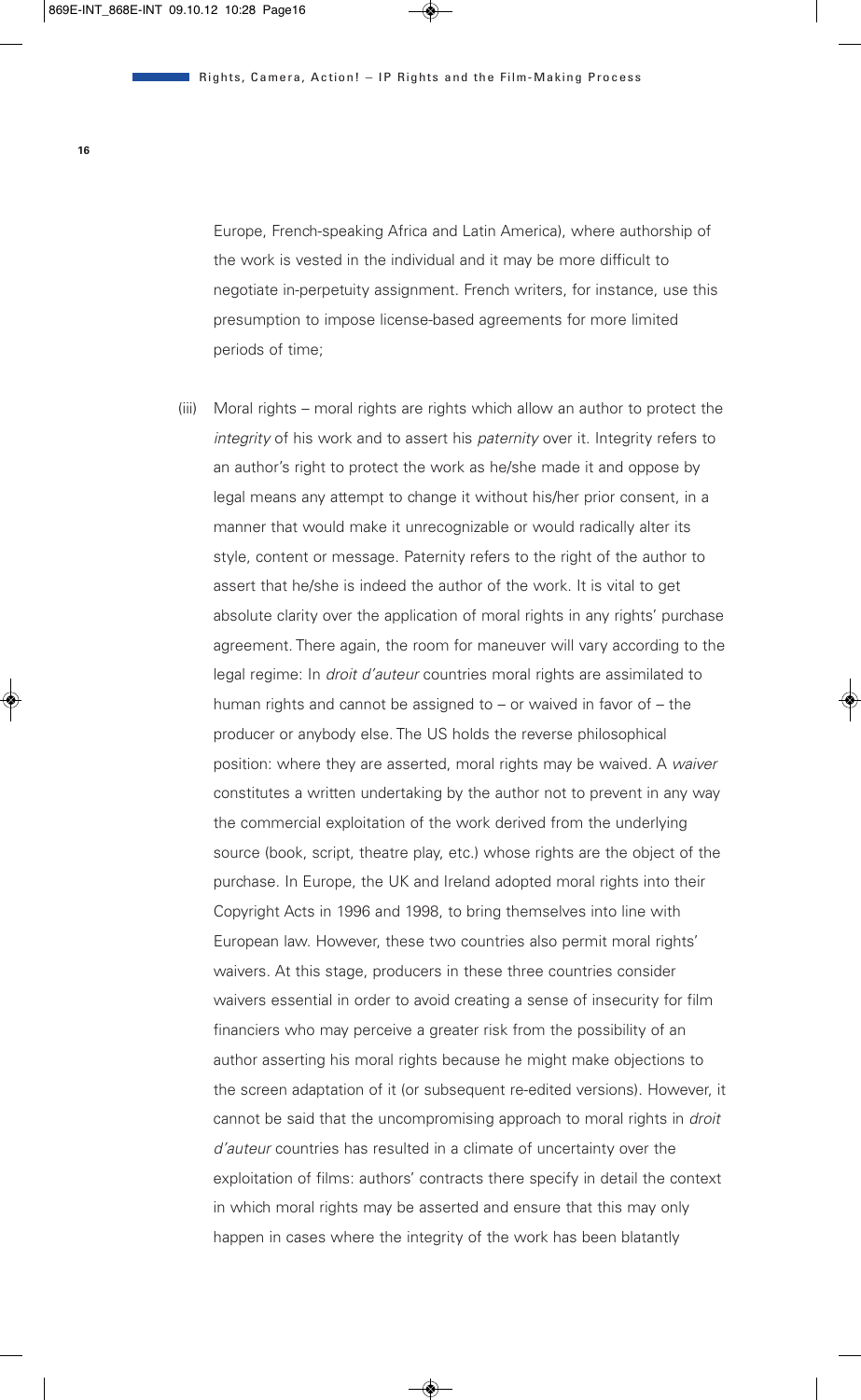

breached or that the producer chose to ignore the author's assertion of his paternity through an end credit in the film. Conversely, although it is not described as an assertion of the paternity right, most authors of underlying works dealing with film producers in the US will find there are standard clauses to ensure that a screen credit is granted.

(iv) Reserved rights – authors of underlying works will normally want to exclude some sets of rights from the purchase agreement. The most obvious one is book publishing, especially if – as is generally the case – the book on which the film is to be based is already in the book stores. Radio and stage versions of the work are also a standard exclusion. Reserved rights are not just rights which the author of the underlying work is allowed to exploit without constraints: most agreements have the author agreeing not to exploit those rights for a set period of time (holdback), to permit the full exploitation of the rights purchased by the producer without competitive threats. In general, the producer will insist on a *right of first negotiation* whereby prior to any sale of the reserved rights the author wishes to undertake, the rights have to be offered to the contracting producer first. Equally, the producer may be granted a *last refusal* right whereby the author is obliged to offer him a sale of his reserved rights on terms equal to those offered by another bidder.

#### **1.v Into the Void – commissioning a script**

By the time the producer has exercised his option and purchased or licensed the rights to the underlying works, the script for the project should be fully in development, or even completed and ready to shoot.

Writers of scripts are authors. The scripts they write may be seen by the film makers as a template for a director to take and turn into an audiovisual narrative, but most national intellectual property laws also recognize it as a work of authorship in its own right.

As a result, an agreement between a producer and a writer is generally both an employment contract and a rights' acquisition agreement. The producer typically hires the script writer to produce a *treatment* (a short narrative canvas for the film)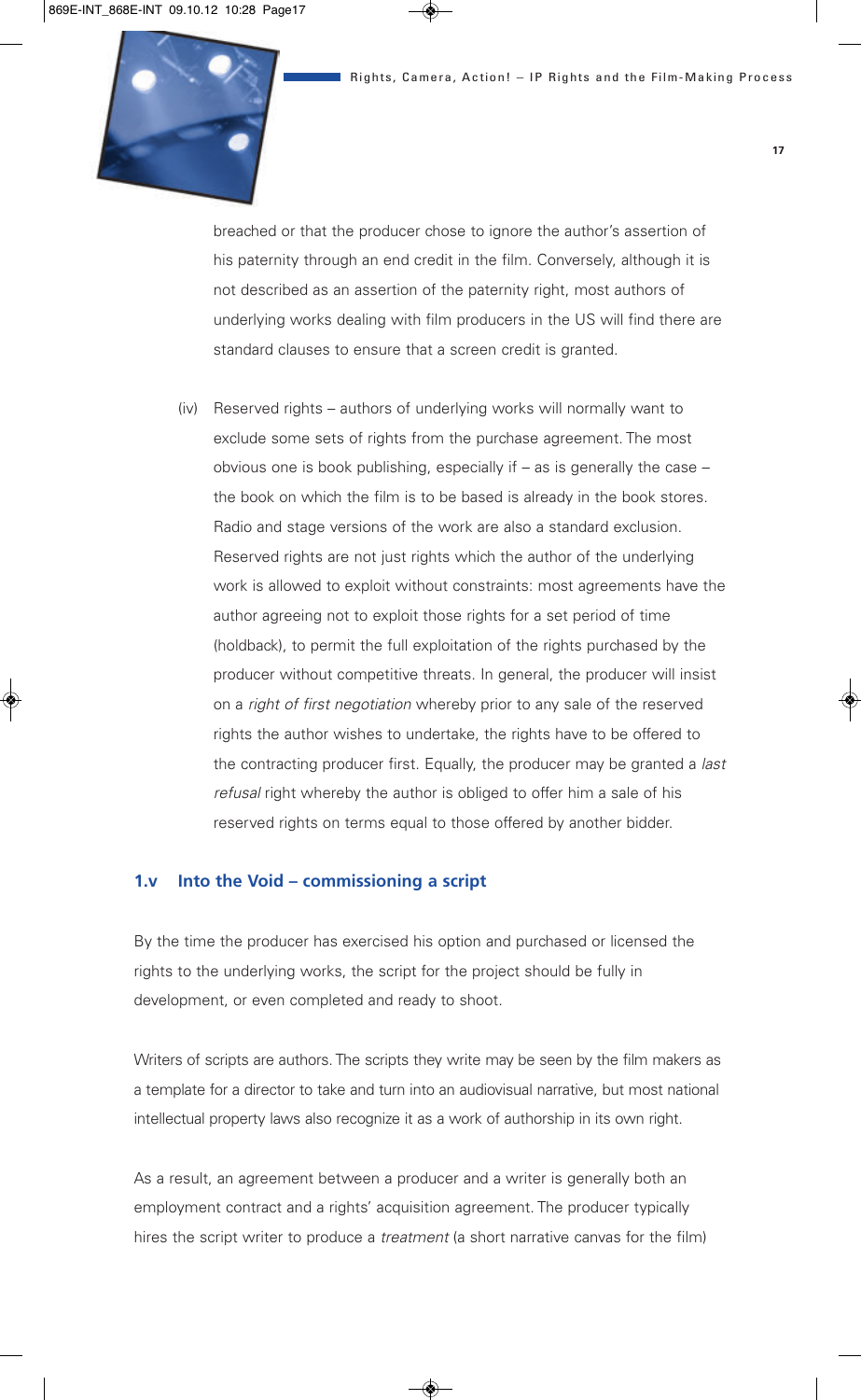and a first draft script; the agreement may also specify any further drafts, re-writes or *polishes* that he expects for the agreed fees.

The legal status of the writer's contract varies according to prevailing copyright and related rights' legislation.

In the US, unless a script is written and spontaneously submitted by a writer (referred to as a *spec script*), the contracting producer is presumed the sole author of the work and therefore is entitled to the copyright and all rights in the script commissioned by him. Under this *work-for-hire* doctrine, the writer merely fulfils a service contract and has employee status. He owns none of the intellectual property in the work.

In the UK, the writer of any script, whether commissioned or unsolicited, is deemed the author – not of the resulting film – but of the screenplay itself. The British writer's contract is therefore both an employment contract and a rights' acquisition contract: remuneration is specified for the various stages (treatment, first draft, first draft rewrites, second draft, second draft re-writes, etc). The rights held by the writer in his screenplay are listed and assigned separately to the producer. The different rates paid constitute both remuneration for a service and a purchase of the rights in the material generated by the writer. Typically, when the rights in a feature film script are acquired for use on television, the initial remuneration for the script writer will cover only a limited number of transmissions on *free-to-air* television. Any further transmission thereafter is covered by collective bargaining between the local writers' guild and the producers' trade body, with specific *residual* payments corresponding to specific forms of exploitation after a specific number of runs, for subsequent use. The script writer's entitlement to authorship may seem weak at first glance, because his rights are almost always assigned to the producer as a matter of course. However, the power to assert his rights is useful on at least two counts:

(i) If there are issues over late payment (or non-payment) by the producer of fees agreed upon, the writer may withhold the assignment of his rights to the producer, and let other parties to the financing of the film be aware of it, until such time as money has been received;

**18**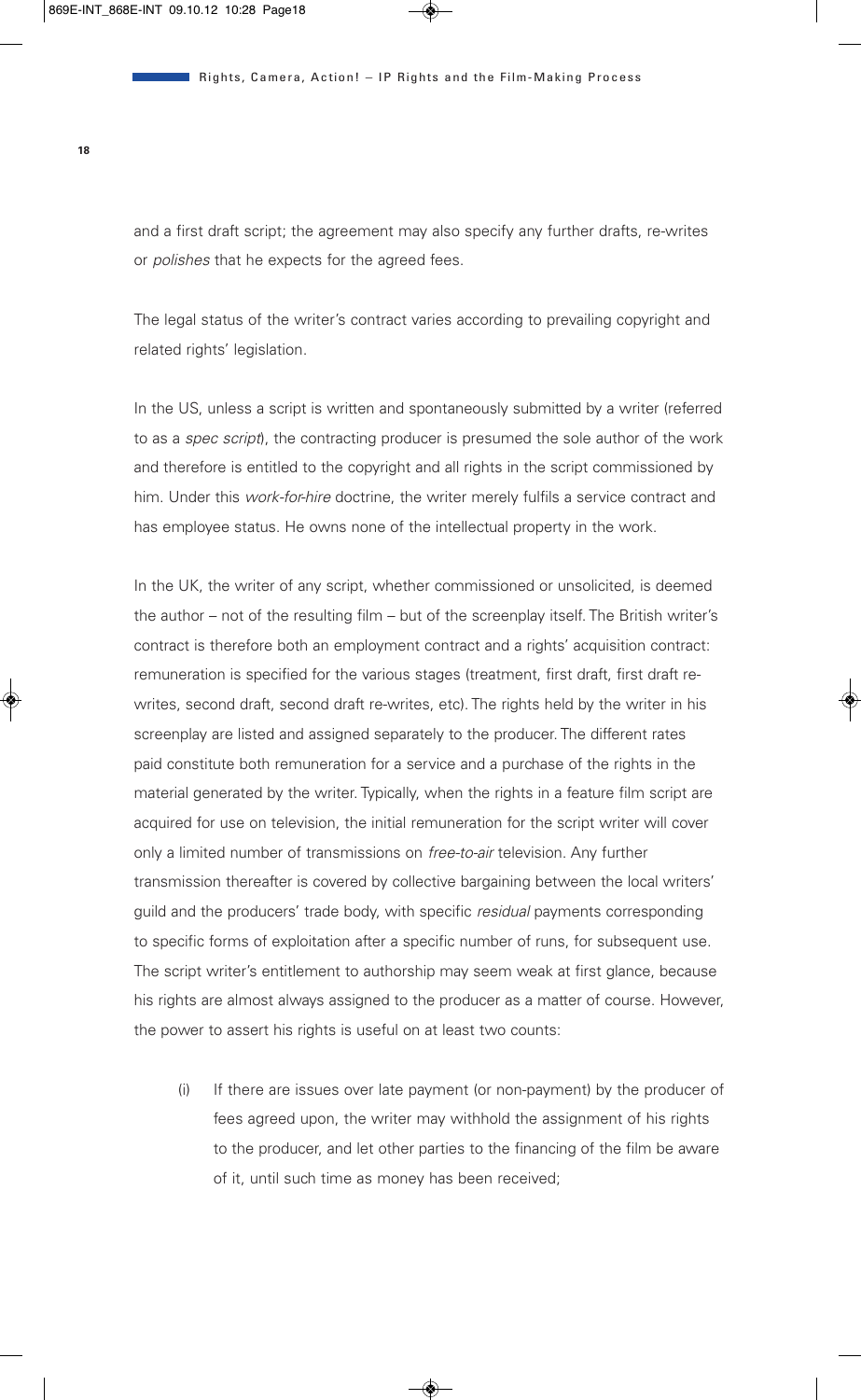

(ii) Some established writers may use their authorship status to negotiate a limited license over certain rights to their work, rather than a straight assignment, and to retain or reserve certain rights.

Equally, although the US work-for-hire approach suggests no rights are retained by the script writer, influential writers can successfully negotiate to retain some sets of rights. These *separated rights* are granted only when the script is an entirely original work, not based on previous works. They are also only granted to writers who do not share a screen credit with other writers who may have been brought in by the producer to *polish* or *doctor* the script. The rights secured by these more powerful writers may include the right to publish a book derived from the script, or to produce a live theatrical performance. Another important right is that which allows the writer to buy the script back from the production company after a time (normally three or five years), if the film has not started production. Unlike the more limited *turnaround* provisions which may allow a writer to try to get the film made once the producer has given it up, this right is not limited in time: it's an outright re-purchase which allows the writer to enjoy full and ongoing ownership of what he wrote.

In Europe's *droit d'auteur* countries, the writer of the screenplay, be it an original one or a screen adaptation based on underlying material, has a presumption of authorship of the script as a distinct work. Interestingly, he is also deemed an author of the finished film, regardless of how much of the script ended up being shot by the director. As such, all transactions with the producer entail a negotiation for the full or partial assignment of those authors' rights. The writer's advance remuneration for writing the script is also legally treated as an advance due to the writer as the author of the work. The advance is against a proportion of all net receipts from the commercial exploitation of the film in all media.

In practice, the advance will represent most of the writer's remuneration, as the majority of films fail to generate sufficient net revenue and this revenue has to be shared proportionately with other creative contributors who share in the authorship of the work. In France, for example, there is separate authorship status for the script writer, the writer of the film's dialogue (the *dialoguiste* is sometimes separate from the writer of the overall script), the writer of the adaptation of an underlying work, the film's director and the composer of the film's score.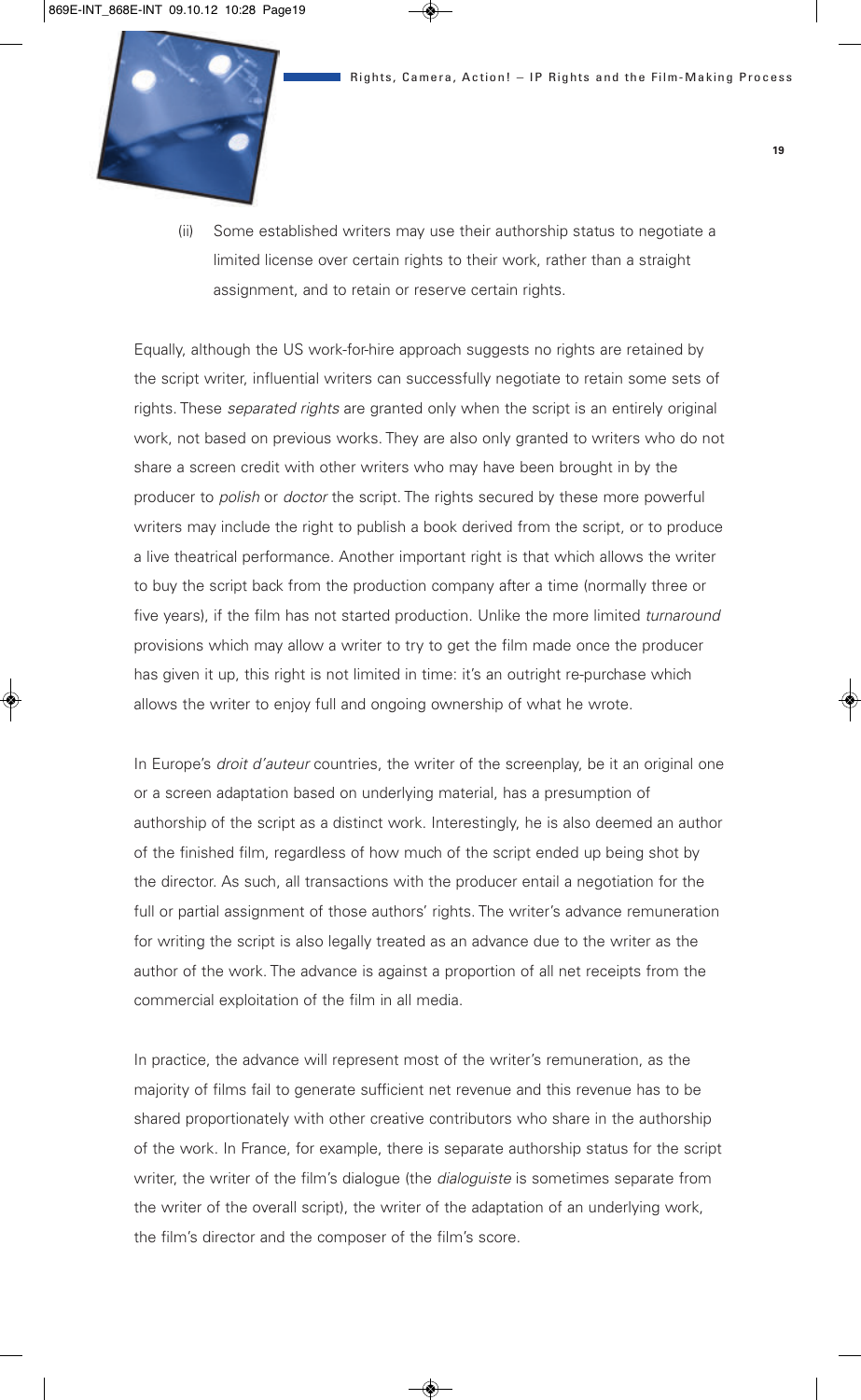#### **1.vi The Art of War – producers, writers and their agents**

Like actors, directors, composers and other creative people, many script writers use a talent agent to represent them with the producer and ensure the best possible terms for their work engagement and/or assignment of rights.

Agents – also humorously described as *ten-percenters* in Hollywood, in reference to their commission – have been a growing force in the worldwide film industry. In Hollywood, film studios regularly complain that agents – as exclusive gatekeepers to the best talent – have far too much power. According to disgruntled film executives, the big agencies are making a major contribution to driving movie production costs upwards by negotiating high fees and revenue shares for the stars, directors and writers.

Agent representation is a major asset in a script writer's approach to the film industry. On the whole, writers are vulnerable because their work – whilst being described as vital to a film's success – is often treated as disposable by the producers and film financiers during the process of development. Acting out of their own sense of necessity, producers will frequently decide to replace the writer or bring in an additional one in order to get the final *shooting script* which satisfies their expectations and those of the director. The role of the agent is therefore not limited to making sure his client gets paid well, but also to doing everything in his power to ensure the writer will be kept creatively involved by the producer throughout the life of the project, from concept to filming.

This is not always easy to secure: historically, writers in mature film industries in North America and Europe have not always enjoyed the security of guaranteed payments. Over time their unions have negotiated standard clauses whereby a producer may not withhold payment on a commissioned script if he happens to be disappointed by its content. In return, producers have approached writers' contracts in such a way as to limit their risk past the first draft stage: they will sometimes insist that the contract be flexible enough to enable them not to go ahead and commission the writer for re-writes or a further draft. In this so-called "step-deal" approach, the writer can count therefore on a guaranteed "flat fee" for the initial work, regardless of the producer's intentions thereafter but the producer has the power not to exercise his contractual option to use the writer's services for further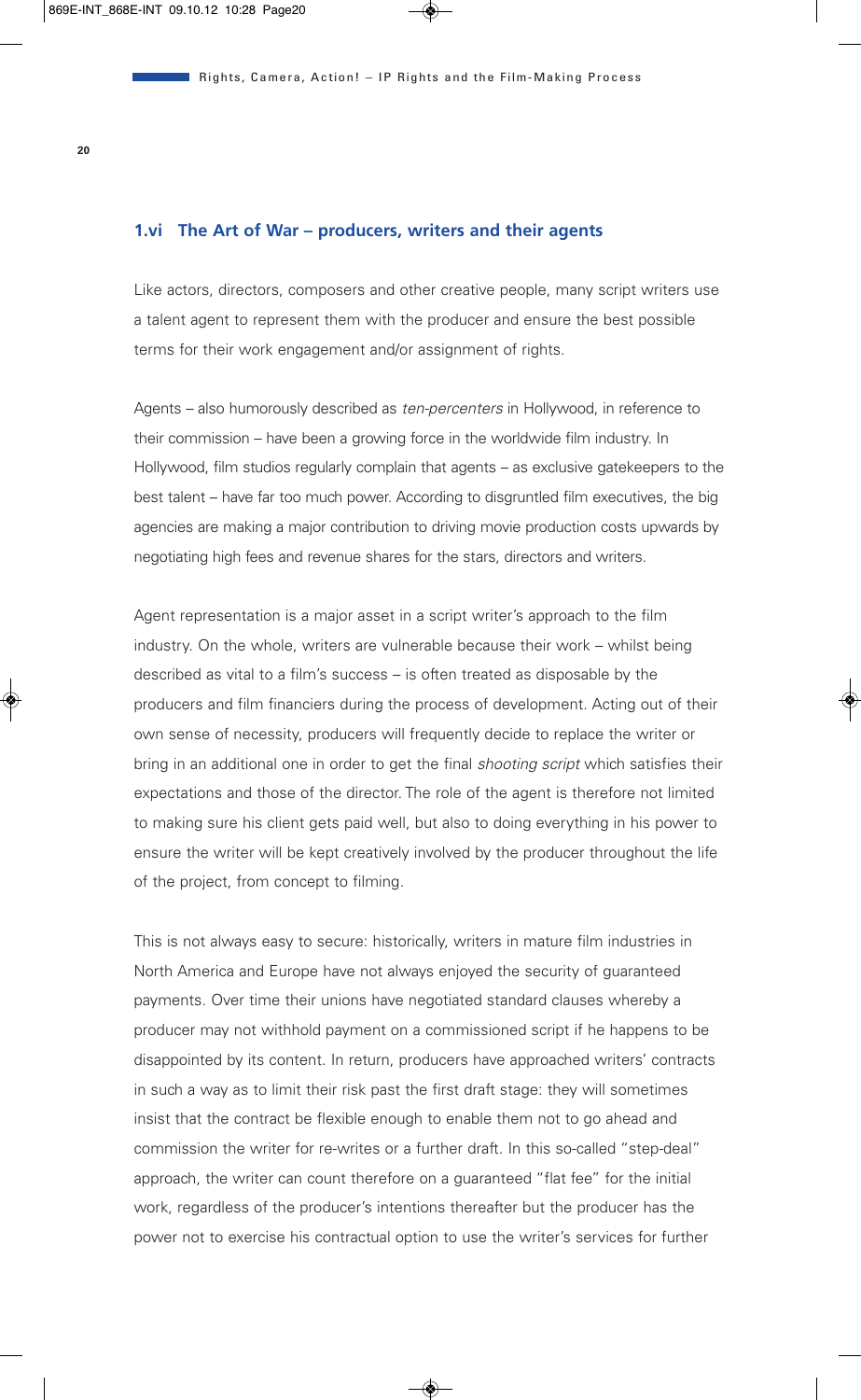

re-writes and/or drafts. The standard deal structure will then be to negotiate a set fee payable in full to the writer if and when the film goes into production. The original flat fee (for the first draft of the script) and any further payment made to the writer for further drafts will then be treated as an advance on this production fee and deducted from the final amount payable when the film is finally shooting.

However, this deal only works well if the writer does not have to share credit with another writer who may have been brought in by the producer after the first draft stage. An established writer with a good agent can insist no second writer can be brought in to re-write his first draft or that – if one is – the initial draft has to be thrown away first.

In the section below, we analyze three case studies borrowed from real development situations. Each typifies a specific set of development issues and ways of structuring the development in response to those.

#### **1.vii Development – the real stories**

#### **Scenario One – factual works as the source for a fiction film**

*The Farmer Wants a Wife* is to be the "true story" of how the life of a female journalist is affected by researching and writing a series of magazine articles about a matrimonial agent dedicated to helping lonely farmers in England's remote rural areas to attract a wife.

This bittersweet comedy project, developed by a British film company, was based on a television documentary series itself based on a series of feature articles written by a freelance female journalist and published by a UK life-style magazine. The film makers made the journalist, a real-life character, the core of the story, pitting her urban sophistication sharply against the more innocent scene of rural England.

The film producers were initially approached by the company which had produced the documentary series. This company believed the story had a wonderful potential as a feature film and thought the film producers' past body of work made them ideal to take on the adaptation.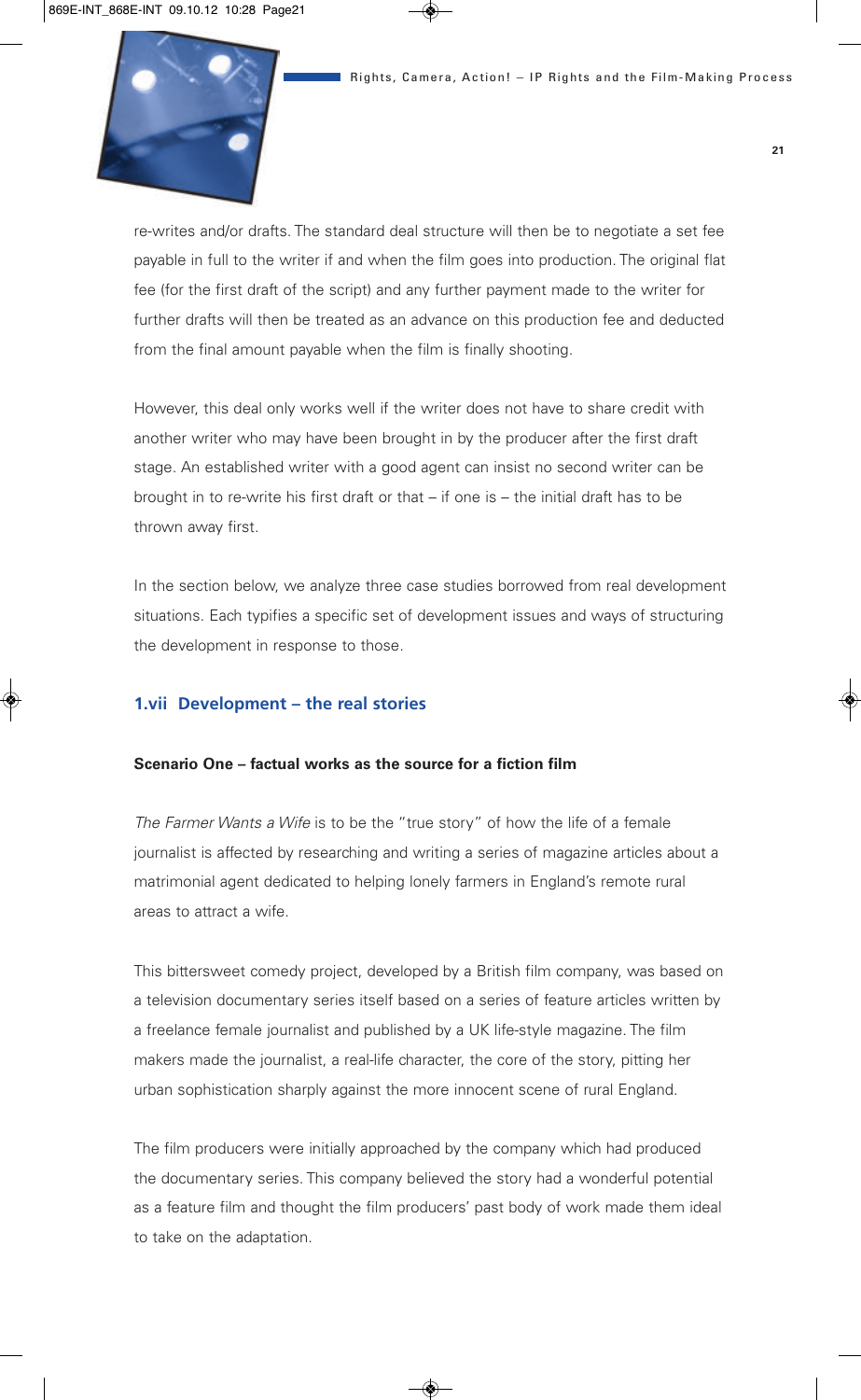The development process which followed required the film producers to assemble a complex *chain of title* on unusual underlying material:

- 1. factual publications (magazine articles);
- 2. a documentary film;
- 3. the real-life story of a living person.

The easiest rights to secure were those held by the documentary film company. They had approached the filmmakers and were therefore entirely disposed to transfer the rights, which eventually went to the film producers for a very small sum of money.

Before this could take place however, the film producers had to contact the publishing company behind the magazine which had commissioned and run the articles. This was needed because – although the publishers had already signed away the *re-format rights* of the article to the documentary company – it was not entirely clear whether or not these rights included a cinema film version. A conversation helped to clarify that point and clear this vital link in the chain of title, pending necessary documentation.

Finally, since the film makers had decided to make her the central character in the script, the journalist herself had to be approached for her consent in proceeding with the adaptation. Not to have taken care of this would have exposed the producers to a potentially damaging legal action because the journalist may then have been within her right to sue them for *defamatory treatment*, invasion of her privacy or libel, once the film was in production or on release in the cinemas. Like most other European countries (and most states in the US), the UK has libel, anti-defamation and protection of privacy laws. These are sometimes ambiguous and difficult to interpret, especially when public figures and famous people whose entire careers depend on being in the public eye are involved. Film makers anywhere in the world should always be aware of what these laws may entail before endeavoring to make a film based on someone's life story, even if the character's name is changed in the script and some of the events altered. The price of not doing so can be as high in some cases as an *injunction* on the exploitation of the finished film. In an injunction, the court would grant the plaintiff the right to stop the exploitation and/or circulation of the finished film. To avoid these, it is essential to seek the consent of the person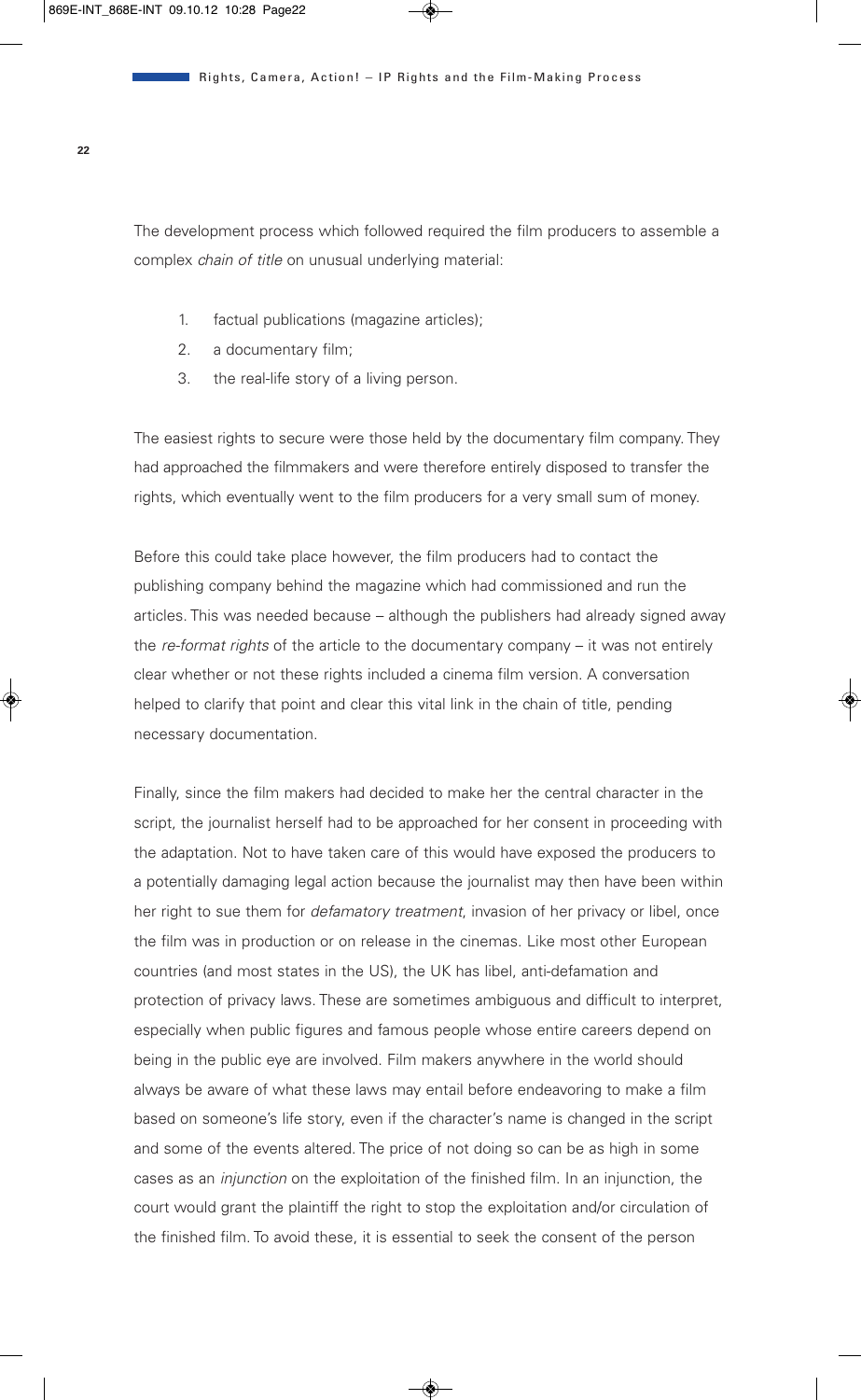

involved through a *life rights* agreement. Perhaps the most famous case of a movie involving a real life story and running into legal trouble as a result is *Citizen Kane*, Orson Welles' timeless cinema masterpiece. The film was based on the life of press magnate William Randolph Hearst and the similarities between him and the fictional character of Charles Foster Kane were sufficiently striking for Mr. Hearst to attempt to use legal means to stop the film from being released.

On *The Farmer Wants a Wife*, the journalist on whose life story the film was to be based agreed to sign an agreement which gave the film makers exclusive rights to portray, represent or impersonate her in the film. Although it is generally much simpler, the *life rights* deal works very much like any other form of rights' assignment or licensing in that the producer commits to making a payment against the assignment of the rights. In some cases, the person on whose life the film is to be based may also negotiate other, non-financial advantages. In this particular case, not only was the journalist offered a flat fee as a consultant but she was also guaranteed a screen credit if the film was produced. Furthermore, she did not assign her life rights in perpetuity and chose instead to license those to the film makers for a limited period of time. This approach ensured that she could remain in control of those rights and re-license them to another producer in the event that this project would not go into production.

#### **Scenario Two – adapting a best-selling book**

The same company made a film entitled *Dead Babies*, a quirky, darkly comical mystery. The film's underlying material was the eponymous novel by the celebrated British writer Martin Amis.

A previous attempt to adapt one of his earlier books – *The Rachel Papers* – into a film had resulted in critical and commercial failure. Consequently, there was now a widespread perception in the film industry that his books were a challenge to adapt into films. As a result, the price of the license on the book's rights in no way reflected Amis' high status as a successful literary figure and the producers were able to secure it for a modest sum. This is a good generic example of how the value of the underlying rights of an established novelist will generally be based on the performance of previous screen adaptations more than the performance of the original work in the bookshops.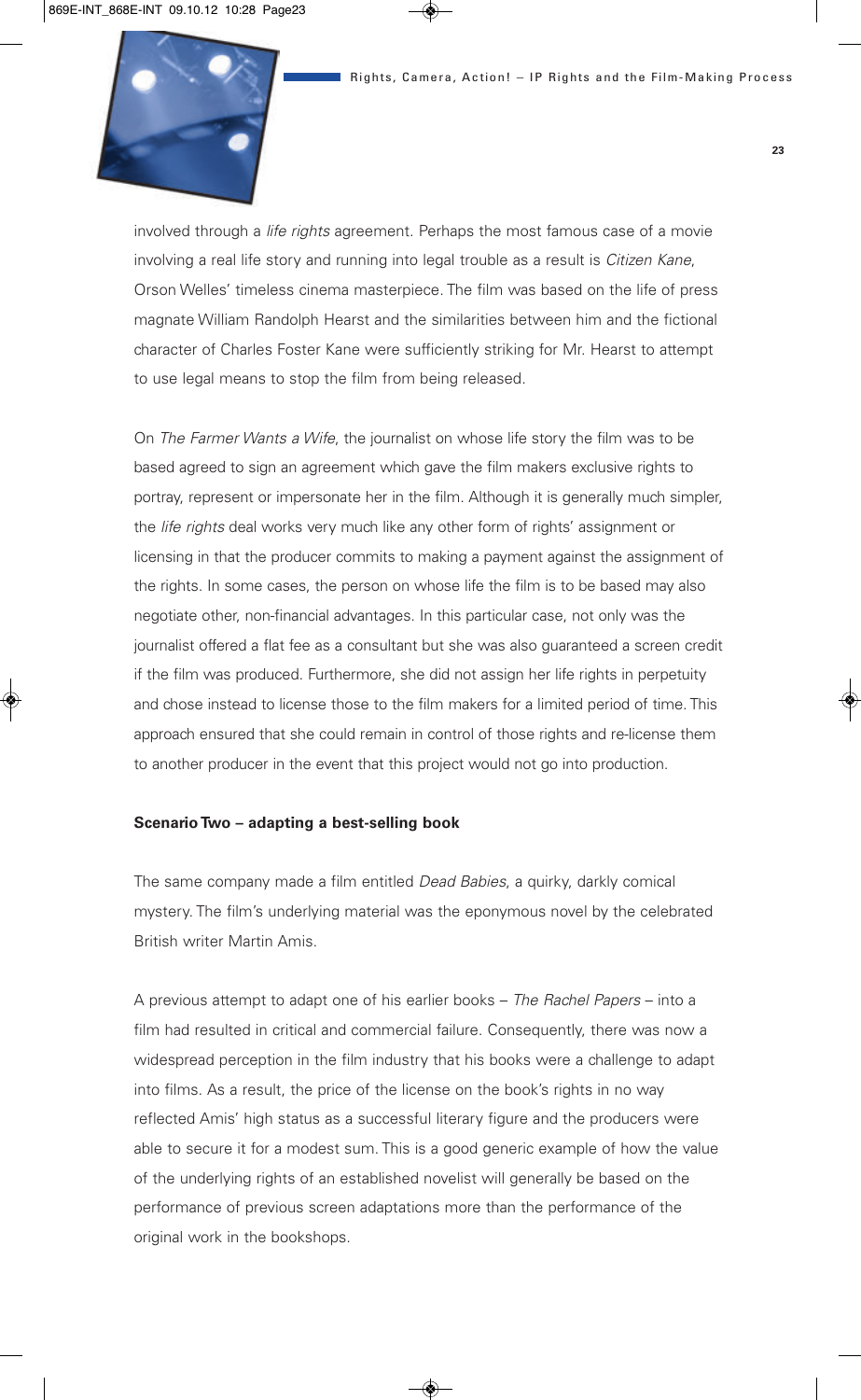As is standard, the novelist's agent also negotiated a further payment to be made by the producer at the start of production, if the film were ever produced (the "production bonus") as well as a 5 percent share of the producer's net profit. However, the 5 percent was never paid out because the finished film did not make a profit. Regrettably, very few ever do.

#### **Scenario Three – the original script**

In this case study, a French film director had an original idea of her own and approached a producer. The film, *Oh là là!*, (French title: *Seconde Chance*) produced in 2006, was to be based on an original screenplay inspired by the private correspondence of Madame Du Défant, an influential 18<sup>th</sup> Century female aristocrat who hosted a fashionable literary salon, which attracted some of the most eminent French philosophers of the era. The film charts Madame Du Défant's relationship with Julie l'Espinasse, a poor orphan adopted by the lady who, as she blossoms into a woman, becomes her rival, opening her own popular high society salon. The letters, being historical archive, were in the public domain and consequently, no clearance of underlying work was required.

The approach to the development required hiring the director and a co-writer at the same time, to develop the script together. Both writers assigned all commercial exploitation rights to the producer. Although each writer was contracted independently, each agreement acknowledged that the writing of the script was to be a collaborative effort between the two.

The director's contract and that of her co-writer also acknowledged that she was the designated director for the film to be made.

In *droit d'auteur* regimes, such as France, both the screenwriter and the director are deemed to be the authors of the resulting film. (Very often, and unlike in this example, the director is also the sole author of the script.) In that system, the way in which authorship translates into financial terms is that any payment the producer makes to the authors before and during production, as remuneration for writing and/or directing, is treated as an advance against a share of all commercial revenues from the film, to which they are entitled by law. Part of the sum paid in advance may also be treated as salary.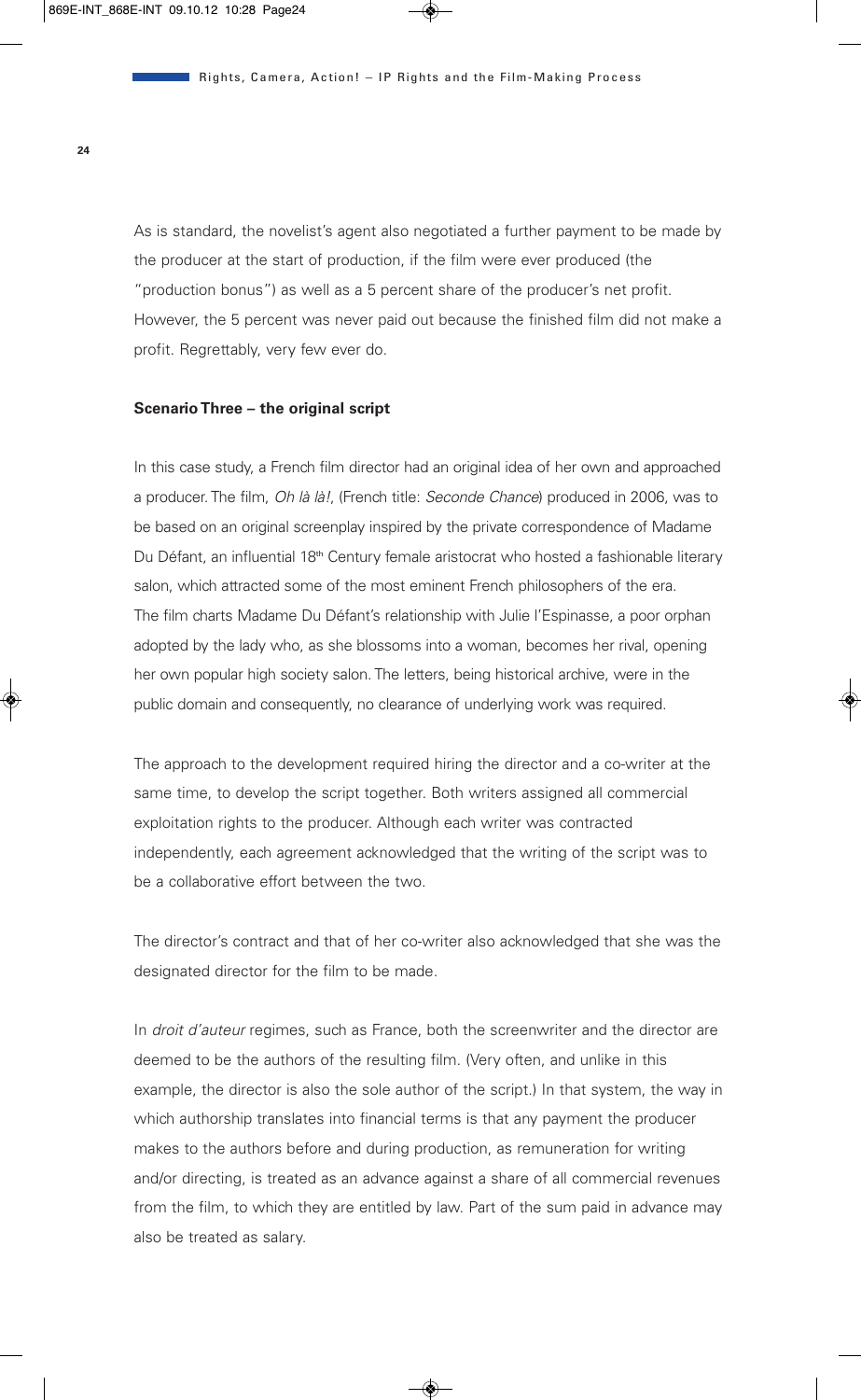

So, in the case of *Oh là là!*, the contracts signed with each of the two writers set out the precise list of rights purchased through the contract and meticulously laid out the percentage they were to receive from the separate revenue streams derived from the commercial exploitation of the film (cinema, video, foreign revenues, free TV, payper-view TV, etc.).

Another way in which the presumption of original authorship is expressed is in the fact that the purchase of the rights constitutes a limited license, not a full assignment. In this particular case, both writers agreed to a license period of 32 years, standard in the French industry. However, a sub-clause ensured that all rights would automatically revert to the writers after four years from the signing of the contract, should the producer be unsuccessful in making the film within that period of time. This type of clause, known as *turnaround* is common currency in the film industry.

While development is taking place, the producer is already engaged in the difficult business of testing the interest of key talent (directors, lead actors) in the concept of the film (or a draft script) and approaching potential financiers. The following chapter looks at the means of financing a feature film today and looks in some detail at the notion of the *value chain*, which any producer must understand if he is to embark successfully on the uncertain journey of trading intellectual property rights against financing for the film.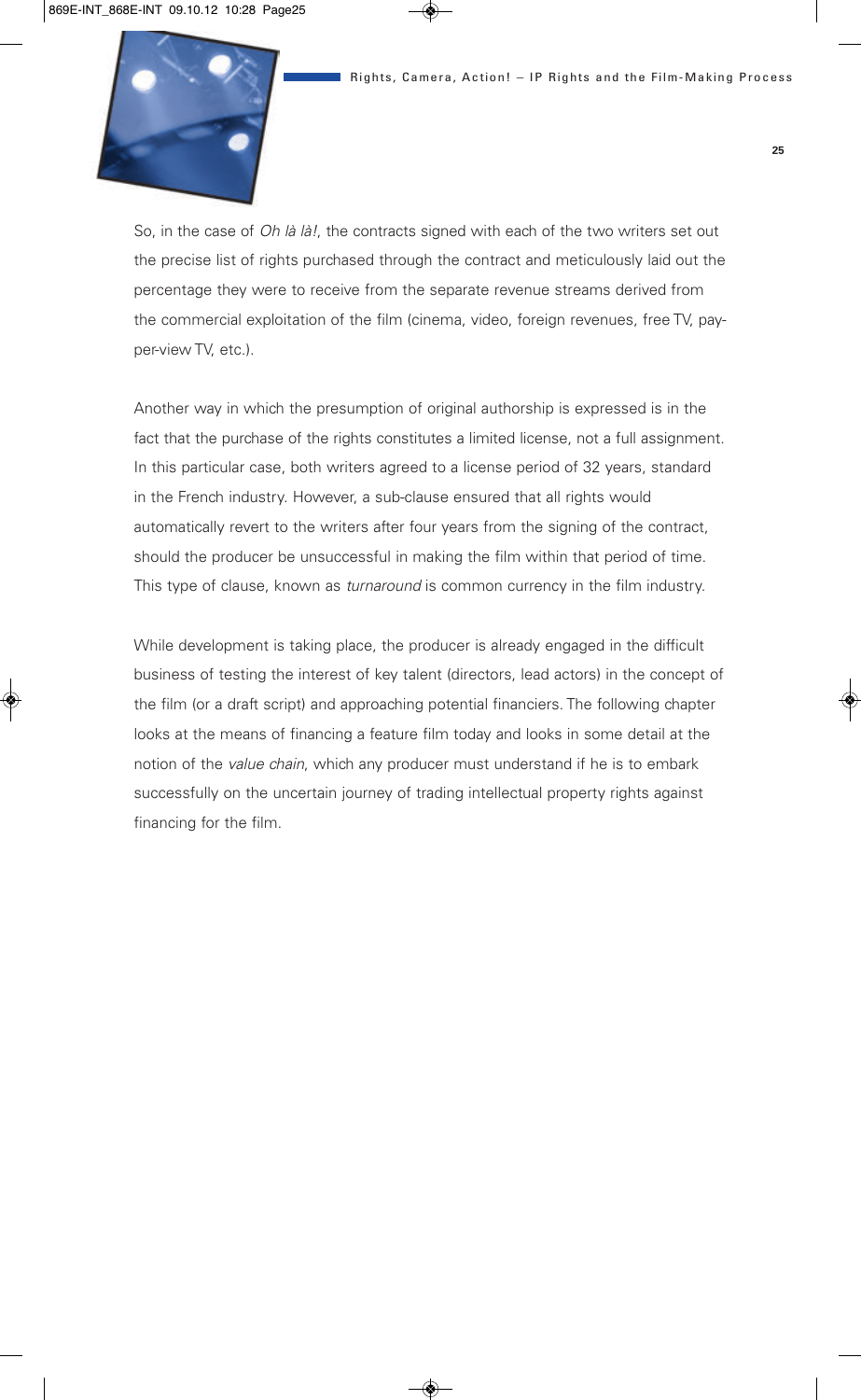### CHAPTER 2

#### **Financing Films – On the Merry-go-Round of Debt, Equity and Rights**

When distilling film financing to its most basic substance, a combination of some or all – of three ingredients, is invariably present. These are: debt, equity and rights.

This section is primarily concerned with the use of intellectual property rights as they relate to the discipline of creating and financing films from original idea to the screen. However, it is important for all newcomers on the perilous journey of film production to understand the broad principles of forms of film financing which do not utilize rights and to gain insight into how these may relate to rights-based transactions. We hope this will help readers develop a strategic approach to combining sources of finance so that they may always strive to control the revenues and/or the rights to the greatest possible extent.

#### **2.i Sink or Swim – the trials of debt financing**

The term *debt financing* is a general term which encompasses a complex set of different realities. In its crudest form, debt financing is distinguishable from equity or rights in that the lender is not entitled to either a share of the revenues from the exploitation of the finished film, or a share in its profit, or in any part of the intellectual property in the film. The debt financier typically provides a loan repayable before the film is completed and/or *in first position* in the exploitation revenues of the film – i.e. before any equity investor begins to recover his/her money. This type of loan is no different from a standard bank loan and the lender will be merely seeking to make money out of the interest and fees charged on the loan.

In practice, debt financing for film is often more complex. Here are three standard examples borrowed from different practices across the world: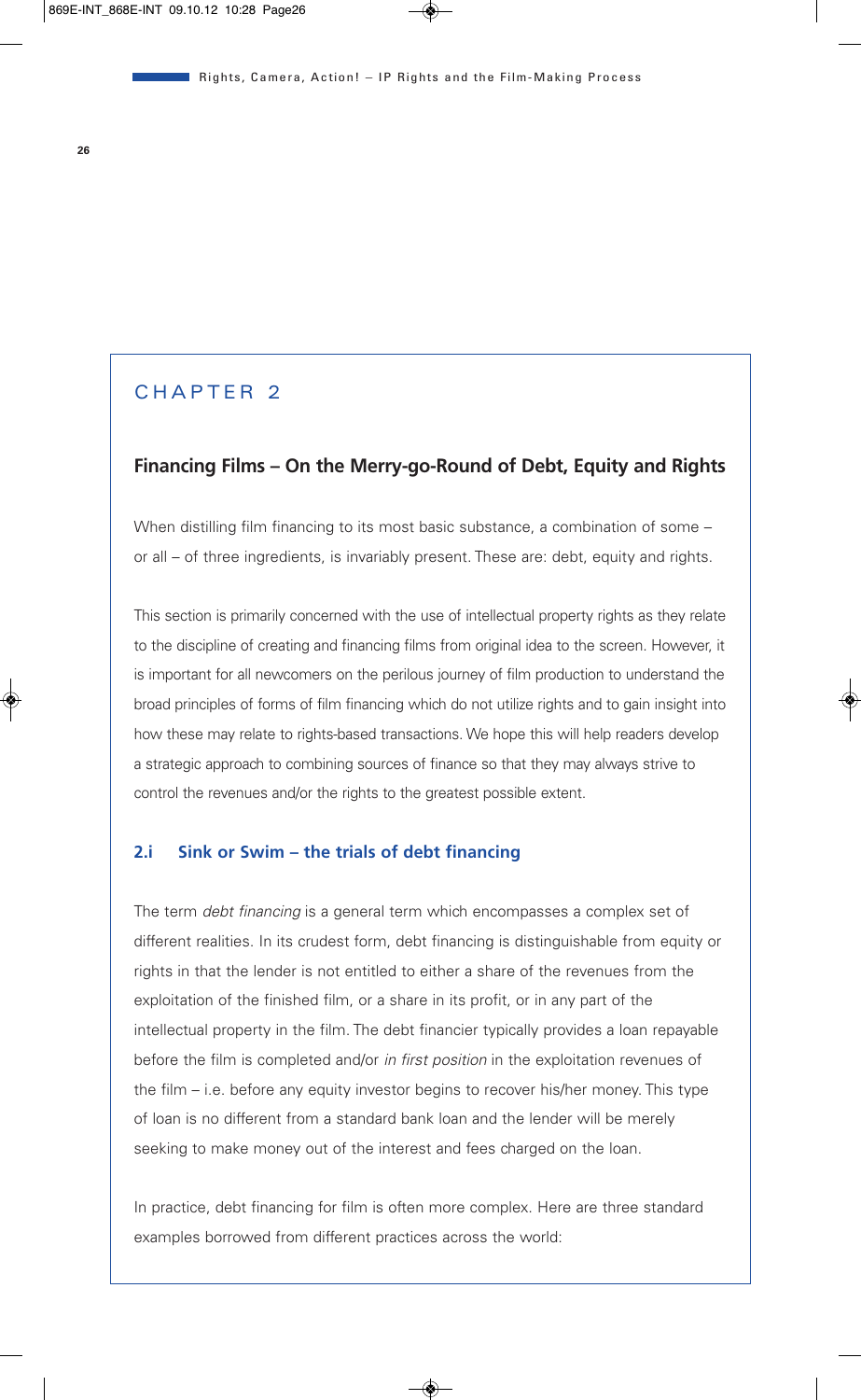

- (i) Pre-production loans these loans are offered to producers who have already covered their entire production budget through contracts with investors but are unable to start production because they cannot obtain the cash from those investors until after the start of *principal photography* on the film, i.e. the start of filming (typically because the legal paperwork demanded by the investors has not yet been completed). Pre-production loans are seen by financial institutions and banks as high-risk, because – at the point where he applies for the loan – the producer often has no way of guaranteeing that the film will effectively start production or whether it will be completed. Consequently, lenders often insist on taking a *charge* on some – or all – of the asset value constituted by the film's intellectual property, as *collateral* for their risk. Collateral is anything of value that the bank may be given the right to sell in the event that the borrower is unable to reimburse the loan.
- (ii) Gap financing some institutions in the West specialize in what is sometimes known as *gap financing*. Contrary to ordinary debt financing, or pre-production loans, the lending is against the "gap" in the budget which has yet to be covered by financiers. In today's market, the gap covered by such lenders will typically not exceed 10 to 15 percent of the overall budget. Gap financiers will also insist that the value of the gap should have been assessed by a credible international film exporter known in the business as a *sales agent*. In this analytical exercise, the sales company will estimate the sale value they believe the film could fetch in the countries where the rights have yet to be sold – and make several pre-sales to demonstrate the film's appeal. The lender will rarely consent to cover the gap if the sales agent's estimates do not cover up to 150 to 200 percent of the value of the gap. For example, imagine the film's budget is US\$4 million (a typical mean average for a low-budget independent North American or European film with no stars) and the gap the producer needs to cover is US\$600,000. The sales' agent handling the film has yet to pre-sell or sell in much of Eastern Europe, as well as valuable territories such as Japan, Germany, Korea, Russia and Spain. Its total estimated sales figures for those territories come in at US\$920,000. Unless the gap lender disagrees with the estimate, the figure meets his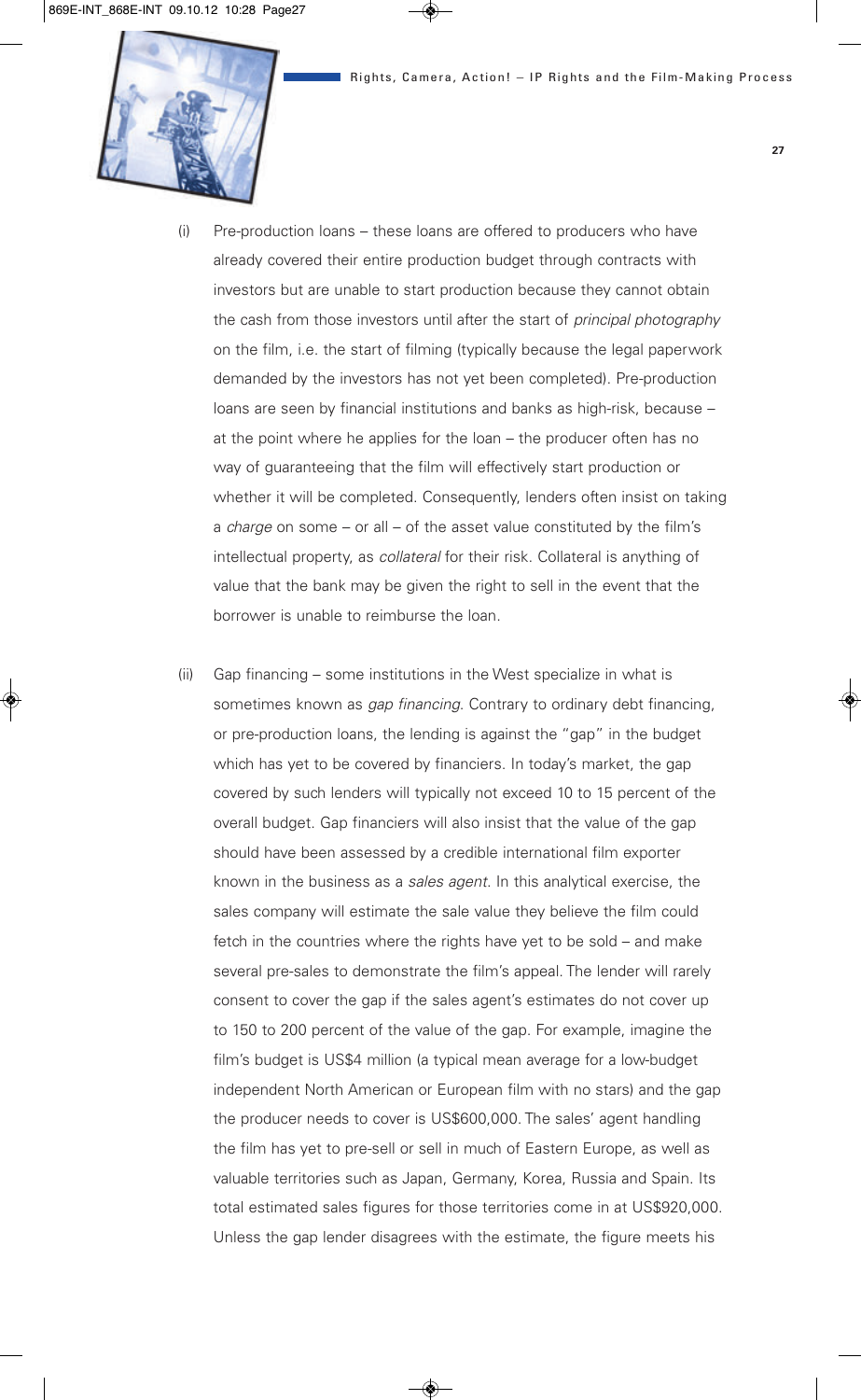loan security requirement and he may choose to go ahead with the transaction, covering the US\$600,000.

(iii) Laboratory debt – laboratory debt refers to the practise whereby the producer asks the laboratory responsible for processing the film stock and/or producing material such as master negatives, inter-positives, DI-intermediates (digital masters), etc, to defer their invoicing until the film is almost complete and ready to deliver to distributors. The deal may also include such facilities as the supply of negative film stock and elaborate post-production services such as editing, dubbing, color grading and computer-generated graphics (CGI). This practice is still current amongst some low-budget film makers in the West. It is however, infinitely more common elsewhere in the world: until a few years ago, the majority of low-budget Indian films part-financed themselves using this deferred payment facility. Film laboratories in India are often powerful monopolistic businesses (one single company is currently providing services for over 75 percent of all films made in the Hindi language). They are also strong cash businesses which depend on highvolume low-value work rather than the reverse. Loaning to producers in the shape of deferred services does not threaten their strong cash-flow and is one way in which they secure a competitive advantage. As a result, low-budget film-makers all over India can still expect to defer between 20 and 25 percent of the cost of the film through this form of debt.

Is there a downside to laboratory debt, from a producer's point of view? Most definitely. In India, laboratories expect re-payment in full before the film's postproduction is completed. Since the laboratory is generally in possession of the film's negative and the producer must agree to a charge on it until repayment, the laboratory may easily proceed and sequester the negative until payment is forthcoming, thereby stalling any chance of the film being released. Unfortunately, this kind of undesirable outcome is still frequent and the vaults of most of India's leading studios and laboratories are overflowing with films (finished or unfinished), awaiting settlement.

These three instances of debt financing illustrate an important point about the link between debt and IP. In all three cases, the lender takes over rights in the project as collateral. In acquiescing to this, the producer accepts the risk that failure to repay on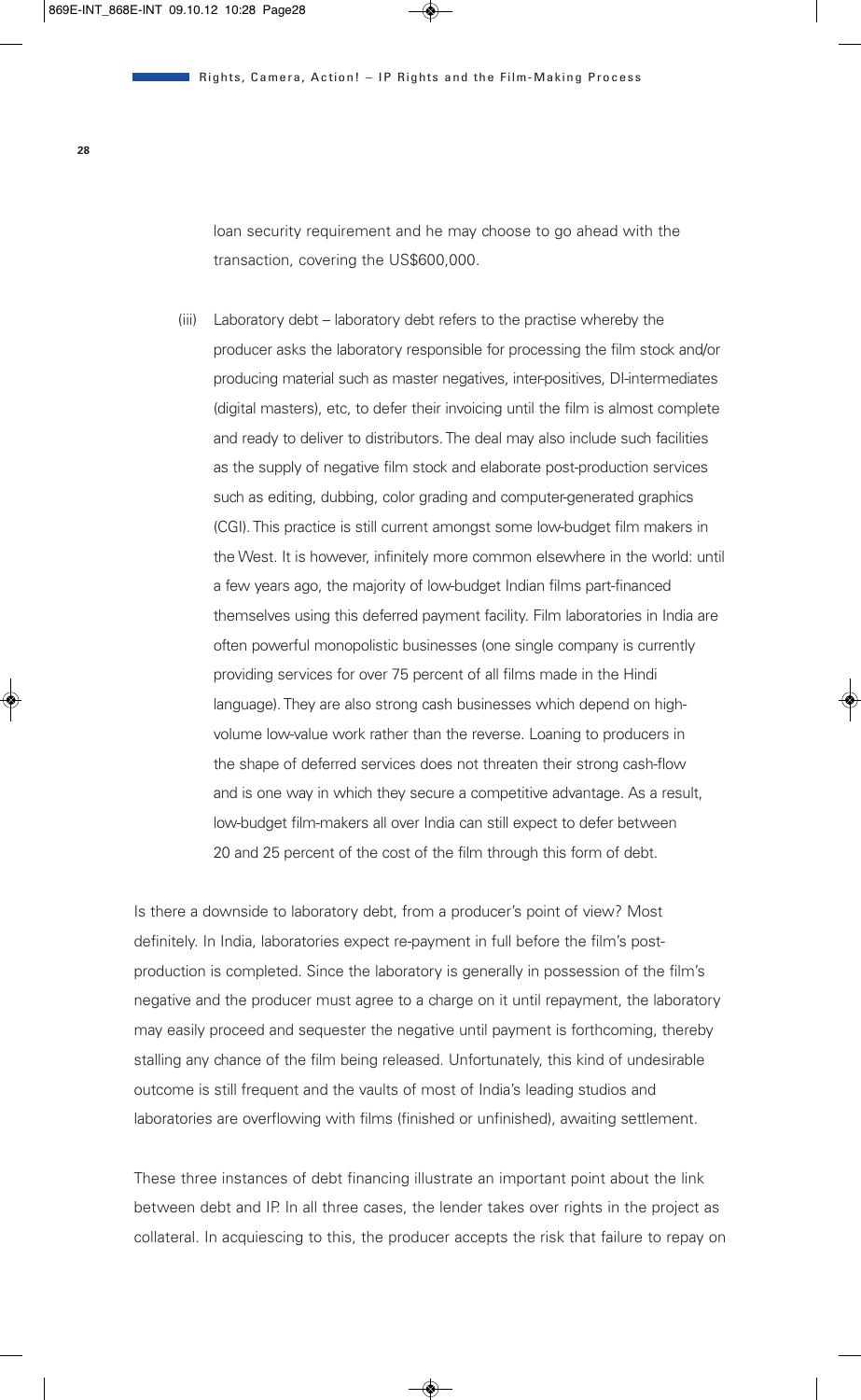

the lender's terms may result in a shift in the control of IP assets locked into the film. Therefore, debt financing is not only very onerous for the producer (rates are invariably high because of the perceived nature of film as a high-risk enterprise), but potentially disastrous in enabling a confiscation of the rights by a third party with no interest in the film reaching an audience. It would be flippant, however, to suggest that producers should stay away from debt finance: the option may not exist, as is so often the case with the use of laboratory debt in the Indian low-budget industry. We only hope this publication will have helped some readers undertake such action with full awareness of the risks involved.

#### **2.ii Cutting the Cake – the basics of equity financing**

Unlike debt financing, equity financing consists in an investment being made with an expectation of returns through an ongoing share in the revenues generated by the film or films.

A fledgling film maker needs to start with the basic understanding that equity investment falls into two broad categories: investment in an individual film and investment into a company's film activities.

The second category – equity investment in companies – is still a relatively rare occurrence in the cinema sector almost everywhere.

The authors of this booklet recently asked a number of senior corporate financiers in India to summarize the key factors that are – in their view – keeping equity investors away from film companies. These are the four main observations on which they all agreed:

- (i) A poor track record in financial performance a wave of film and media sector IPOs (companies raising finance in the capital markets through issuing public shares) begun in 2001, attracted record numbers at the start. However, most of these companies have since had disappointing commercial results.
- (ii) A lack of stable cash earnings the predominant company model in the film industry remains that of a cottage industry, the single producer with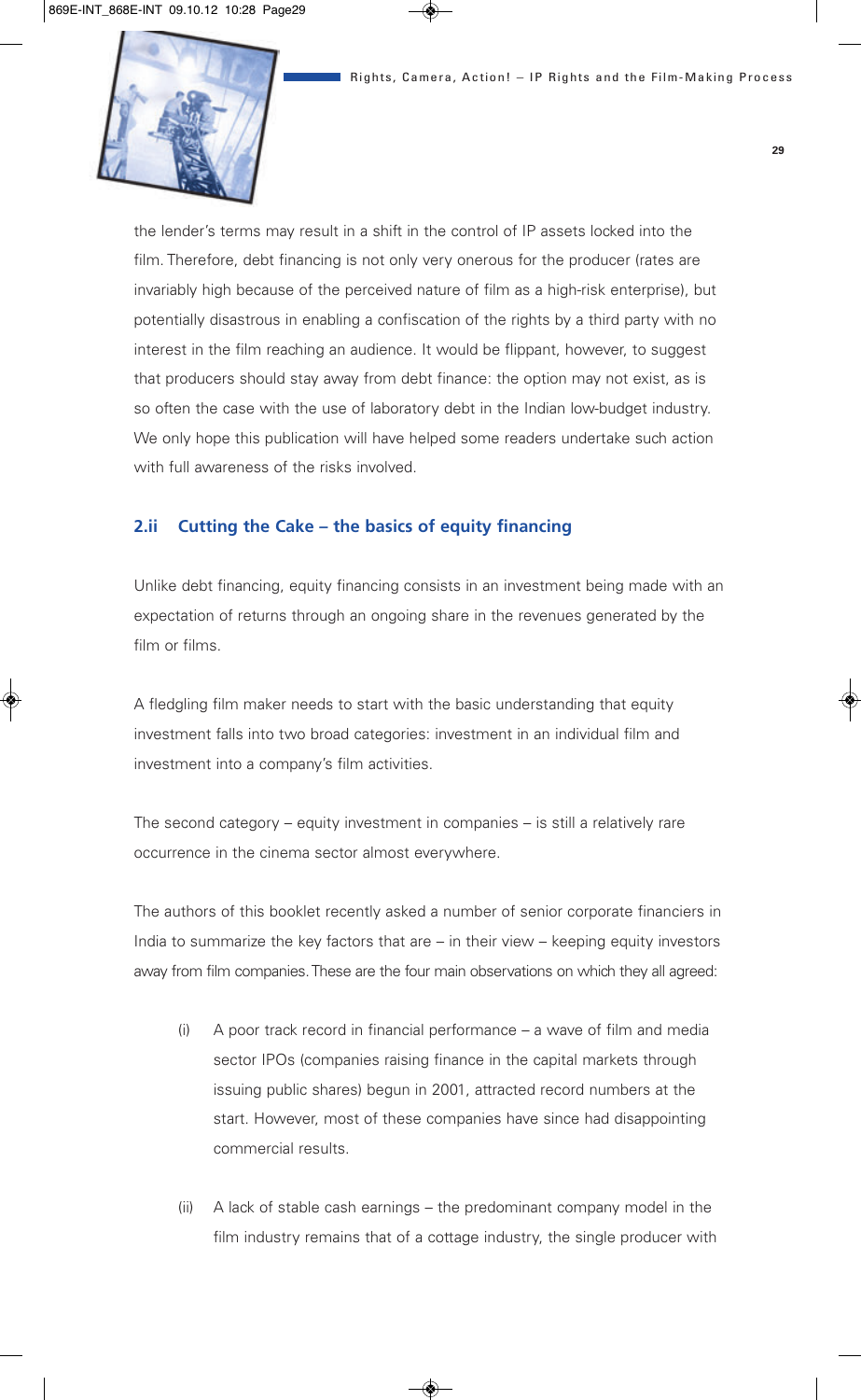a small company, only able to develop and make one film at a time and therefore unable to share his risk over a number of different films.

- (iii) A lack of integrated film companies film revenues are split between a large number of smaller companies instead of being concentrated through fewer companies able to integrate development, production, distribution and exhibition under the same roof.
- (iv) Deficiencies in management much of the culture of film company management is seen by equity investors as lacking in core skills and limited in its ability to turn business plans into reality.

What is striking about this Indian equity investors' survey is how remarkably convergent their analysis of the film industry's core weaknesses is with those made by similar experts about the film industries in Europe or North America. All over the world, with few exceptions, film companies are considered to be too small, too poorly managed and unable to concentrate sufficient revenues over a period of time to attract most investors.

Anyone looking for an equity investor to support their film company's business plan needs first to be aware of this universal perception because it is a considerable barrier. Film entrepreneurs will perhaps argue that the reluctance of the investment community to support them leaves the sector in a double bind: on the one hand, they need capital in order to support a move towards consolidation, become able to develop entire slates of films and control IP and revenues; on the other hand, the equity markets are waiting for bigger, more stable companies to appear before taking the risk of supporting the sector.

For the film-maker/entrepreneur hoping to raise equity to support his company's midterm or long-term strategy, it is important to be realistic about investment prospects: the newer the film company, the lesser the chances of obtaining this type of financing. The business plan will need to be of outstanding quality, with considerable clarity on the company's objectives, the genres of films it wishes to make and a detailed strategy for distribution and revenue sharing.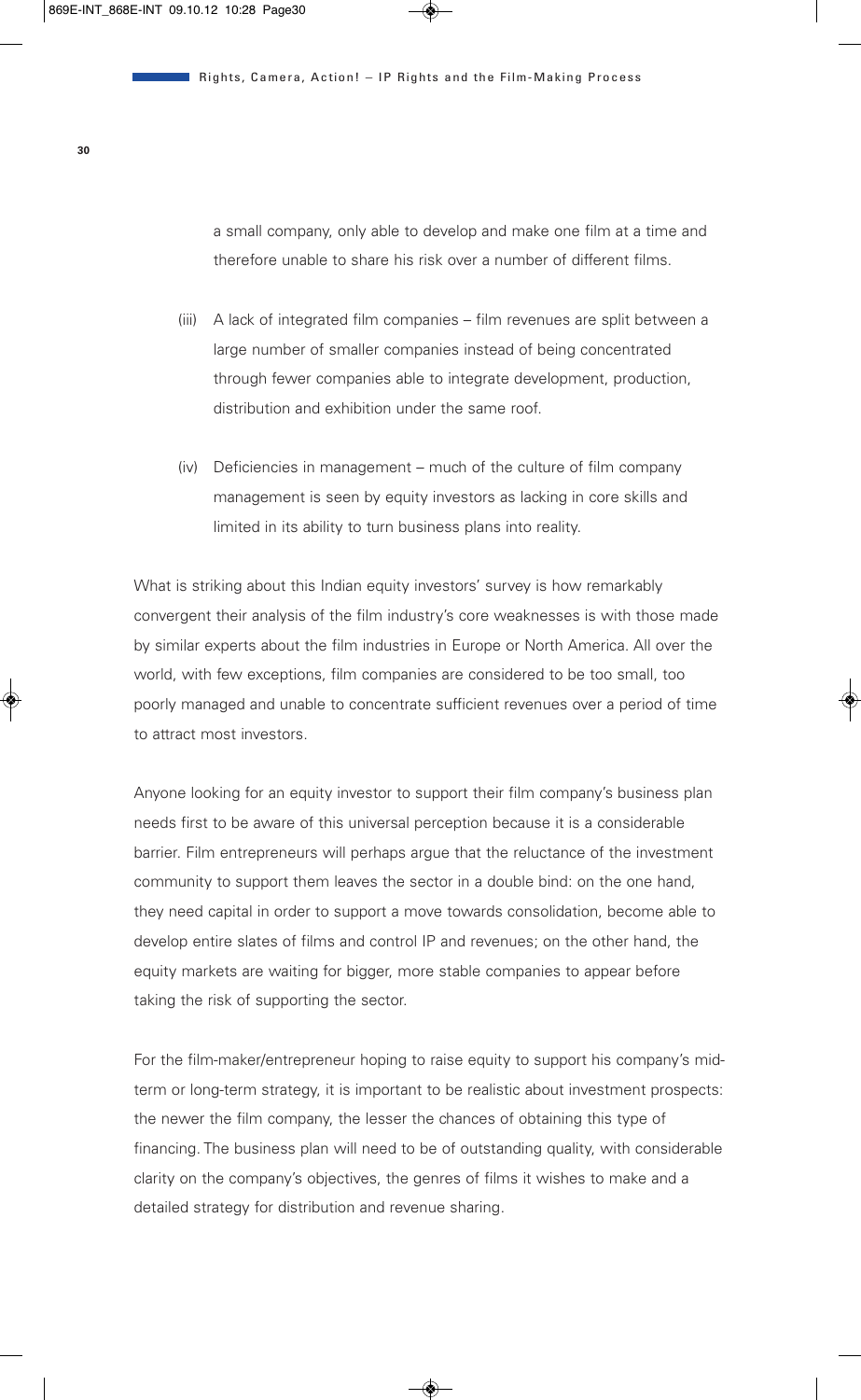

In broad terms, it can be argued that the more the film industry becomes capable of attracting a critical mass of equity investment, the greater its bargaining power will become in the negotiation over rights with distributors, television broadcasters, video licensors, telecom operators and other categories of film buyers. Conversely, a chronic lack of self-financing capacity makes the independent producer less able to withhold rights to a film until after the film is made. For the majority of producers, rights are disposed of early, when the project is vulnerable to being turned down. In this way, the IP value becomes diluted between the various buyers and little of it remains with the producer, thus leaving his company without assets.

Equity investment is also present in individual films. In many cases in the independent film industry, powerful rights buyers such as broadcasters not only buy rights, such as free-to-air television, but also take an equity stake in the project.

In this instance, the buyer may make an offer for an overall price and negotiate with the producer (or distributor) over what proportion represents the rights acquired and what proportion represents the equity investment. The negotiation aims of the producer may vary according to his own perception of the likely success of the film. If he has the conviction that the film will be an overall success at home and abroad, he may want to do everything in his (limited) power to protect his share of the *up-side* – i.e. the net revenues generated from the film's exploitation – by trying to convince the buyer to assign more of his proposed contribution to the rights acquired and to reduce his equity investment. On the other hand, the rights given away by the producer may be seen by him as very strategic, in which case he may be more focused on trying to reduce the period of time (term) of the licensing deal, in order to get those valuable rights back while they still have some residual commercial value. However, if the term of license is short, the price paid by the buyer(s) may be lower and the producer may need more equity investment to close his budget.

As a basic rule of thumb, equity investors (there can be several attached to the same film) recover their investment, with a *premium*, that is a sum of money additional to the sum initially invested, and/or a *participation* in the net profits, on a *pro-rata* basis. *Pro-rata* means that for every US dollar of income earned by the film – after agreed deductions of bank loans, distribution/sales commissions and costs, etc –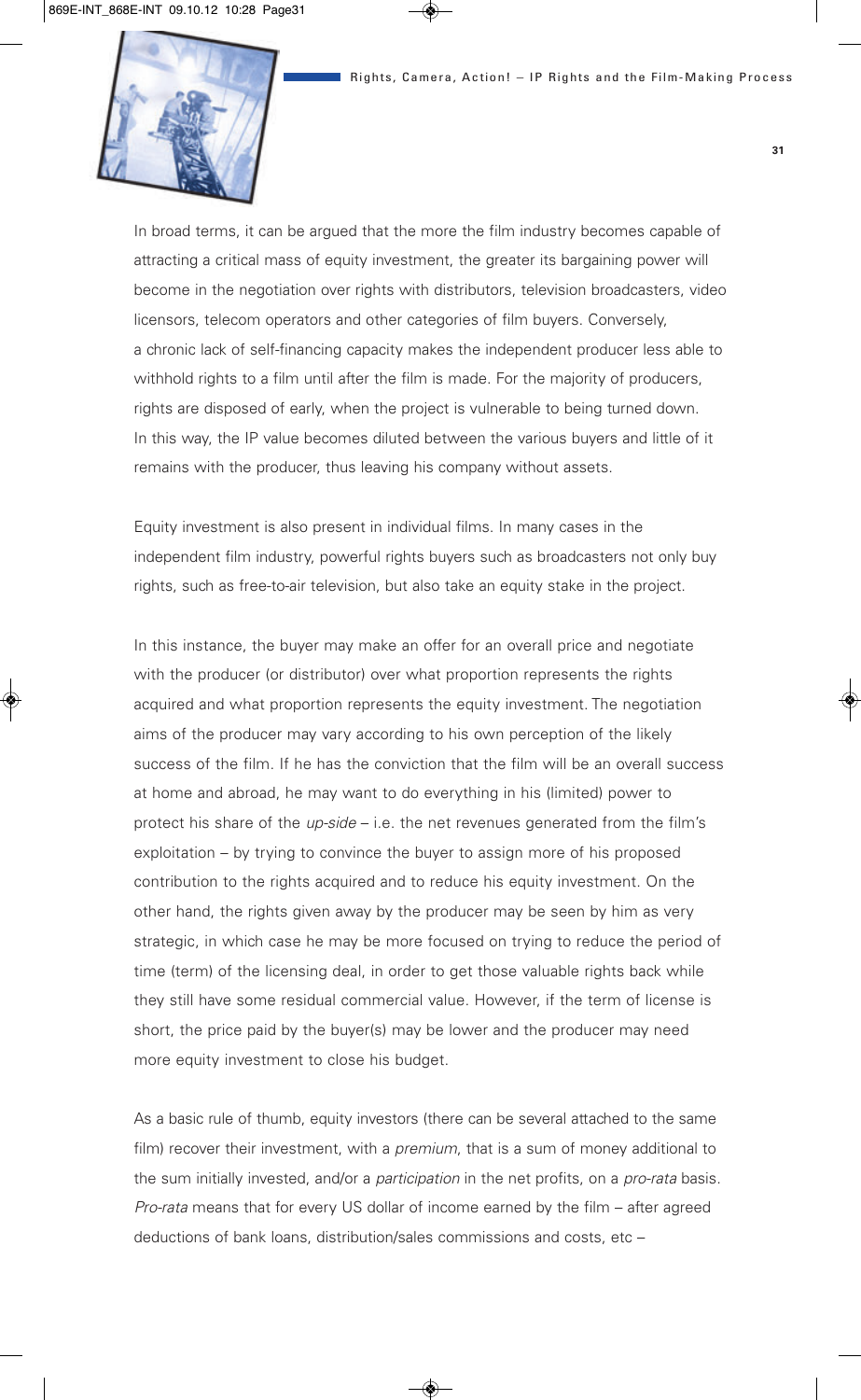the investor will receive a share proportional to the share of the film's budget represented by his investment.

In practice however, the investment recovery formula is rarely so straightforward: for reasons which are specific to the history of every deal: an investor may negotiate for an early *corridor* of income before other equity holders, until he has recovered a preagreed sum. Thereafter, the percentage of recovery may change again in favor of other equity partners in the film. Such preferential treatment is always negotiated and is justified by a number of factors: the investor may have been involved from the start of the project and taken a greater risk proportionately to others; he may separately have provided a *bridging loan*, meaning a loan which helps the producer cover his cash outgoings until more money comes in, at a critical point in the project's life, etc. Similar deals may be negotiated to share out net profits in the film.

#### **2.iii IP Rights as the Most Strategic Source of Financing**

IP Rights are by far the most valuable assets the film producer is likely to hold in his hand when approaching the financing of a film project. Film industry insiders often describe the process of raising finance as a begging bowl experience. In actual fact, the producer is far from resembling the proverbial beggar; in our chapter dedicated to development, readers were able to glimpse the range of risks the producer will have taken in order to acquire the underlying rights in all the works utilized to produce the script, book, or anything else entering into the film's concept. Additionally, the producer may have attached to the project a director and/or an actor with a strong reputation, making it more attractive to potential investors – producers should never underestimate their ability to build up their negotiating power in this way.

At this stage, the producer, wherever in the world he lives and works needs to have a firm grasp of how different sets of rights interact with each other inside a continuum of exploitation also known as the *value chain*. Without it, he will be clueless about how to approach negotiations over the licensing/assignment of rights against production finance.

What is the value chain? In most countries, there is a pre-agreed order in which a theatrical feature film will be commercialized. Traditionally, each form of exploitation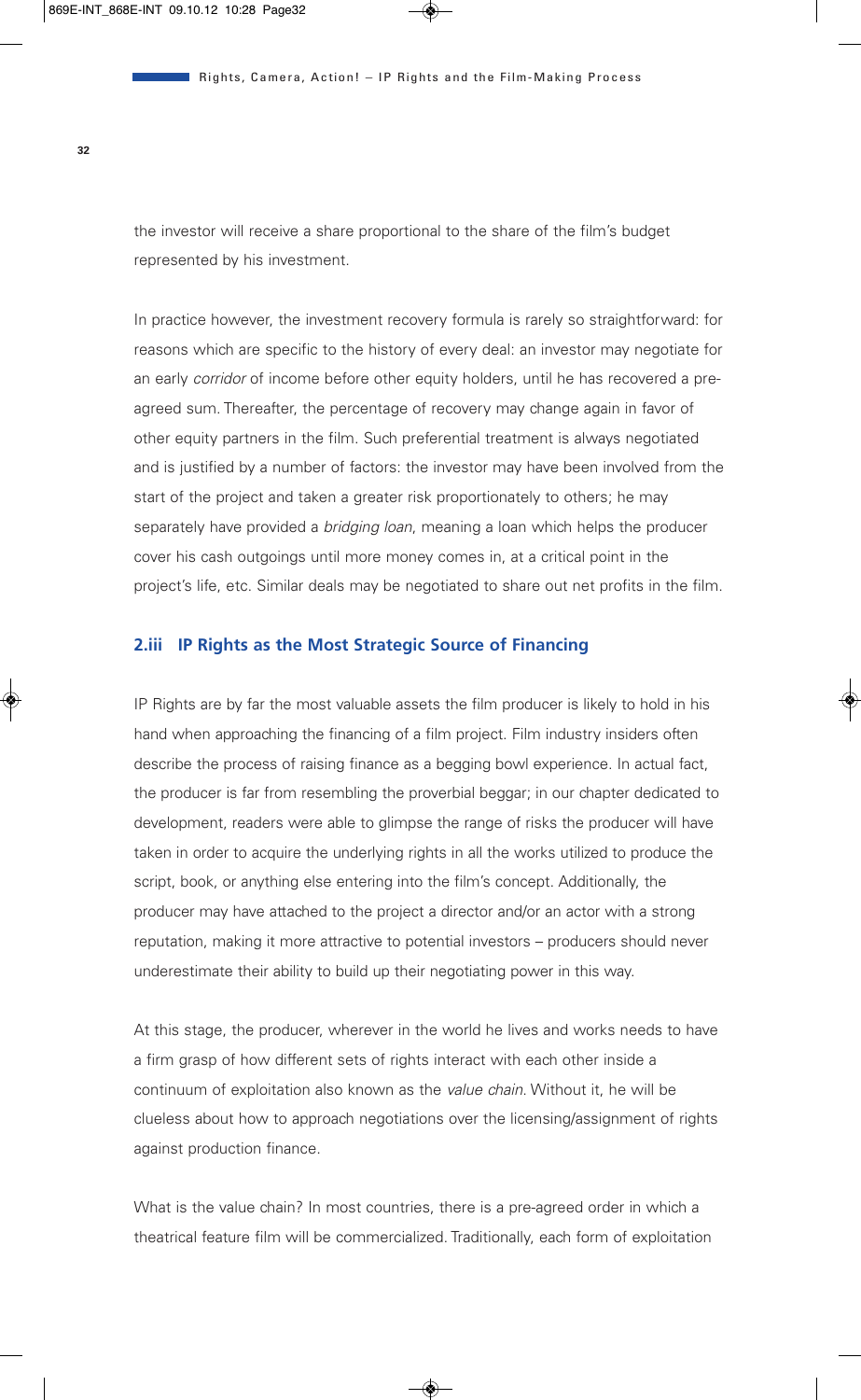

happens in sequence, with each market (the cinema, television, video, etc.) having its own exclusive *window* of time during which the film may not be exploited in a different medium. Across the world, wherever a film industry has achieved a certain level of maturity and critical mass and wherever broadcast television is developed, the traditional value chain has tended to be structured in the following way:

| Form of exploitation            | "window"                                                        |  |
|---------------------------------|-----------------------------------------------------------------|--|
| Theatrical (release in cinemas) | For 6 to 24 months. Now down to 2-3 months in<br>some countries |  |
| Video & DVD (or VCD)            | 6 to 24 months after theatrical release                         |  |
| Pay television                  | 12 to 36 months after theatrical release                        |  |
| Free television                 | 12 to 46 months after theatrical release                        |  |

The point of windows as a convention observed by the film industry (specified in rights licensing/acquisition contracts and sometimes imposed by law or regulation in specific countries), is to ensure that maximum value can be extracted from each sequential cycle of exploitation of the film. It seems logical that if the film is available in video stores and on free TV at the same time as it is being released in the cinemas, each of these forms of exploitation will be hurt by having to compete simultaneously with the other. Buyers of the rights for each of these uses will have paid good money for the film and will want to protect their investment by maximizing commercial returns. They do not want their revenues to be *cannibalized* by other media being exploited at the same time.

But the film industry is in a state of constant change. Technology, in particular, regularly forces the market to mutate whether the film community likes it or not. Very often, it doesn't: when television was first introduced, the film industry in the West fought a rearguard action against it. One prominent film industry figure prophesied that the newly-arrived Sony video cassette player would have the same terminal impact on the film industry as the infamous Boston strangler had had on his female victims! In today's world, the rapidly expanding range of digital media and Internet broadband is forcing the industry into what is perhaps the most radical re-evaluation in its history since synchronized sound was first introduced. The existing value chain (and the allimportant windows of exploitation) is being challenged in a number of ways.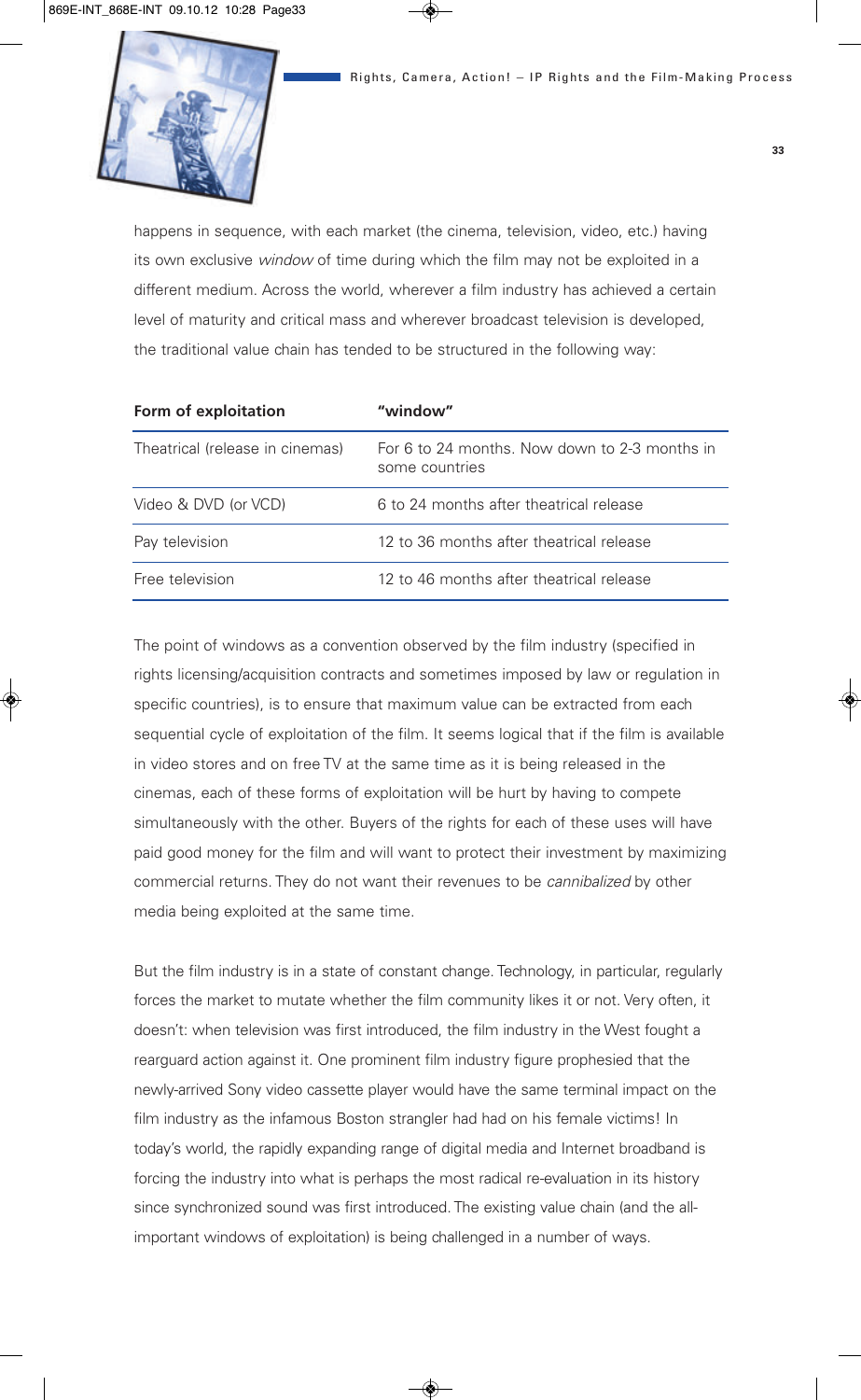The unprecedented image and sound quality of the DVD, introduced to the market just over a decade ago, has revolutionized the video market. During the VHS days, video was predominantly a rental market. With DVD, millions of consumers worldwide have chosen to buy. This mutation has made DVD (until recently) the most profitable medium in the history of cinema.

Digital copies, unlike analog ones (VHS or Betamax) are an exact replica of the original and their quality does not decline over time. This factor is behind the commercial triumph of the DVD format in the West and VCD in many parts of the developing world. However, what profits the legitimate copy also profits the illegal one: the advent of DVD has resulted in the massive increase in video piracy. India, Egypt, Nigeria, Kenya are four examples of dynamic film industries in the developing world, where DVD and VCD piracy represent over 90 percent of the market, with legitimate distributors left to battle it out for the crumbs.

What is true of physical digital copies is also true of copies downloaded through the Internet or digital networks: a perfect copy can be made from films circulating illegally over the web. Once a film is uploaded onto the web without the consent of the right holders, there are few obstacles for people connected through broadband to download it and consume it without either renting or buying it. In countries with a high level of broadband connections, the control or rights over films on the Internet is a challenge for film makers and all participants in the film value chain.

Legitimate services of on-line cinema allowing people to rent or purchase films over the Internet and either download or stream them, have successfully emerged in the West over the past few years, especially in North America, France, the UK, Germany, Italy and Spain. In India, Tata Sky now also offers a video-on-demand service over the Internet. However, these services still represent a small proportion of the market.

As the impact of these technology-based changes is becoming more apparent, film's most traditional market, the cinema, has been going through its own profound transformation. Releasing a film in cinemas is the most costly episode in its commercial career. According to the Motion Picture Association (MPA), the organization representing the major US film studios, the average amount spent on releasing a Hollywood film in 2005 was US\$32 million. Hollywood may be different from other film industries but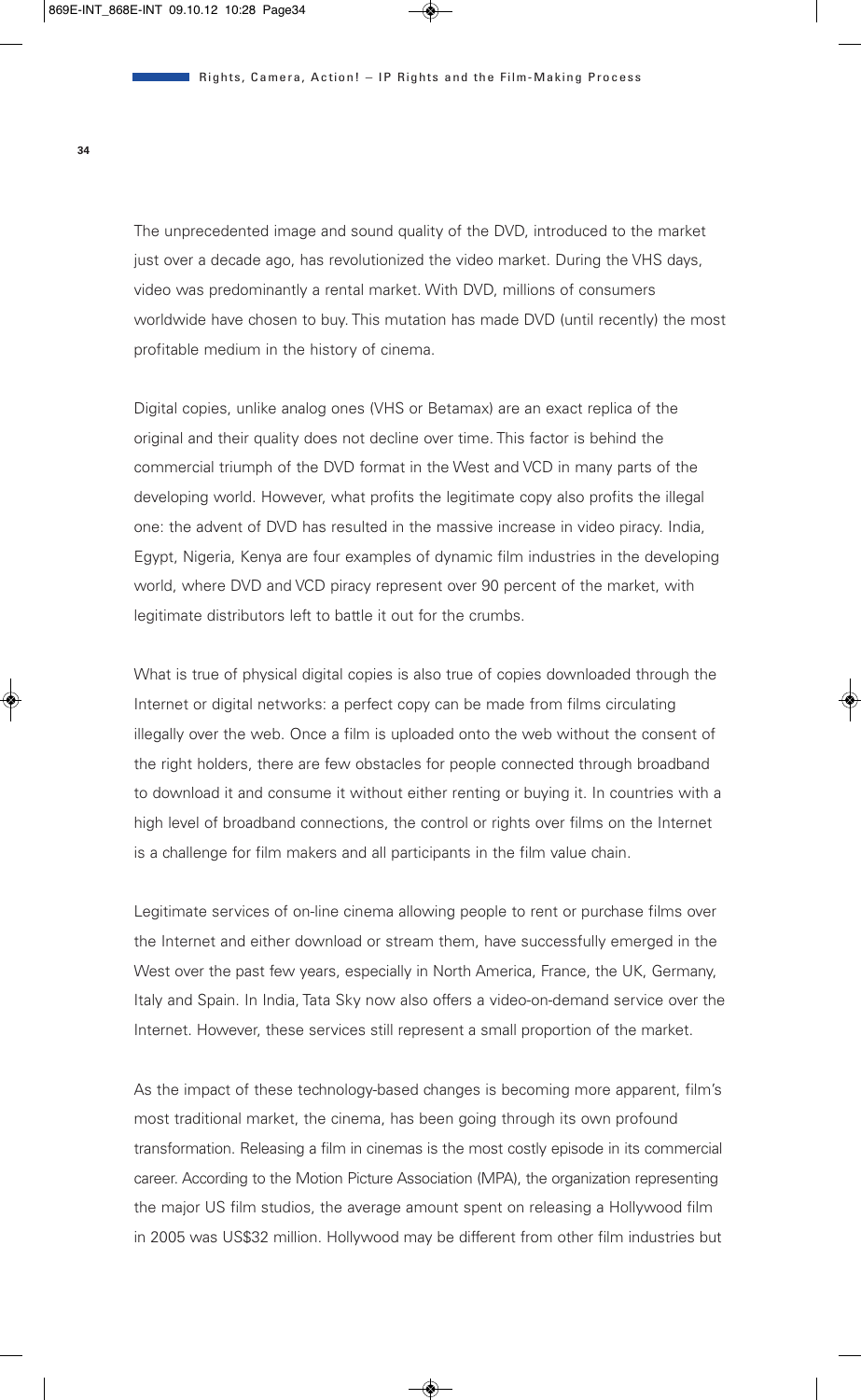

the fact remains that the cinema release of even the smaller films require substantial amounts of cash. In the West, little impact can be achieved unless the distributor in a large country is prepared to spend at least US\$150,000 on a film. Furthermore, there are an increasing number of films competing for a finite number of screens. As a result, it is more difficult for distributors to secure long *runs* (release periods) for their films because so many other films are waiting in the wings for a release date.

This lack of screen time is particularly damaging for the career of smaller, specialized films (those with no stars or special effects or spectacular action set pieces), because they are more reliant on a slow build-up of positive word-of-mouth to attract an audience and cannot hope to do so if the maximum release period available is between two to three weeks at the most: in this *hit-driven* industry, there seems to be a growing expectation that all films, large or small, should be released with the greatest possible number of prints from the very start and should attract most of their audience during the first week's release. Whilst this logic works well for the *blockbuster*, i.e. the big budget films with stars, it penalizes smaller films whose distributors do not have the resources to flood the market with prints and expect quick returns on their investment.

For anyone approaching the film production rights' maze for the first time, embarking on the journey without some grasp of these changes to the value chain would be equivalent to the round-the-world yacht racing skipper sailing without a compass. Knowing the value of each form of exploitation relative to the others in the chain makes it possible for the uninitiated producer to strategize his approach to financing through rights, to have realistic expectations of what each rights' market may yield and to determine what a realistic production budget for the film should be. A criticism often leveled at film producers by financiers is that they tend to set their budgets according to their own (and the director's) creative wish (or whim), without asking themselves what the market may be able to offer considering the genre, storyline, actors envisaged, the current state of the marketplace for films, etc.

Owing to the fact that these changes are still unfolding, the inventory that follows makes no claim to being completely accurate or exhaustive. It is merely a pointer to what may be happening and the authors hope it will be helpful in guiding the new entrant to producing a film.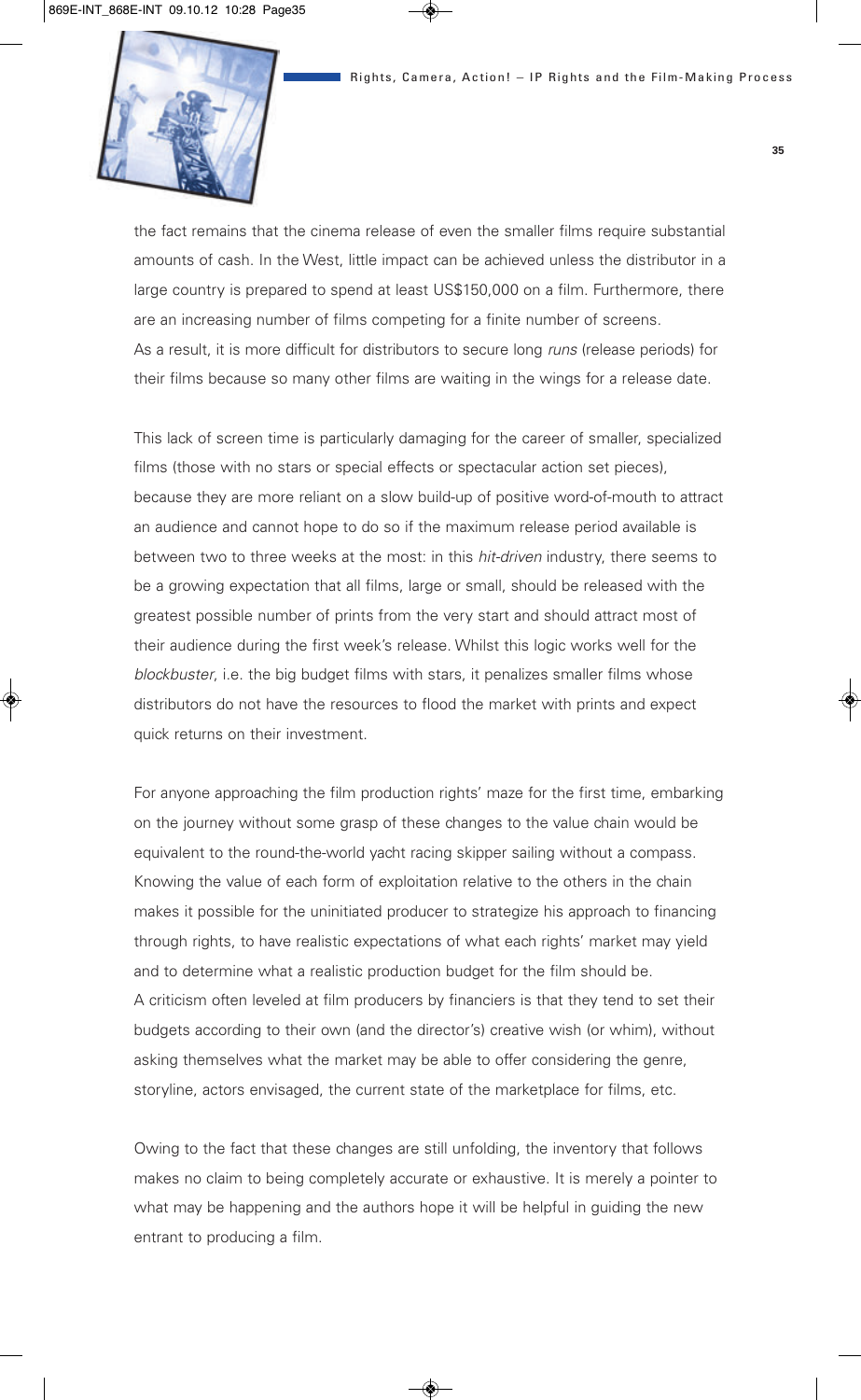As discussed above, the cinema exhibition market is becoming increasingly difficult and expensive for all but the larger, star-driven commercial films. Even in countries such as India or China, where many modern multiplex chains are replacing the old, obsolete onescreen cinemas, the new infrastructure is mostly beneficial to a small number of blockbusters. In most countries, cost inflation for prints and advertising runs well ahead of the standard rise in the cost of living, while it is increasingly difficult for distributors to keep even a moderately-successful film in cinemas for long. The cinema is still seen in most film industries as the obligatory *launch market*, whose performance determines the success or failure of the film in the next segments of the value chain. However, the price of entry into that market increases while its flexibility decreases. For many, starting a film's career in the cinema no longer seems like the obligatory approach.

Cinema exhibition also suffers from the rapid growth of the market for film entertainment viewed at home. Factors such as the availability of high definition flat screens, multiple audiovisual channels and services through satellite or broadband fiber optics and the imminent introduction of the high-definition DVD (two competing systems are currently vying for the consumer's interest) are all contributing to making the quality of home-viewing competitive with the cinema.

The value of cinema films in traditional television broadcasting (free-to-air and pay-TV) is declining steadily in the West. Broadcasters tend to pay less for movies because they see new entrants into the value chain – such as broadband pay-per-view and video-on-demand operators – jumping the queue and adding new opportunities for consumers to see the film before it reaches the traditional television schedules.

Digital piracy destroys markets – professional or amateur: those who duplicate and distribute films as physical copies or over broadband networks take advantage of the slow, sequential exploitation pattern of the old value chain. While the film is still in the movie theatres, illegal copies are already whirring through broadband Internet peer-to-peer networks and flooding the streets in the form of illegal DVD or VCD copies. By the time the film reaches the next segment in the legitimate value chain, severe commercial losses have already been sustained.

All these factors combined are slowly driving the industry towards a compression of traditional windows.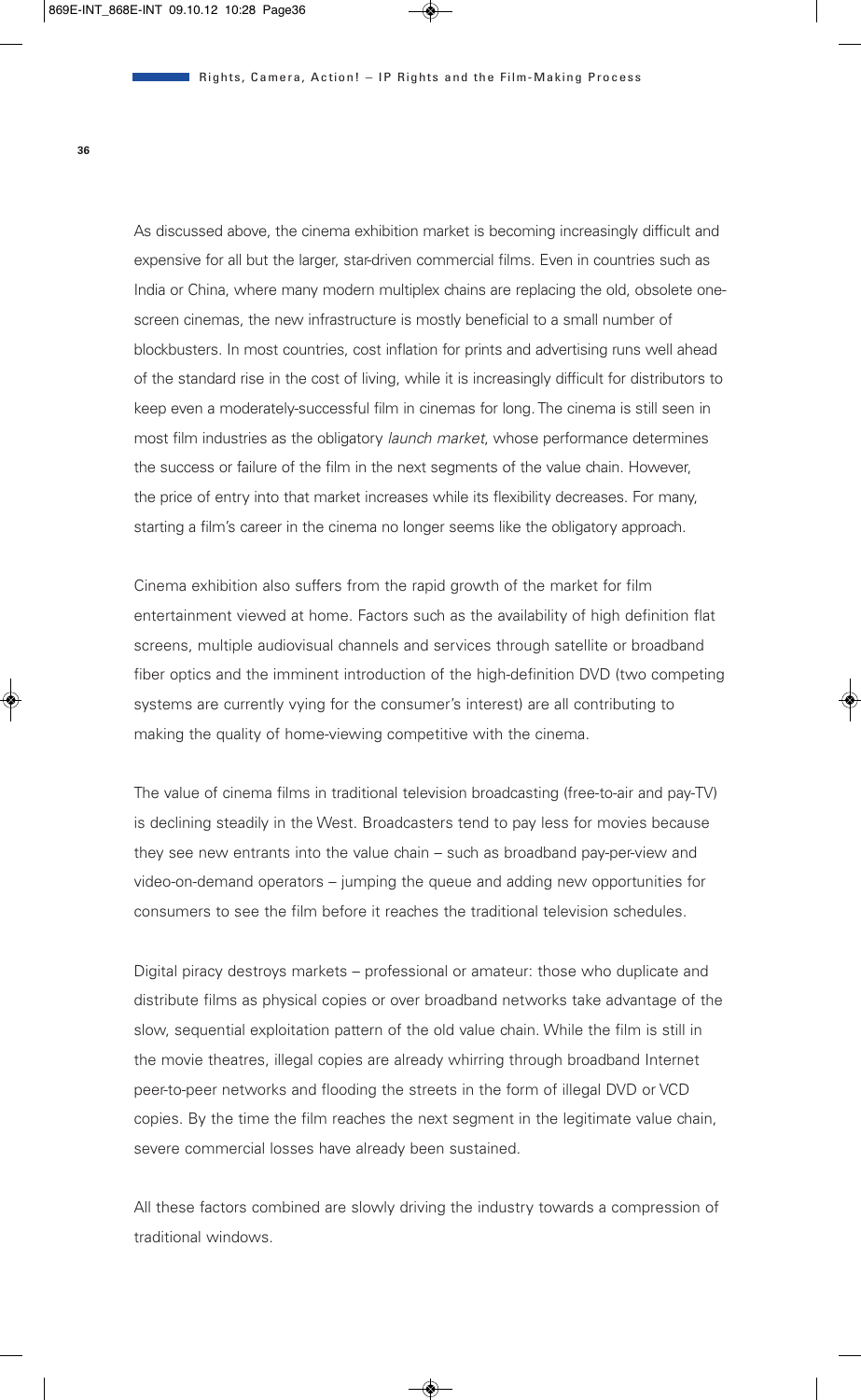

The trend started in the US with the extraordinary explosion of the DVD "sellthrough" market in the mid-1990s. Major studios became anxious to rush the films out of the cinemas early in order to satisfy consumer demand for new DVD releases and reduce the length of time necessary fully to realize the value of those rights.

Today, in a response which addresses both piracy and consumer demand, some films are beginning to go *day-and-date* – i.e. being released simultaneously in various media. In 2005-06, one pioneering film company in the US tested a formula whereby a series of low-budget films to be directed in digital format by the reputable Hollywood director Steven Soderbergh were to be made available to the public on the same date in film theatres, on the company's pay-TV network and on DVD.

On-line cinema (films through the Internet), whether pay-per-view rental, downloadto-buy or subscription, is beginning to compete with traditional DVD releasing – the most reliable prediction is that these windows will collapse into one single *home entertainment* set of rights, rationalizing this segment of the value chain.

In future, it is highly likely that a greater proportion of films will go day-and-date in several media at the same time. Alternatively, they will enter the rights' value chain at different points, sometimes skipping the cinema altogether to be offered straightto-home through on-line cinema services, pay-television and packaged DVDs. In the old days, it was mostly films perceived as failures which distributors would take straight to DVD, avoiding the high costs of a cinema release – in future this approach could become part of a positive strategy to release a good-quality film targeting a specific audience.

No one can accurately predict what is going to happen to the value chain and how each set of rights will be affected by the emergence of radically new business models for the commercial exploitation of films. In the Anglo-American film industry, which is still economically dominant, nervousness and uncertainty prevail, making negotiations over rights frequently unpredictable: the value of the home video/DVD is no longer increasing and may be going on a slow historic decline over the next few years. Meanwhile, on-line cinema is still largely untested, both in terms of technology and business models and has not become an obvious replacement market for DVD. And, as we discussed earlier, prices paid for films on television are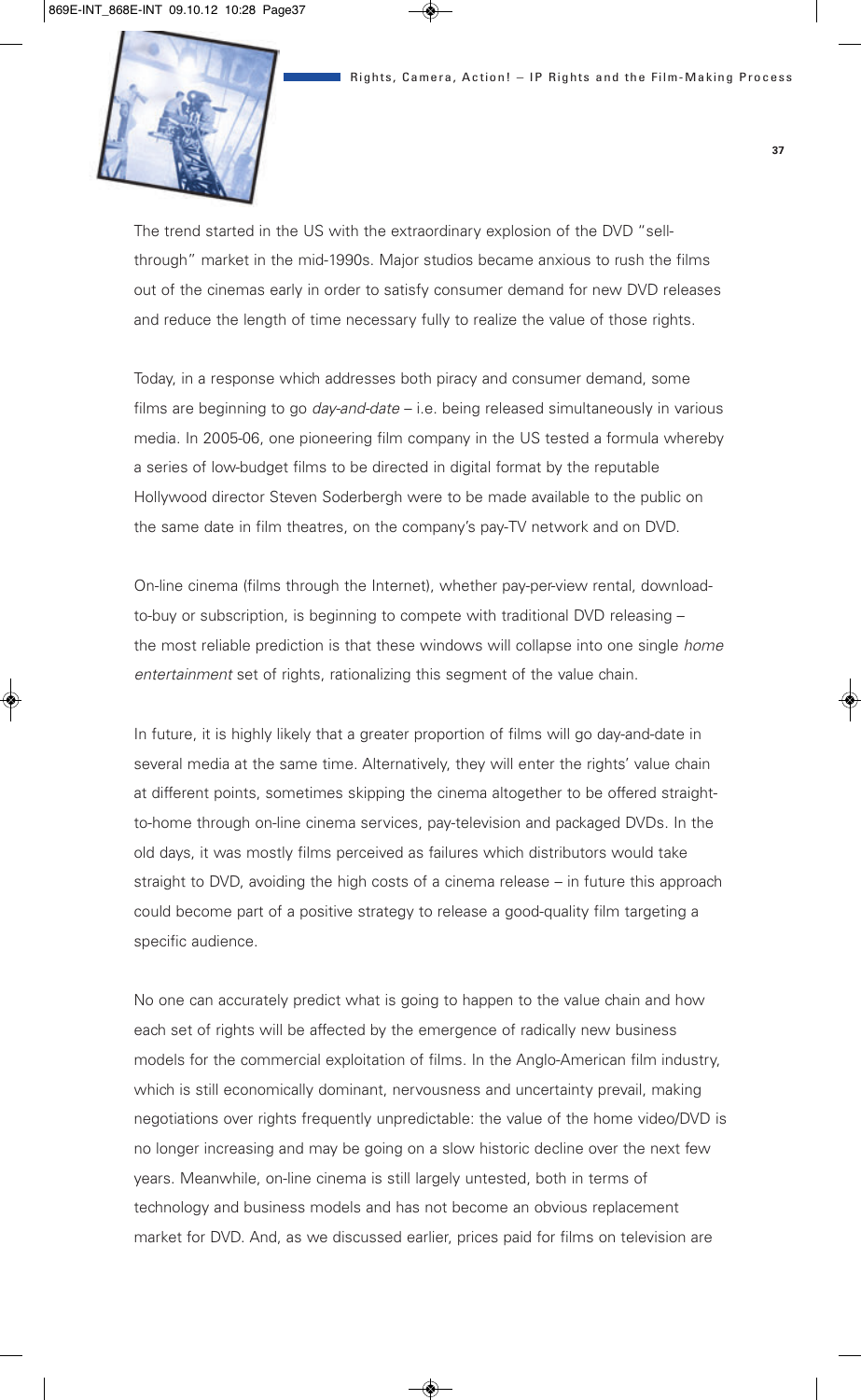on a steady decline. The result is a climate of insecurity and second-guessing which makes buyers more nervous and less ready to commit to licensing and acquisitions on all but the most sought-after films. Distributors are also more aggressive in acquiring all available rights in order to cover their risk.

In this time of mutation, it is difficult to offer the new producer a clear recipe for action: the first thing a new entrant to the production business needs to do is to turn himself into an avid consumer of information about the film industry worldwide and how rights' markets are developing.

The developments presented and discussed above are at their most active within the Western film industries, in Europe and North America. It is undoubtedly the case that other film industries in different regions of the world often struggle with a different set of challenges. In West and East Africa, where many feature films are being made on very low budgets using digital video, the market is still predominantly video: producers either sell the film (sometimes on a non-exclusive basis) to *marketeers* or self-distribute through their own physical network. In either configuration, almost the only market outlet is in VHS and VCD physical copies. The local cinema exhibition infrastructure is still either non-existent or too limited to be able to support the financing of films. Television, meanwhile, struggles with budget shortages, with the result that producers are often expected to pay for the privilege of airing their films on a TV network. There are some pan-African satellite channels with deeper pockets, but these tend to select mostly non-African films to broadcast to middle-class African consumers with the means to install satellite dishes in their homes.

The basic map has been drawn; the time has now come to navigate the complex territory of rights' transactions.

### **2.iv Into the Rights' Jungle – the film distribution agreement**

The distribution agreement defines the terms of business agreed between a film distributor and the producer. In the process, the producer will license or assign rights acquired by him at the development stage, against remuneration and the prospect of the film being exploited in key markets.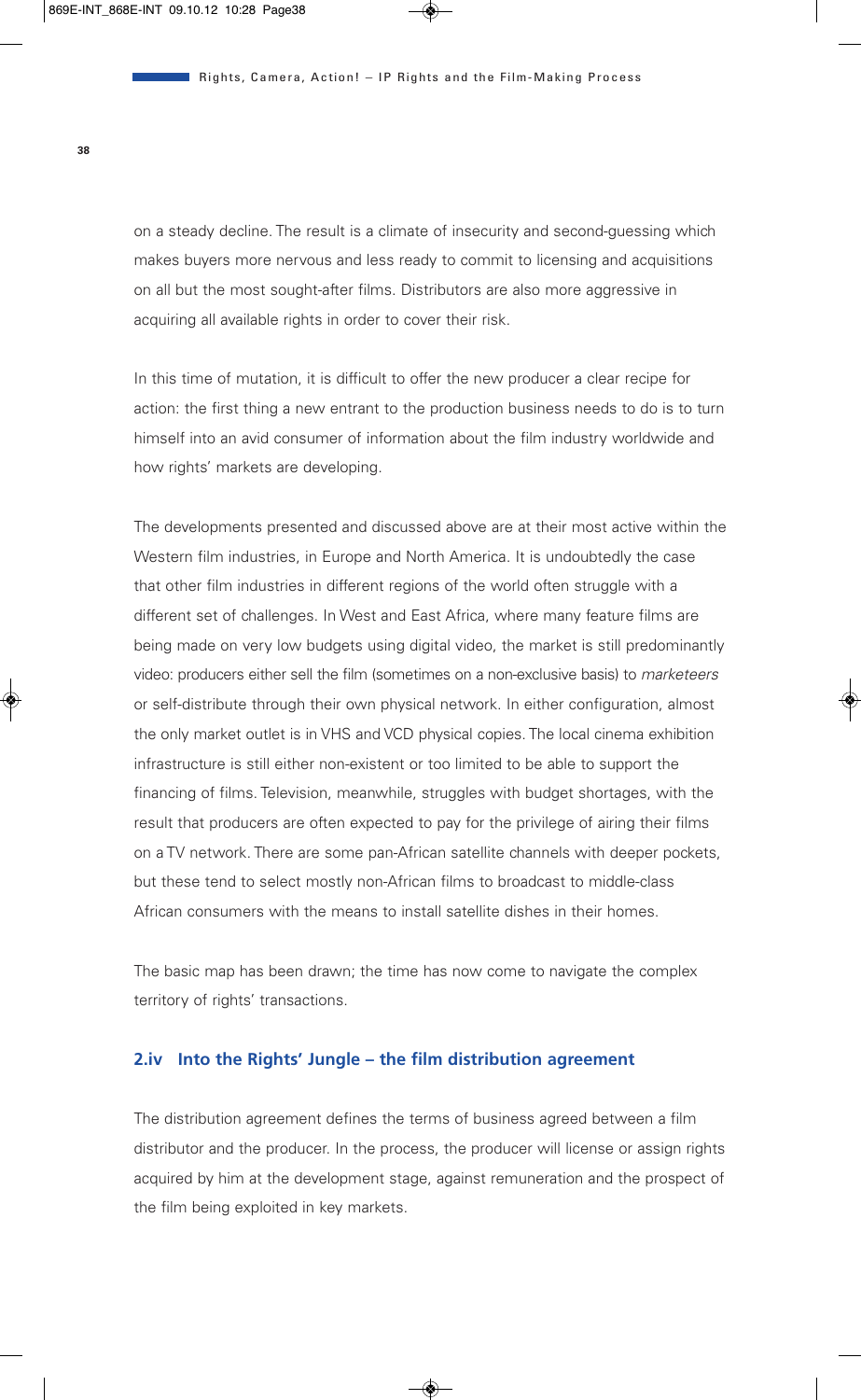

It is an established convention that rights are roughly divided between *primary* rights and *secondary* rights – the latter are also described as *ancillary* rights. To make matters more complicated than they already are, the definition of these two sets of rights varies country by country: in the US, primary rights tend to be defined simply as those which relate to the primary market for films, – i.e. the cinema. Secondary (i.e. ancillary) rights are all those corresponding to the four main windows which follow the cinema release, namely video/DVD, pay-TV, National Network Television and the so-called *syndication* television channels, which are local broadcasters.

In Europe, the norm is generally to include the cinema and television broadcasting in the definition of primary rights, whereas the secondary rights will range from video/DVD, to pay-TV, video on demand, down to merchandising, theatre spin-offs, book adaptations, etc. This difference in approach also reveals the historic importance of television as a film medium in the European market.

There is no such thing as a standard deal and agreement with a distributor. A producer may be dealing with an integrated company able to release the film in cinemas locally, to release on VCD/DVD, license it to local television stations, sell it to foreign buyers at markets and festivals, etc. On the other hand, he may be dealing with different distributors, each active in one or two market segments (e.g. cinema or video) and may need to license those rights separately. Whatever the format, here are some of the key points which a negotiation will be likely to throw up.

#### *1. Type and scope of rights sold or licensed*

As a matter of course, most distributors will put pressure on the producer to assign or license all available rights. In this matter, the producer may not have the choice as he may be lacking in bargaining power, either because he desperately needs the distributor to provide an advance which will help move the film from script to production, or because he has a completed film whose investors are putting pressure on the producer to see a return on their investment.

As a matter of principle however, the producer may try as much as possible to keep to himself (*reserve*) those rights which are either less important to the distributor's business and/or which the distributor has no solid expertise in exploiting but which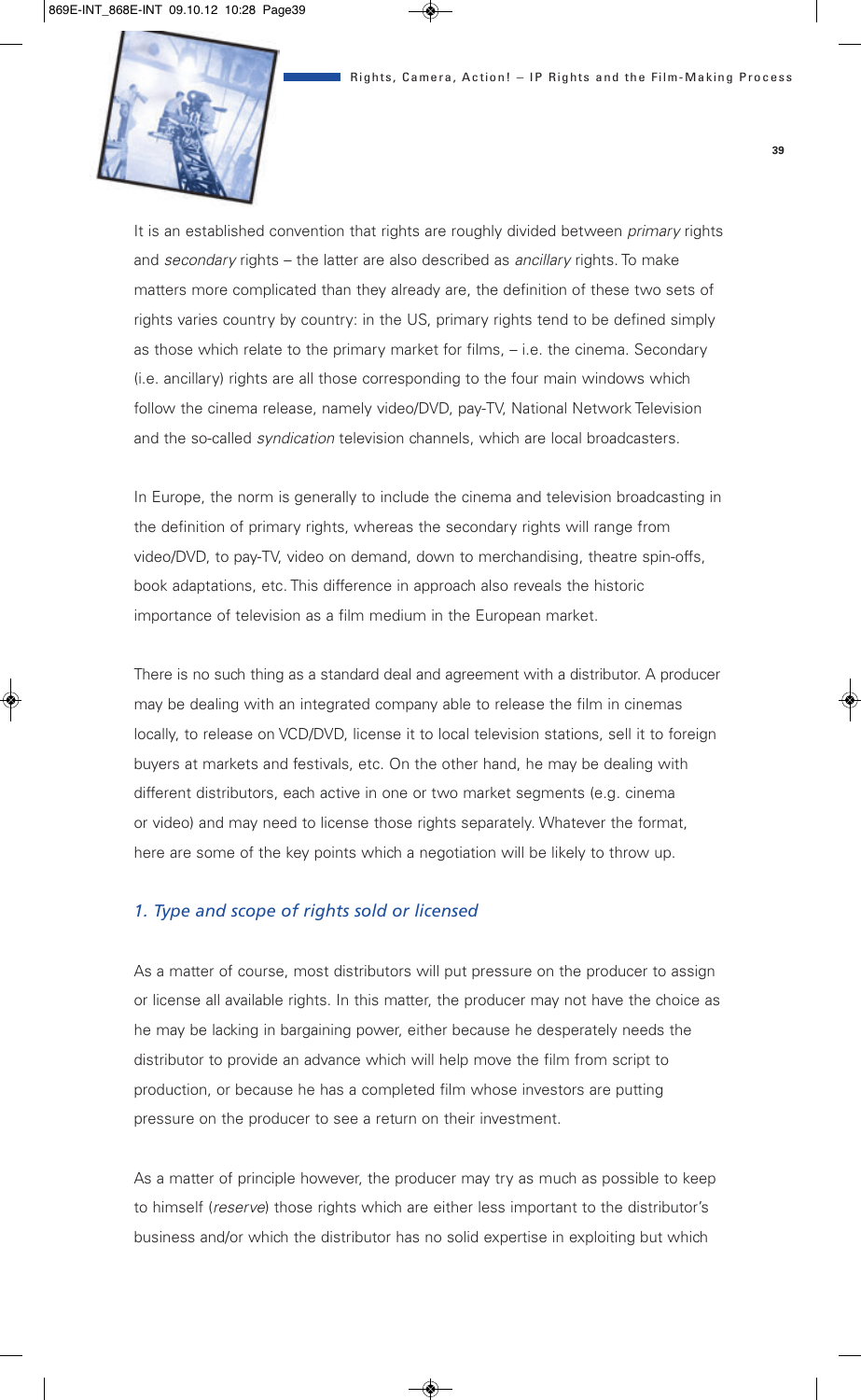can make a difference to the production company's revenues over time. These include airline screening rights (now a lucrative set of rights due to the worldwide increase in air traffic) and extend to the so-called *non-theatrical* rights which include public performances of a non-commercial nature (educational institutions, conferences, etc) and which may help bring added visibility to the film in the long run.

# *2. The key strategic rights which the film distributor will generally insist on obtaining are:*

Theatrical – meaning the rights relating to the exploitation of the film in commercial cinemas. Theatrical is still seen as the strategic launch market for most films, the success or failure of the film in the cinemas having an important knock-on effect on performance (and therefore pricing) in subsequent windows of rights' exploitation – however, as the table below illustrates, the theatrical market is almost always a lossleader for the distributor, which creates all the more pressure for his investment to be recovered in subsequent segments of the value chain:

| Revenue breakdown – UK theatrical (cinema) release<br>of a low-budget British film (1997) | Revenues (£)    |  |
|-------------------------------------------------------------------------------------------|-----------------|--|
| Total gross box office receipts over the cinema release period                            | 4 000 000       |  |
| Cinema exhibitor's share + VAT                                                            | $(-)$ 2 840 000 |  |
| Distributor's gross receipts                                                              | 1 160 000       |  |
| Recovery of distributor's prints' and advertising expenses                                | 1 400 000       |  |
| Distributor's commission (30%)                                                            | $(-)$ 232 000   |  |
| Net from the cinema exhibition of the film                                                | 472 000         |  |

Video rights (or *video-gram* rights) – refer to all rights of duplication (and exploitation thereafter) of the film on analog video cassettes and optical disks including compact disk, VCD and DVD;

Pay-television (also known as *premium cable* in the US) – refers to television offered to the public against subscription payments and requiring the use of a decoding device which protects the signal from unauthorized uses. Coming before the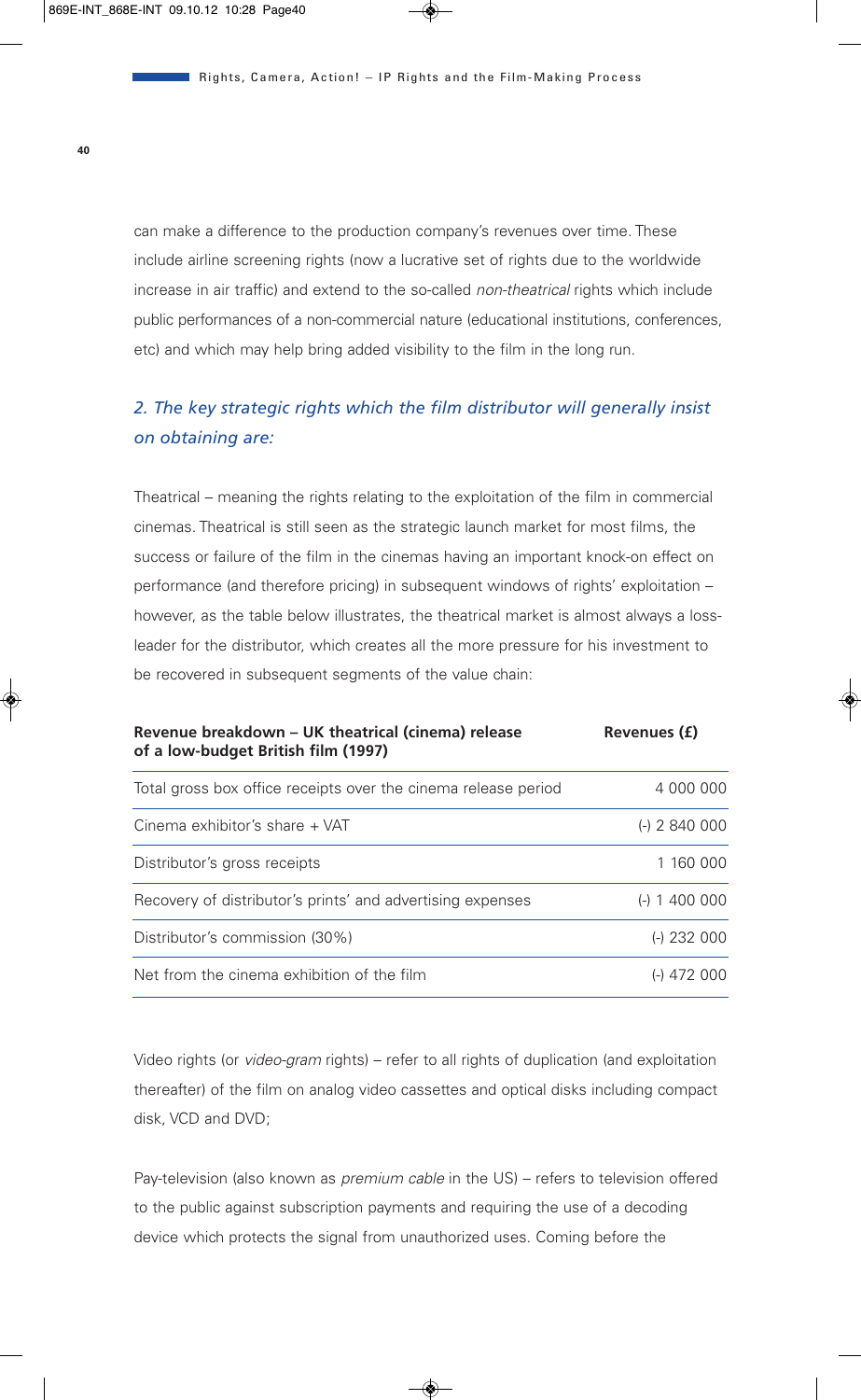

explosion of the DVD in Western markets, pay TV has been a considerable force in the exploitation and financing of films over the past twenty years.

Satellite television – refers to television services available to the audience direct-tohome and requiring the installation of a satellite reception dish. These rights may sometimes replace or extend those of free-to-air television in countries where freeto-air broadcasting is limited due to geographic and/or economic factors.

Free-to-air television (or free television) – refers to television services received by the audience free of subscription charges and not normally requiring a decoding device to be viewed. These services are usually supported through income sources such as advertising, sponsorship and state aid or a specific annual tax or levy on each household with a capacity to receive those services.

Distributors' agreements will generally contain clauses ensuring that they will have the legal right to make certain changes to the film for the purpose of distribution. These may include changes to the title, cuts designed to comply with film classification/censorship requirements, dubbing and sub-titling, etc. The producer should therefore take care that all relevant *consents* have been obtained from the authors/creative contributors to the work as a misunderstanding may lay the film open to legal action by a right holder whose consent was not sought, for breach of exclusive rights or moral rights.

#### *3. Advances and minimum guarantees*

In an ideal world, mature film industries should be characterized by the capacity of local film distributors to participate fully in the financing of films by investing in them against future revenue projections. Today, Hollywood is generally seen as the most accomplished model for distributor-led financing and the overwhelming majority of high budget US films are financed through a studio distribution deal which covers anything between 40 and 100 percent of the cost of production. A Hollywood studio is essentially one large global distribution and marketing entity able to acquire a critical mass of intellectual property rights and exploit them on a worldwide scale and this model is held in high regard in other film industries (even if there is a healthy debate about its cultural impact across the world), because it ensures that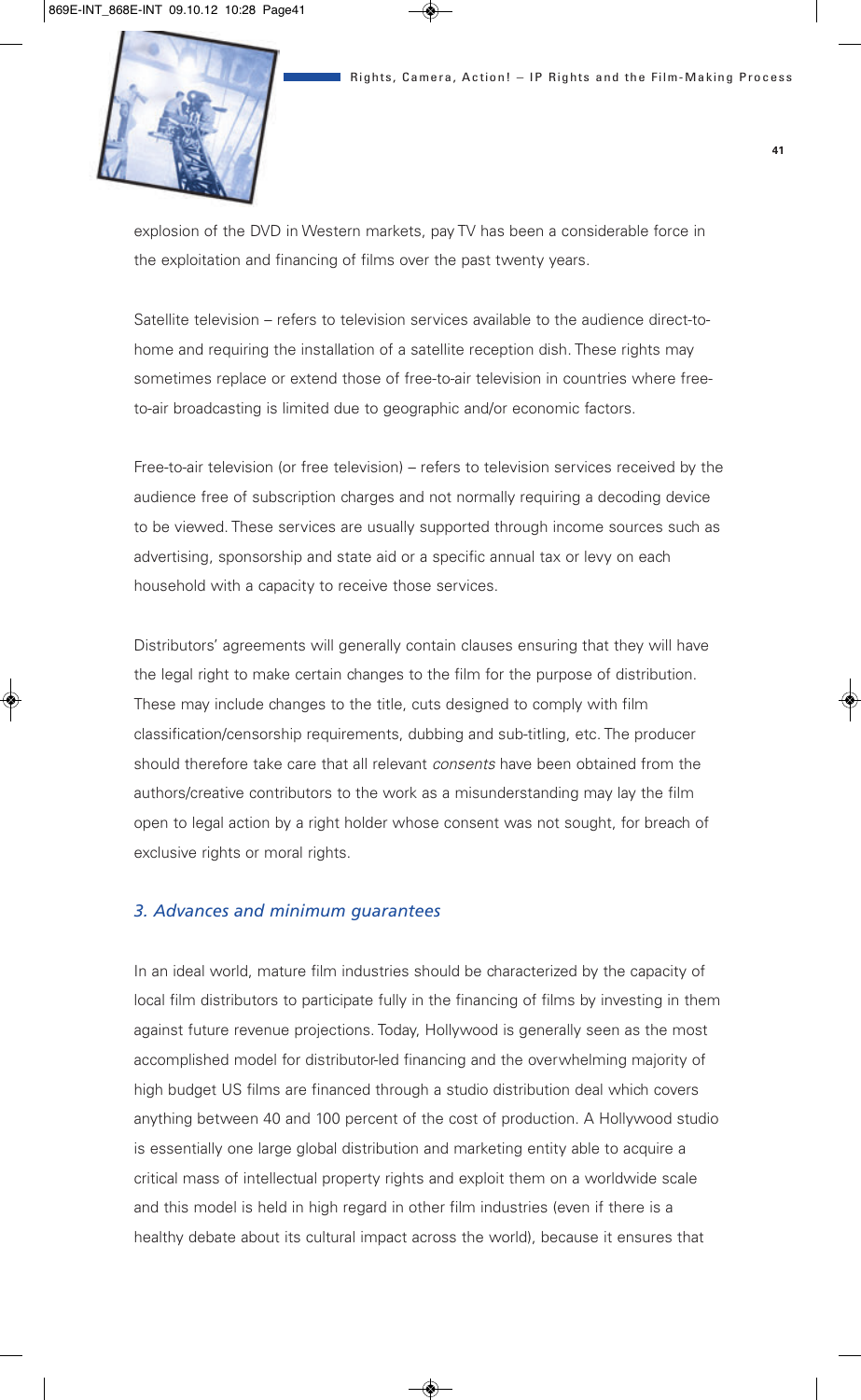film projects are selected by companies whose job consists almost entirely in trying to understand what audiences want to see.

In the rest of the world however, film distributors are typically smaller, less well financed and far less able therefore to contribute funds to film production in the form of *advances* or *minimum guarantees*. The UK and India are two examples of highly mature film industries where distributors are fragmented and all too seldom involved in the business of financing films. In India, the so-called *hero* films, i.e. those starring the most eminent male stars, can attract distributors' advances sometimes equal to – or in excess of – the cost of production. In the latter case, this means the production may be in profit even before it starts! However, the overwhelming majority of the 1,000 films made in India each year start production without a distributor being involved in the financing. This means they start filming without a single intellectual property right sold to ensure the commercial exploitation of the film. Those that do receive distributor finance tend to come from established producers and known actors. Even then, unless a bankable hero is cast, the distributor's advance will generally be well below half the budget and the producer will always struggle to cover the gap from other sources.

The table below illustrates a typical film financing structure for a South Indian film with no star.

| Producer's own funds       |         | 15 -20% May include deferred fees for producer and<br>director or lead cast (fees are in the budget but<br>are not paid $up$ – they are to be earned back<br>from future exploitation of the finished film). |
|----------------------------|---------|--------------------------------------------------------------------------------------------------------------------------------------------------------------------------------------------------------------|
| Equity or debt             |         | 25% Generally provided by local high net worth<br>individuals or by larger film companies<br>(e.g. Adlabs).                                                                                                  |
| Film distributor's advance |         | 25% 33% paid before delivery of the finished film.<br>Balance thereafter.                                                                                                                                    |
| Laboratory debt financing  |         | 25% Lab + post-production facility including camera hire.                                                                                                                                                    |
|                            | 95-100% |                                                                                                                                                                                                              |

#### **Financing sources for a low-budget Telugu or Tamil film (India)**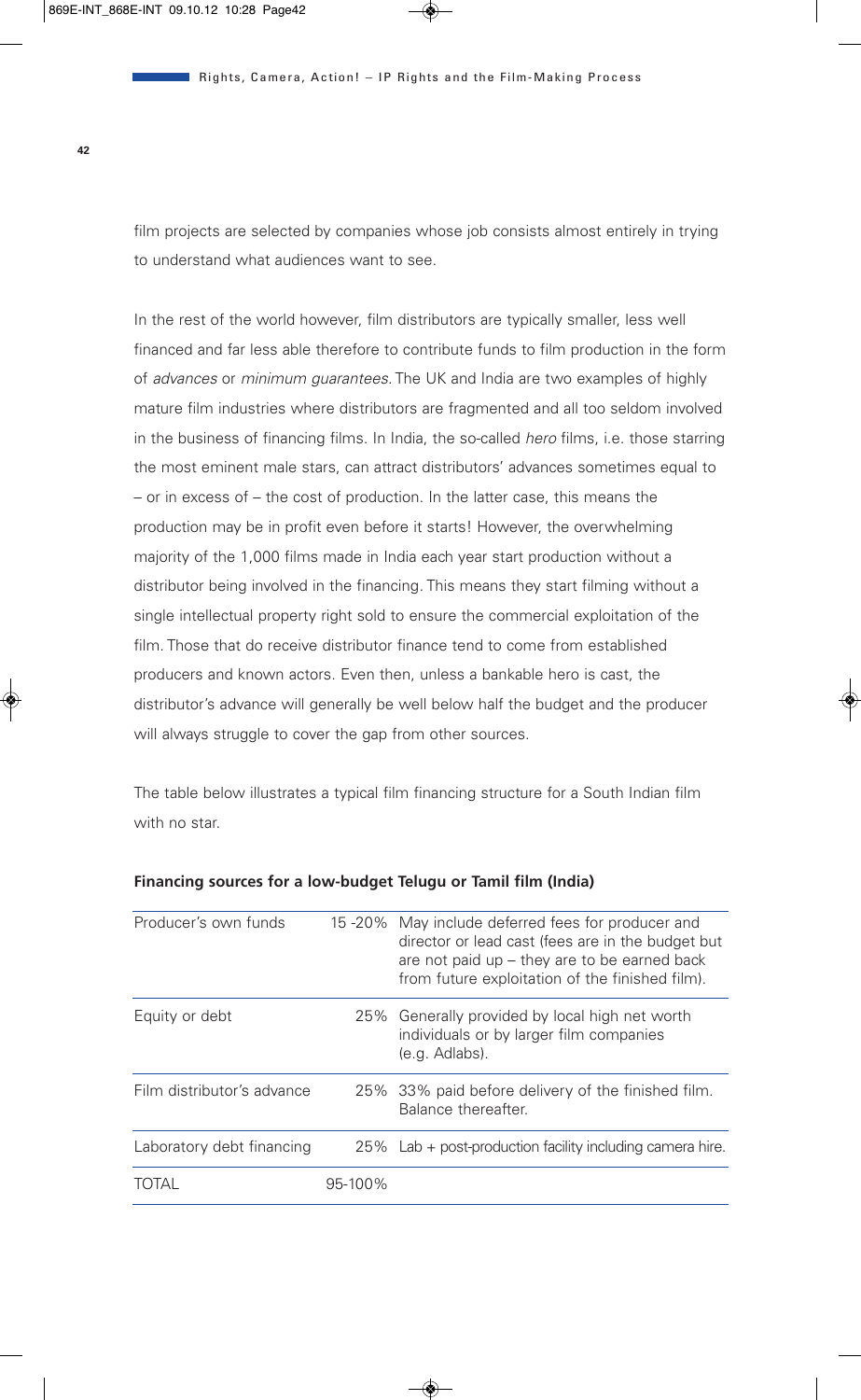

In the UK, as in most of Europe, the leading local film distributors predominantly sustain their businesses through buying distribution rights to US films, through *output deals* with the major Hollywood companies. Local films are often seen as higher risk because they tend to have smaller budgets and cast actors who may be stars on television but whose ability to attract audiences to the cinema is seen as uncertain at the best of times.

As a general rule, most independent low-budget film makers wherever in the world they live and work, will find it very difficult to attract a distributor into their financing plan before the start of production. Most successful films in this section of the worldwide film market are picked up by distributors after completion (festivals, film markets or preview screenings organized by the production or sales company) or towards the tail end of production, when a *rough cut* of the film may be presented to potential buyers. A rough cut is a version of the film in which most of the scenes are in the right order, where dialogue has been synchronized but which lacks elements of post-production finish such as optical or digital effects, music soundtrack, etc.

If you are amongst the happy few who have managed to attract a distributor to partfinance your film, an understanding of the difference between an advance and a minimum guarantee will be helpful to you at the point of signing away distribution rights.

- (i) Minimum Guarantee (MG) under this type of deal structure, the distributor guarantees to the producer that the film will either earn a certain sum in revenues or that he will pay the producer the guaranteed projected sum, whether or not he generates enough revenue from the exploitation of the film to cover this sum. The distributor is therefore at risk. In some cases, he may agree to advance the value of the MG to help the producer make the film; alternatively, the producer may be able to *discount* the value of the MG contract with a bank, which requires a *letter of credit* as a condition. In a discounting deal, the bank agrees to cash-flow the value of the MG contract. It is discounted in that the cash advanced by the bank rarely covers 100 percent of the value of the contract.
- (ii) Advance under this model, the distributor advances a sum of money against future revenues to the producer. The advance may be cash-flowed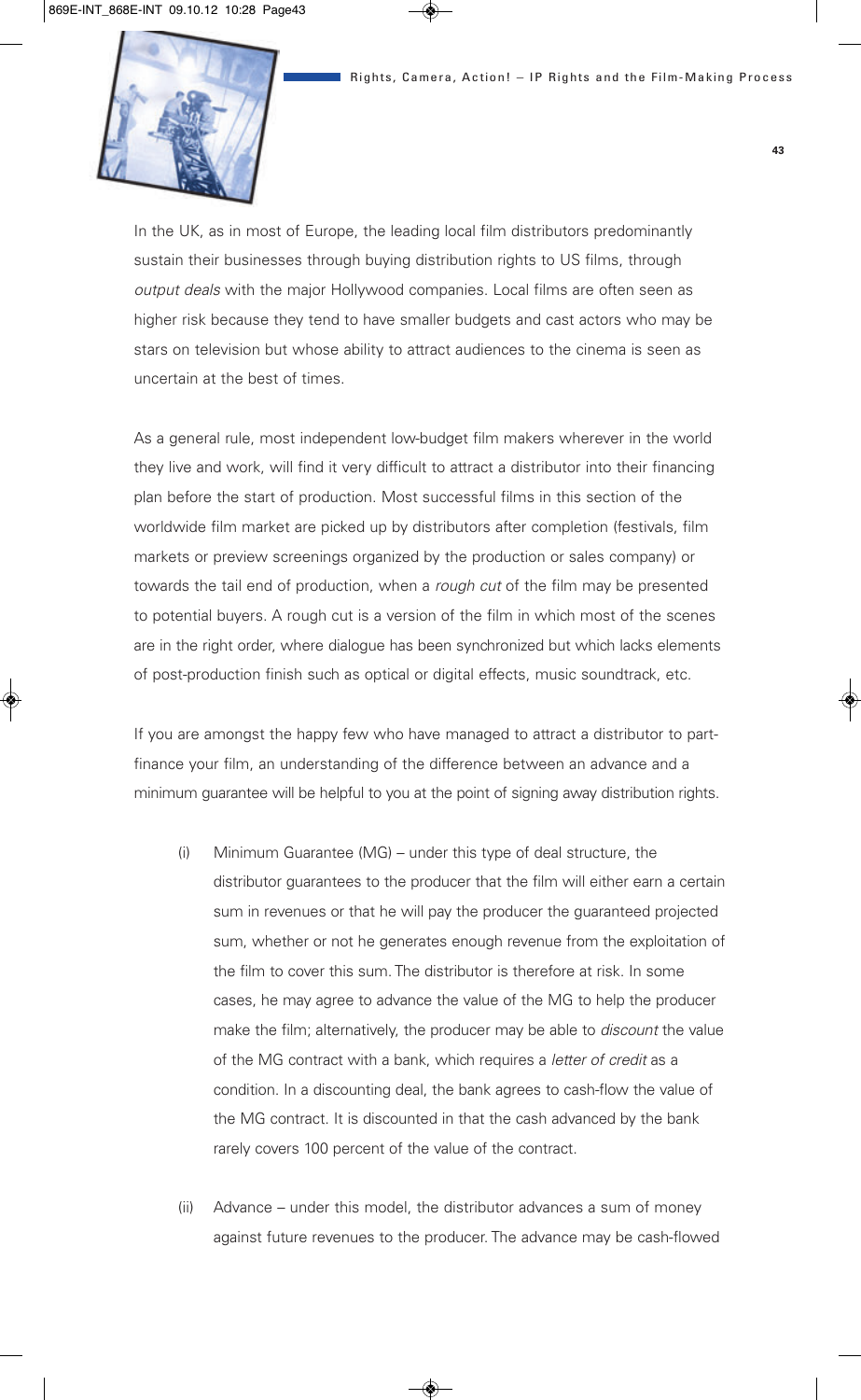in part or in full and is recoverable by the distributor out of first income form the film's commercial exploitation, sometimes with interest charged on top, before the producer can share in revenues. The advance also puts the distributor at risk because the revenue generated by the film's exploitation may not match the amount of the advance, but he will generally secure a bigger share of the revenues if the film is successful.

### *4. Share-out of distribution revenues*

The standard approach worldwide is for the producer to receive a share of the net income the distributor receives from sales and/or direct exploitation. This is received by the producer from the point after which the distributor has recovered his *distribution commissions* (between 20 to 35 percent is the worldwide film industry norm though percentages vary according to each set of rights exploited), *distribution expenses* and – if applicable – the value of the advance. The recovery of the advance may also be with interest and the distributor may further insist on a share of the net profit if the advance was a sizeable one.

From the exhibition of the film in the theatrical market, the distributor receives a percentage which varies across the world on average between 25 and 50 percent of the film exhibitor's gross. The balance is retained by the cinema to cover its *overhead* costs, i.e. the costs of operating the cinema. France has a specific statute which compels distributors and exhibitors to share receipts on the basis of a 50/50 split; the UK, US and India are driven by individual market negotiations as is much of the rest of the world. In the US, the proportion varies according to the perceived value of the film to the exhibitors but averages out at 50 percent. In the UK, most independent films can only hope for between 27 to 30 percent of gross theatrical receipts to be retained by the distributor.

Thereafter, the split between the producer and the distributor will vary according to each agreement. In the US, producers directly attached to a major studio typically get 50 percent of the distributor's net, after deduction of advances, print and advertising costs and studio overhead charges. In fact, since the producer has to pay out *participations*, i.e. net income percentages to key talent in the film, his actual percentage earned can be much lower than 50 percent. This is also the prevailing split of net profit in the rest of the world.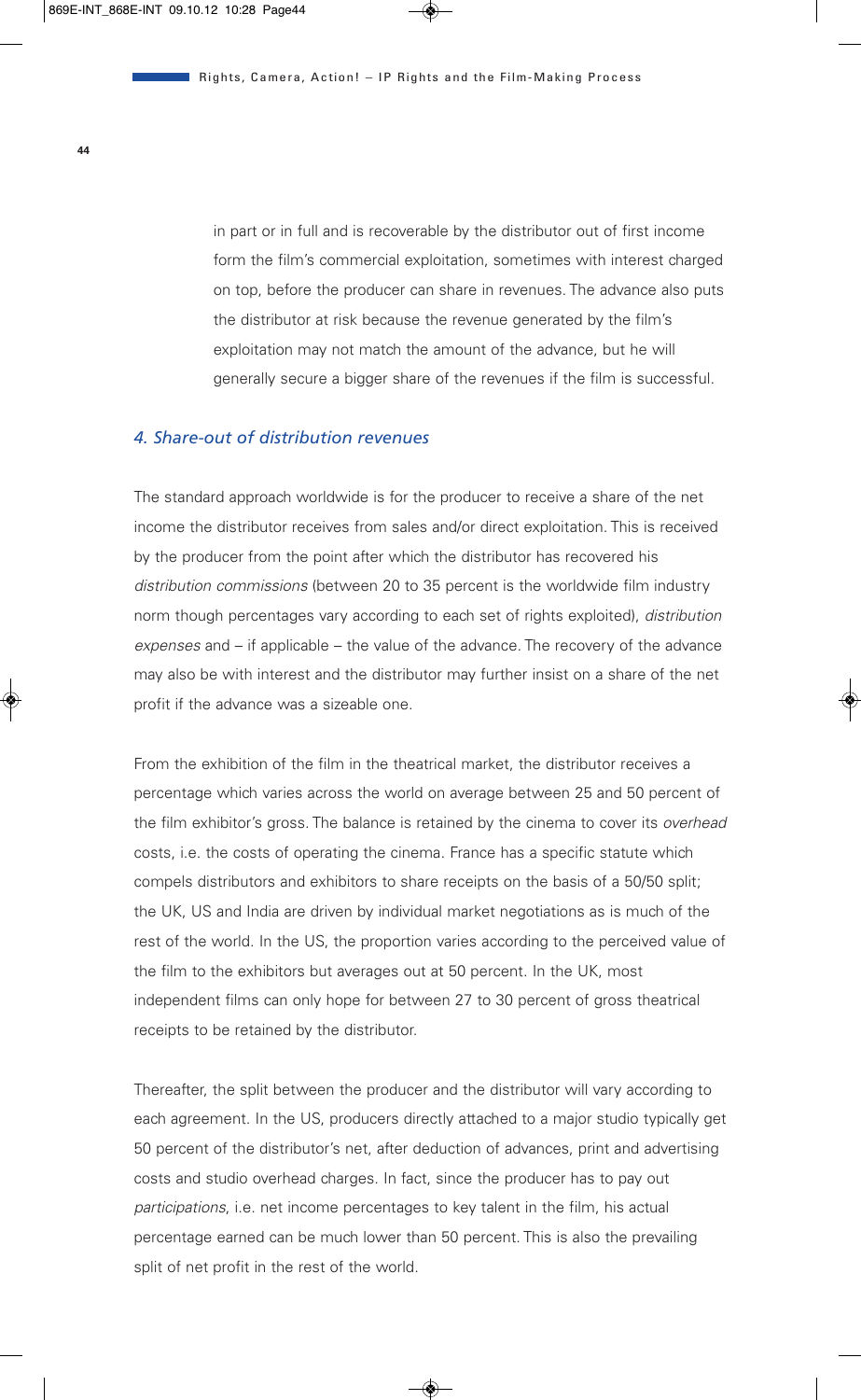

On video revenue, the deals vary enormously between countries and, within them, between the companies themselves, thus it is not possible to cover those in the appropriate level of detail within the scope of this introductory publication. New entrants to film production should begin by understanding the notion that video/DVD is an entirely different business model from the cinema release: whereas revenues generated from cinema come and go within a few months, video exploitation may go on generating revenue for over ten years. However, whilst films on cinema release generally have to compete with between 10 and 15 other films in any given week, films in the video market compete with thousands of other titles at any given time. In this context, the management of a video catalogue by the video publisher becomes the main factor in making a film visible and competitive. If possible, the producer should always take great care in choosing a video publisher with a strong track record in managing catalogues over a long period of time, in order to ensure that his film gets the marketing support and market profile it deserves.

### *5. Assignment of copyright in the film*

Very often, the film's distributor will try to negotiate a full transfer or assignment of copyright in the film. The distributor's reasoning may be that control over copyright will enable him to exploit the film fully in all markets (if he has obtained worldwide exploitation rights) without impediment and to take direct legal action in the event of the film being unlawfully copied and distributed by a third party.

### *6. Size and apportionment of distributor's expenses*

Every distributor will need to incur marketing and physical print costs in order to give the film its best chance in the marketplace. In negotiating the distribution agreement the producer will invariably try to ensure that there is a sufficient commitment to print and advertising spend on the part of the distributor (otherwise the film is more likely to fail) and that these expenses are *capped* – i.e. that the distributor may not go over the pre-agreed budget without the producer's consent (the higher the spend, the less likely it is that the producer will recover any income from net profit, so he will want to ensure that any over-spend is justified).

The producer will also endeavor to negotiate consultation rights over the shape and direction of the marketing campaign to support the release of the film.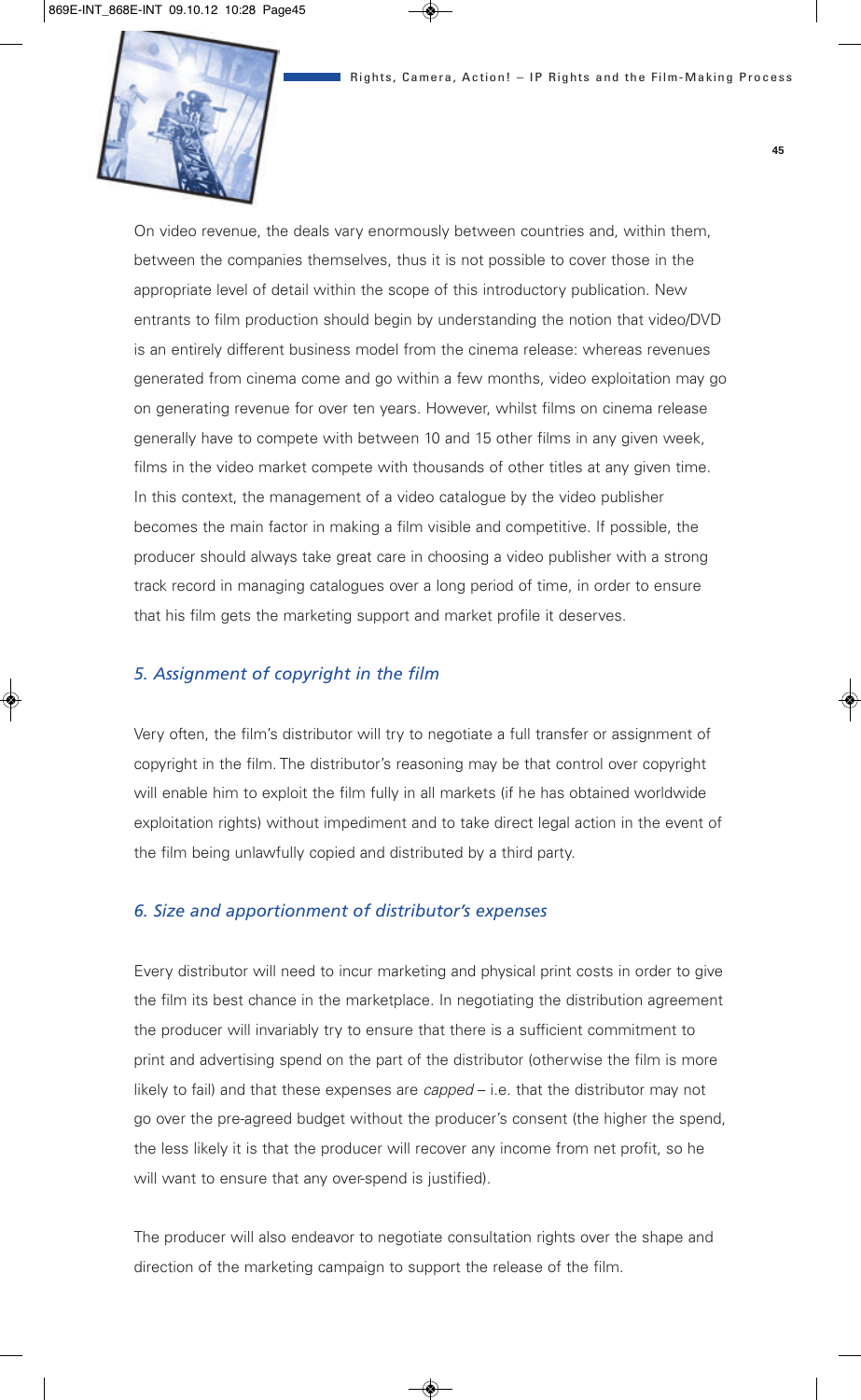#### *7. Term of assignment or license*

As the rights' market has become more elaborate and more prolific with the introduction of pay-per-view, video-on-demand and other digital media, this aspect of the producer/distributor negotiation has become more fraught. This is because both parties see them as strategic to their long term commercial interest. There is no specific rule of thumb for the term of an assignment or a license, with distributors fighting for long terms (between 15 years to perpetuity) and producers often attempting to negotiate shorter periods.

With very few exceptions, distributors are in a strong position to impose terms and a producer's insistence on a limited number of years carries the risk of the distributor reducing his financial offer proportionately.

In some cases, terms may be variable and linked to certain performance expectations. At its most basic, this means that agreements protect the producer against the distributor making no effort to release or exploit the film in other media and ensures that rights revert to him after a period of time during which no exploitation of the rights has taken place. The agreement may also provide for a more sophisticated approach. An example may be found in French film distribution contracts: if, after an initial term of 10 years, the distributor has recovered the advance paid to the producer plus the agreed marketing costs, he may be entitled to a series of 3-year extensions. However, the producer will have the power to revoke this clause and ensure that the rights revert to him.

#### *8. Producer's warranties*

At the insistence of the distributor, the agreement will invariably contain clauses stipulating that all IP rights involved in making the film have been cleared and that the distributor will face no outstanding clearance charges or liabilities for underlying material to which the producer may have failed to acquire or license the rights.

#### **2.v The Rights' Jungle thickens – a strategic look at television rights**

As was pointed out at the start of this chapter, for producers new to the adventure of film-making and the complexities of IP-based transactions, an understanding of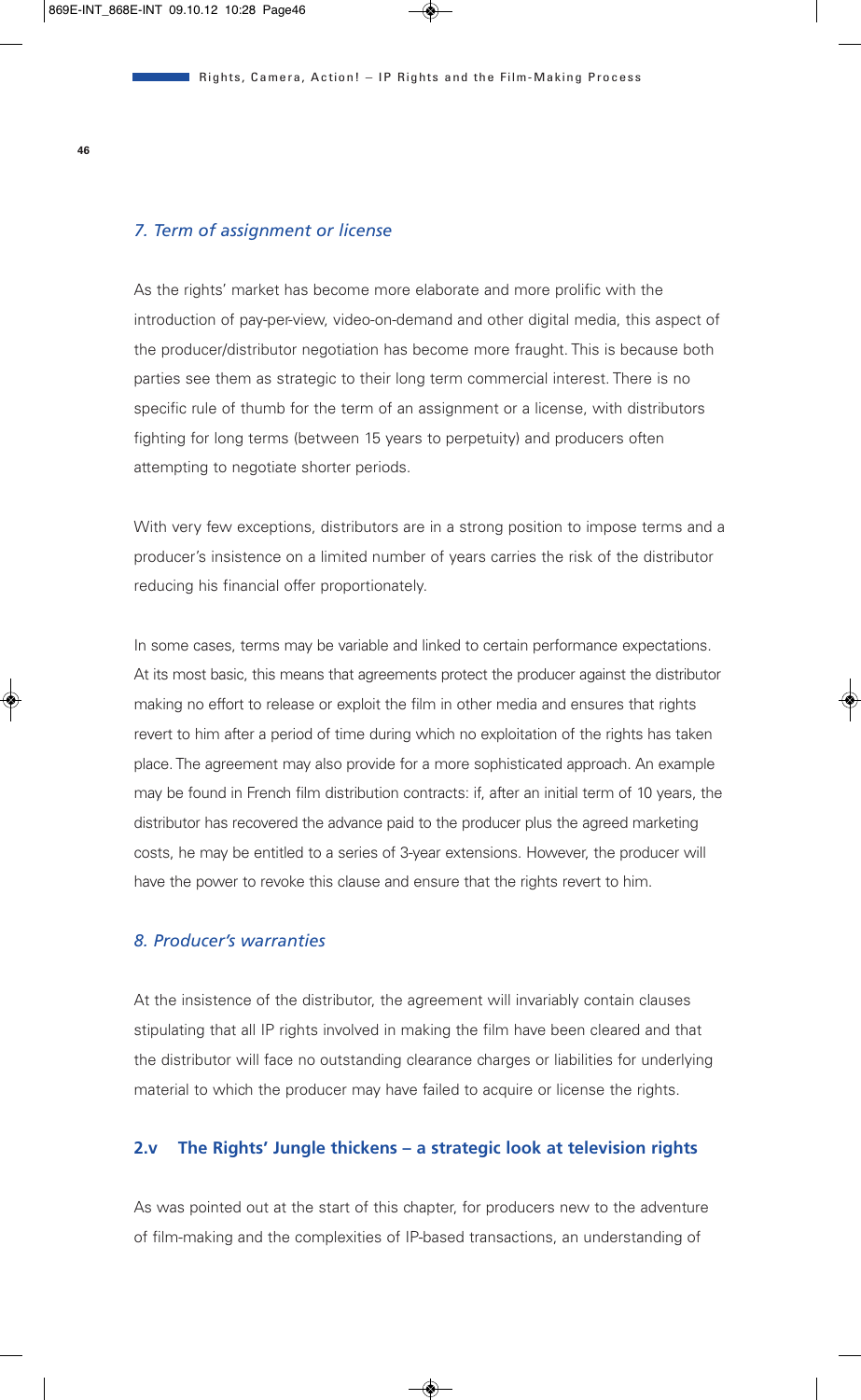

the changes in the value chain is an essential determinant of success. Rights are not neutral and abstract: they are alive; they are strategic and their respective value is constantly shifting relative to each other.

At the start of this chapter we evoked the complexity of the changes affecting the rights' value chain. In film's primary market, the cinema, print and advertising costs have increased several-fold in the past 10 years, while the number of films seeking a theatrical release keeps increasing. As a result, the market is overcrowded, the larger films tend to take up most of the available screens and there are fewer opportunities to give specialized, non-blockbuster films a chance to find an audience. The commercial performance of most films in the cinema is not sufficient to ensure that the print and advertising costs will be recovered, let alone the cost of producing the film.

This is the reality most film distributors the world over have to face. Where markets and technology are mature, and where piracy has not reached pandemic levels, distributors try to recover losses from theatrical exhibition by pinning their hopes on the video/VCD/DVD market. However, there too, the challenge is steep: in the larger Western countries the video market is flooded with over 100 new titles released each week. High street retailers, on the other hand, have limited shelf-space and the result – a quandary not dissimilar to that of the theatrical market – is that only the few high end commercial titles are displayed, drawing the attention of consumers. Elsewhere in the world, mature film markets such as India or China are still seeing the value of the video market almost entirely destroyed by piracy.

In this adverse context, television appears to be the most solid component in the value chain. Despite being challenged by the advent of new media (pay-per-view, Internet streaming, cinema online, etc), with attendant scattering of advertising revenues and a relative decline in audience share, both pay television and free television continue to represent reliable outlets for rights' exploitation. In countries with an emergent commercial television sector, new satellite broadcasters, such as India's Sony TV, Zee TV and Sahara, increasingly compete head-on for rights to the more commercially-appealing films.

In Europe, many countries (France, Germany, Denmark, the UK and Holland are salient examples) have broadcasters who are ongoing partners of production companies and co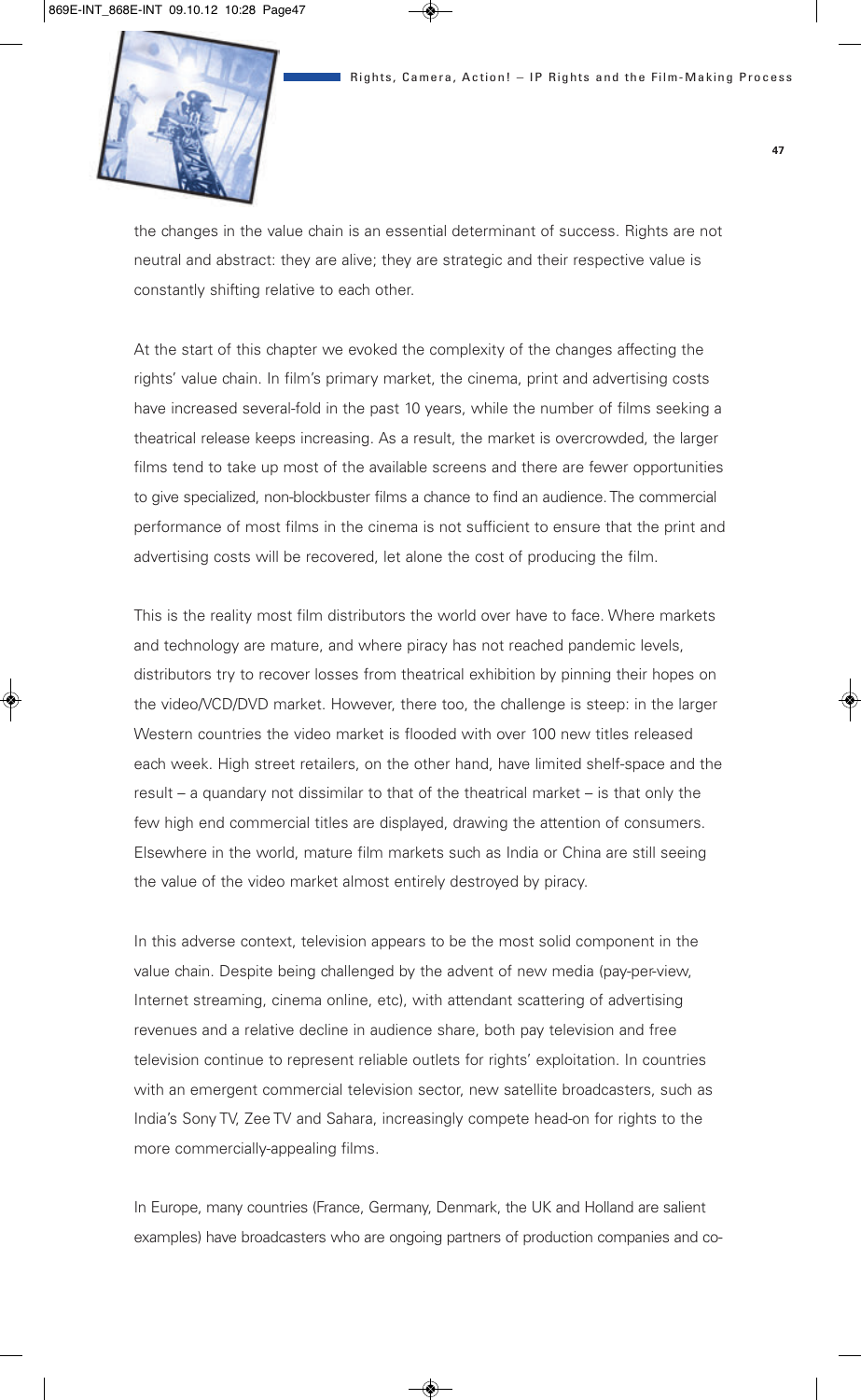producers of films. In some cases, this is the result of an enlightened policy to get involved with quality projects to showcase to a national television audience. BBC Films – the feature film division of the UK's public broadcasting system – has over the years become a respected entity in the independent film-making community, investing money into third party projects and developing its own projects in-house. In France, all broadcasters are obligated by law to acquire licenses for French language feature films; independently, all the leading channels have film co-production subsidiaries which invest at risk in third party projects. In Denmark, broadcasters now also have certain investment and licensing obligations towards films produced by film makers in the Danish language.

In the US, the leading pay-TV channels (premium cable) have become commercially shrewd patrons of US independent films: market leaders HBO and Showtime both have their own branded divisions devoted exclusively to low-budget films.

From all the above, it would be tempting to conclude that the picture is very rosy indeed for producers hoping to attract broadcasting finance against transmission rights. In actual fact, broadcasting rights are a challenging proposition for producers because of a number of market factors.

Hollywood studios have *output deals* with the leading pay TV and/or free TV broadcasters in many countries around the world. These deals consist in a studio pledging a number of films to the broadcaster annually. Each film has a base price related to its performance in US cinemas (nearly always the film's first market) and/or in local cinemas in the country in which the broadcaster transmits. The base price for each film may go up if the theatrical performance goes over a pre-set gross box office figure (this practice is referred to as an *escalator*). Output deals make good business sense: the studios are able to plan revenues in a safer, more accurate manner; broadcasters get exclusive supply, which makes good competitive sense. However, the knock-on effect of these deals for non-studio producers is rarely positive: on the one hand, it leaves fewer slots available for other films in a finite schedule; on the other hand, rights for films offered to a broadcaster outside an output deal, tend to be acquired for much less, if not free-of-charge.

Film distributors in the producer's country will rarely pick up a film for a theatrical release unless they can secure television rights too. This is perfectly logical since –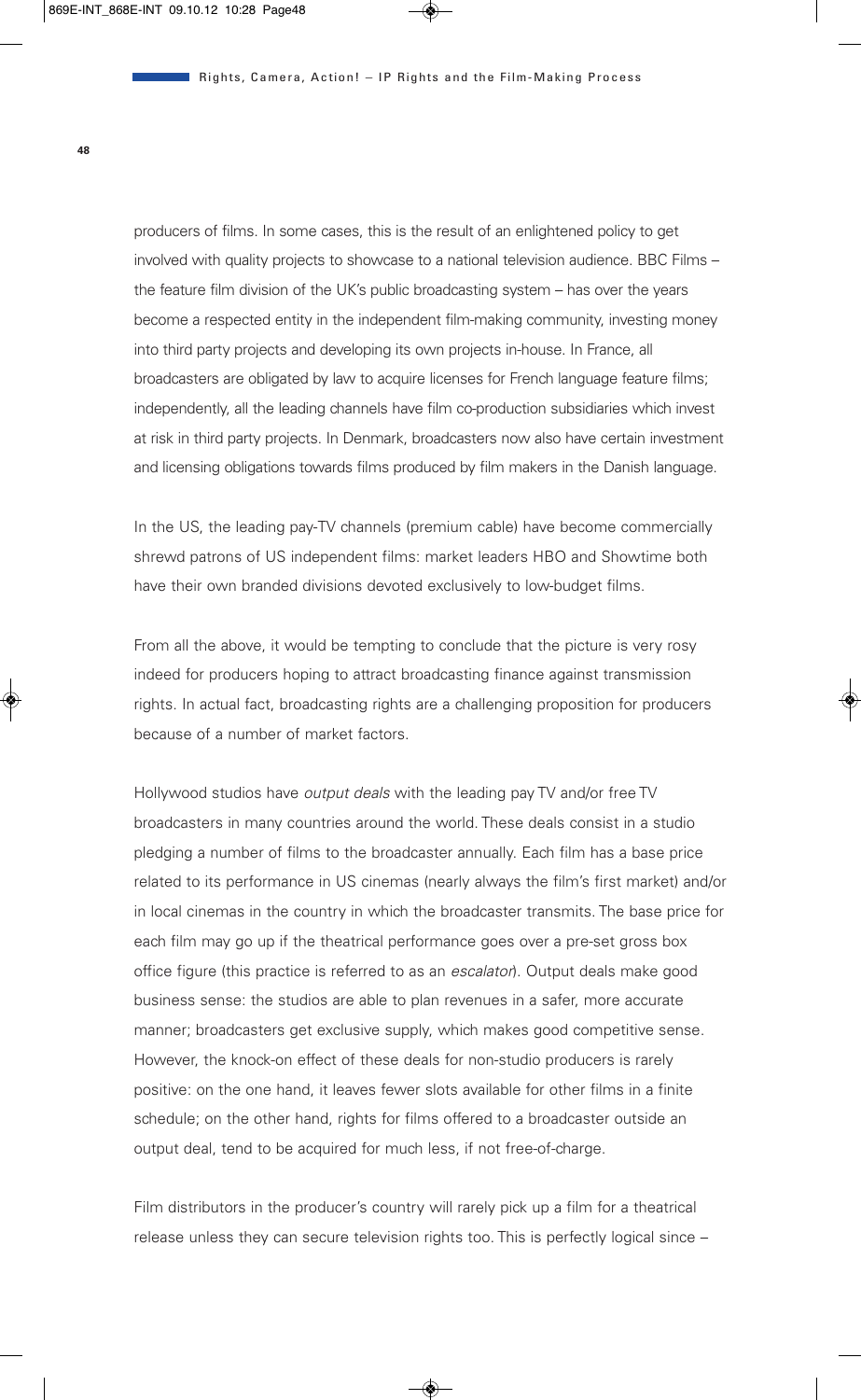

as we have seen – most films lose money in the cinema and a distributor's only hope of recouping his investment thereafter is in the next segments of the IP value chain. In countries where broadcasters are active participants in the financing of films, this presents the producer with a dilemma: on the one hand he needs a distributor in order to "launch" the film through a theatrical release and obtain revenue from other ancillary rights; on the other hand, if a broadcaster is offering to license transmission rights in advance – against a production advance – he knows that accepting this agreement will result either in a much lower offer from a local distributor or, indeed, no offer at all.

As co-financiers of feature films, broadcasters generally bring a lot of bargaining power to the negotiation with the producer – they will typically attempt to acquire all broadcast rights beyond the primary transmission rights which fit in with their core business. In some cases, the broadcaster negotiating the acquisition or license may be operating several services, including pay-TV, free TV and even payper-view and video-on-demand and will be justified in trying to aggregate all these rights together to sustain its operations. In other cases, the broadcaster may be active in just one segment of the broadcasting value chain but may still want to buy out the rights to the other segments because – understandably – it does not look kindly on its commercial rivals getting the same film either sooner or later. The producer will generally want to negotiate for a limited license rather than an assignment of broadcasting rights. If the broadcaster wants to include different types of transmission rights into the same quoted license price, the producer may also insist that each use be valued separately and a market rate negotiated for each, to avoid a bundling of the value of IP rights into one bulk quote. If the broadcaster insists on taking transmission rights for broadcast services it does not itself own and operate, the producer may negotiate an obligation for the broadcaster to proactively license those additional broadcasting rights to third party broadcasters and to share the revenue with the producer from the licensing of those rights. Also, the agreement may provide that – in the event that the purchasing broadcaster fails to successfully license or sell the rights on to a third party – those unsold/unlicensed rights could revert to the producer after a preagreed period of time. This last clause can be very strategic as it helps prevent a *warehousing* of the rights by ensuring there are incentives for the fullest value to be realized across the range of broadcasting IP rights.

**49**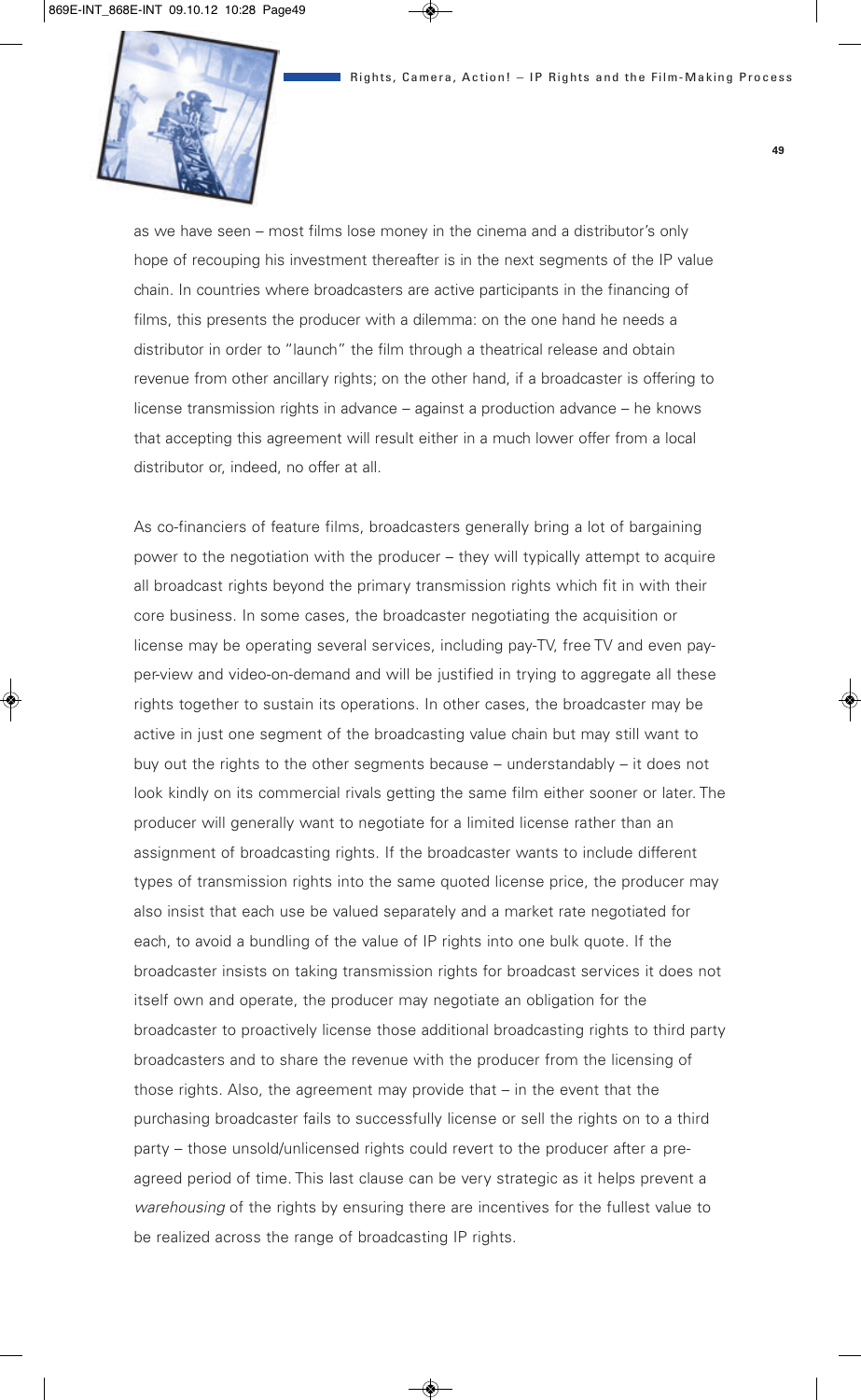In some European countries governments have intervened in rights' bargaining between producers and broadcasters, to level the playing field and ensure the opportunities for secondary rights to be fully exploited in due course. France has specific clauses in agreements between producers and broadcasters to that effect.

The broadcaster's initial license is limited to two transmissions over a period of two years – thereafter the rights revert to the producer though the broadcaster has rights of *first negotiation* if it wishes to exploit the rights further.

Broadcasters may not make an equity (or co-production) investment into the film through their acquisitions' department. These investments may only be made through a wholly-owned film production subsidiary, with separate staff, accounts and governance. This measure is designed to prevent a bundling or rights' licensing and investment under the same roof, which the French regulator believes would concentrate bargaining power and give the broadcaster the opportunity to take control of all the revenue "upside" from the film. Additionally, single investments by a broadcaster's film subsidiary may not exceed 50 percent of the production budget.

The broadcaster may only take a financial interest in one ancillary market for the film. For example, if the broadcaster takes some control over the video/DVD rights, he will not be able to have any stake in the foreign rights, or *vice versa*.

In this chapter, we hope to have provided a few useful clues as to how producers may carve a path through the film rights' jungle and get their films financed whilst also retaining a healthy degree of control – or financial interest – over exploitation. The picture we have painted is that of an ever-changing value chain in which rights' values are shifting along the fault lines left by technology breakthrough and changes in consumers' expectations.

In the next section, we look at how producers find a way through the complex maze of relationships with the key talent involved in the making of the film.

Custom and practice and economic conditions may vary from one country to the next and no two film industries are exactly alike. However, all successful films have one thing in common: actors, directors, and other artists doing their very best to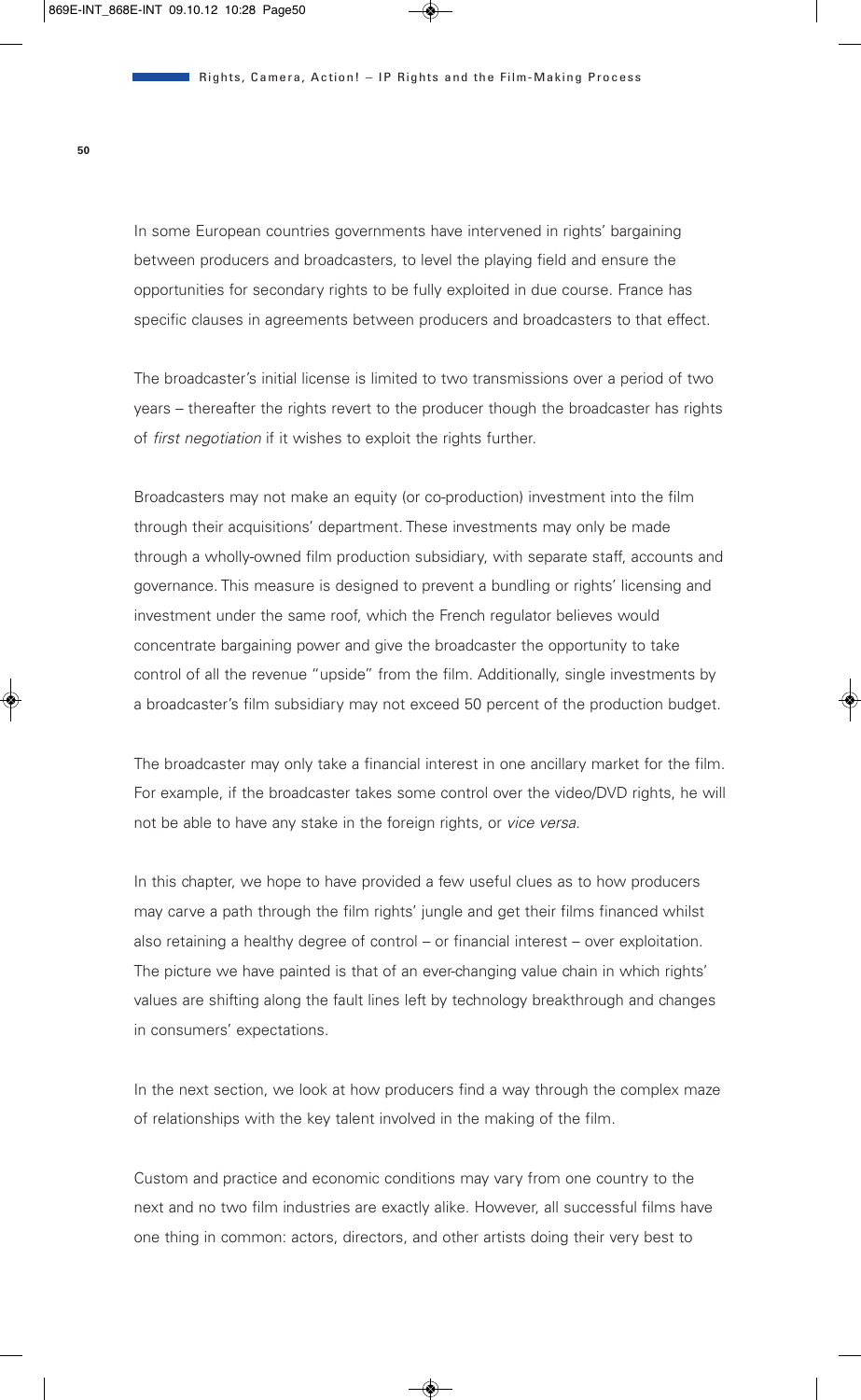make the film work. For this prescription to succeed, the producer needs to be an inspired band leader, an exceptional listener and a fair negotiator.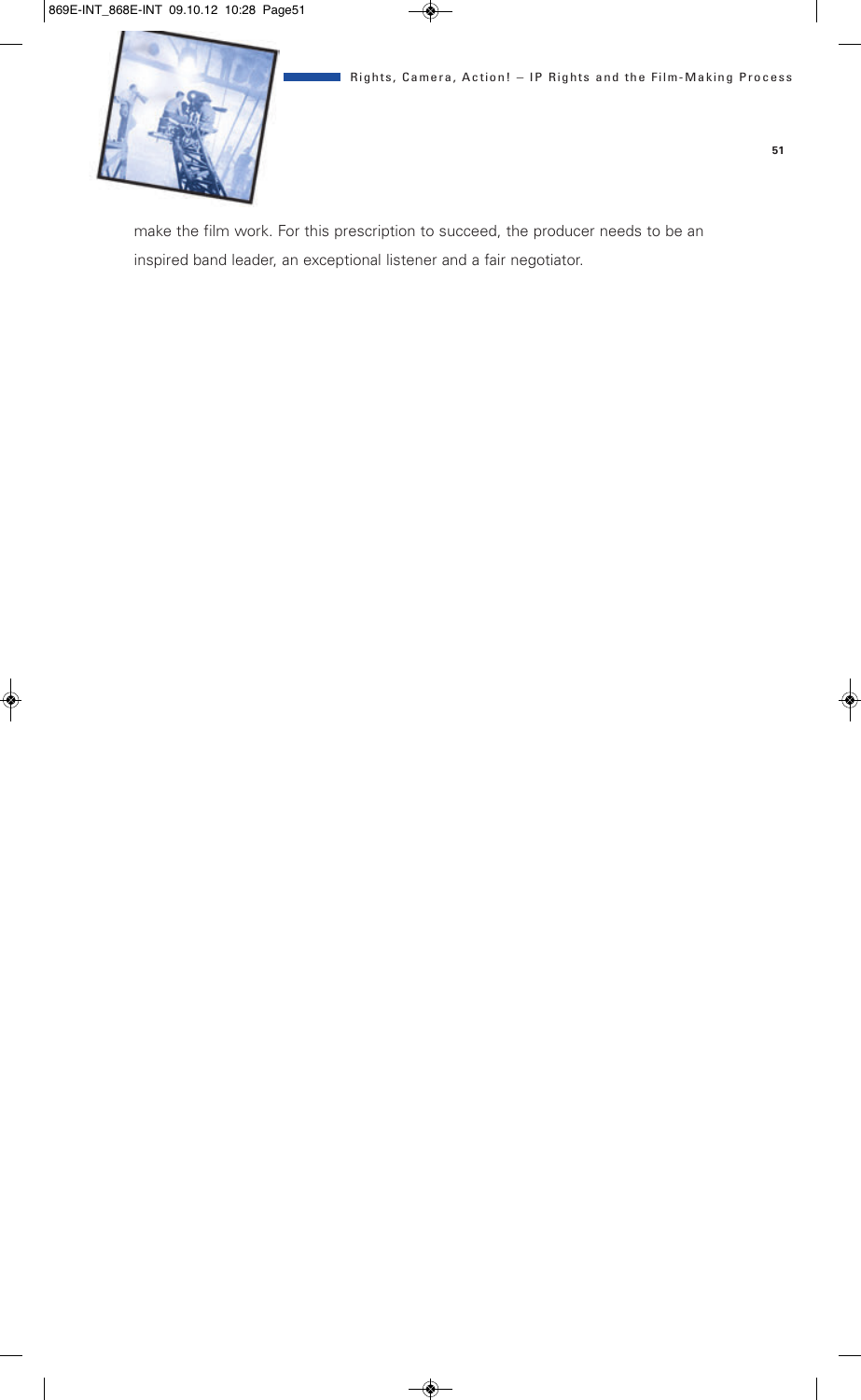# CHAPTER 3

### **The Talent Maze – Rights and Engagement Terms**

A successful feature film is a unique and singular coming together of individual talent, focused and coordinated towards the same creative vision. There are creative contributors in almost every single department of a film production unit. In a contemporary film, these range from make-up artists, costume designers, choreographers and story board draughtsmen, to special effects concept artists, art directors and directors of photography. And the list goes on.

Many of these artistic contributors require basic consent for the use of their work as part of the finished film as an independent copyrighted work. In this chapter however, we shall focus exclusively on two categories of talent whose contribution can most spectacularly make or break a film: the director and the actor. On the one hand, they are almost invariably the most prominent talent on any film set; on the other hand, the IP clearances involved in attaching them to a film are the most complex and sensitive, lending them a didactic value for the producer in his approach to all the other talent.

#### **3.i Actors Rights' – an uneven patchwork**

Worldwide, the legal status of the actor varies considerably from one jurisdiction to the next. Some countries grant actors a comprehensive set of *neighboring rights*, which include the right of recording (*fixation*) of their performance in the film, reproduction rights, communication to the public right (broadcasting) and the right of "making available to the public" (pay-per-view, video on demand, etc.).

Many countries still accord virtually no rights to actors and performers, who are hired on film work purely as employees of the production, with no assignment or license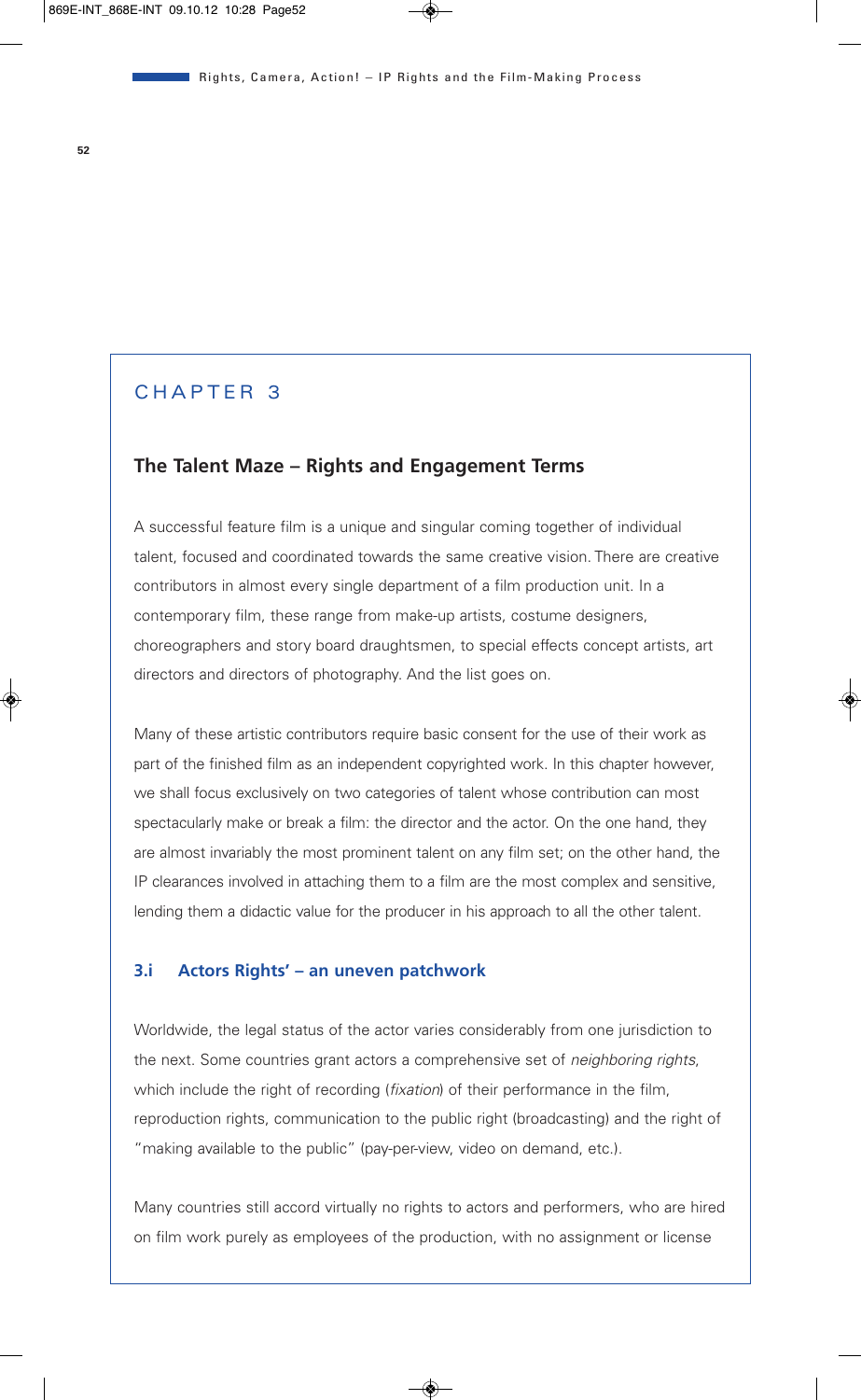

being negotiated. In some countries – the US is the most salient example – although actors are not characterized as neighboring right holders, they benefit from powerful union representation, ensuring that the pay scale for non-stars is sufficient and securing further payments linked to the exploitation of the film: US screen actors, though signed up to a production as work-for-hire employees can look forward to minimum pay and a complex scale of residual payments administered through the film studios (or other signatories to the union agreements) and rigorously policed by their union, the powerful Screen Actors Guild.

In many other countries, however, the lack of neighboring rights, combined with weak union representation has left screen actors vulnerable in contractual and economic terms. The International Federation of Actors has been campaigning actively to rectify this imbalance by introducing statutory neighboring rights in primary legislation across the world.

The European Union has adopted harmonizing legislation which makes it binding for all its member states to recognize neighboring rights for actors and performers in national law and to ensure they are enforced accordingly.

In many European jurisdictions, the law also builds in a presumption that these neighboring rights are fully transferable to the film's producer at the point where the actor signs a hire contract. This presumption may be qualified or not: for example, it may be *rebutable*, meaning that the presumption applies unless the performer proactively specifies that he is unwilling to let his rights go. Even if it is a straight legal presumption and non-rebutable, most European legal systems will provide that the condition for the full transfer is remuneration.

In the French intellectual property code (L 121-4), the condition for the presumption of transfer is that remuneration should be offered by contract and that any advance remuneration should be treated as a minimum guarantee against a share in exploitation revenues from the finished film. Consequently, French actors' contracts, whilst specifying remuneration against a buy-out of all neighboring rights for their entire legal term (50 years from first release), also provide for *supplementary remuneration* generally expressed as a fixed sum for each cinema admission above a certain threshold.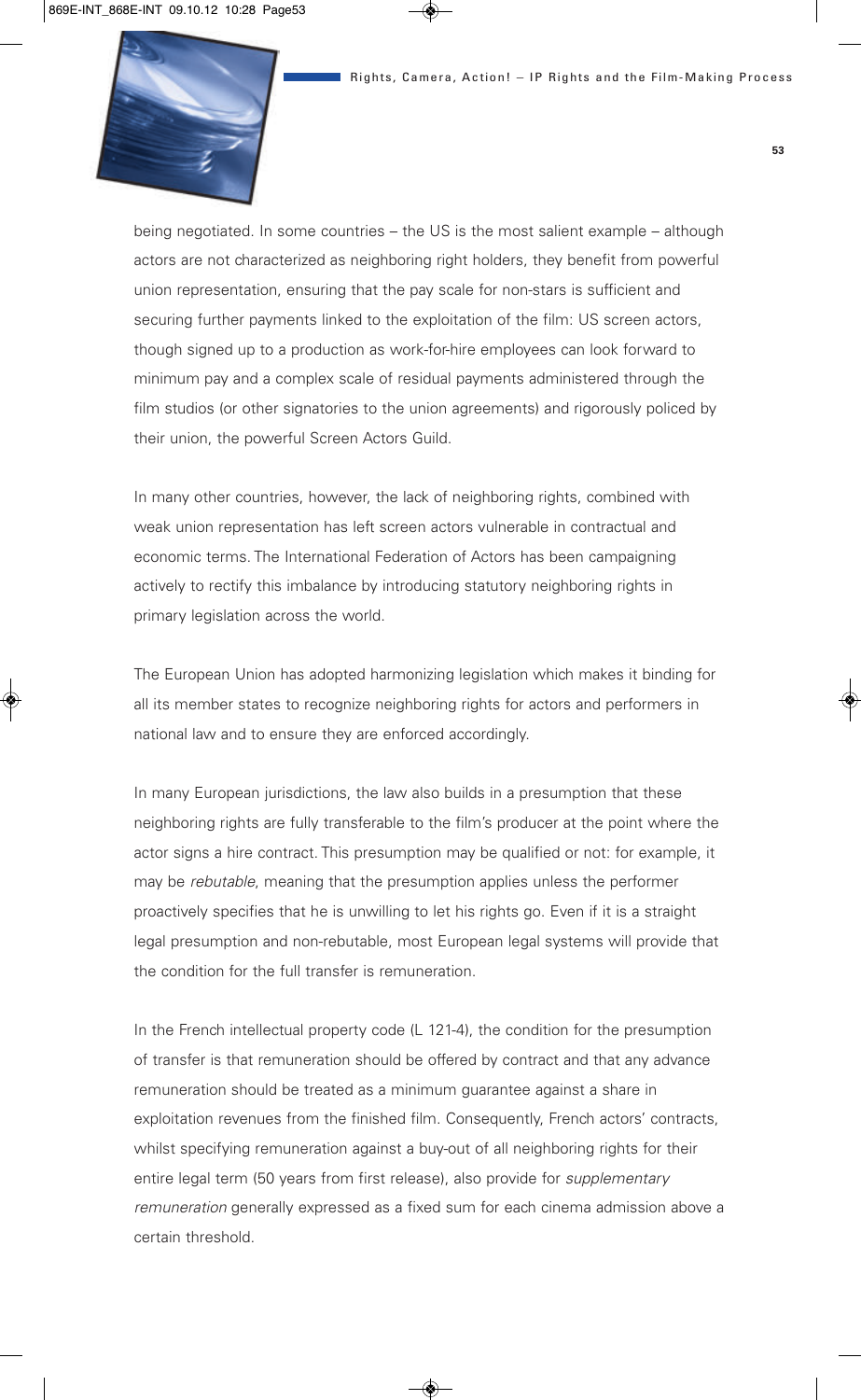Moral rights are also an issue for actors worldwide, as legislations vary in the extent to which they grant those to creative contributors other than the authors of the film and the underlying works. However, even when working under a jurisdiction which does not grant him a moral right, the actor may be capable of ensuring the protection of his own image and a degree of approval of the use of it as part of the promotion for the film.

#### **3.ii Hollywood Stars** – **their agents and inflationary effects**

For film producers living and working in the Anglo-Saxon world, the ability to attract movie stars to a project has a significantly positive impact on the valuation of the IP rights in the film by potential buyers. It is therefore an essential plank in the strategic deployment of the producer in search of financing for his project.

However, the challenge of attracting a bankable lead to a low-budget project is considerable and becoming more daunting with each passing year.

One of the reasons is that many of the stars from countries such as Britain, Canada or Australia are also pursuing Hollywood careers. Examples of Hollywood luminaries with non-US Anglo-Saxon passports have included Christopher Plummer (Canada), Anthony Hopkins (UK), Russell Crowe (Australia), Naomi Watts (Australia). Known or unknown, a growing number of actors from these countries also have agents in Los Angeles and are members of the extremely powerful Screen Actors Guild, a US union which insists on extending jurisdiction over its members even for productions where hiring is taking place outside the US.

This relative "Hollywoodization" of Anglo-Saxon actors outside the US creates substantial obstacles for lower-budget film makers aspiring to cast lead actors. On the one hand, stars willing to appear in a low-budget movie can make a huge difference to the perceived value of the project. Their commitment to the film will often be the most significant factor in helping raise finance to meet the target budget. On the other hand, popular actors who have appeared in Hollywood films have what agents call a "quote", meaning a standard rate for the films in which they are willing to appear, based on their perceived attractiveness to the audience. The "quote" however, is rarely affordable for movies with budgets under US\$5 million.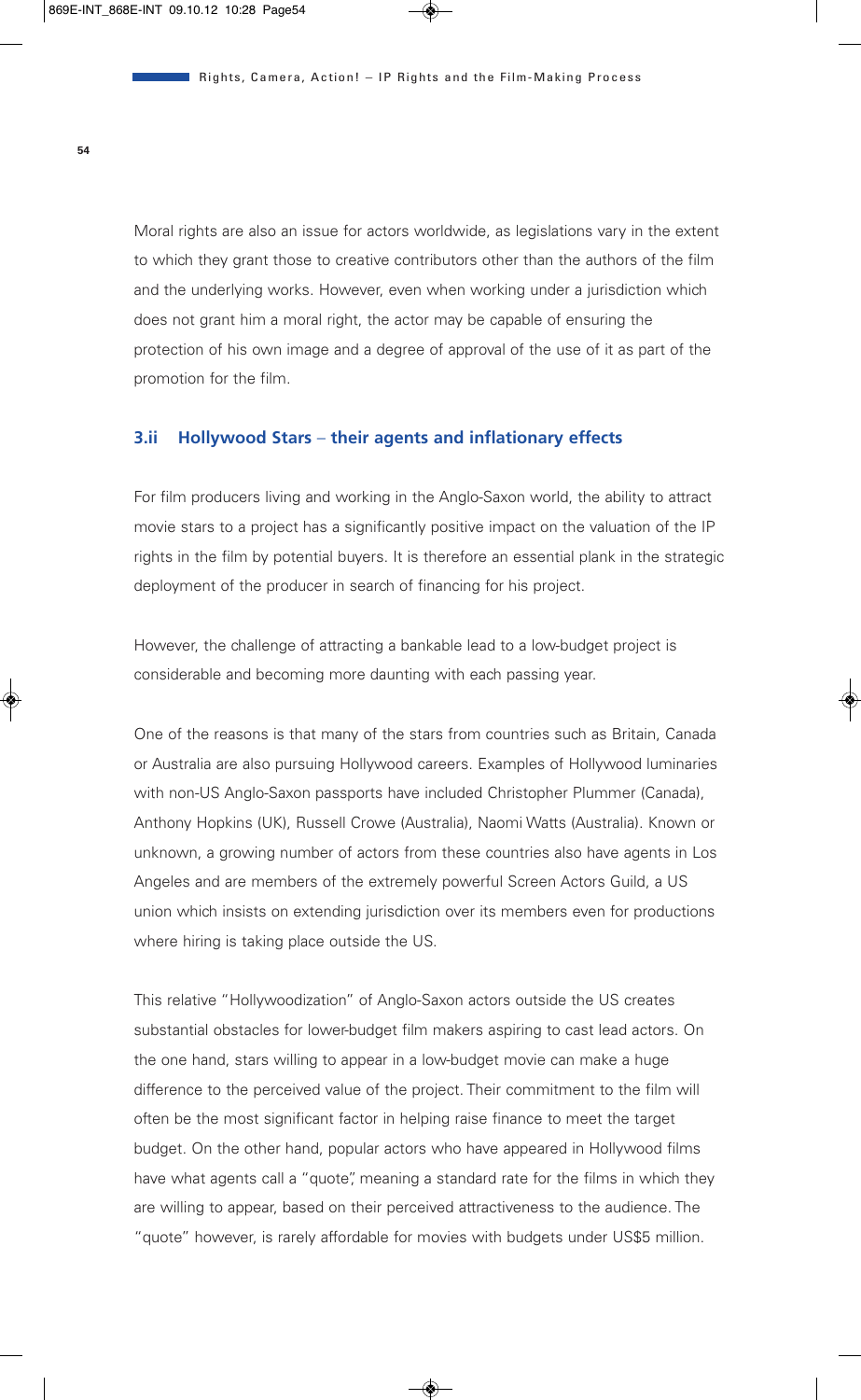

The producer's two main assets in persuading a star to work for a price well under the quoted one are:

- (i) the arresting quality of the story and screenplay;
- (ii) current shifts in the way leading actors tend to manage their careers: there was a time when stars took few risks that may have tarnished their heroic image with the public and showcased their true "range" as actors. Today however, taking such risks is part of most leads' strategies to acquire credibility with newer, younger, discerning audiences by accepting roles that do not necessarily fit their standard screen persona. Witness Tom Cruise as the deranged sex coach in Paul *Thomas* Anderson's LA saga Magnolia, or Bruce Willis' down-on-his-luck boxer in Quentin Tarrantino's *Pulp Fiction*. Two films distinctly out of the mainstream, directed by young film makers and with budgets well below those two stars' normal market rate. In these examples, both stars reaped substantial career dividends from laudatory reviews, even if their take-home pay was nothing like their usual rate.

So, having managed to attach stars to low-budget projects, how do producers negotiate a workable package with them?

Let's look at a film which came out in 2003, won critical acclaim throughout the world and turned in a very respectable commercial performance in most countries where it was distributed.

The film is called *The Girl with the Pearl Earring*. Based on the acclaimed novel by Tracy Chevalier, it imagines a simmering tale of erotic tension, laced with class tension, behind the painting of the eponymous portrait by Vermeer of Delft, perhaps the most celebrated of the Dutch 17<sup>th</sup> Century master painters.

The film was a labor of love for British producer Andy Patterson and his writing partner Olivia Hetreed. The US\$11 million project was many years in development before cameras finally rolled. Like many ambitious independent film projects it demanded enormous vision and tenacity from all involved. However, for Patterson and his team, the result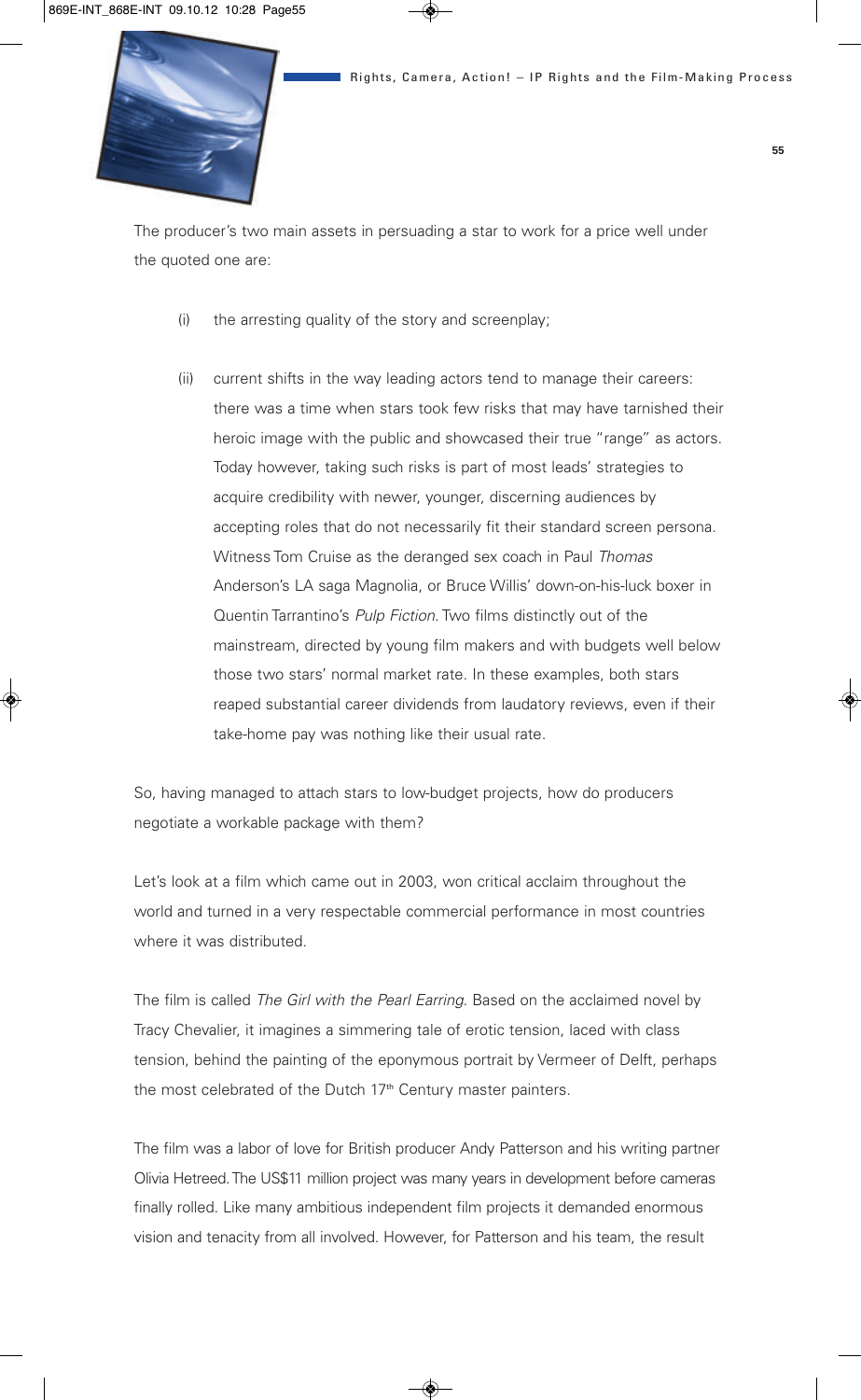was worth the wait: when the film finally came together, they were lucky enough to be able to attach both British star Colin Firth (*Bridget Jones, Love Actually*) and the rising new female sensation Scarlet Johanssen (*Lost in Translation, Match Point*).

At the time, both actors were riding high on the successes of recently-released films. Both had agents in the US whose quoted prices were well over the affordability line for this modest budget.

Both actors accepted the producers' offer to be remunerated for their respective parts on the basis of an advance payment worth only a fraction of their quote. However, having accepted such a substantially lower offer, the actors also had two important demands:

- (i) That the balance between their advance remuneration and their quoted price could be earned by them from the time the first revenues started to flow from the commercial exploitation of the film. In film industry parlance, this practice is called "deferrals" or "deferments".
- (ii) That after revenues had recovered the full costs of the production of the film, they would be entitled to a significant participation in profits.

This type of deal structure is now standard in transactions between producers and lead actors across the independent film community in the Anglo-Saxon world. In insisting on such terms, actors and their agents are lining up with Hollywood practice, albeit with lesser figures involved. In essence, against the commitment to take modest fees advances in order to facilitate the making of a low budget film, they will insist on becoming investors in the film.

This approach has its ambiguities:

– On the one hand, it allows small projects to – as it were – punch above their weight and guarantees a strong opening for the film in cinemas, due to the presence of popular actors in the cast list. This is a vital competitive factor for many independent films tackling more difficult subjects and whilst competing for an audience used to escapist Hollywood blockbusters.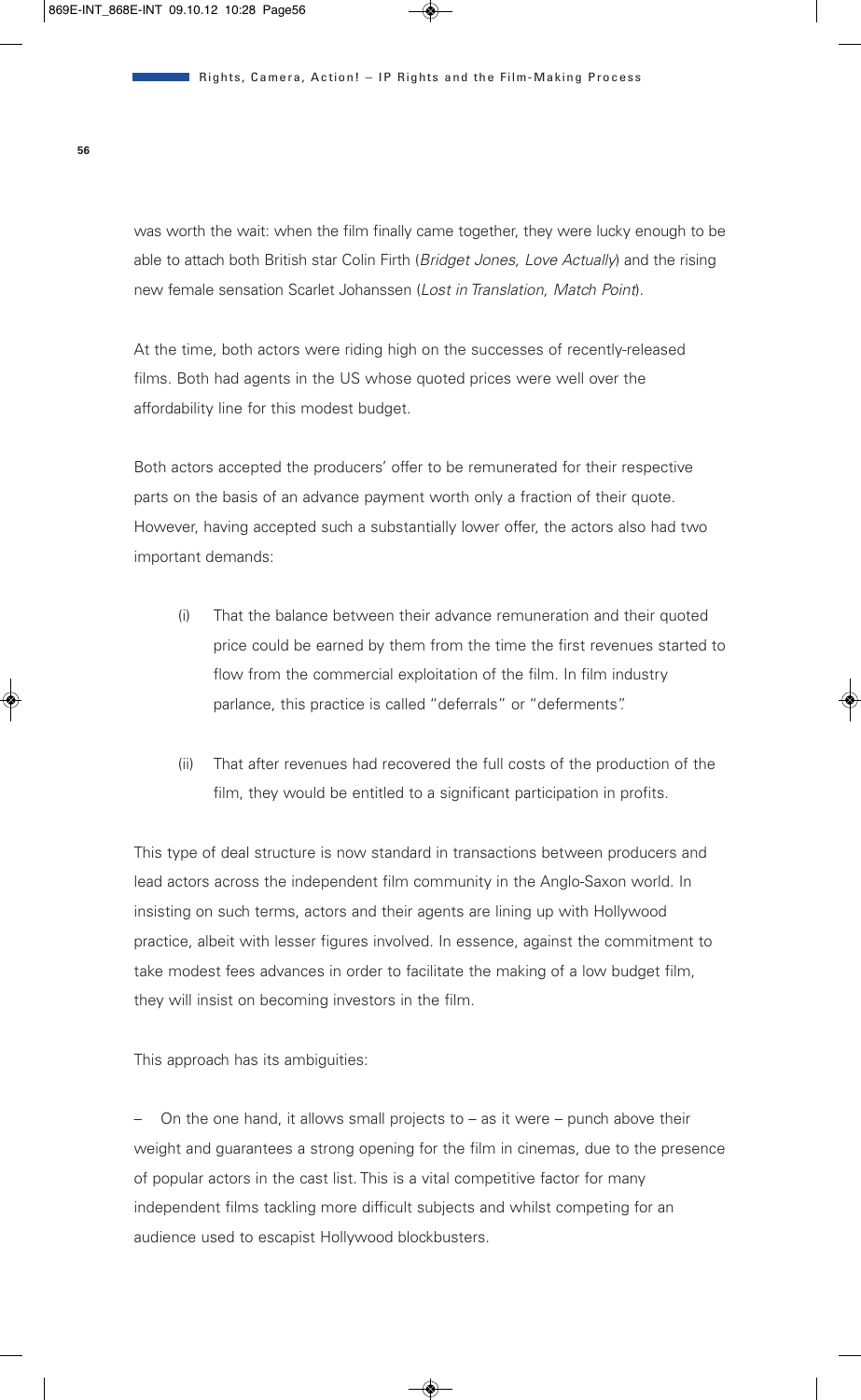

– On the other hand, the agents now insist that the revenue "corridor" going back to the actors as part of the deferral deal, should be calculated from the first dollar of income from commercial exploitation. In the industry's jargon, these types of arrangements are referred to as *gross deals* because the actor is meant to receive his/her share from first dollar instead of having to wait until the full costs of production have been recovered.

The difficulty for independent low budget producers is that they are dependent on international film exporters (known in the business as "sales agents"), to provide realistic forecasts of the total value of the sales of the film's distribution right in various countries. In order for the producer to raise the production budget, he needs to be able to persuade them that accumulated sales values will exceed the cost of making the film. The lead actors' demand for a revenue share-out based on gross income, deducts a significant amount in advance from the value of those sales, making it more difficult to match them to the film's budget and thereby making the risk seem greater for the financiers.

The way out of this quandary is to offer the actors an intermediate deal whereby they are entitled to a "corridor" of income, not from the first gross dollar earned but from this same dollar, after the distributor has deducted the costs of film prints and marketing, and before his commission. In the business, this is often known as "adjusted gross". Although this improves the chances of matching budget with estimated sales values, it is generally still far from optimal from the producer's point of view.

With non-star actors, producers will tend to agree to deals made-up of advance fees (or salaries), based on published union rates, combined with residual payments calculated either as a fixed amount for each sale of the film rights in a variety of media and territories, or a royalty based on a small percentage of the value of the sale. Standard actors' union agreements vary in Anglo-Saxon countries in that respect. There are also some differences in the share-out of net profit. In some agreements, there is no specific clause providing for a share-out of a film's net profits in favor of the actors – the negotiation on this aspect of an actor's remuneration is left to the negotiating power of the agents, which is itself predicated on the perceived value of their clients to the project. In practice, this means that if a standard agreement does not have clauses for profit sharing, only the leading roles tend to impose such terms on the producers because of their perceived market value.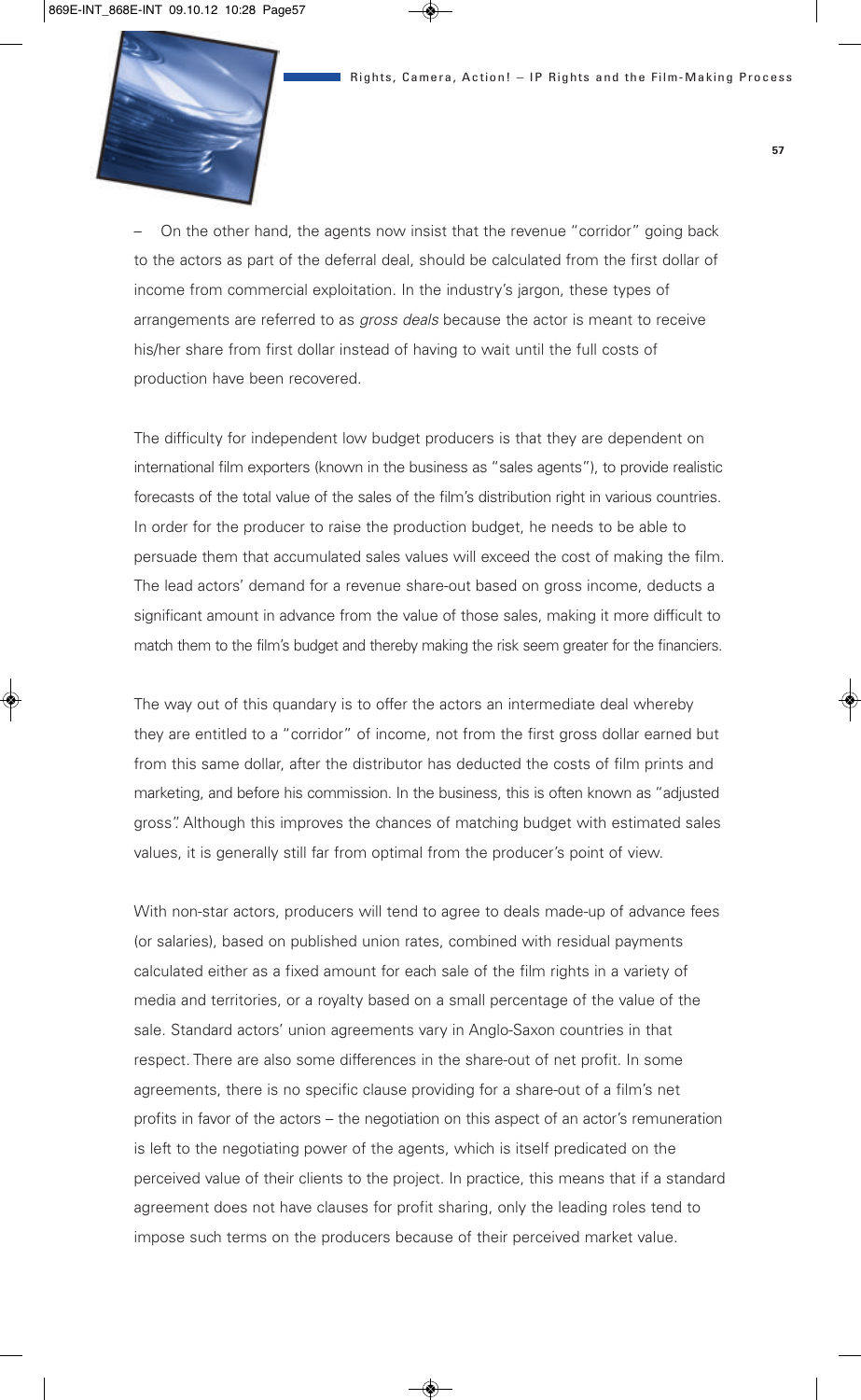Other union agreements ensure that every one of their members hired on a production may choose to claim a profit share: in the UK, the Actors' Equity agreement with independent producers gives the actor a choice between a profit share (2 percent of net profit to be shared out between all), or a royalty based on the value of all sales of the film rights, after sales revenues have exceeded 50 percent of the cost of producing the film.

#### **3.iii In the Director's Chair – author vs technician-for-hire**

The director is widely recognized as the most pivotal creative artist and technician in the making of a feature film. The mystique surrounding the work of world class directors attests to the powerful influence of a consistent personal vision behind the success of many films. Over many decades and through many memorable films, great directors have often shaped a body of work with an instantly recognizable style signature, recurrent themes and narrative devices.

Under some legal regimes, the director is presumed to have the initial authorship in the film and his contract with the producer will be structured around the transfer or licensing of all exploitation rights, against negotiated remuneration and a participation in revenue streams. The contract will also define the respective powers of the producer and the director, especially with regard to the strategic issue of who has the *final cut*.

In France, the producer hires the director under two separate and inter-linked agreements: a technician's contract to direct the film and an author's contract taking a transfer of all exploitation rights in the work and laying out the specific arrangements for revenue sharing.

In this configuration, the director's advance remuneration is typically split into two halves, with one sum allocated as a one-off fee for technical services and the other as a minimum guarantee deductible by the producer against future revenues.

The *final cut* refers to the power to decide about the final shape of the film. Under a *droit d'auteur* legal regime, it would be contrary to IP statute for the director to have this power taken away from him; he will see it as an important expression of his moral right, whereas the moral right itself cannot be waived, transferred or assigned.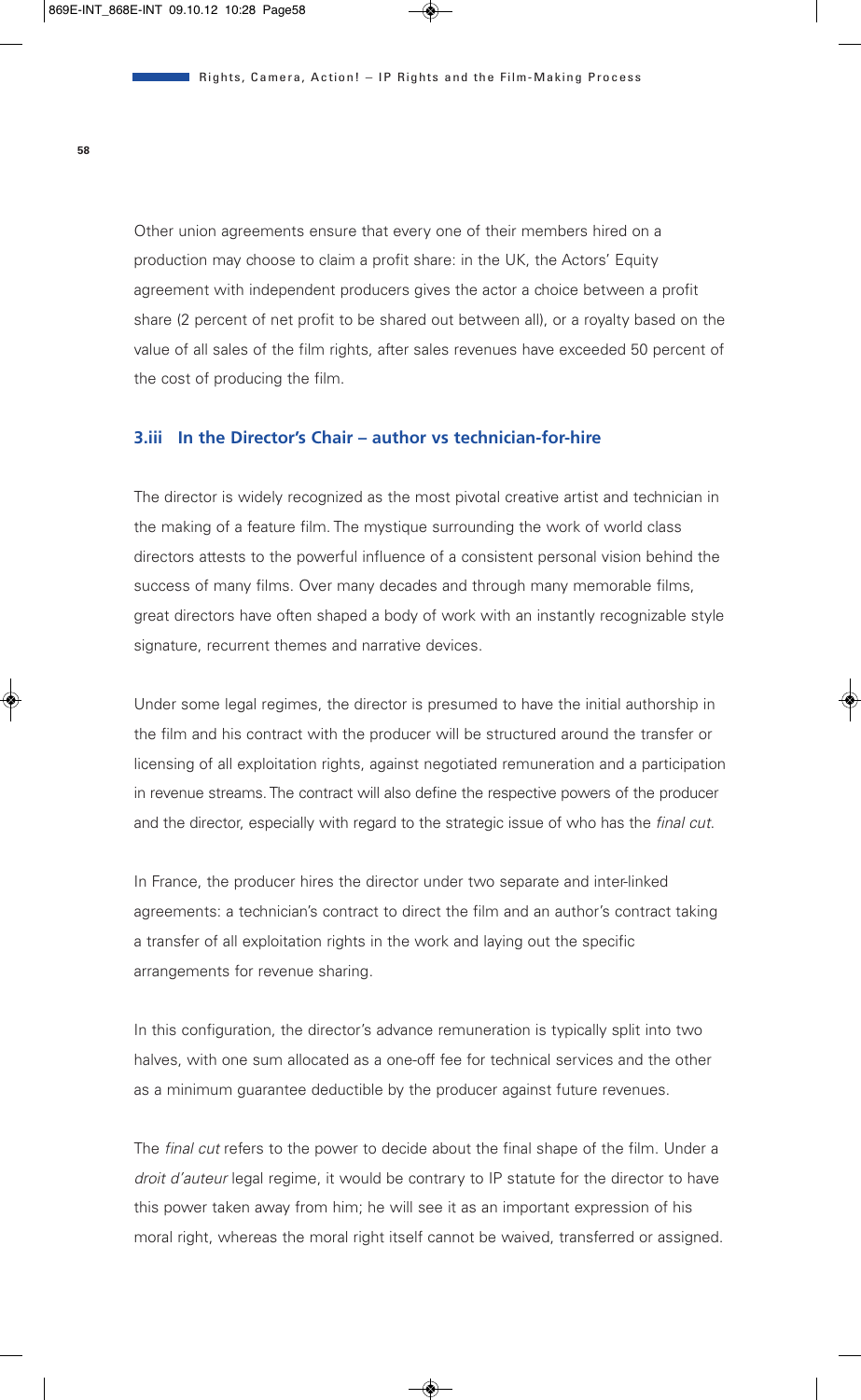

In regular custom and practice however, pragmatism always prevails: it is therefore standard for French directors' contracts to provide that the final cut will effectively be a joint decision between the producer and the director. The agreement also typically provides that "*the director will have the possibility to supervise foreign versions* [of the film]". This is another example of how the exercise of the moral right is accommodated through contractual practice, as there is no mention here of the director having to authorize the said foreign versions, despite the fact that these may include cuts made to accommodate censorship requirements in foreign countries. Elsewhere, the contract even specifies that no modification may be made to the final cut of the film without the director's prior written approval, "*except however, those demanded by censorship*".

This type of director-as-author agreement is very detailed with regard to the director's further income streams as an author of the film: each market, from theatrical down to small ancillaries such as theatrical or radio spin-off programs, carries a percentage pegged either to the price paid by the public (*gross deal*), or the producer's share of net income from exploitation.

In the US, the director's status recalls that of the actor in that it is normally a workfor-hire contract involving no characterization of neighboring rights to be transferred: the director is remunerated for providing a service over the life-span of the production, which will include pre-production and tasks linked to the development period, such as script meetings, etc.

The US director's treatment as a technician rather than an author does not necessarily mean that his actual contractual terms will be any less advantageous than the director in *droit d'auteur* countries: the difference between the two regimes in this respect is that whilst the *droit d'auteur* contracts will provide an innate set of advantages (final cut, participation in film revenues) to all directors, the work-for-hire system will only grant such advantages in the context of a market-driven negotiation based on the perceived competence and box office drawing power of each director.

It is a known fact that, although moral rights do not feature in the negotiations, a few of the most famous *A list* Hollywood directors will insist on a final cut provision or – at the very least – a joint final cut. This facility is made somewhat easier by the fact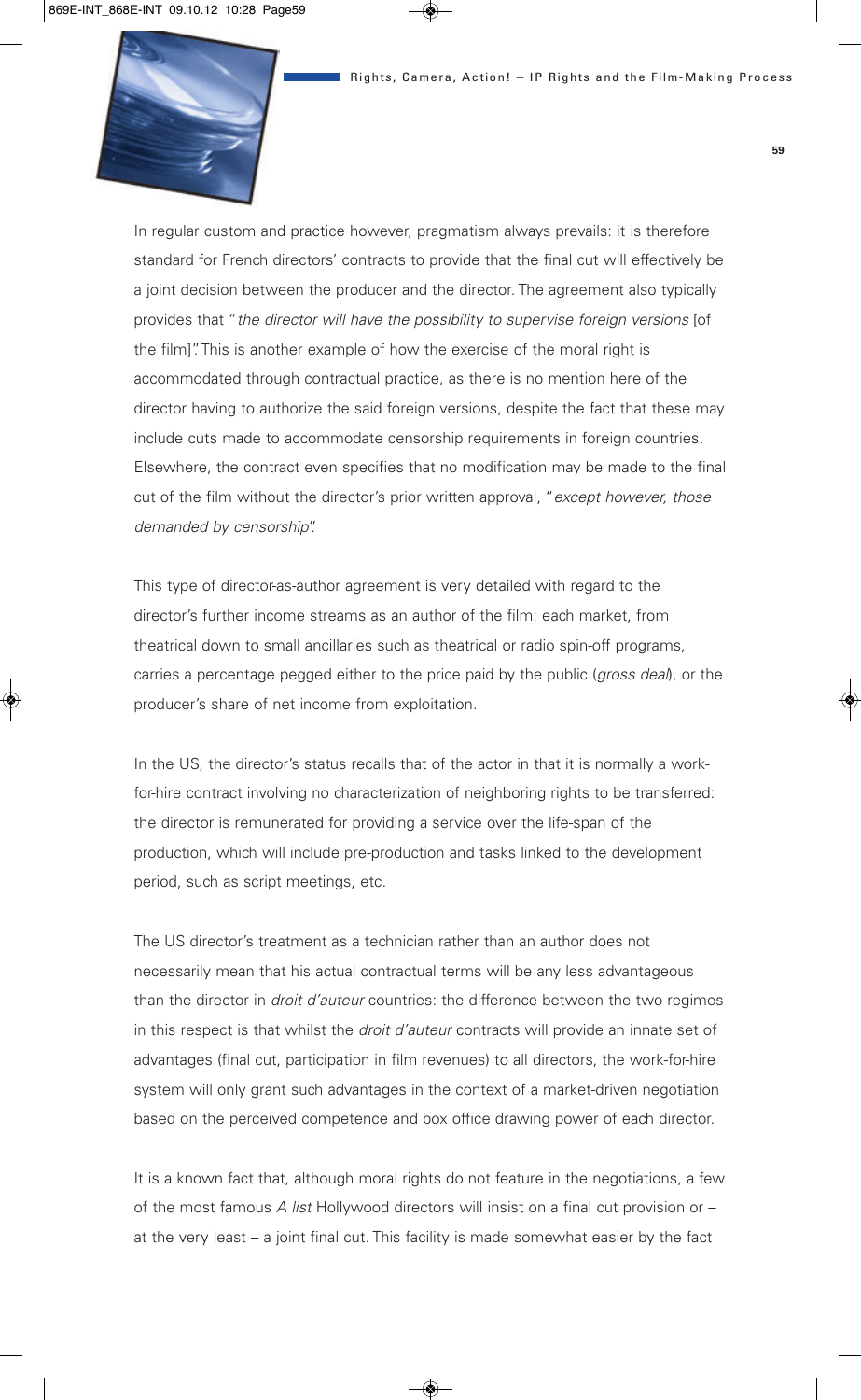that directors operating at this level in the Hollywood hierarchy will often be involved as producers as well as directors on their projects. Even for the less powerful directors, union agreements provide for the director to initially deliver his version of the film's cut, before any final decision can be made. This *director's cut* may be exploited separately at a later stage.

Equally, while the majority of work-for-hire directors have to contend with the standard residual payments negotiated through their union, those with a sound commercial track-record will negotiate hefty shares of a film's net profits or – in some rarer cases – a percentage of revenue from before the point at which the film's cost is fully recovered (*adjusted gross* deals; c.f. section on actors, above).

In the UK, a hybrid contractual system prevails. Since it was harmonized in the midnineties with the dominant *droit d'auteur* continental system, the Copyright Act has provided that the principal director of a film is its author or one of its authors. Prior to this, the British film director was hired along similar lines to his US colleague, and – much like the US – copyright law established the producer or production company as the sole author of the film.

The statutory change of the British director from a technician-for-hire to an author has not led to any substantive changes to his contractual position. Most directors' contracts take an assignment of all the director's rights against advance remuneration. UK producers, like their US counterparts, also insist on a waiver of the director's moral rights. A standard waiver clause will read like this:

"[…]… *and the director hereby waives the benefits of any provision of law known as moral rights of authors or the "droit moral" or any similar law in any country of the universe and hereby agrees not to institute, support, maintain or permit any action or lawsuit on the ground that any Film and Soundtrack [..] produced and/or exploited by the company in any way constitutes an infringement of any moral rights or "droit moral" of the director or is in any way a defamation or mutilation of the Film*…"

The reasoning behind Anglo-Saxon moral rights' waivers is that leaving the work open to an author exercising his moral right would be a devastating deterrent to most film investors, all of whom want legal certainty before deciding whether or not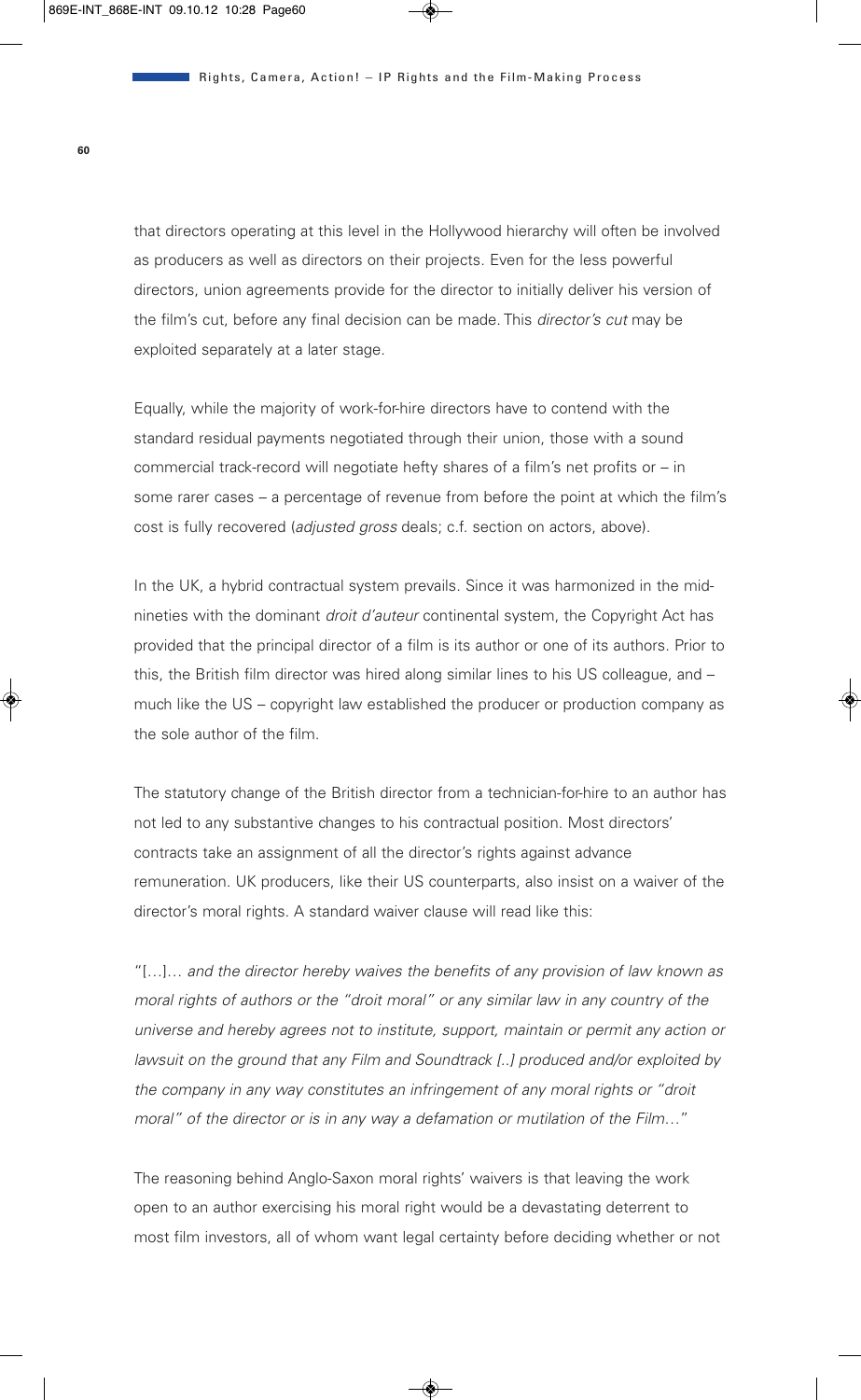

to take a substantial risk on a film. They argue that whilst custom and practice in the film industries in *droit d'auteur* have had decades to adapt to non-waivable moral rights and developed a number of risk-minimizing practices, the only existing recourse under existing Common Law would be blunt instruments such as an injunctive relief. The prospect of a film being stopped in its tracks over a moral right dispute is one that Anglo-Saxon film industries find difficult to adjust to, given the high risk nature of the film business and the size of the financial investments required.

#### **3.iv Licensing by Numbers – collective management and talent rights**

Certain rights pertaining to the talent are normally not under the direct control of the producer. These are very specific rights whose exercise requires collective consent and licensing rather than individual transactions in order to make practical sense.

A perfect example of this type of right can be found in the music industry: it involves the use of musical tracks by radio and television broadcasters who air a large volume of recorded music across their schedules on an ongoing basis. No such broadcasting service would be remotely viable if individual clearance was required for all such usage.

In this instance, artists' rights are represented through large collecting societies which provide blanket authorization for use and negotiate umbrella rates with the broadcasters, collect bulk revenue from them and re-apportion this revenue to individual authors or performers through a complex set of calculations.

Collectively-managed rights that are specific to the audiovisual medium consist mainly in cable re-transmission rights and home video copying levies.

The cable retransmission right is exercised at the point when a non-encrypted program-carrying signal from a television broadcaster overspills across a country's borders, there to be picked up by a cable company which then re-distributes the signal into the homes of its subscribers. In this instance, individual licensing of rights would not be a manageable proposition since the broadcaster's original signal is an ongoing stream of audiovisual content and clearance is required for a considerable volume of works.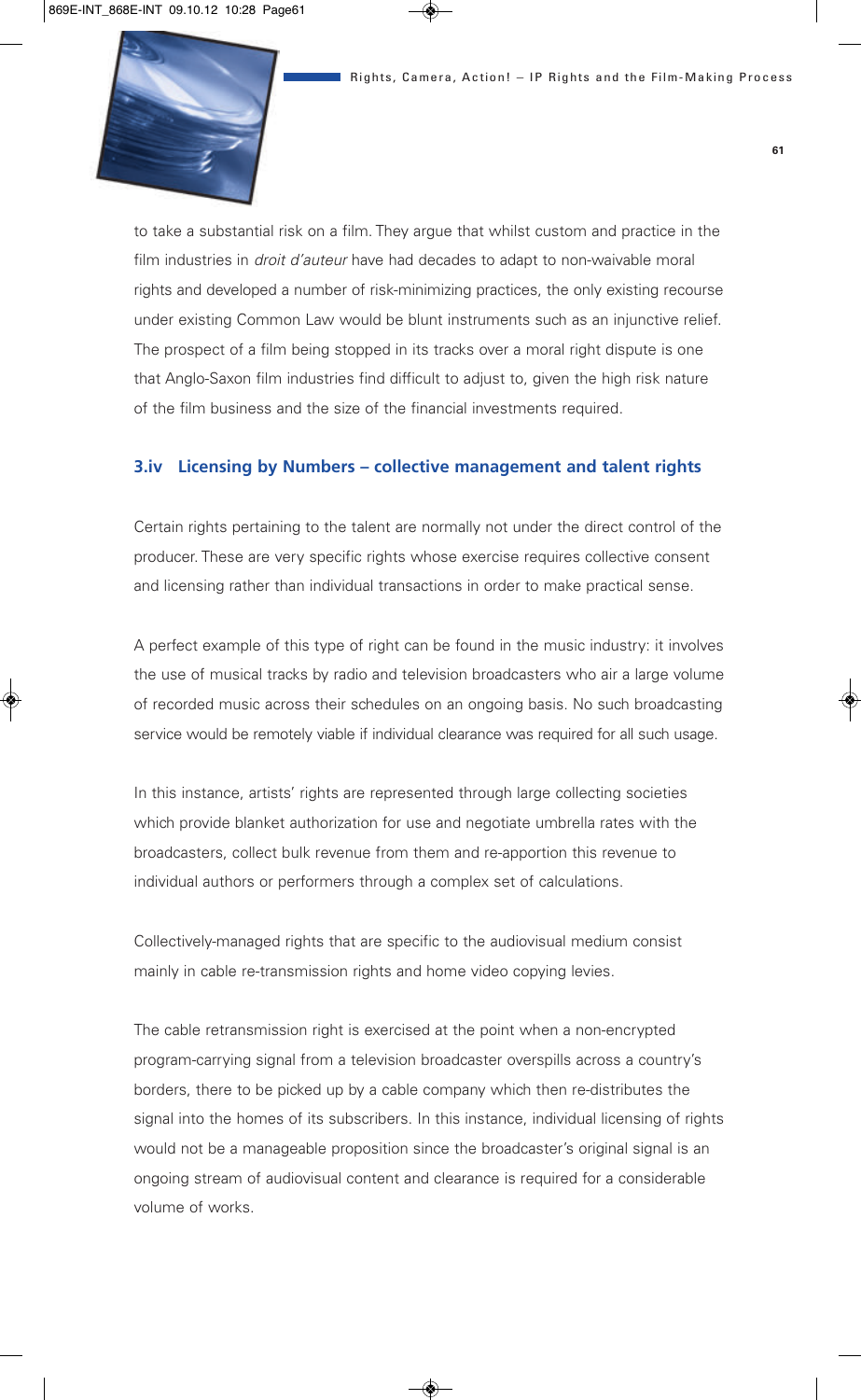In this instance, actors and authors may have assigned the cable re-transmission rights to the producer as part of their engagement contracts. In this event, the producer may be made responsible for collecting the talent's cable royalties, accounting and remitting the amount back to them. The more usual agreement structure however, entails the author or actor either assigning this right independently to his collecting society or granting it a mandate to give consent and collect cable retransmission revenues on his behalf.

In this eventuality, the contract with the producer will specify that nothing in the contract will prejudice the actor or author's assignment or mandating of this right to his collecting society and to receiving revenues accordingly.

Some jurisdictions specify that authors and actors may only be permitted to license their cable retransmission right and collect cable revenue through a collecting society of their choice.

The other main form of collective management concerns private copying for the purpose of home viewing. This use is often mischaracterized as a "right" when it is in fact an exception to copyright. Another way of expressing this would be to say that private copying has had to be tolerated because the limits of technology did not permit consent to be given and individual payments to be collected. Under this exception, viewers at home may use recording devices such as VCRs and DVD recorders to make a copy of a film received through free television, strictly for the purpose of viewing the work again for themselves and/or the family circle. It does not grant the public the right to make further copies and release them outside the home.

Collective compensation for rights holders against home copying has been dependent on statutes developed in countries where private copying is formally recognized. In most jurisdictions, collecting societies representing the various sets of rights holders (directors, other authors, producers, actors, other performers) may collect their share of a centrally managed private copy levy entity: a set levy is collected by this entity on each blank video or recordable VCD/DVD unit sold and the revenue is re-apportioned to rights holders according to an elaborate weighing system. In some countries, levies also apply to the sale of video and digital video recording equipment.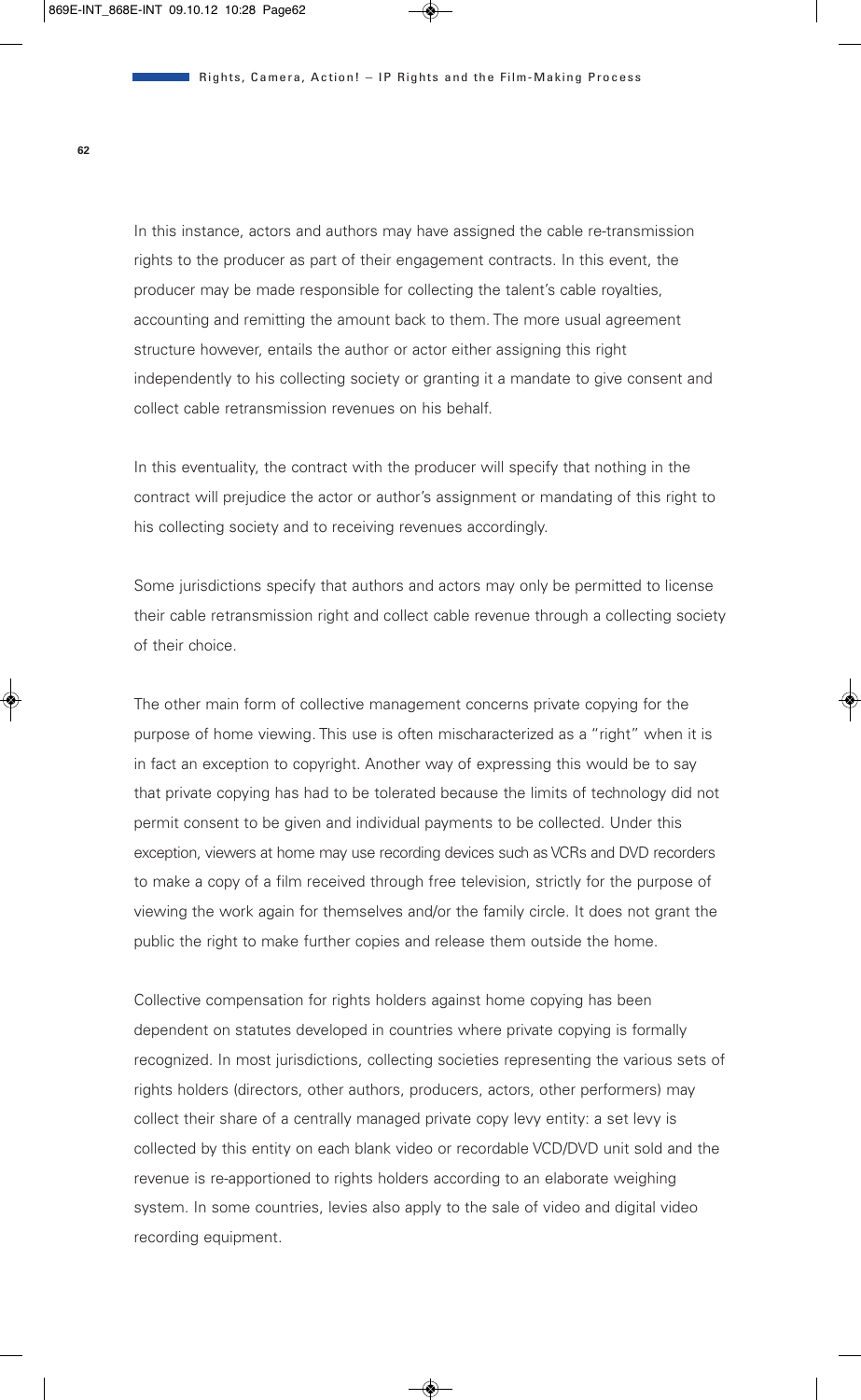

This chapter sought to impart a sense of the basic dynamics of IP rights' clearances and attendant negotiations which shape the two most important types of producer/talent relationships. Obtaining these rights and ensuring that these relationships are balanced and fair is an essential step on the ladder of film-making success: without a fluid dialogue between producer, director and leading actor, the film is more likely to be poor. This issue goes well beyond a matter of understanding the rights and obligations of each. From a producer's perspective, yet again, it requires a willingness to subordinate everything to the overall goal of making a movie the audience will not forget. Intuitive people skills are as much a part of this equation as a firm grasp of copyright law or neighboring rights.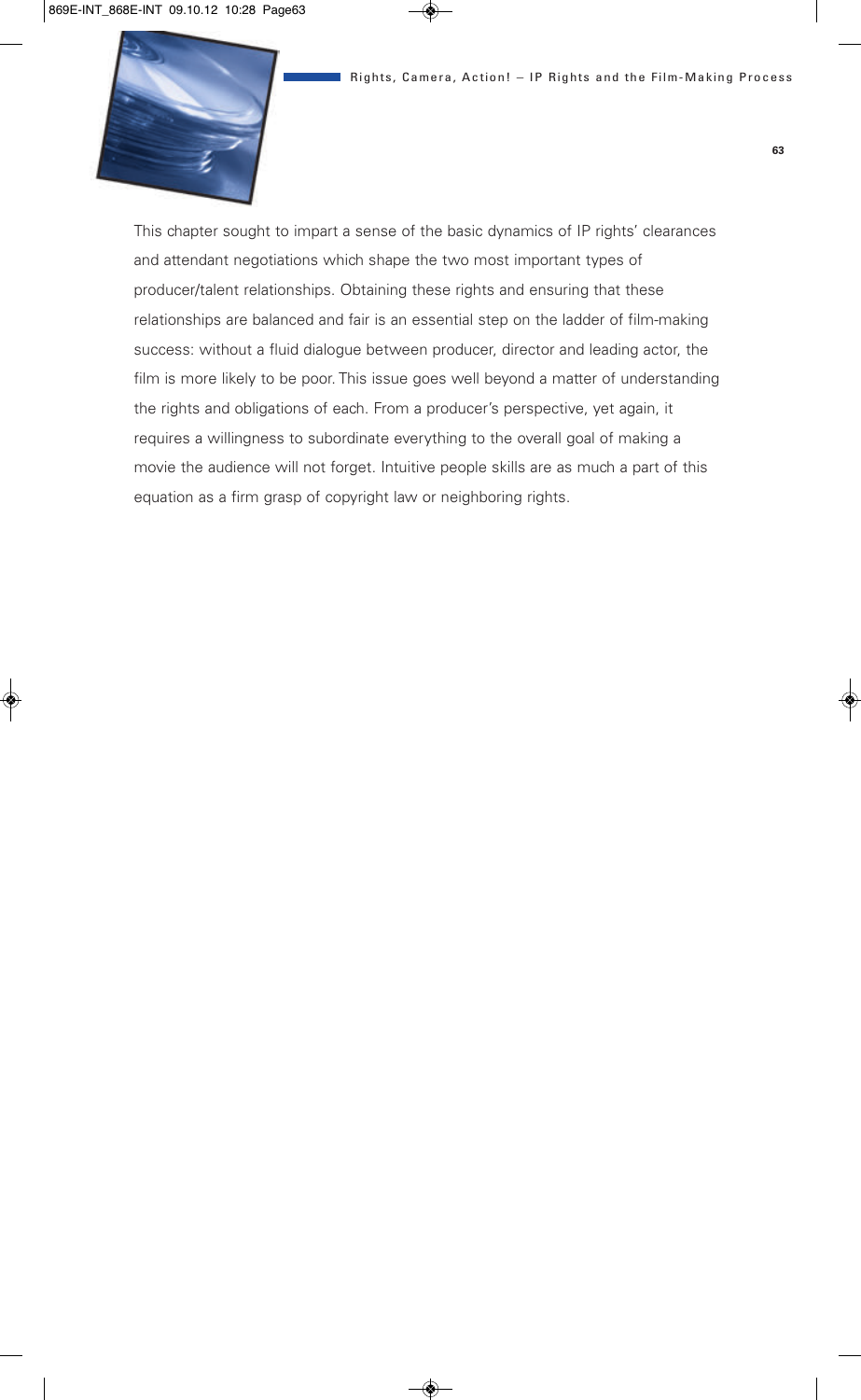## CHAPTER 4

### **Managing the Risk of Production**

This chapter looks at the issues arising over the delivery risk in film production. At first glance, the issue and the means through which it is being addressed in the independent film industry may not appear immediately relevant to a publication chiefly concerned with the handling of IP rights in film production. In actual fact, as we shall see, they are extremely relevant.

Film making is a highly hazardous undertaking. Once filming has started the production may be vulnerable to anything from adverse weather conditions, the death of or accident to a lead actor (or the director), some of the financing failing to materialize because investor X has just filed for receivership, etc.

Most financing contracts provide for financiers to accept a measure of risk such as "acts of God" (e.g. catastrophic storms or unexpected political violence, *coups d'état*, etc.), which fall under standard insurance terms. However, films can fall apart at the production stage for reasons that have nothing to do with the standard risks covered by standard policies. The production team may be over-running budget and/or schedule, with the eventual result that the film's completion cannot be covered out of the budget initially agreed by all investors and rights' purchasers.

In the Hollywood system, typically, this type of delivery risk may sometimes be assumed entirely by the studio, which has complete ownership of the project and can supervise its production in minute detail, even if the film is made through an independent producer. The studio's physical production expertise, combined with its extensive supervisory rights, means it may be able to anticipate budget overruns and impose drastic re-scheduling or agree to an extension of the budget, against a renegotiation of certain terms governing the sharing of profits with the producer.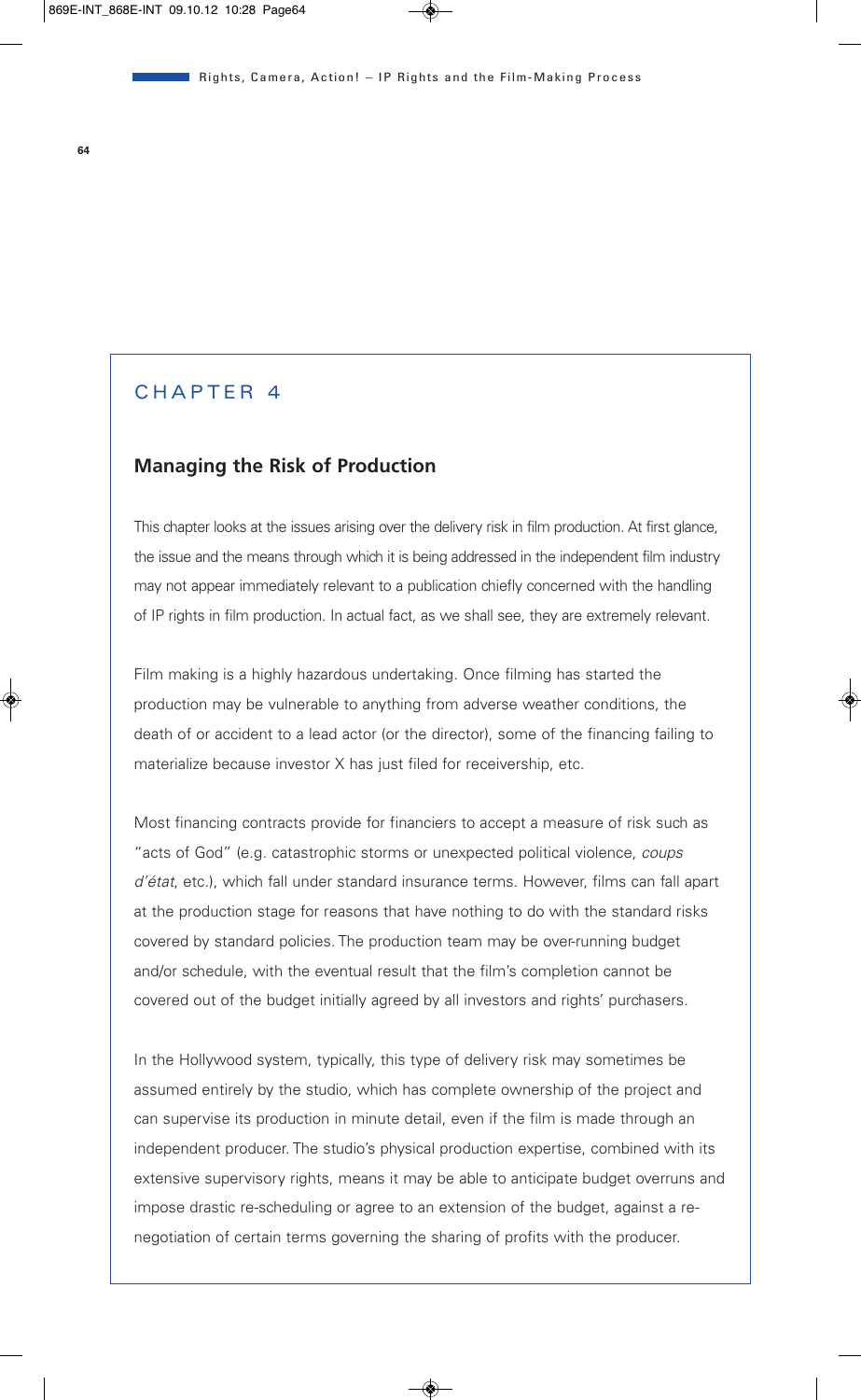

In India, the risk is also assumed directly by the larger production companies, while the producers of lower budget films tend to attract investors who will accept the risk as inherent to the film-making process and charge interest rates or premiums commensurate to the perceived risk. In West and East Africa, no established mechanisms exist to manage the risk: most films are in the micro-budget bracket and made using deferred services and small scale individual investments, which are a more intuitive way of making films happen, even in the absence of a risk management structure.

In the international independent film industry however, few entities have the capacity to buy out all rights against 100 percent financing, monitor the production process for an ongoing assessment of the delivery risk and cover this risk by themselves. The overwhelming majority of independent films are made according to a "patchwork financing" model in which the pre-selling of certain domestic and foreign rights, combined with local incentives, television license fees, equity investment, gap financing and other contributions, eventually meet the budget necessary to make the film to the agreed standard and with the approved cast and principal artistic and technical contributors. In this situation, no single financier is in a position to guarantee the completion of the film in the event of the production over-running. Additionally, producers will very often require bank financing in the shape of discounting of the rights' licensing contracts in order to open up the cash-flow that will allow the production to start.

It is at this point that the *completion guarantee* generally comes in. The completion guarantee is simply a form of specialized insurance which covers banks and investors in the film against the risk of the production failing to complete. In most cases when the completion guarantee (or completion bond) company intervenes during the production process, it will either advise the producer on the ways of putting budgets and schedules back on track and avoiding disaster, or it will take over the production entirely and attempt to complete the film one way or another. There is however, a third scenario, one which happens relatively seldom because its consequences are negative for all involved: the completion guarantor takes over the production and finds he is unable to complete the film to the delivery criteria expected by the financiers. In this particular case, the guarantee will be called and the completion company will reimburse investors for the losses incurred. The completion guarantor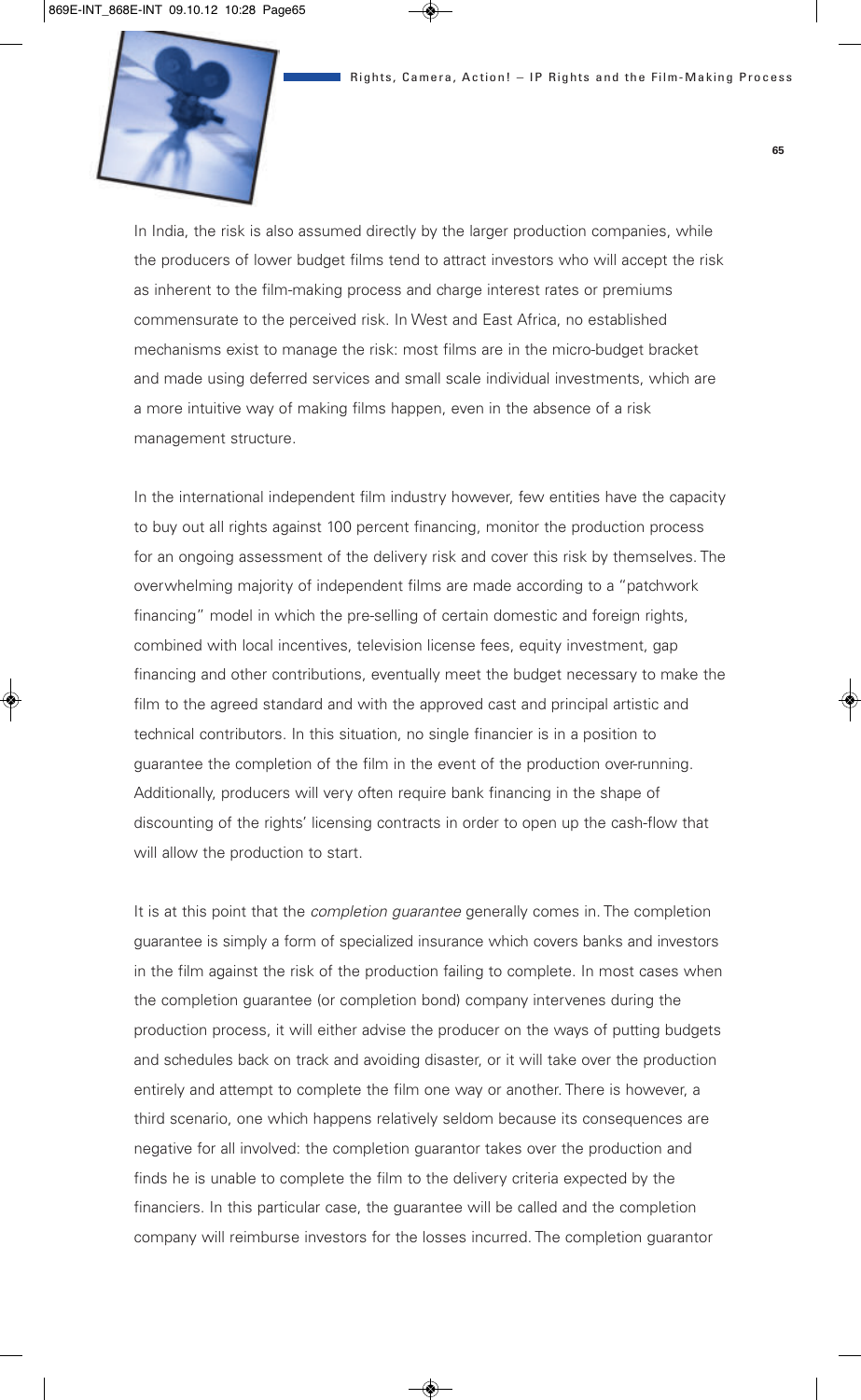will charge a premium for his services, generally equivalent to between 3 and 6 percent of the production budget. In most cases however, a rebate will be offered to the production in the event that the guarantee is not called. As a result, the real cost of the completion bond to most budgets is between 1.5 and 3 percent.

In order to perform its role satisfactorily the completion bond company will need to have a number of tools at its disposal. These include:

The power to make its own independent assessment of the producer's budget. the production schedule and all the documentation relating to the pre-production of the film. If they find these wanting, they may advise the investors who will make demands for specific changes based on the guarantor's assessment and recommendations, prior to giving the production the go-ahead.

– The power to make its own independent assessment of the personal competence (and emotional stability) of key technicians, production management personnel, artistic contributors and lead actors – again, if the completion bond company has reason to doubt the competence or reliability of any of these leading contributors, they may require changes before agreeing to a Letter of Intent signaling their intention to bond the film.

– Considerable in-house knowledge of the film production process in all its intricate technical and managerial details – all bond companies employ seasoned *line producers* or production managers with years of experience working across a whole range of productions.

– Extensive supervision powers – the guarantor often has a representative in the production office throughout the process. He has full access to call sheets, production account records, daily cost reports and any other document relevant to the day-to-day management of the production.

– Re-insurance structure – all guarantors cover their own risk through a re-insurer in order to reduce their own exposure.

Power to take-over – this is an essential aspect of the completion guarantee contract. The completion company must be allowed to take over the production if,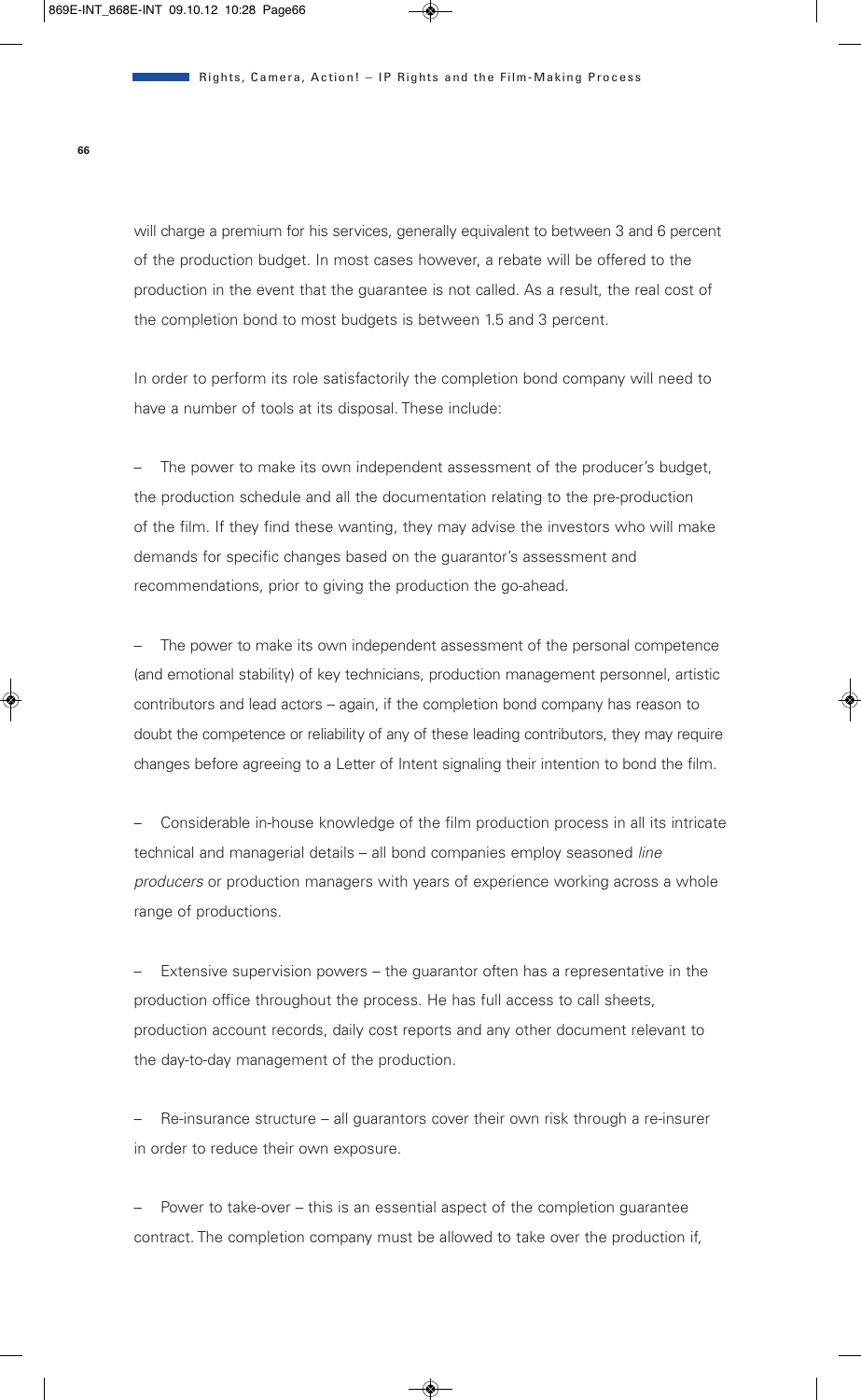

according to its judgment, the film is in clear danger of failing to complete within the parameters agreed with the financiers.

From all the above, it may be tempting to conclude that the completion bond company, whilst providing an essential guarantee without which no financier and bank finance may be forthcoming, creates an atmosphere of tension and suspicion on a film set. In most cases however, the producer's experience is more complex and mitigated: completion guarantors are invariably people with considerable knowledge of the details of film production and their experience can be a boon to the producer by helping him anticipate problems and manage the production to obtain an optimal result.

Completion bonding is at its most generalized in the Anglo-Saxon film industries, where the overwhelming majority of films above the micro-budget level require a bond in order to clinch a final legal commitment from banks, distributors and other financing parties. It is undoubtedly a sign of the Indian film industry's growing maturity that one of the leading international completion bond companies now has offices in Mumbai and is doing brisk business with the local film industry.

Although it has been increasing steadily over the years as international coproductions have increased in volume, European countries where *droit d'auteur* prevails have traditionally been more reluctant to adopt completion bonding as a means of oiling the mechanism of multi-party film financing. Initially, this was because the take-over and completion powers granted to the completion guarantor were perceived as necessarily adversarial to the exercise of the authors' moral rights and, in particular, the right of the director to assert his paternity over the work by making the decision on the final shape, form and structure of the film. In practice, the *droit d'auteur* system has yet again been able to demonstrate its adaptability and flexibility by accommodating the exercise of those rights alongside the completion powers of the guarantor, and, though it is still far from being the norm in some countries, an increasing number of films are resorting to the guarantee in order to close their financing.

It is impossible for most film producers with international ambitions to embark on the adventure of co-production and foreign pre-sales without at least a passing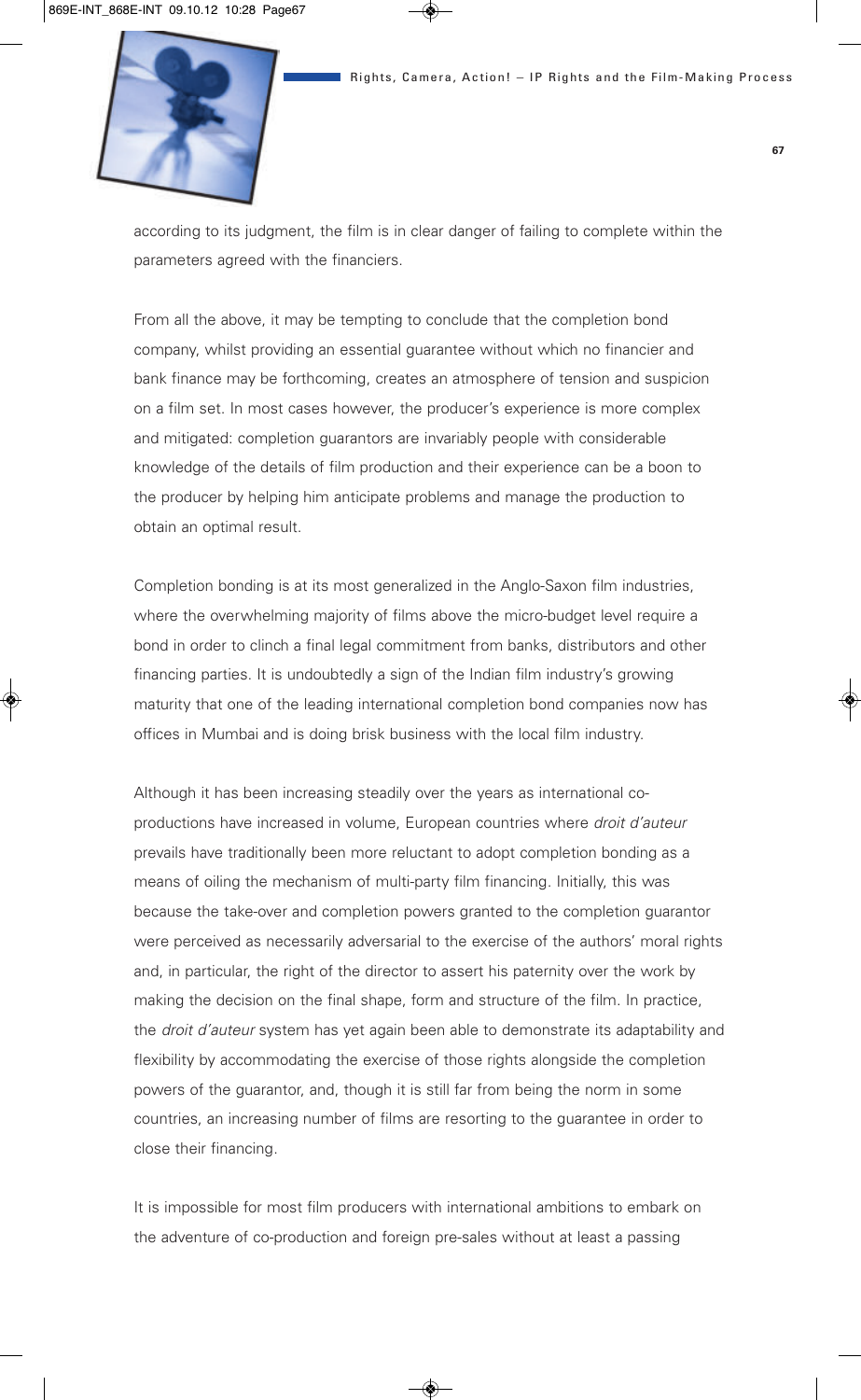acquaintance with the requirements of completion bonding in the mainstream independent film industry. Without a completion bond in place, most films cannot proceed to production, and the rights' edifice painstakingly assembled by the producer over months or years, may crumble and scatter.

In the preceding chapter, we have opened up the producer's basic tool kit and analyzed the different pathways he may follow in order to take the film from idea to production. In the next chapter, we shall highlight the strategic importance of foreign rights in the making of most films and impart some essential notions about the complex art of international co-production.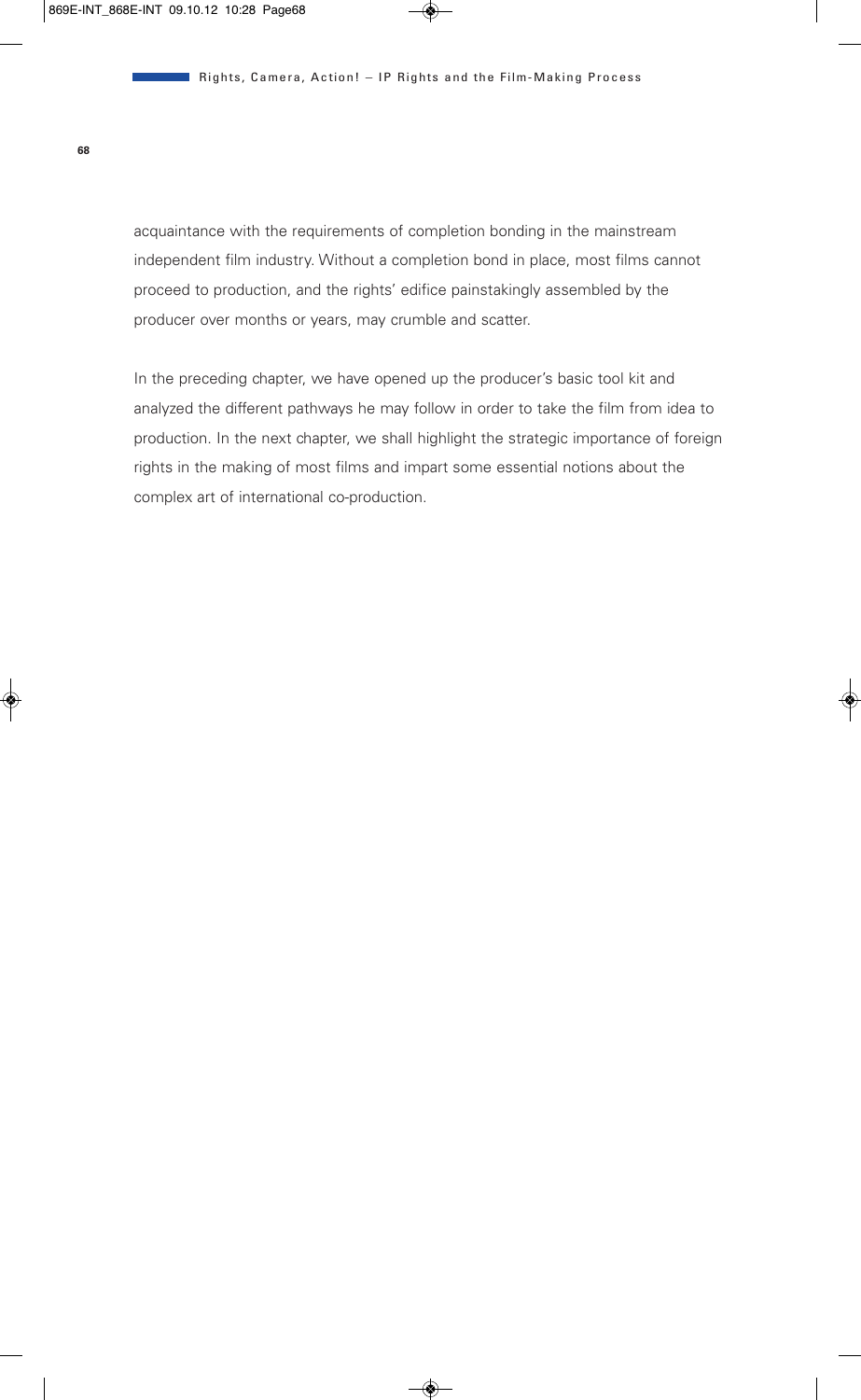# CHAPTER 5

# **Crossing Borders – The Art of Selling and Co-producing**

This chapter examines the strategic role of foreign distribution rights in the making of films. Broadly speaking, there are two different methods a producer may use to bring financing into his film through negotiating foreign rights: the first method consists in "pre-selling" the film's rights to distributors abroad. The foreign buyer may then have a degree of approval on the completed script and the choice of the main actors, director, etc, if his contribution is substantive. However, the buyer will not have any responsibility for the production itself and will not participate in it fully, either technically or creatively.

The second method consists in the producer "co-producing" the film with production partners in one or several, other countries. In a co-production, the foreign partner will generally be responsible not only for pre-selling the film to local distributors, but also for organizing the part of the filming and/or post-production which will take place in his own country. Again, very broadly, international coproduction demands fully-fledged creative and technical cooperation between producer-partners, whereas pre-sales are mostly limited to the licensing of certain rights to the foreign distributor, against an advance or minimum guarantee.

### **5.i Weaving the Patchwork of International Pre-sales**

There are over 300 international film festivals in the world, many of the countries involved also boasting a film market. These festivals range from the most basic to the most sophisticated and international film export companies will prioritize one over the other depending on the status of their catalogue of films, the time of year, the size of their annual sales and marketing budgets. Additionally, there is an unrecorded number of international film markets.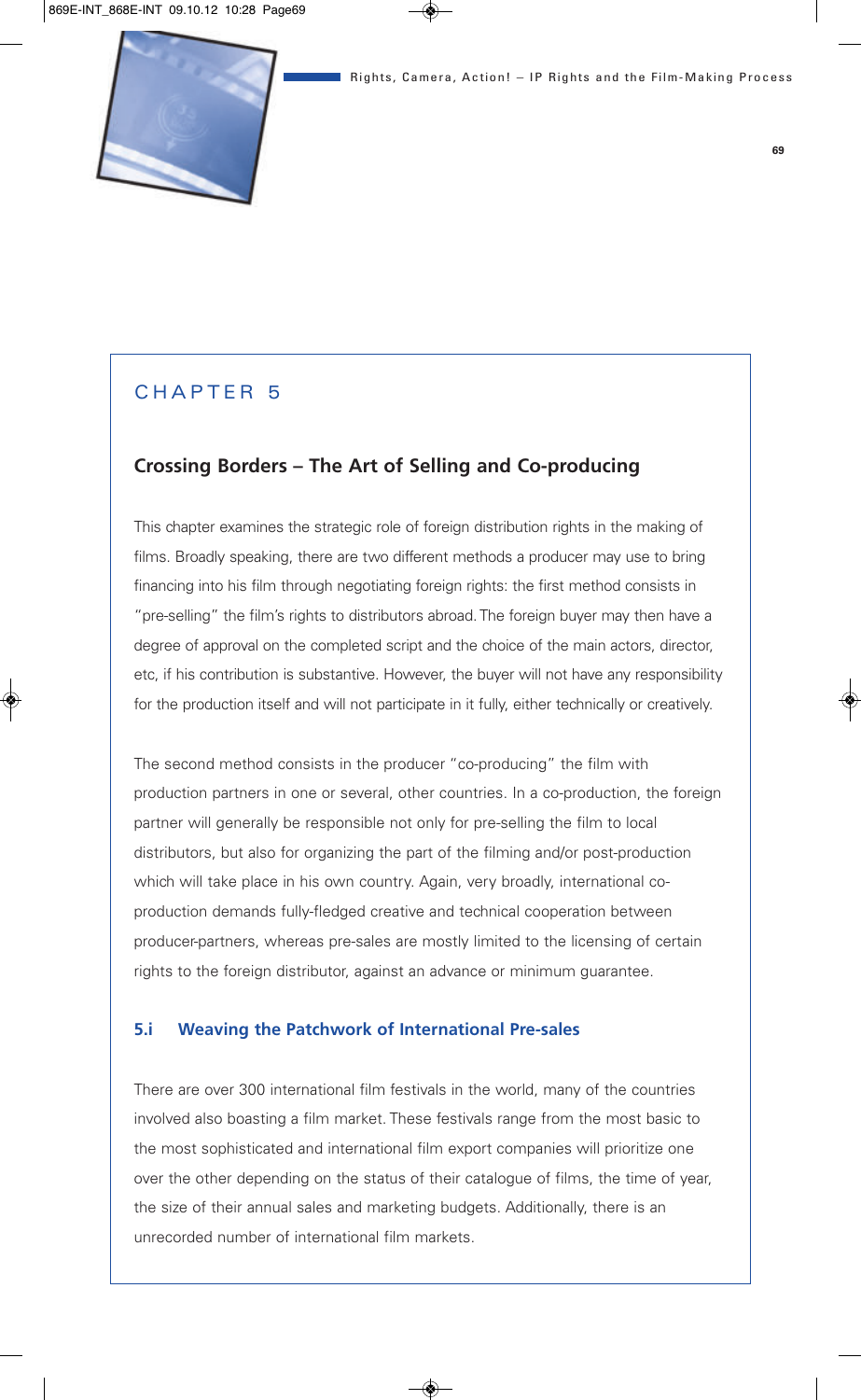In the main these markets and festivals provide opportunities for companies to sell the rights to finished films. In keeping with the topic of this booklet, we shall limit our analysis to the pre-sales market, i.e. sales effected before the film is completed, allowing the producer to cash-flow the whole or a part of the value of the sales (either through advances or bank discounting) in order to complete the production of the film.

Foreign pre-sales are very often an essential strategy for the producer trying to make certain kinds of films. The entire Hollywood business model today is reliant on its ability to distribute films on a worldwide basis. In many instances, the studios selfdistribute through subsidiaries across the world. In other cases however, they will choose to reduce their worldwide distribution risk by laying off rights to some of their *tent pole* movies to third party distributors in some territories, against a minimum guarantee. In Europe and the US, most independent films over a budget of US\$5 million will generally need to pre-sell some foreign rights in order to close their production financing because the value they will collect from the licensing of local rights may not suffice. Most of the high-budget Chinese *crossover* films – i.e. films made for an international as well as a local audience – find considerable demand from foreign buyers at the pre-sales stage, as do a growing number of Korean films and films from Latin America's leading production countries (Mexico, Argentina, Brazil). India has a vast worldwide *diaspora* (currently estimated to be over 25 million strong) as well as rising levels of demand for Indian films from non-expatriates; although the Indian cinema pre-sales market still provides only a fraction of the production financing available in India, it is a very fast growing segment of the Indian film economy, with major companies now based in the Persian Gulf, the UK and the US as the three leading markets for non-resident-Indians, and offering substantial advances to producers against rights to those territories.

Another example of the dependency of film production on foreign rights' opportunities is the Middle East and North Africa. A geographical land mass comprising of approximately 20 separate states, most of them united by a common language; the Arab world represents a potential audience of 320 million, many of whom belong to the affluent middle classes with leisure time and money to spare.

**70**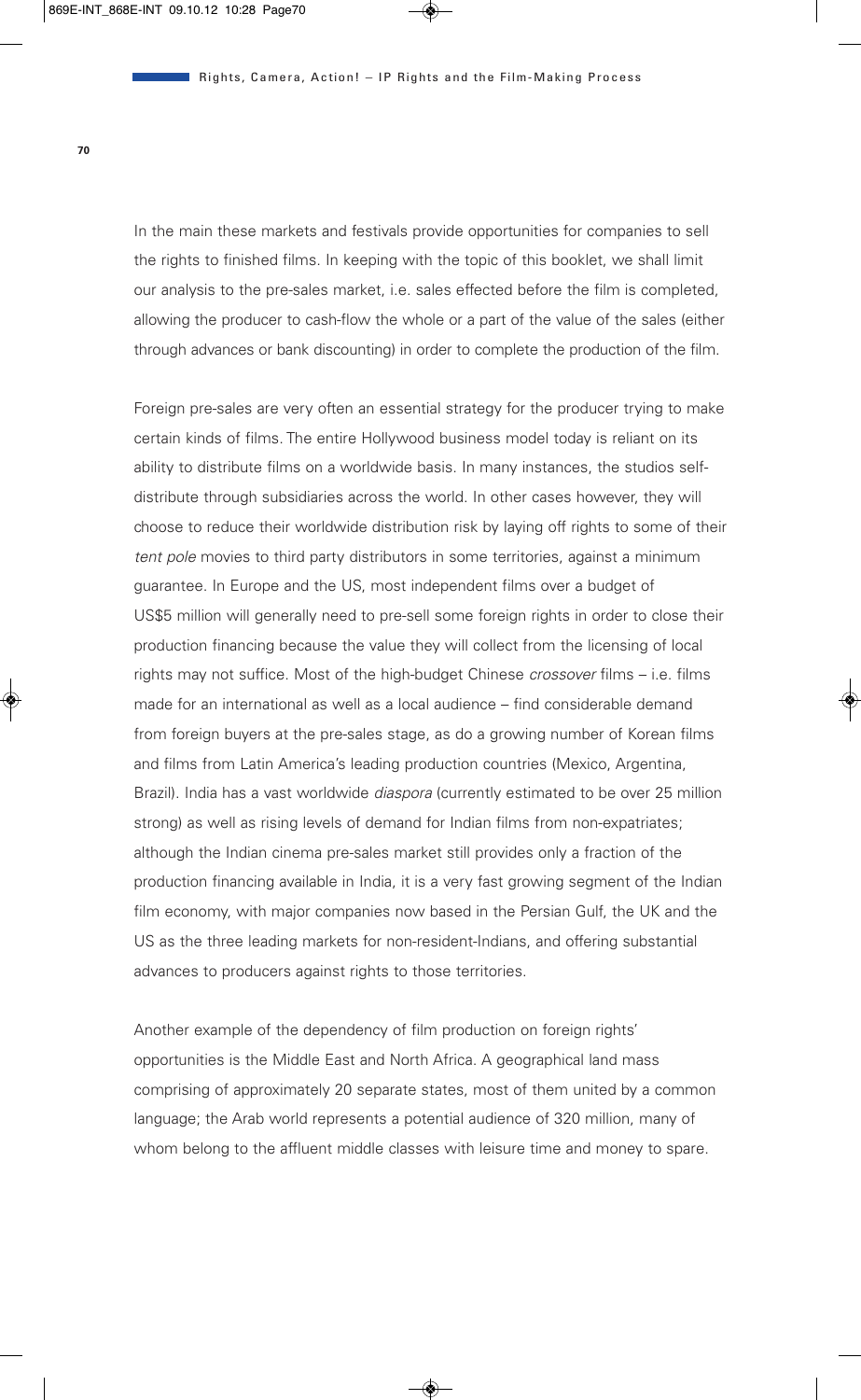

Today, Egypt remains the leading film industry in the Arab world. However, despite a population of over 80 million, the value of rights on the Egyptian market alone cannot in general support films other that those made with very low budgets. The reasons for this market failure are typical of the challenges experienced by film industries all over the developing world: the cinema-theatre infrastructure is insufficiently developed; local television is as yet limited in its capacity to support local film production; there are no government incentives in place and video/DVD piracy is rife. For any film project with a budget over US\$1 million therefore, the producer will have little choice other than to seek pre-licensing rights outside Egypt as far as possible. Luckily, the market for good Egyptian films remains extremely buoyant all over the Arab world.

The example which follows illustrates vividly the role of international pre-sales in the making of a higher budget film and exemplifies the sometimes complex arrangements required to ensure that each buyer can secure an adequate "window" of exclusive exploitation.

The film, *Fool el seen el azeem*, was an adventure comedy-genre film produced in 2004 to critical acclaim and with excellent commercial results. The film charts the comical mishaps suffered by a hapless Egyptian chancer who runs into trouble with a gang of local hoodlums. Having fled to China, he is recruited against his will into an *haute cuisine* competition, despite never having cooked in his life. In the process of trying to save both his life and the remnants of his dignity, he finds the time to fall madly in love with a local girl.

This type of family comedy with a romantic twist can be extremely popular both in Egypt and the rest of the Arab-speaking world. This is just as well because its main producer, Mohammed Ramzy had budgeted for a US\$1.8 million film, with an additional US\$200,000 in marketing and prints costs to support the release of the film in Egyptian cinemas. By the standards of most of the world's film industries outside the US and Europe, this was a big budget film. Most movies in the Middle East are made for half – or much less than half – of *Fool el seen el azeem*'s costs.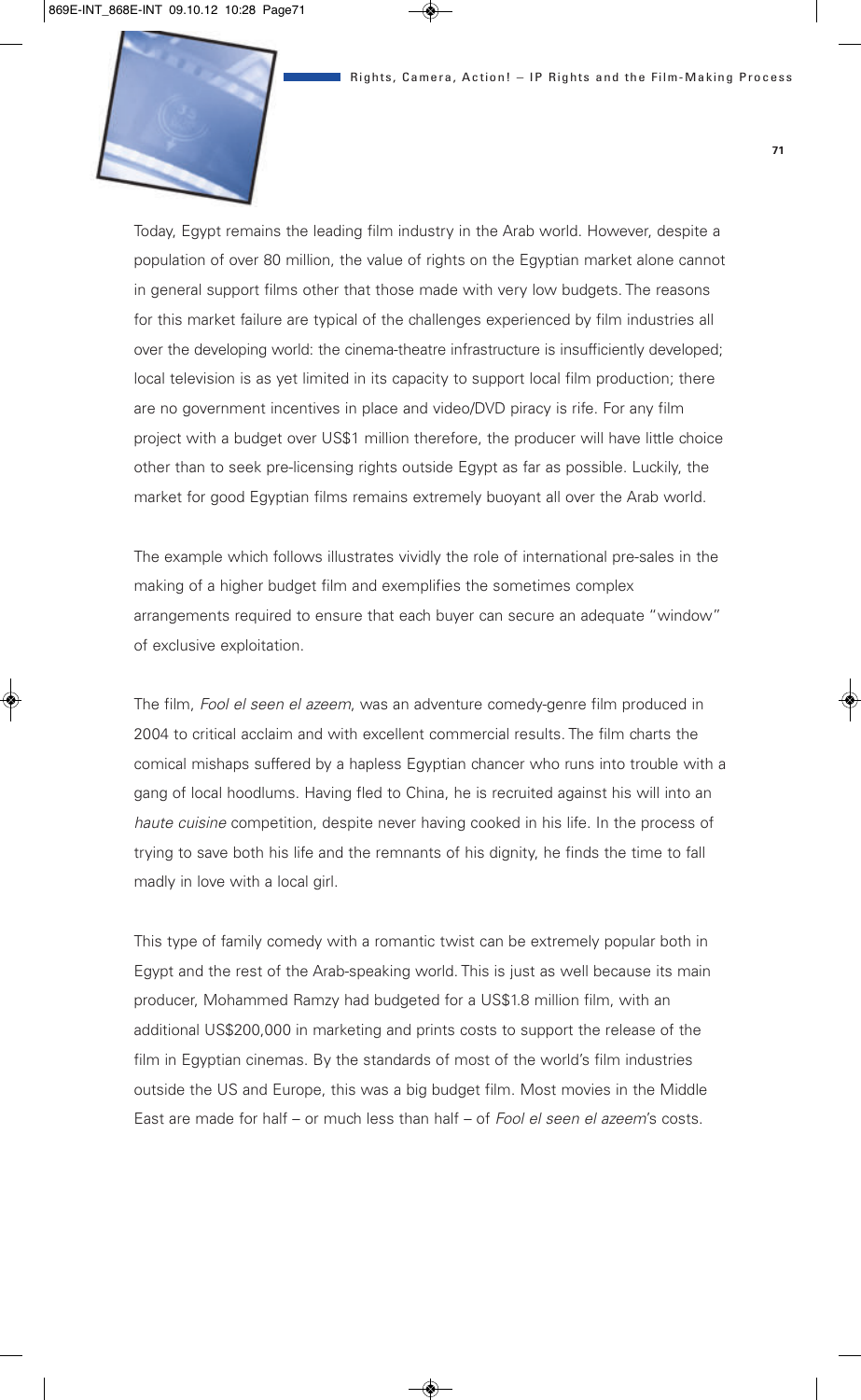| Fool el seen el azeem*                                                                                                                                                                                                                                  | US\$                                                                     | <b>Budget %</b>                           |
|---------------------------------------------------------------------------------------------------------------------------------------------------------------------------------------------------------------------------------------------------------|--------------------------------------------------------------------------|-------------------------------------------|
| Net Budget                                                                                                                                                                                                                                              | 1,800,091                                                                |                                           |
| Cinema prints and advertising (Egypt only)                                                                                                                                                                                                              | 200,000                                                                  |                                           |
| <b>Total Budget</b>                                                                                                                                                                                                                                     | 2,000,091                                                                |                                           |
| Producers' advance against Egyptian cinema release rights<br>(theatrical)                                                                                                                                                                               | 1,045,000                                                                | 51%                                       |
| Gulf area theatrical and DVD/video rights                                                                                                                                                                                                               | 400,000                                                                  | 19%                                       |
| Theatrical and video/DVD Jordan/Lebanon/Syria                                                                                                                                                                                                           | 10,000                                                                   | 0.5%                                      |
| Egyptian DVD/video rights                                                                                                                                                                                                                               | 30,000                                                                   | 1.5%                                      |
| Rest-of-the-world DVD/video rights                                                                                                                                                                                                                      | 20,000                                                                   | $1\%$                                     |
| Total theatrical and DVD/video<br>Free satellite rights Arab region<br>Pay-satellite Arab region (3 runs - 3 different satellite<br>channels)<br>Total satellite TV rights<br>Free TV Egypt<br>Other Arab free TV (10 channels)<br>Total free TV rights | 1,505,000<br>150,000<br>250,000<br>400,000<br>35,000<br>35,000<br>70,000 | 75%<br>7%<br>12%<br>19%<br>2%<br>2%<br>4% |
| <b>Grand Total Pre-financing</b>                                                                                                                                                                                                                        | 1,975,000                                                                | 99%                                       |

\*Used with permission from Mr. Mohamed Ramzy, Chairman, United Artistic Group, Egypt

The above table shows in detail how this big budget film was financed using a combination of local rights and international pre-sales. *Fool el seen el azeem* makes for an exemplary case of just how strategic foreign rights can be in the making of an independent film. In this instance, barely 55 percent of the film's budget came from Egypt, with the balance (45 percent) entirely made up of pre-sales to other territories and pan-Arab satellite TV operators. Looking more closely at the detail, other issues emerge:

– The total amount raised, US\$1.975 million, did not cover the budgeted total of US\$2.9 million. However, the latter figure included US\$200,000 in Egyptian cinema release costs (prints and advertising) of which the producers were required to cover only 10 percent upfront. The balance would be earned back by the local distributor from first position on local cinema revenues.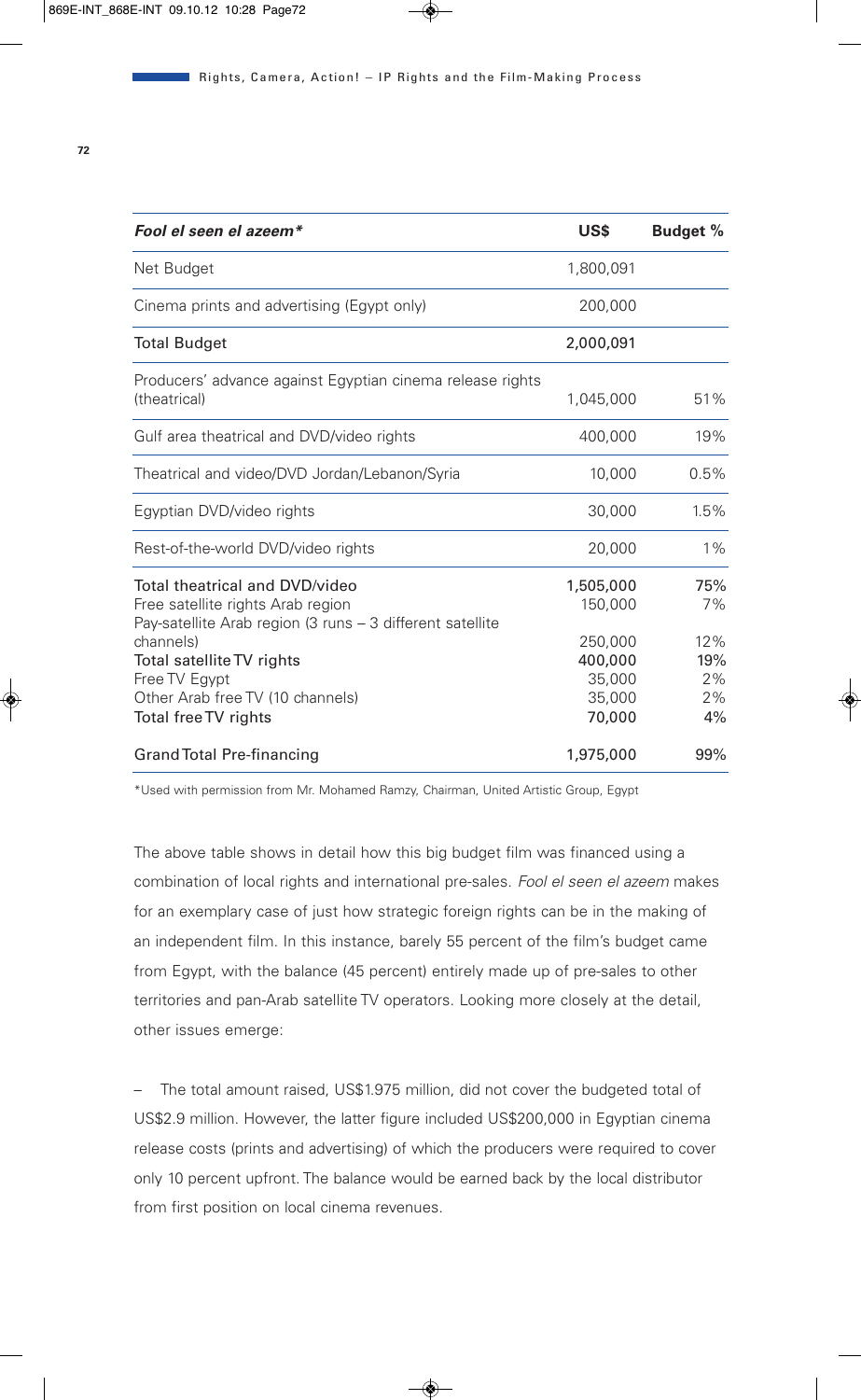

– A massive 52 percent of the budget came in the form of an equity investment against returns on Egyptian cinema release revenue only. The producers put up some of their own capital and assembled a portfolio of investors across the Arab region. Investors were to recover their funds in first position on Egyptian theatrical, with an additional profit share of between 5 and 30 percent.

– Egyptian video rights represented only 1 percent of the total raised by the producers. This is testimony to the acuteness of the audiovisual piracy problem in the country (as in much of the rest of the developing world), which prevents these rights from having any current strategic value.

– Egyptian free television rights were also sold off for a very small sum (1 percent of budget), again evidencing the budgetary limitations of much public television in Egypt and the rest of the Arab world.

In contrast, cinema and video/DVDs for the Gulf region were hugely strategic, contributing 19 percent to the budget. This shows the high level of technological development in the Emirates and the Gulf as a whole, as well as the higher percentages of household income which may be devoted to filmed entertainment – furthermore, it generally takes longer for pirated copies of a non-national film to flood those markets and the video distributor is able to use the time to his advantage.

– Of equal strategic value were the satellite television rights. These are commercial pan-Arab satellite operators whose footprint typically covers the entire region. They are financed out of a mix of subscription and advertising, depending on whether they are freely available over the air or encrypted.

– The producers negotiated rights for two free-satellite windows: Melody, an Egyptbased operator obtained the first window, while Rotana in Saudi Arabia, obtained the second run. These two sales combined brought in 7 percent of the budget.

– Encrypted satellite rights required separate licensing to three different operators, combined with a joint negotiation on exclusive windows: ART, a Jordan-based pay-channel obtained the first window, with a year's holdback; Showtime was allocated second window while the third window went to ORBIT, which broadcasts out of Italy into the Arab region.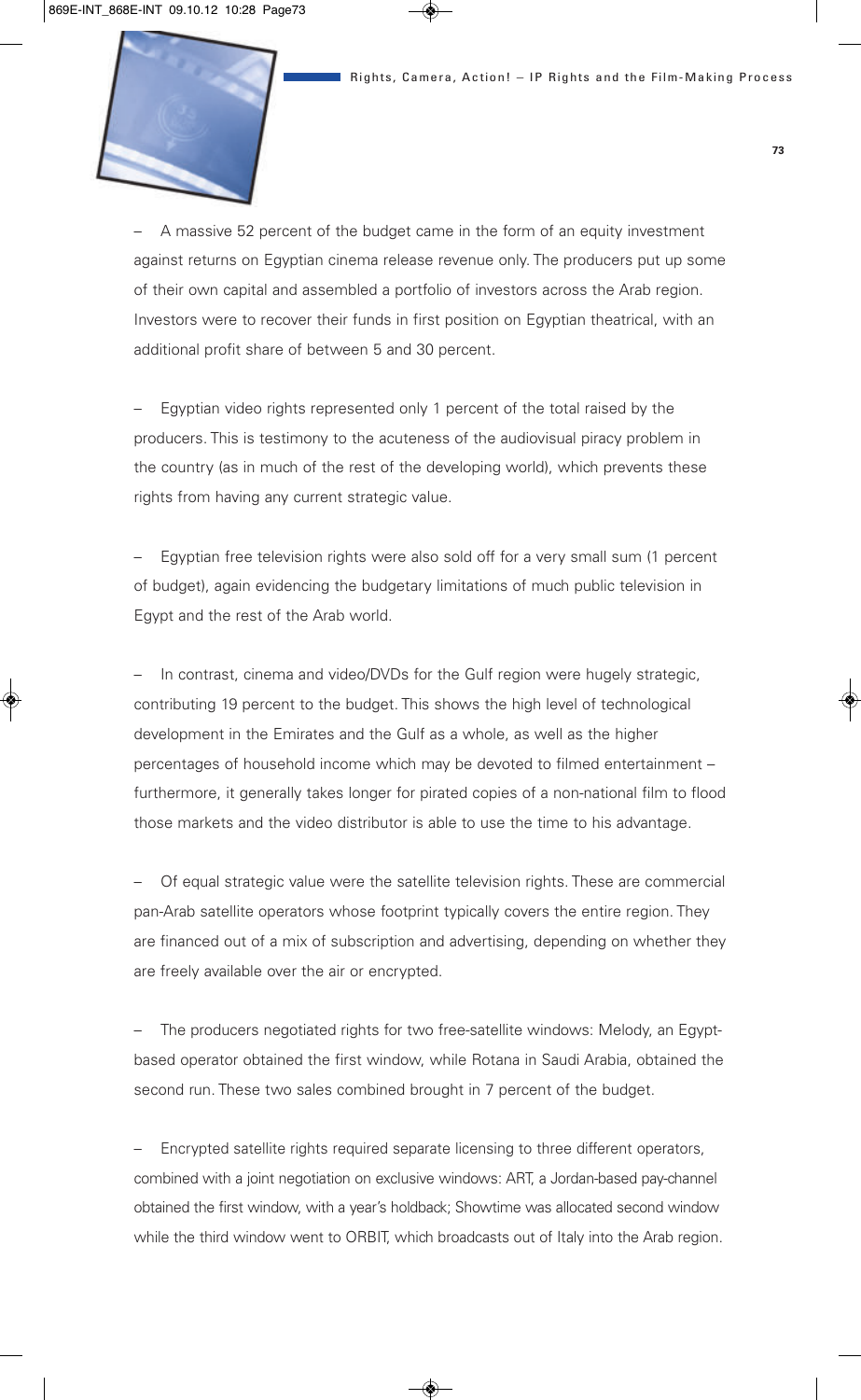Free television in the rest of the Arab region also represented a low strategic value, again evidencing the budgetary constraints of much of the public service channels, with pre-sales to ten different channels bringing in only 2 percent of the film's budget.

– Rights for the rest of the world's (ex-Arab territories) video/DVD exploitation sold for a disappointing 1 percent of budget. The potential market for Arab-speaking audiences outside the Arab region is considerable. However, a lethal combination of international video piracy combined with poor access by Arab-language titles to the shelf-space of high street video retailers and the under-development of alternative networks for legitimate sales and rental conspire to make these rights strikingly unstrategic at this point, despite the massive underlying demand.

The *Fool el seen el azeem* story illustrates the considerable value of international rights in a producer's strategy. It also, in some ways, highlights the limitations of this strategy, inasmuch as some sets of rights continue to be licensed for well under their potential value. Endemic audiovisual piracy has a lot to do with it, as in the case of video/DVD licensing in Egypt, the country where the film was mostly shot. Another factor is the under-funding of local public broadcasting, with budgetary priorities which may not allow them to become consistent supporters of local film production. Finally, it is important to note that not all films are suited to a foreign presales strategy. The appeal of *Fool el seen el azeem* in this respect was due in part to the popularity of Egyptian screen stars across the Arab world, but also to the fact that the movie was designed to be a broad popular comedy appealing to a common denominator of taste amongst Arab audiences as a whole. The majority of films are in fact extremely difficult to pre-sell outside their country of origin because their cast may be unknown beyond their national borders, and/or the subject matter deemed too narrowly local for international buyers.

### **5.ii The World is Not Enough – the role of the sales company**

Producers capable of setting up their own international pre-sales as well as dealing with all the other demands of film development and production are few and far between. These are the senior producers with track-records, access to the best talent and a history of working with established rights' buyers in foreign countries.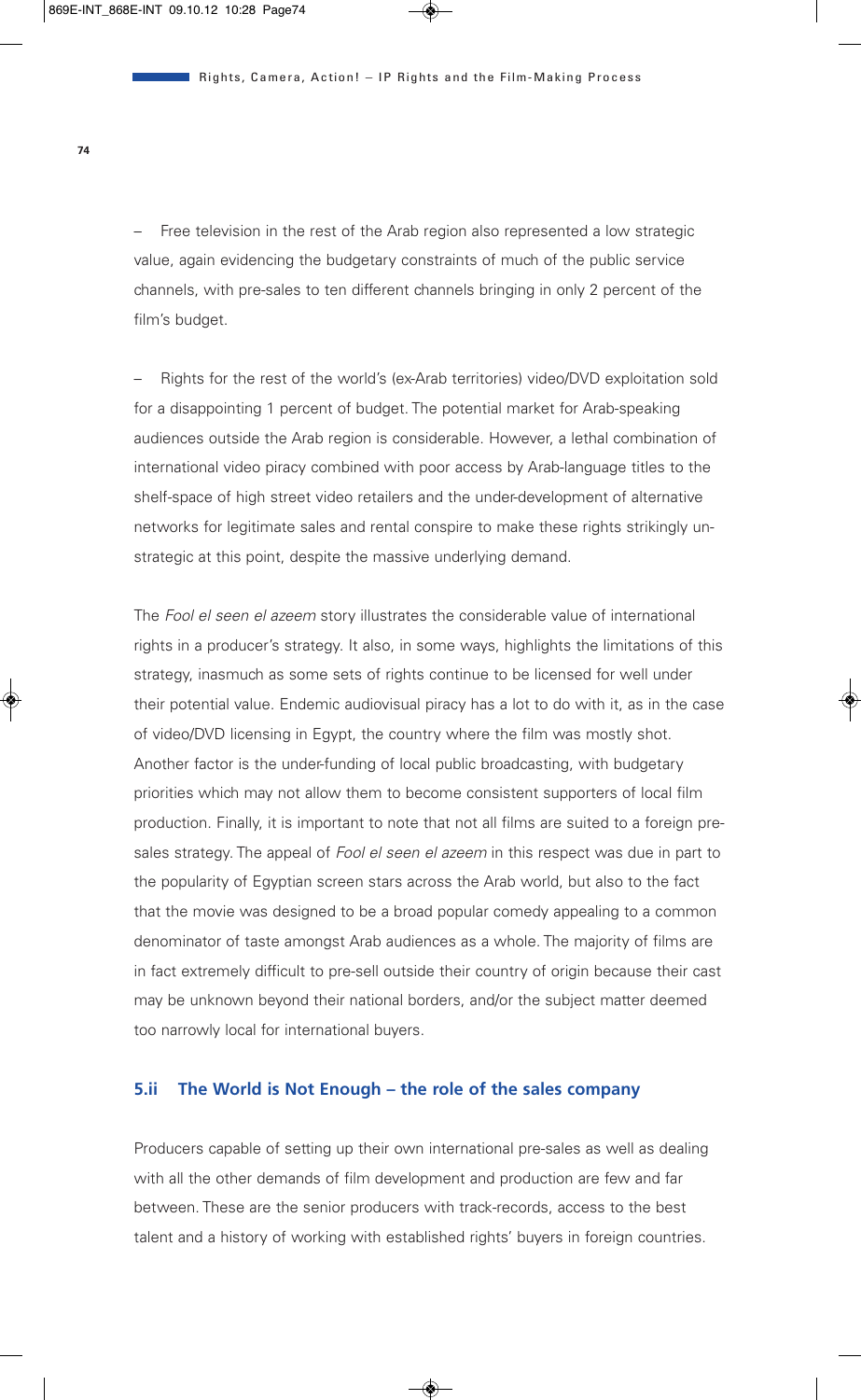

For the majority however, the road to pre-sales goes through an agreement with a company specializing in exporting films in the worldwide market, or raising pre-sales for them when they are still in development or production. In the film industry, these entities are referred to as *sales agents* or sales companies. The terminology is generic and does not do justice to the range and complexity of what these companies may offer the producer. Broadly speaking, there are three types of sales agents, each type corresponding to different positions in the market and degrees of power in raising finance.

At the bottom end of the market, sales agencies are small, not capitalized and generally specialized in smaller, *auteur* films corresponding to the more up-scale, cultivated end of the international film market. These companies are often dedicated enterprises with an impressive level of commitment to specialized films and a readiness to find a market for them abroad, often against great odds. What these companies cannot do, typically, is offer the producer a minimum guarantee on the sales of the film in foreign territories: the risk is simply too great, and the capacity of the sales agents to advance any money against the value of the rights is too limited. What these companies offer is state-of-the-art handling of the film's foreign sales potential after its completion. In this instance, the producer enters into a straightforward agency agreement whereby the sales agent is given the exclusive right to commercialize the rights in the film in pre-defined foreign territories.

At the middle-end of the market, some sales agents have the capacity to offer the producer a minimum guarantee (MG) against future sales/licensing of relevant rights to foreign buyers. The MG is an amount of income from future sales that is guaranteed to the producer, whether or not the agent achieves his sales targets. It therefore involves companies with sufficient selling power and strong cash-flow, because it represents a risk. In this instance, the producer may be offered an advance against the value of the MG, which is cash-flowed before or during production (typically 10 percent). The balance is generally paid after the producer has satisfied the delivery requirement of the sales agent.

At the top-end of the market, some sales companies act a little like Hollywood studios: they may become involved financially and creatively at script development stage; they sometimes have the capacity to attract star talent and, more importantly,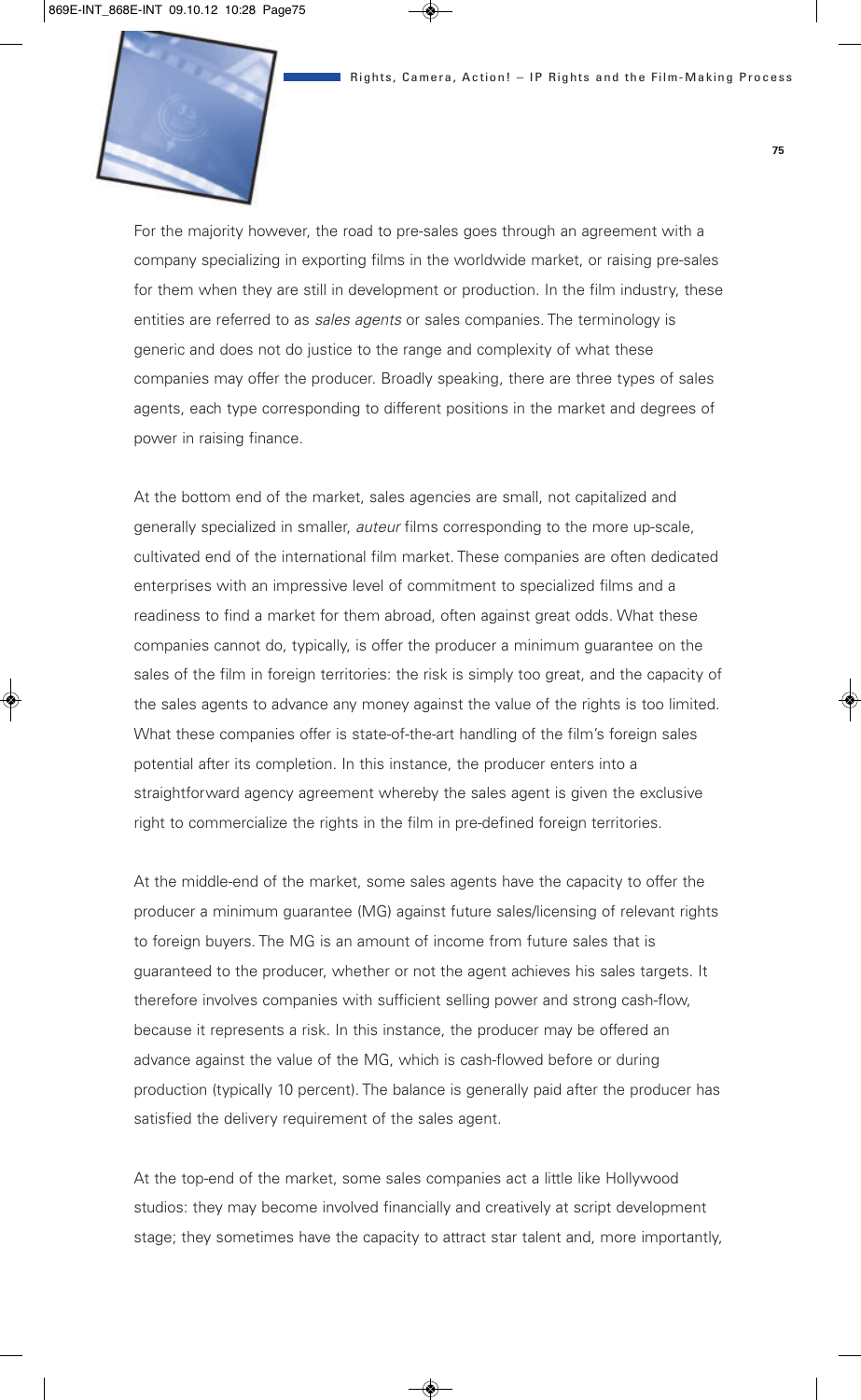they are capable in some cases of guaranteeing a significant proportion of the film's budget (if their own creative requirements have been satisfied) without yet having pre-sold a frame of the project internationally. These companies may have output deals with powerful distributors or broadcasters in a whole range of countries and may be confident that they can obtain the right value out of the marketplace to cover their risk. They also have relationships with banks or *gap* financiers who are prepared to back-up their risk based on estimated values of future sales. Evidently, on such agreements, the sales company may take a full assignment (or long license) of foreign rights and may also negotiate to be included in recovery of income from the country in which the film is being made. These entities fulfill a role more akin to that of an *executive producer* than that of a conventional sales agent. The number of films financed in this way remains relatively rare and tends to be limited to highbudget international films with stars.

International sales agents are mostly operating in the European region and North America. A large number are members of the worldwide trade association of film exporters, the Independent Film & Television Alliance (IFTA), based in Los Angeles, USA. IFTA is a mine of information on the business of international film rights' licensing and makes international distribution deal memos and agreement templates available to its members. Readers are encouraged to refer to IFTA for more detailed information about sales companies and any aspect of international rights' licensing.

## **5.iii The Producer – Sales Agent Agreement**

All international rights entrusted to a sales company are backed up by a legallybinding agreement. There are a few salient points to which both parties will be particularly required to pay attention:

The agreement will specify the rights the agent is licensed to sell and the designated territories – this definition is all the more important as some of these rights may already have been assigned to a third party in a relevant territory against equity, co-production, etc, or may have been entirely pledged to a particular buyer in a specific territory.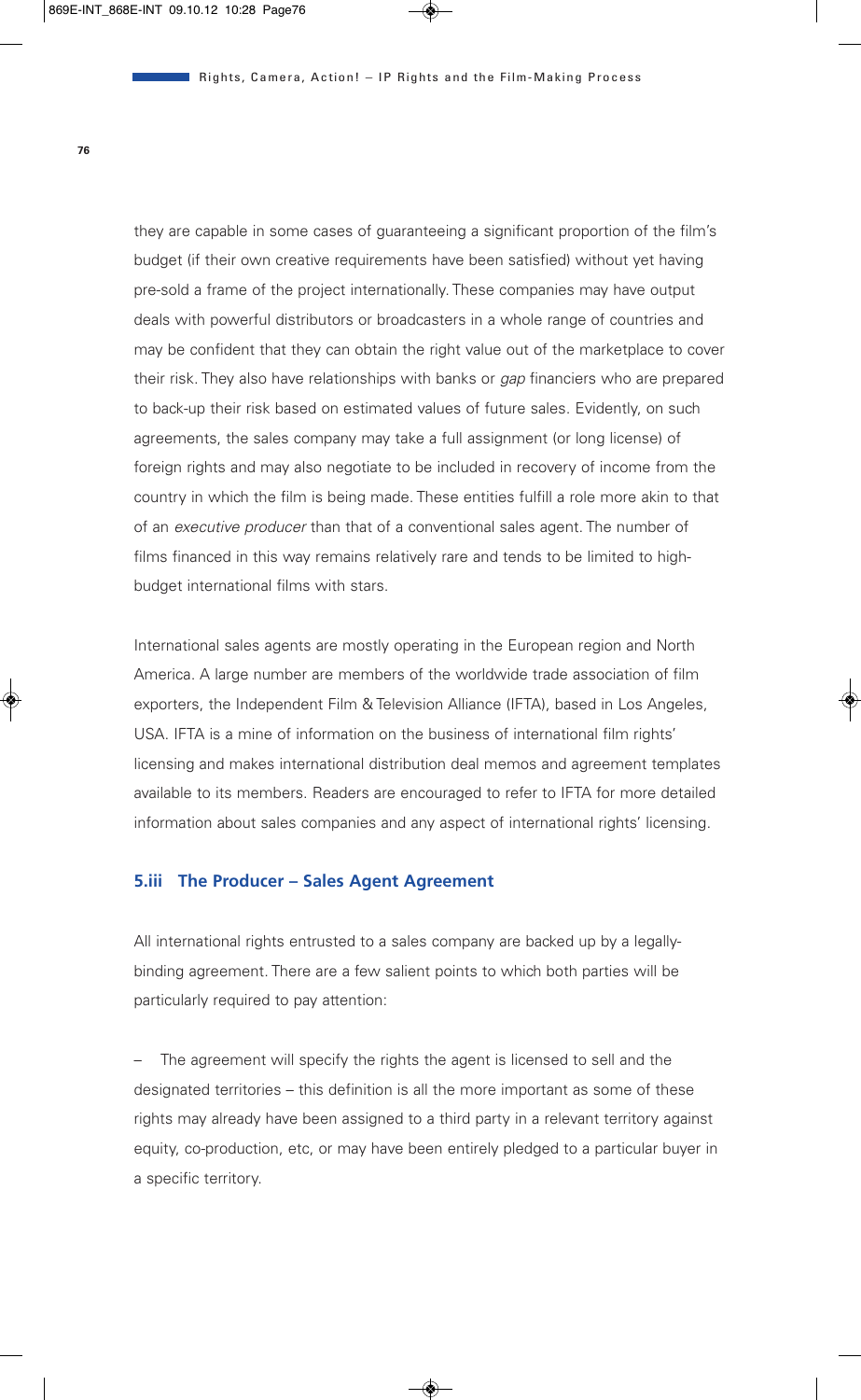

– The term of licensing is also an important aspect – agency terms granted to a sales company may vary from the very short, to perpetuity (more rarely, and specifically if the sales agent has also put up most of the value of the budget as a guarantee). It is more typically a fixed initial term ranging from 1 to 25 years. Separately, the parties will also negotiate a maximum term for the rights to be licensed by the sales agent to distributors and other media buyers in the territories designated in the agreement.

Many contracts will contain a termination clause  $-$  i.e. the right for the producer to terminate the agreement without notice if sales revenues fail to meet a preagreed minimum target or if the sales company goes into receivership.

– As with the distributor's agreement, expenses required to market and promote the film at international events (festivals, film markets, etc.), will be specified within the agreement and initially *capped* at a mutually-agreed level. Should the sales agent wish to spend in excess of the cap, he will have to seek permission from the producer. This is a strategic matter for producers because those costs are deducted "off the top" from the value of rights' licensing deals in the relevant territories. Therefore the higher the expenses, the less likely it is that the producer will receive any *overages* from those sales.

– A similar negotiation occurs over the commission charged by the sales agent for his work. Typically, commission rates vary from 7.5 percent of the value of each sale, to 25-30 percent. Commissions are higher in the case of successful pre-sales of an unfinished film because the revenue from this type of rights' licensing may be more strategic to the producer who may be able to discount its value with a bank. The commission charges will also vary according to the perceived difficulty of specific territories. The table below shows a scale of sales agents' commission for a recent independent low-budget British film:

| <b>Territory</b>        | Sales agent commission % |
|-------------------------|--------------------------|
| North America           | 15%                      |
| United Kingdom          | $12.5\%$                 |
| Rest of the World (ROW) | 25%                      |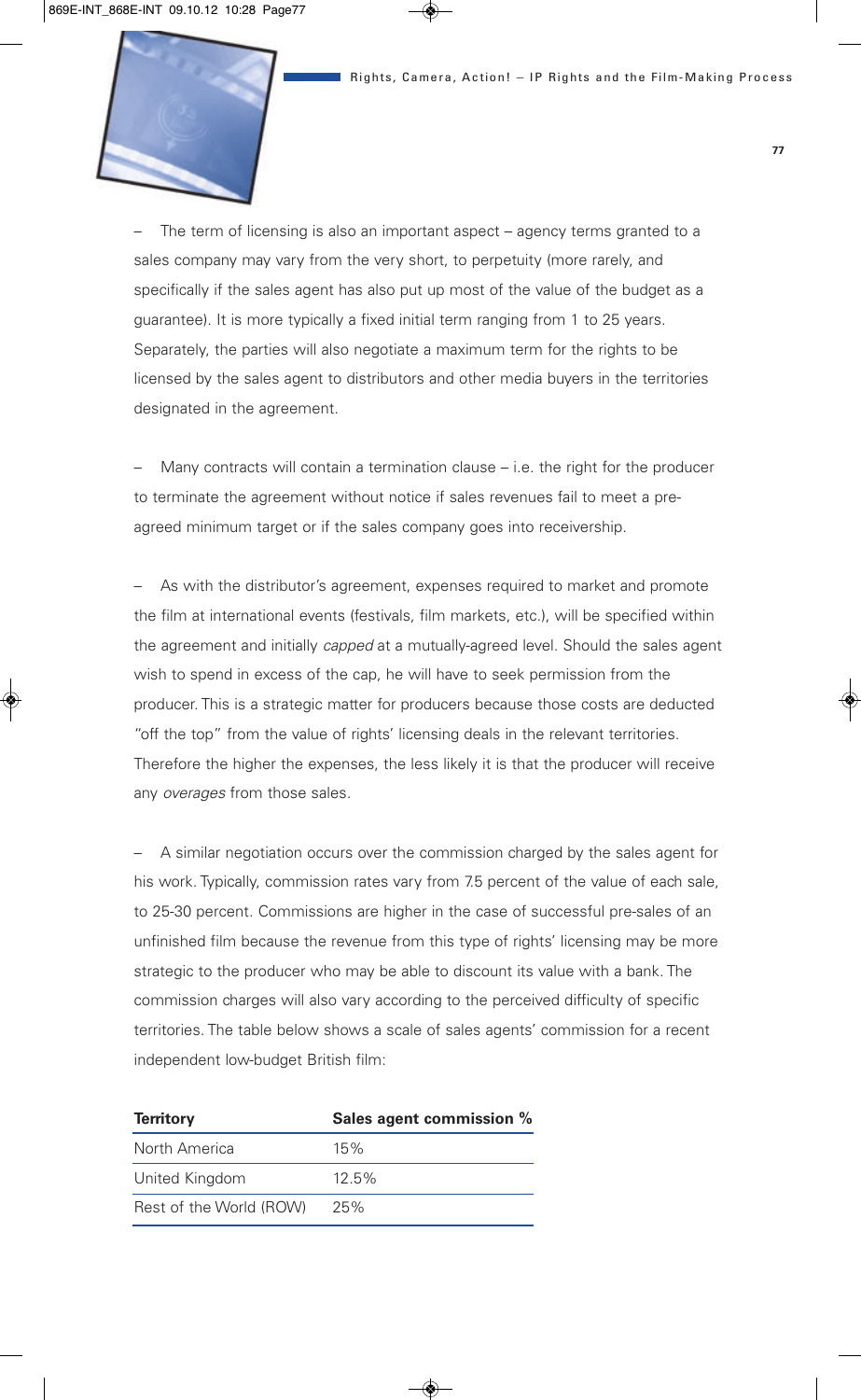The sales agent is a pivotal player in the complex game of international film financing. It is important for producers with ambitions to make films for an international audience to cultivate relationships with those sales agents best able and willing to support the type of films that correspond to their creative and business vision. Such relationships will pay handsome dividends over time, helping to raise the profiles of the films in world markets and developing a producer's own sense of what may be suitable for audiences outside his country.

## **5.iv Through the Pain Barrier – international co-productions**

The second method a producer may use to bring foreign rights into the equation of financing a film is through an international co-production.

What is co-production? In its purest form, a co-production takes place when two (or more) production companies in two (or more) different countries agree to join forces to make the film together. The approach typically entails each company sharing in the artistic, technical and financial resources necessary to make the film and sharing the resulting IP rights *pro-rata* of their respective contributions.

The strategic rationale behind co-production may vary: the principal motivation may be that the story requires it: a script developed in say, Britain by a British producer is set in the days of the Indian Raj, with a mix of characters and narrative developments requiring shooting the film in both countries with a mixed cast of British and Indian actors. In this instance, a co-production structure should in theory enable the producer developing the script to find a partner able to a) access a key Indian cast, b) raise joint finance in India for the project and c) to hire elements of a local shooting crew which offers the advantage of high-level skills and competitive wages, thereby helping to reduce costs.

The rationale may also, in some cases, be either financial or technical only: in the case of a purely financial co-production, the foreign co-producer has no direct involvement in the development of the script or the management of the production. He confines himself to arranging financing from his country and – generally – very little of the film is shot in his country. Financial-only differs from a pre-sale in that a producer is involved and in some cases, may ensure the production meets the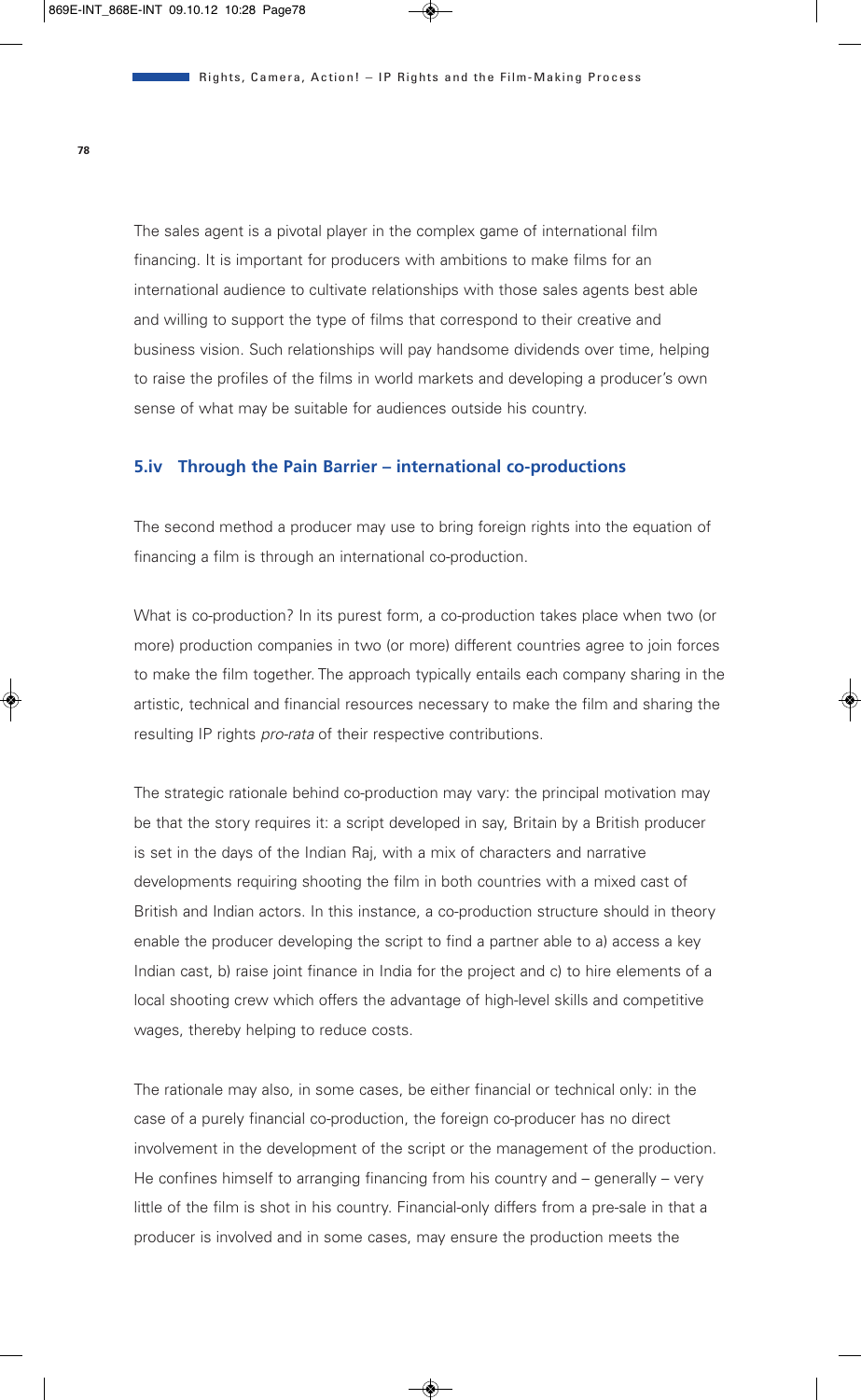

qualifying criteria to be granted nationality status in his country. If that is the case, the co-producer may then raise public sector subsidies or other benefits available to film production locally. When a co-production is technical only, the foreign coproducer may be unable to contribute a significant amount to the financing of the picture but is working in a country where the technical labor pool and film industry services are competitive, which may induce the lead producer to locate the majority of the production there in order to keep the budget down. In this case, the coproducer plays an important part in hiring a local crew and services and organizing production locally.

Europe is the region of the world where co-production is currently practiced the most. Many of the smaller countries there have insufficiently-sized domestic markets to sustain film production over and above the low-budget category in all but the most exceptional cases. Consequently, their producers look to other potential partners in neighboring countries to help them finance more ambitious projects. The larger film production countries, such as France, Germany or the UK, approach co-production with a variety of motivations: the French state actively encourages producers to coproduce films in the French language, as part of a consistent policy to uphold the standard of French culture and the French language in Europe. German is spoken outside Germany in some Eastern European countries as well as Austria and Switzerland, which are natural partners for co-productions in that language. UK producers, on the other hand, bank on European audiences being well-accustomed to watching films in the English language in the cinema, and the worldwide popularity of some British stars.

Whatever the European states' respective strategies in relation to co-production, the producers always have the same objective: to obtain national production status for the film in each of the co-production countries, so that valuable film industry subsidies in those countries may be legitimately accessed and used to finance the film. And in most cases, the best way for the film to obtain the nationality of the coproducing state, is to go through an official *co-production treaty*.

Co-production treaties are bilateral agreements between two states: many of these link European countries. Other bilateral treaties cover co-production relationships between a European country and an extra-European country – e.g. France has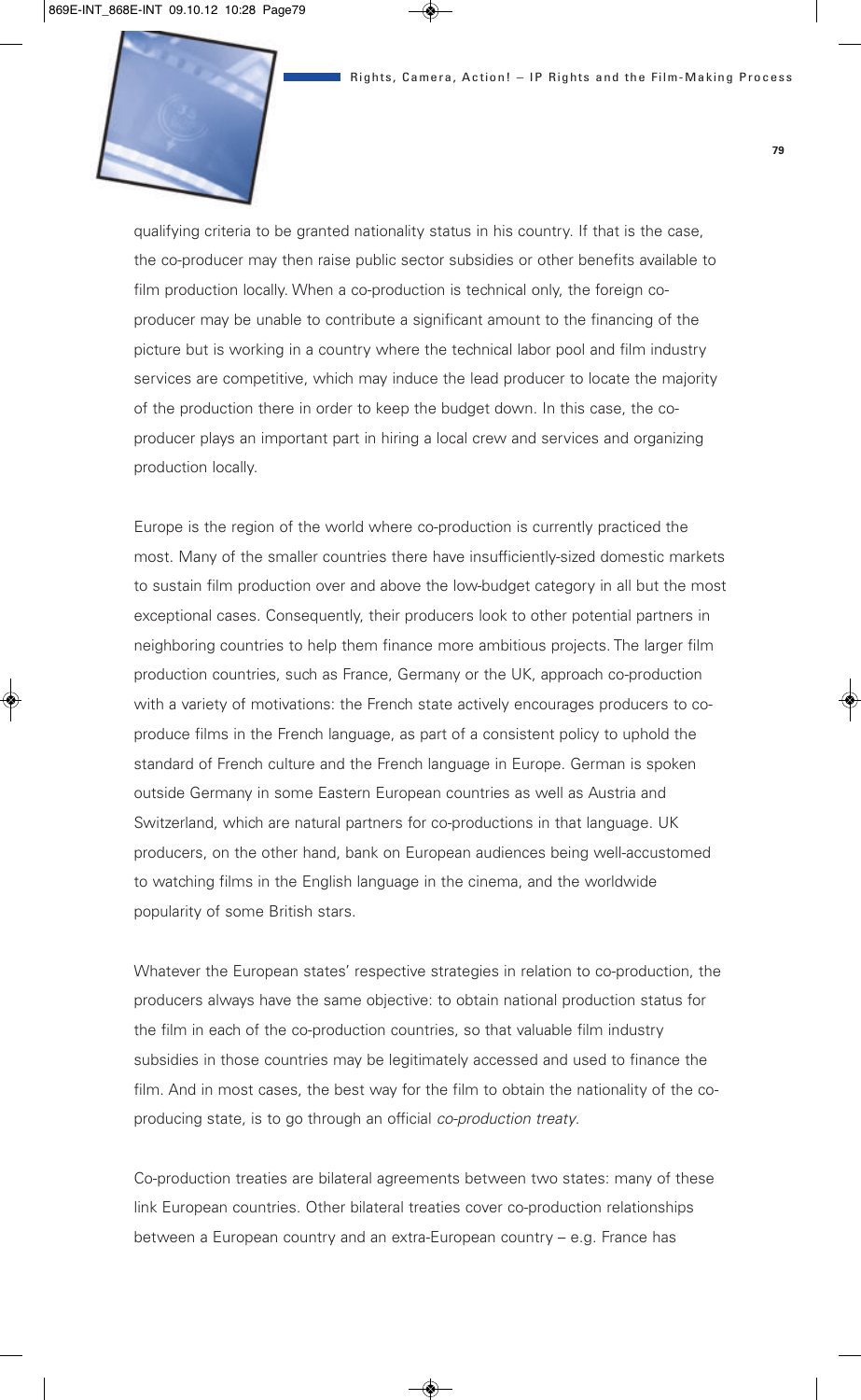bilateral treaties with approximately 23 non-European countries including Canada and India. Although these treaties vary in their expectations and demands, they all broadly operate along the same principles:

– States want the co-production treaty to enable – over time – the use of labor and services (and the payment of related taxes) in their own country; they do not look too favorably on financial-only co-productions because these tend not to bring a broader benefit in the shape of increased economic activity.

– Treaties therefore encourage co-producing partners to ensure that a balance is struck as far as possible between their respective financial contributions.

– Treaties also require that co-producing partners strive to make their artistic and technical contribution to the film proportional to their financial contribution.

– Each bilateral co-production treaty specifies the minimum financial contribution required from each of the partners. These typically vary between 30 and 40 percent. However, when a co-producer in a third country is involved (through the interplay of other bilateral treaties, or the use of the Council of Europe Co-production Convention), this minimum percentage may be as low as 20 or 10 percent.

If these conditions are fulfilled, the production may be given the go-ahead to qualify for national status in both (or more) countries, opening the door to production incentives which may help cover a significant proportion of the budget.

The co-production agreement between the parties involved is generally a complex and detailed document. We shall limit ourselves, within the scope of this publication, to the main issues surrounding the transaction of IP rights in the film and how these are normally resolved:

**Chain of title –** the co-producers must obtain warranties from the lead producer who generated the project, that all underlying rights (books, theatrical plays, scripts, etc.) will have been cleared and that he has the necessary consents and assignments or licenses to make the film unimpeded.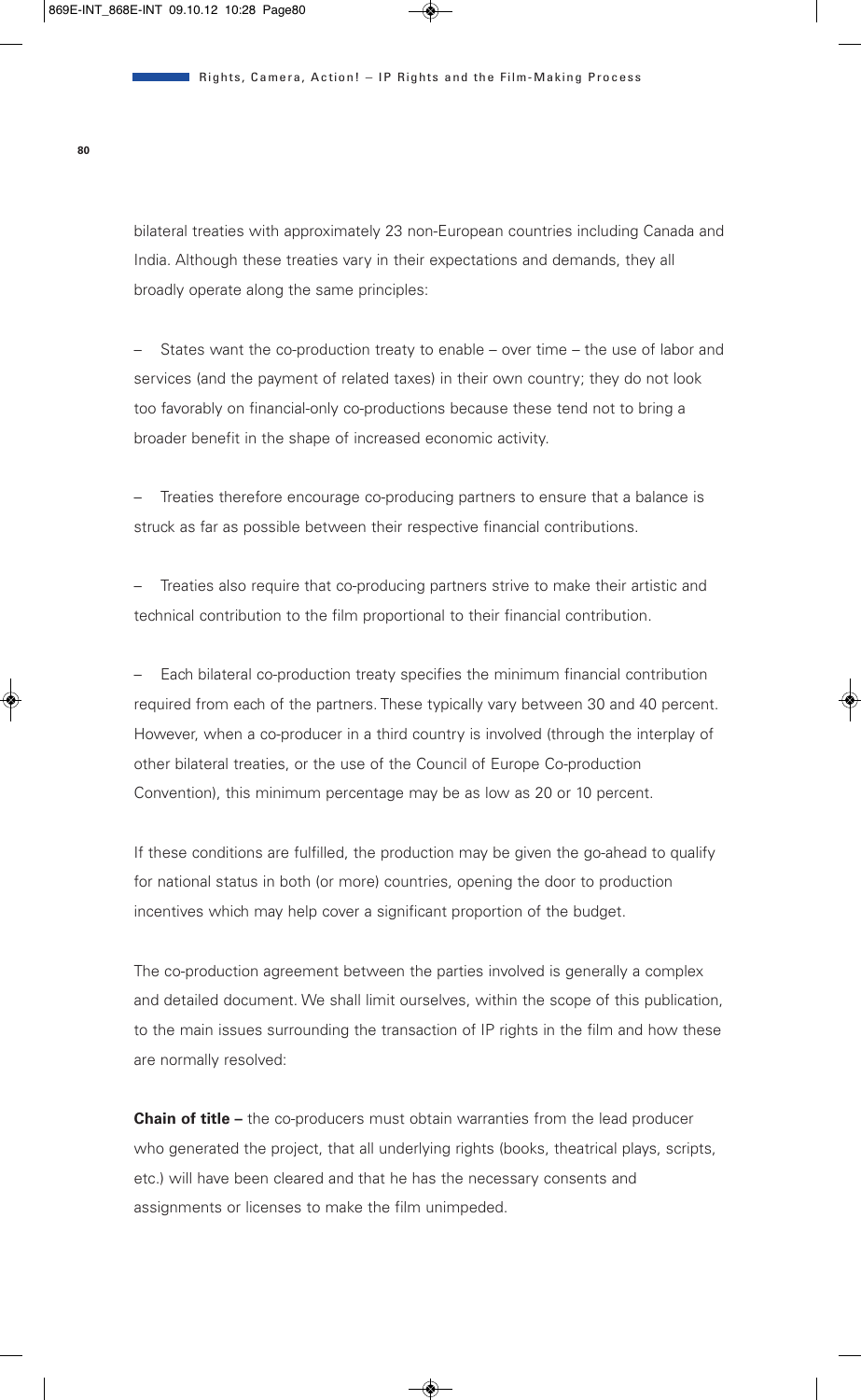

**Underlying rights –** the most basic agreement will make the producer (or producers) responsible for the initial purchase of the underlying rights agree on the means to recover those costs *pro-rata* from other co-producers (either in advance or via an agreement for him to recover those costs from the budget or income from the film in first position before his colleagues). Thereafter, the rights to the underlying materials may be assigned to the *special purpose vehicle* (SPV) – i.e. the company established especially to manage the co-production, or they may be licensed to each co-producer for exploitation in his respective territory.

**Copyright –** The general approach is for the co-producers to share in the rights of the underlying material *pro-rata* to their contribution to the film. Copyright in these materials may be held by the principal producer with consent from his co-producers: this is more expedient in setting up bank financing of the distribution and sales agreements, because all banks will require a charge on the copyright as security against their loans.

As far as copyright in the film itself is concerned, the co-producers will normally share its ownership, to the effect that copyright and all related economic rights belong in perpetuity to co-producer A in country A, and ditto for co-producer B in country B. For the rest of the world, copyright will be shared, with all net profit from sales (*overages*) split between the co-production partners *pro-rata* to their financial contribution to the budget of the film.

Another possibility is that the copyright in the entire film may need to be the object of a temporary assignment to one or other co-producer who may require it in order to successfully apply for approval of tax incentive funding in his territory.

**Soundtrack –** all music used in the film must be provided to each co-producer after clearance and cue sheets supplied for use by the local distributor in the coproduction country (or countries).

**Completion guarantor rights –** Although the completion company's rights are not *stricto sensu* IP rights, their full exercise amounts to a take-over of the film from the co-producers, which in turn will affect their ability to remain in charge of the exploitation rights on the finished film (if the guarantor manages to finish it).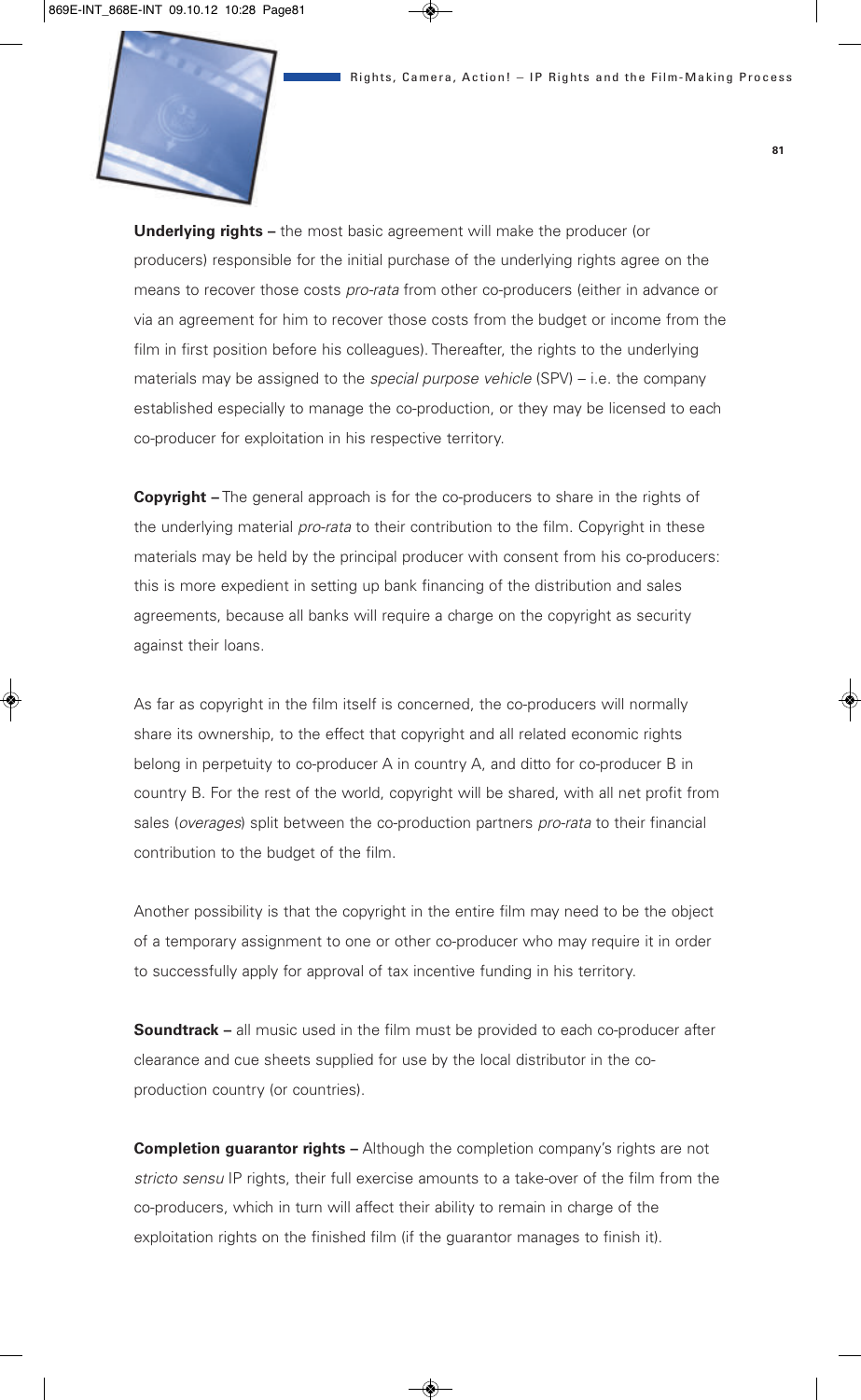The co-producers will include in their agreement an undertaking that the completion guarantor may take over the production and take any measure necessary thereafter, regarding completion, cost recovery and assignment of rights for security.

#### **Co-Production Responsibilities**

Example: Ken Loach's *The Wind That Shakes The Barley*

A co-producer effectively splits responsibilities with the other co-producer and it is very useful in a co-production agreement to specify precisely what functions each co-producer will be required to carry out. The two producers entering into the coproduction agreement set out their respective functions and the basis of the financial transaction between them (i.e. the percentage of the cost of production to be found by each co-producer).

An interesting example of a co-production film is Ken Loach's *The Wind That Shakes The Barley*, which won the *Palme d'Or* at the Cannes Film Festival in 2006. The film was a co-production between the UK, the Republic of Ireland, Germany, Italy and Spain. Notwithstanding the numerous countries, all five co-producers were able to co-produce the film under the terms of the European Cinematographic Convention of 1992. The budget of the film was a mid-sized budget for a European film and was contributed to by the various co-producers and other financiers as follows:

- (i) Italian co-producer the arrangements with the Italian co-producer were on the basis of a finance only co-production which effectively meant that the Italian co-producer financed in the region of 10 percent of the budget of the film and acquired the rights to exploit the film in Italy.
- (ii) UK the UK aspects of the financing were partly dealt with by funding from the UK Film Council which was contributing to the budget, by way of equity investment and partly by a pre-sale of UK rights to a UK distributor (Pathé Pictures).
- (iii) Ireland the Irish Film Board also made available a financial contribution and the production was able to take advantage of the tax benefits in that country. The Irish co-producers also included a small Irish television sale in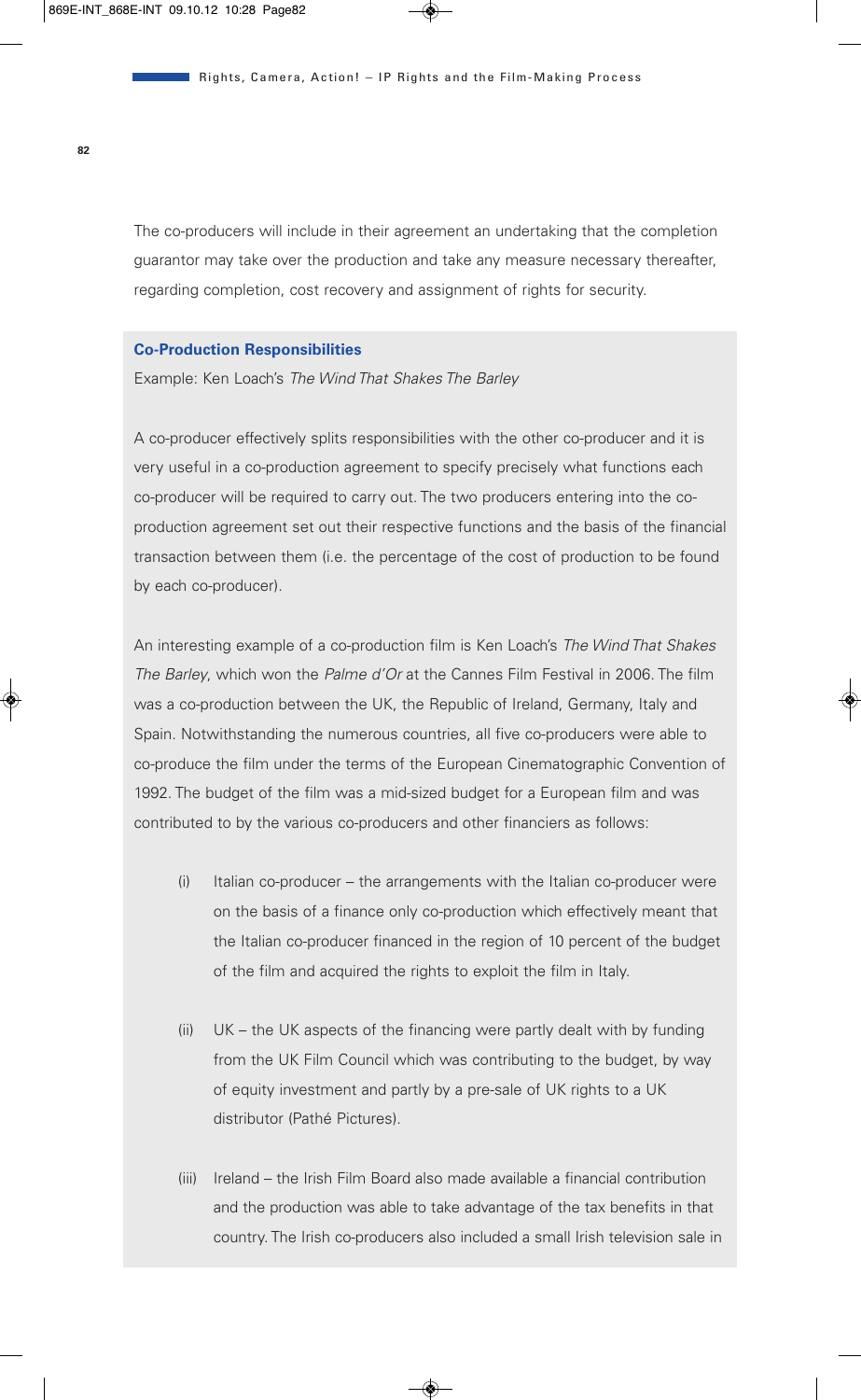

their contribution. There was a production service arrangement between the Irish co-producer and an Irish service company to assist in this structure.

- (iv) Germany the German co-producer was able to enter into a finance only co-production. In return for a financial contribution the German coproducer was able to acquire the theatrical rights in the film in Germany, Austria and German-speaking Switzerland. The German co-producer also introduced subsidy funding from one of its regional film funds, the North Rhine Westphalia Film Fund, in exchange for a spend in that region.
- (v) Spain the Spanish co-producer acquired the rights in Spain and Andorra in return for a contribution to the budget as a finance-only co-producer.
- (vi) Certain territories in the world were pre-sold, in particular Belgium and its associated territories and French territories (including France's domestic territories and French-speaking North Africa). To add to the complication, certain UK individual investors contributed to the production cost and acquired the finished film as and when it was completed. A completion guarantee was supplied by Film Finances Inc and the discounting of the pre-sales was carried out by the Royal Bank of Scotland which took the usual security over the physical material of the film and the rights.

In the co-production agreement itself, as well as dealing with matters such as the budget and the various financial contributions which were being provided by the various co-producers, specific reference was made to the percentage of copyright and ownership of physical materials. The agreement further allocated the distribution rights between the various parties in accordance with the commercial arrangements as, effectively, a co-production means that distribution rights are owned on a joint basis. It is usual in a multi-party co-production for one party to be appointed as agent to enter into agreements for the rest of the world and to procure the engagement of a collection agent.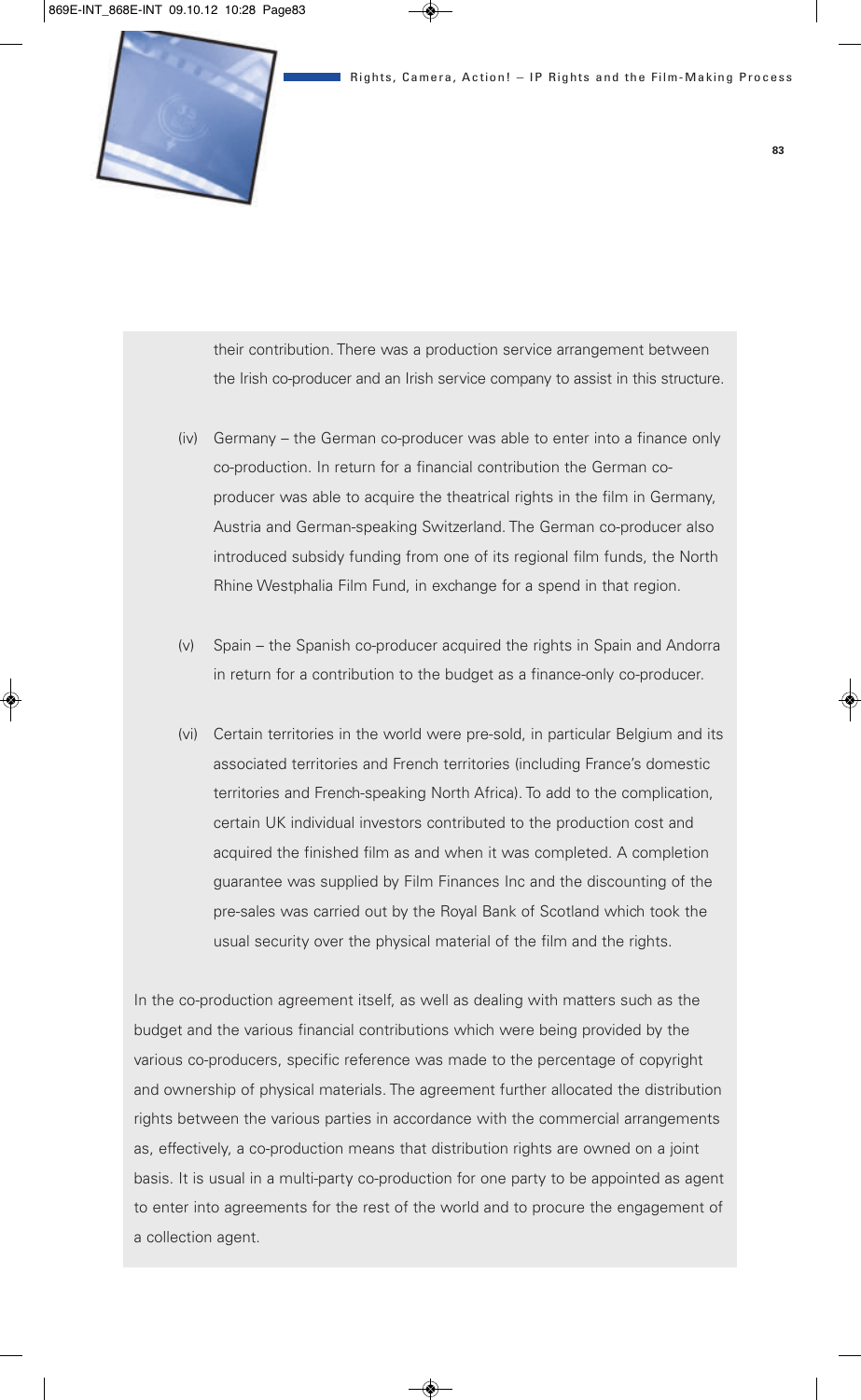Each party permitted the other co-producers to have access to its accounts and there were strict time limits as to delivery of financial reports for adjudication purposes by the various authorities. *Overspend* and *underspend* were dealt with in detail. Overspend would normally have been dealt with by a payment from the coproducers in proportion to their respective financial contributions to the budget and underspend being returned also on a *pro rata* basis.

The co-production agreement laid out the arrangements for location, shooting at designated locations, together with editing, sound recording and post-production work, all in accordance with relevant local requirements and the Convention. The original negative of the film was kept at the chosen laboratory and the other coproducers had access to it.

The agreement also designated the identity, nationality and functions of the various parties to be engaged in the film. All principal decisions were to be made jointly by the co-producers in good faith but, in the event of a deadlock, the decision of the delegate producer prevailed. The consequences where the provision approval is refused by any of the authorities in which the co-production is to be registered were also laid out.

In this particular production, there were a number of matters which required consideration, such as:

- (i) Currency most of the expenditure was in Euros, but there was a UK spend and it was necessary for the production to ensure that the budget included sufficient funds for the UK elements to cover any possible currency fluctuations.
- (ii) Shooting it was decided that, in view of the subject, the shooting should all take place in Ireland - which it did in Cork.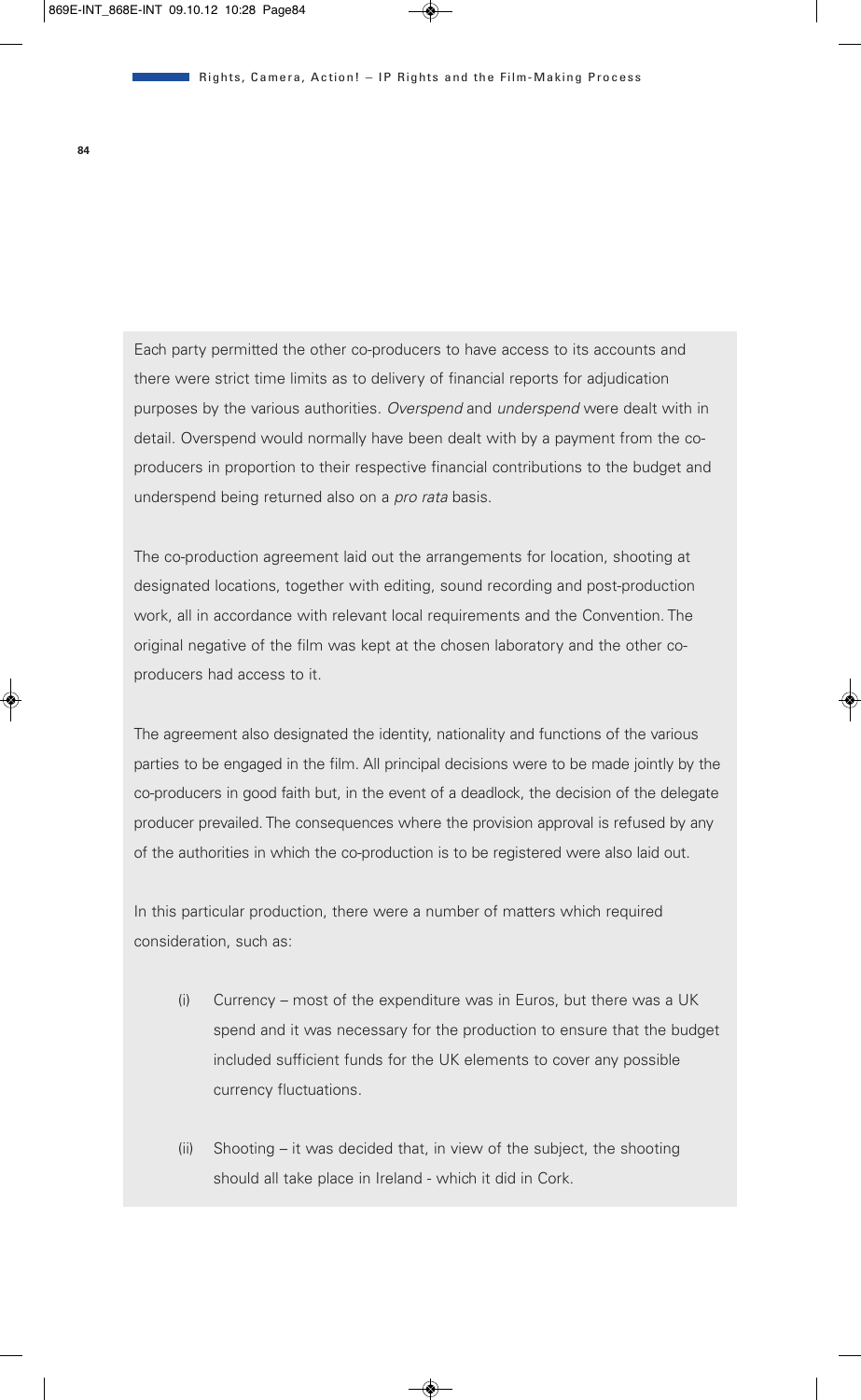

- (iii) Essential elements because of his reputation, Ken Loach was considered an "essential element" and covered by insurance. This effectively meant that if anything untoward should have happened to Mr Loach and he was unable to continue directing the film, it would be open to the financiers to close the production and to claim their costs to date from the insurers.
- (iv) Credits specific credits were required by the UK Film Council, the Irish Film Board and the North Rhine Westphalia Film Fund. These needed to be added in specific terms to the film. Media, which advanced certain sums to the production under the Information Society Media Programme through the European Commission, also required specific credit.

This chapter has aimed to provide newcomers to the business of film production with basic directions on how to navigate the complex array of opportunities in the international film market and how to utilize their IP rights strategically in this respect. Today, by and large, these rights are still negotiated for use in a value chain that has varied little over the past 20 years. In the conclusions which follow, we explore how the advent of the Internet and digital distribution networks is in the process of redefining this old order and challenging film makers to invent new models for realizing the full value of IP rights.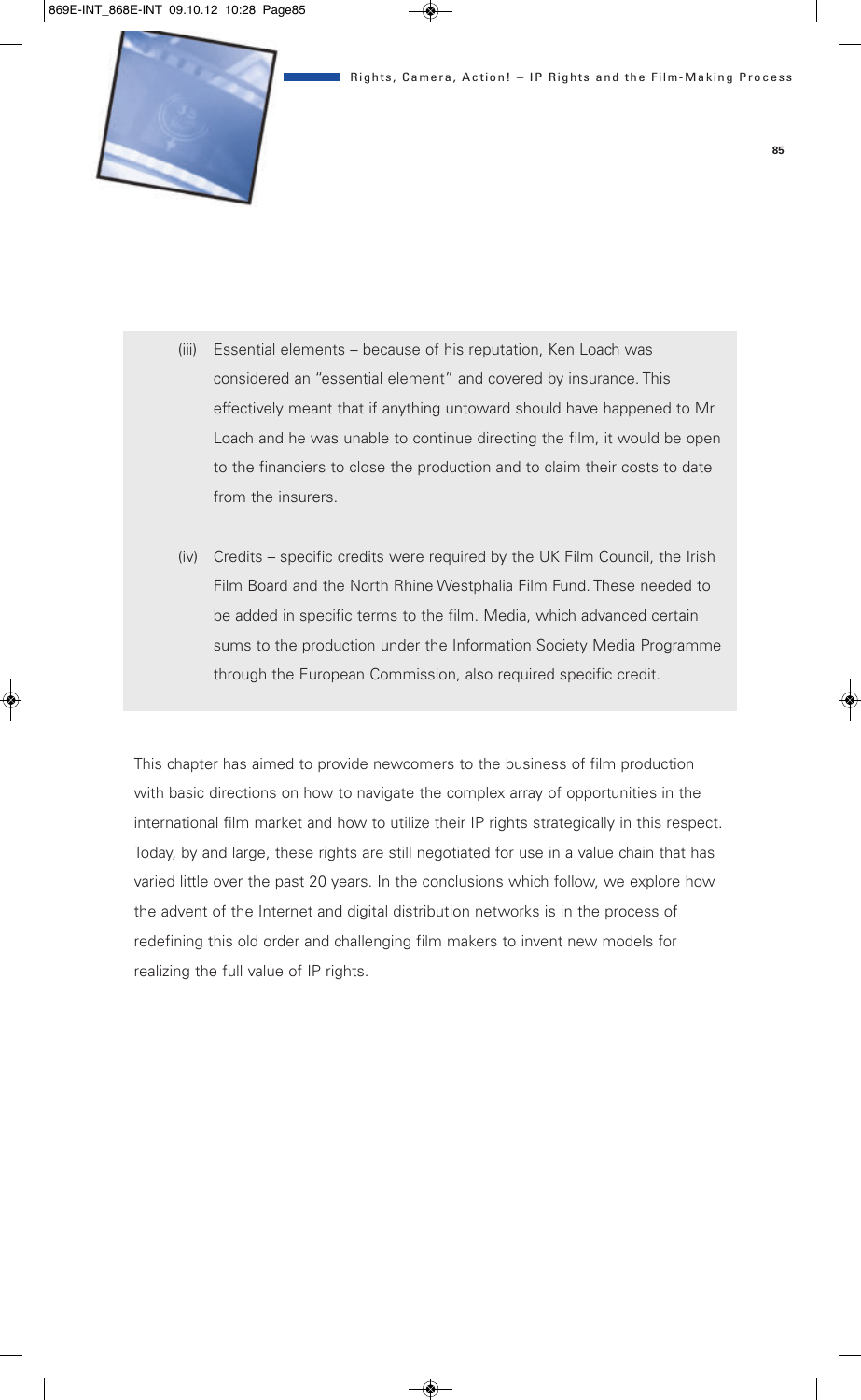# CONCLUSION

# **The Great Film Bazaar in the Sky?**

It is a little known fact that one of the most successful DVD releases of 2005 in the UK was an amateur film shot by a Southern England farmer, glorifying the sheepherding talent of a particular breed of dog. As readers may have gathered, the film's success had nothing to do with a clever marketing campaign, smartly designed and expensively rolled out by a major video label. As a matter of fact, no one in the "real" video industry had even heard of the very existence of the modest home-made film until tales started emerging of record numbers of units shipped. So, how was this all achieved? Quite simply, though a website which enthusiastic farmers and dog lovers could visit and from which they could place their orders for a physical video copy. But wait till next year and these keen observers of working canines won't even have to bother with waiting for a padded envelope to come through the letterbox. At a click of the mouse on their computer, they'll be able to safely purchase-download a copy and keep it for as long as their over-the-net license with the rural video amateur will allow.

This story of how a very specialized video product became a bestseller at almost no marketing cost is an emblematic tale of the Internet video age. The mere fact that its bucolic author was able to bypass the traditionally expensive gateways to the market and speak straight to his constituency of special interest, suggests that – in the age of the Internet – the economic theory of the *long tail* is no longer an academic construct, but a description of current reality.

*Long tail* theory holds that as long as the cost of market access is high, the offer of an audiovisual product will tend to support primarily the "hit" products – i.e. those likely to be attractive to the largest possible number of consumers in the shortest period of time achievable. In traditional physical distribution of films, the cost of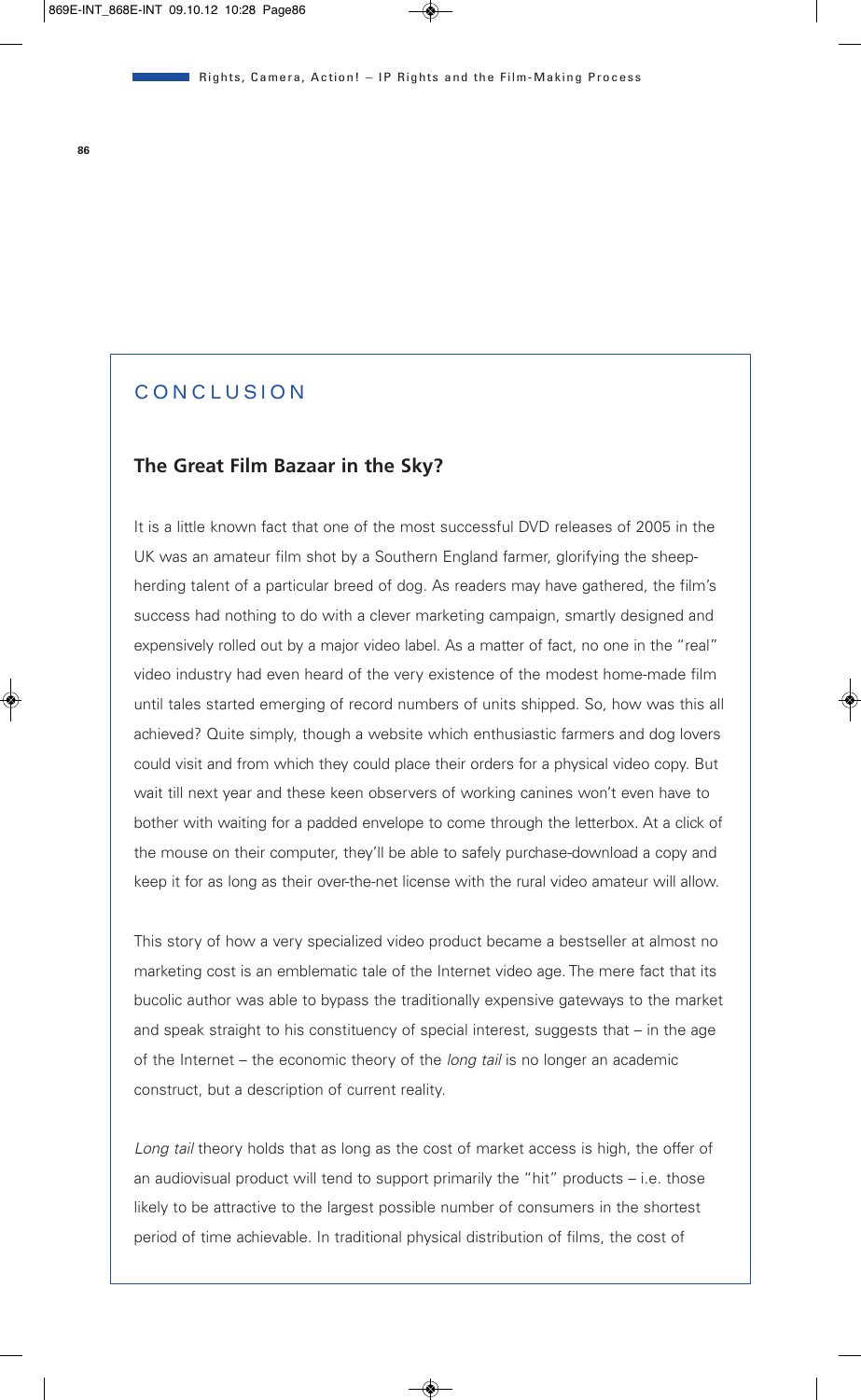

access to market is considerable. The average cost of marketing a Hollywood movie in its primary market (the cinema) today, is US\$34.5 million (MPAA Figure, 2006) (i.e. not including negative costs, which averaged US\$65.8 million in 2006) just for the US theatrical release. Even for the low-budget independent films made throughout the world, the cost of a theatrical release is high and is rarely ever recovered entirely through the income generated at the box office. Similarly, the video/DVD market requires a bulk of pre-recorded units being shipped out to video stores at great cost, without any guarantee that the demand will meet or exceed the expense. When costs-to-market are such a tangible barrier, the relative cost of duplicating, storing and marketing even a small number of units of film titles which only appeal to a small, specialized segment of the audience, hardly makes economic sense. Thus, in the physical print infrastructure, it could be argued that a vast underlying demand for specialized fare from sections of the consumer market remains unmet.

With the advent of Internet broadband, everything begins to change: if all the distributor of the present – or near future – requires is a website with technology permitting digital downloads or video streaming straight to the consumer; storage costs virtually disappear, as do duplication costs. Marketing costs remain, but the relative cost of advertising through search engines (or negotiating hyperlinks with third parties) still compares favorably with the crippling rates of billboard advertising or the 30-second television spot. With this technology, it becomes possible for films likely to attract low levels of demand over long periods of time to make plenty of economic sense. The *long tail* has arrived.

In a broadband connected world, are we therefore going to see a new breed of producer? Will this new prototype not only be producing films but also be by-passing the distribution middlemen to license video-on-demand rights directly to web-savvy consumers? Perhaps the future will look like this. However, for producers new to this profound mutation and motivated to think strategically about the management of their IP rights, a number of issues need to be considered.

The theatrical window may be destined to co-exist quite dynamically with Internet VOD. This is due not only to the enduring appeal of the cinema as the "most immersive consumer experience" but also to radical changes in film theatre technology: the advent of the digital theatre will allow a reduction in print duplication **87**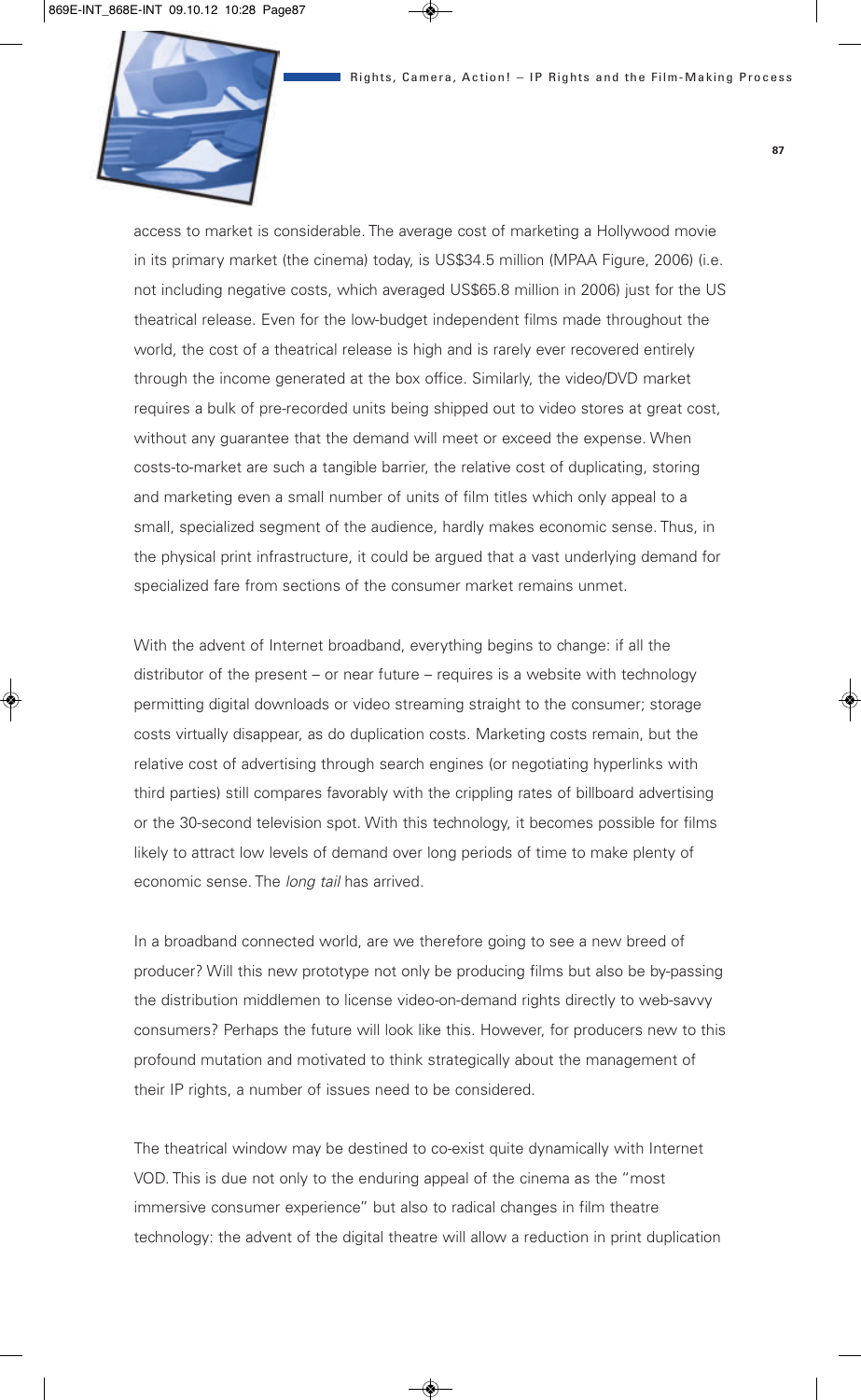and handling costs and – especially through the use of direct satellite transmission of films into secure servers in the cinemas – will make the movie theater both more piracy-proof and more able to adopt flexible programming to cater for a broader range of consumer taste.

In time, it is likely that the Internet VOD window will squeeze out most of the current home entertainment windows, in particular, rental DVD, the current pay-perview systems and encrypted pay-television. A possible outcome is that the value chain will become simpler, with theatrical, followed by video/DVD *sell-through*, (many consumers will still want to "own" films as they do books) Internet VOD, followed by free-to-air television.

With the theatrical release no longer an obligatory first window for all films, "dayand-date" releases of films simultaneously across several segments of the rights' value chain may become more frequent. In this approach, price discrimination will replace sequential releases – e.g. agreements between distributors may be such that consumers would pay a premium to access the film on Internet VOD while the film was still in the cinemas, in order to give the cinema window a competitive edge, etc. However, the day-and-date approach may not allow as efficient an economic yield across the value chain as sequential windows have until now. The effect may nevertheless be mitigated by the fact that day-and-date is an efficient way of rolling out a new film before audiovisual pirates begin to compete.

This radical re-designing of the film rights' value chain raises important transitional challenges: producers should ask themselves what unforeseen negative effect (even if temporary) a reduction of, say, the theatrical window, will have on the ability of traditional distributors to put money at risk into new productions. While Internet distribution is beginning to look like a potentially effective medium for reaching the consumer, the market is still in its infancy; the technology often unreliable and the income from such forms of distribution still extremely low. While threatening to compress other windows, with attendant negative impact on the value of advances for traditional rights, Internet movie-on-demand operators will not be – for a while yet – able to substitute their own investment for these declining sources of rights' exploitation. This will leave the entire film industry in a vulnerable position.

**88**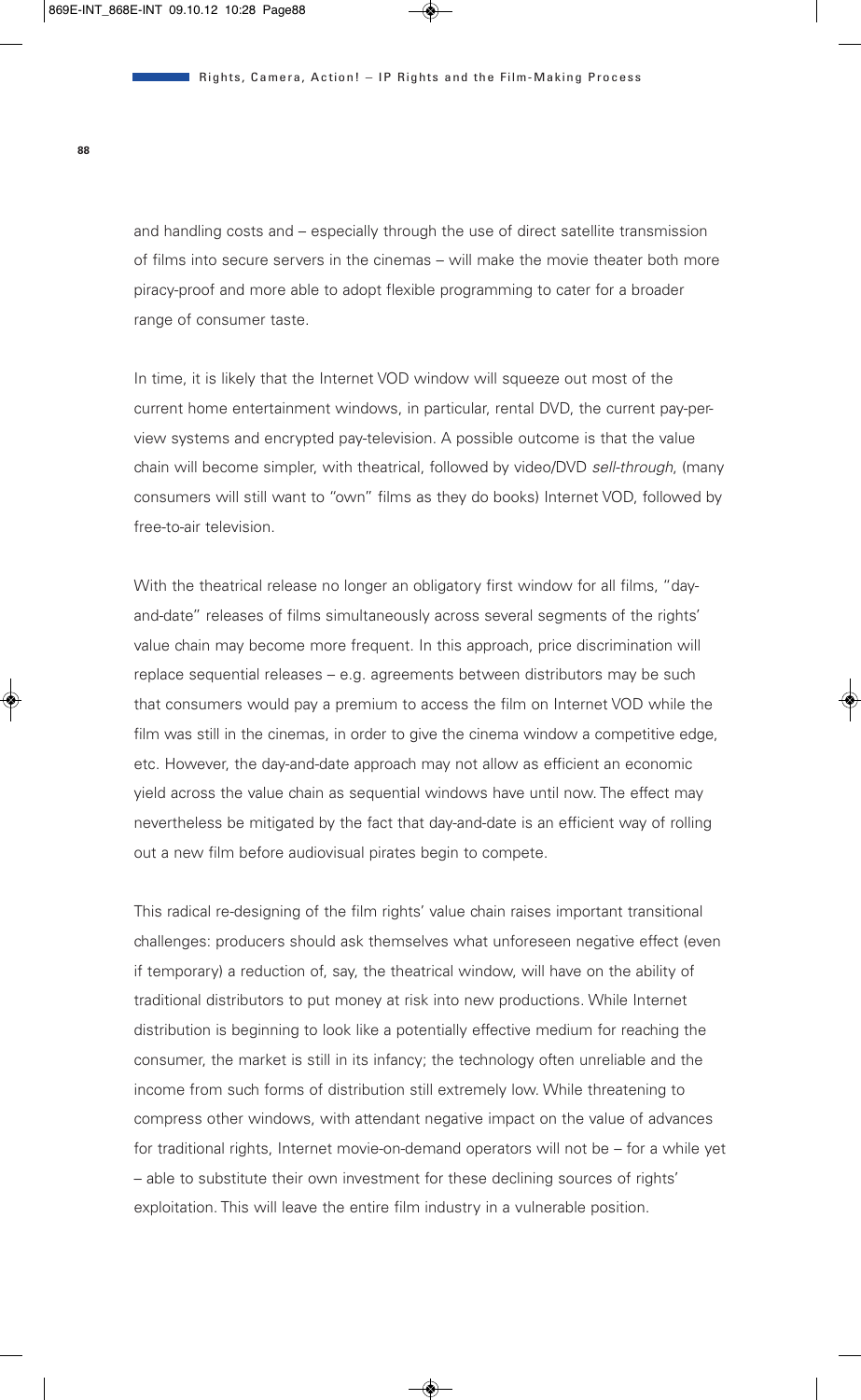

As we come to the end of these general conclusions on future trends, we would like to leave readers with a short inventory of points they may want to consider when licensing rights to Internet operators at this unpredictable juncture in the re-shaping of the film value chain. We hope these will prove helpful to those producers willing to embark on the uncertain business of making their films available through this fastchanging and exciting technology.

The online window may need to be negotiated so that its placement does not hurt other rights' licensees and their own rights' exploitation windows. It may be advisable to locate it where traditional pay-per-view currently sits – i.e. a few months into the theatrical release window and before DVD rental and sell-through as well as all television windows (pay and free). This will ensure that the producer avoids locking himself out of possible licensing deals with licensees further down the value chain or seeing the value of those rights substantially curtailed.

The market for online rights is at a pioneering stage and changing at an extremely rapid pace. This means companies, business models and technologies currently in the market may not be there next year or the year after that. In this context, the producer may find it more rational to negotiate short licenses and resist the pressures from new VOD Internet operators who want to build up a catalogue and attempt to lock films into long licenses.

Exclusivity is sacrosanct in the old value chain. It does not need to be (as yet) in the Internet VOD link. This is because few services reach a significant market. On that basis, granting exclusivity may prevent a maximization of the exploitation of rights in this segment.

Unlike traditional satellite encrypted broadcasting, by now a proven and tested technology – the producer licensing rights to an Internet VOD service may need to exercise a degree of diligence over the technological system in place to license consumers over the ether and to guard against illegal copying and re-distribution. Licensing to unsafe technologies may lead to unwanted "leakage", facilitating illegal copying and circulation of the film.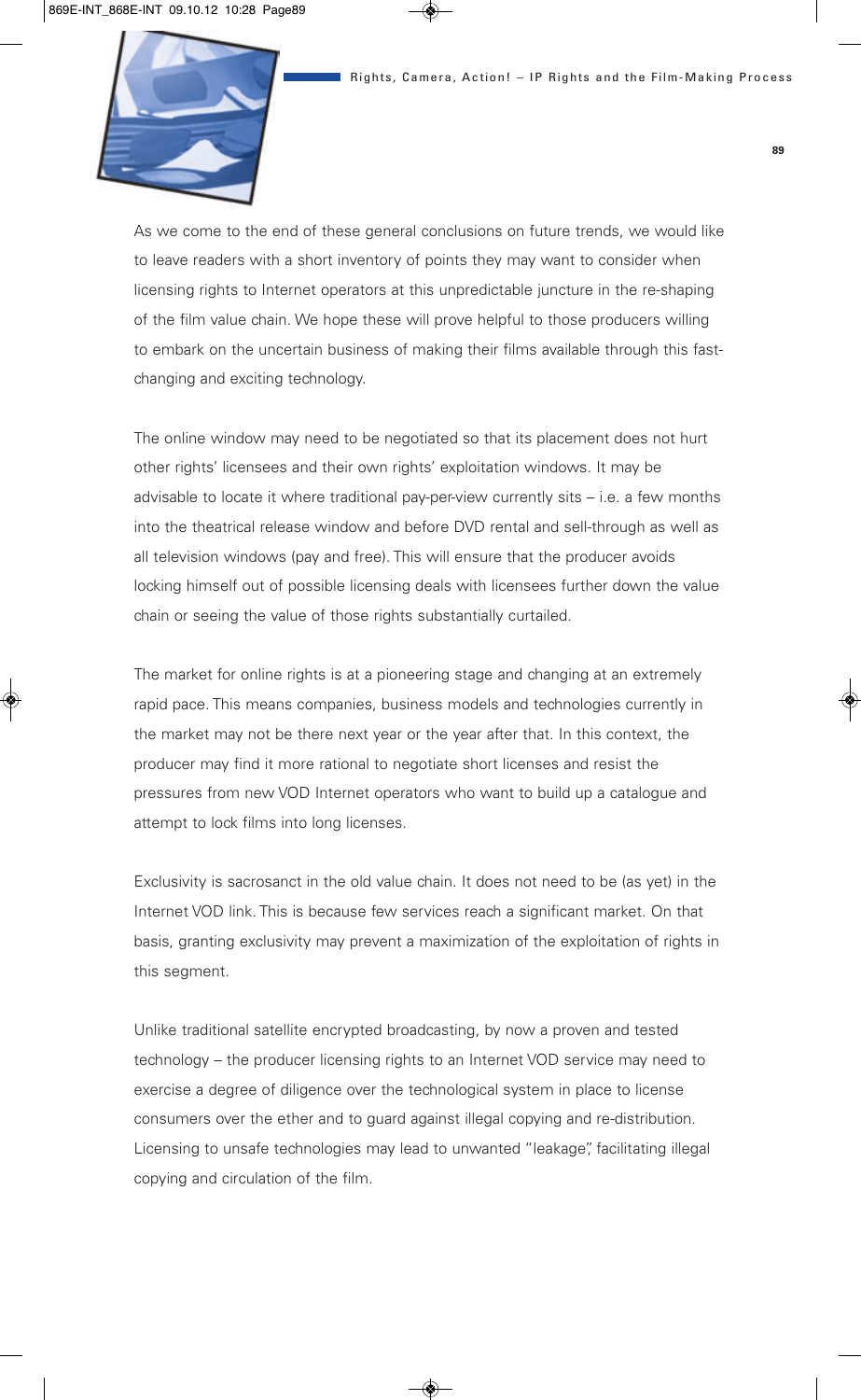A very important aspect of this novel type of licensing is to define just what uses the agreement will cover, and through which types of devices: does the agreement cover download-to-buy and download-to-rent? Does it cover video streaming, etc., or are only specific uses authorized? What is the consumer's term of use (days, weeks, ownership)? Is the VOD licensor authorizing the consumer to playback on devices beyond the home PC or television set? Do these include downloads or streaming onto portable devices such as mobile phones, or players built-in to automobiles, etc.? Is the subscriber home defined as the principal residence only, or does the content play to devices in a second home?

Clarity is also essential when dealing with payments from the licensee. Hardly anyone in the Internet VOD market pays advances on the exploitation of the rights, simply because revenues are still very limited. Producers may want to familiarize themselves with the detail of the operator's pricing points to the consumer and negotiate a share of income on a royalty basis. If the operator is subscription-based rather than pay-per-view, producers will typically obtain a share of overall subscription revenue rather than a royalty on each use.

To many producers working in countries where broadband infrastructure is nascent, while traditional windows are corroded by piracy, these final observations may have seemed both abstruse and premature. However, we note that for all the glamour and novelty of broadband Internet as a vehicle for film distribution, the producer's strategic discipline in licensing his IP rights remains remarkably similar to that which he will have brought to the traditional value chain. If this publication has one common thread running throughout, it is that for the creative film entrepreneur, IP rights are not a theoretical proposition: they are the living material on which their extraordinary occupation depends, the dynamic currency that leads them gradually and painstakingly towards the fulfillment of a singular creative vision and its expression into a unique work, the result of the collaboration of many.

We only hope that this all-too-brief introduction to IP and the film making process will have exposed a little of the complex IP wiring behind the production of even the simplest and most inexpensive film. We hope also, that by not playing down the considerable challenges involved in the enterprise of film production, we will have introduced a note of realism to readers whilst also nourishing their true ambitions.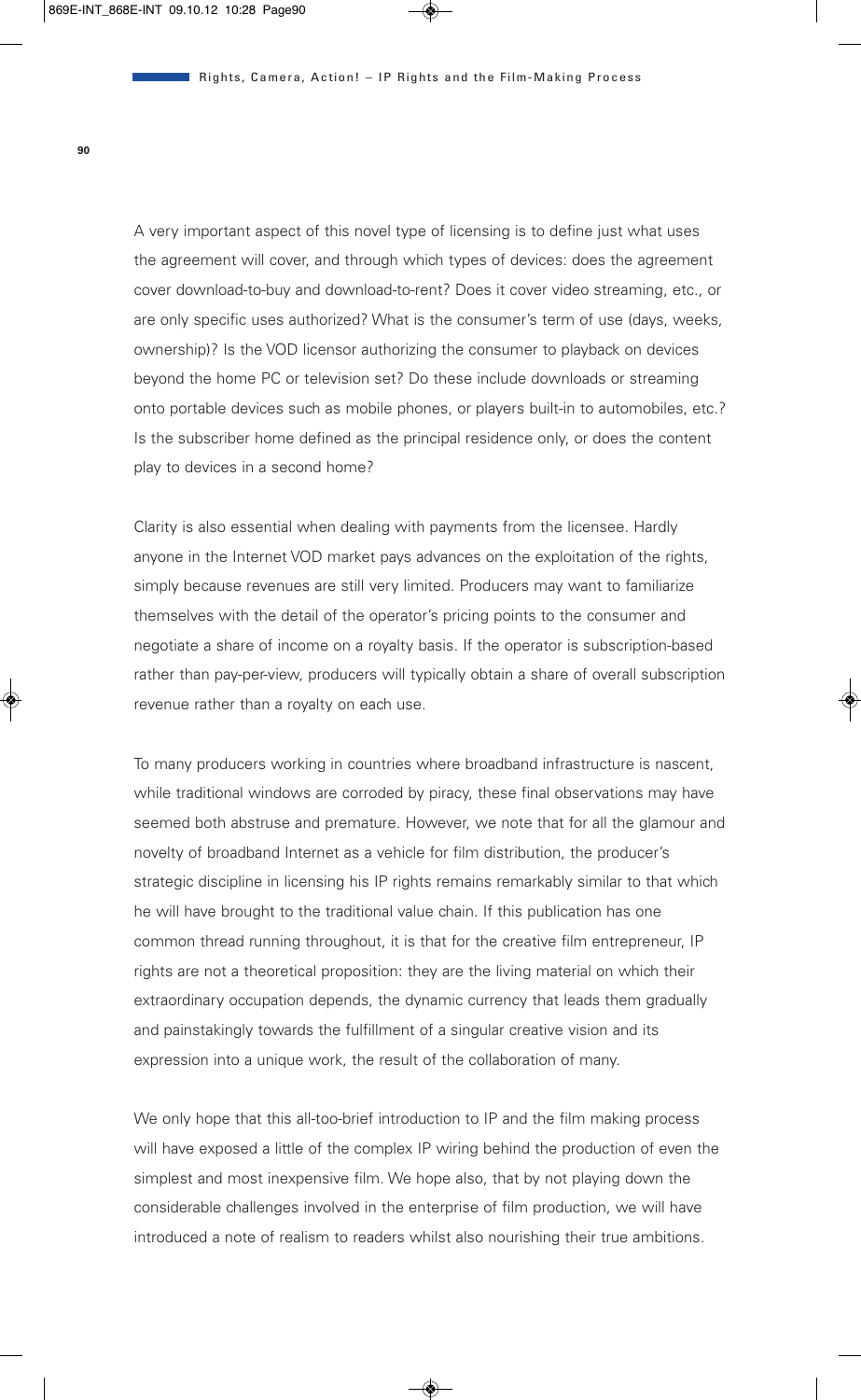# **ANNEX**

# **Glossary of Film Production Terms**

- **Above-the-Line:** line items in the film's budget that refer to sums paid to key talent and rights holders who are often also profit participants.
- **Advance:** a sum paid in cash for the rights to distribute a film in a territory and/or a particular medium.
- "A" List: a director or star whose presence in the film will ensure that it will attract finance and/or distribution.
- **Below-the-Line:** line items in the film's budget that refer to sums paid to contributors who are engaged on a work-for-hire basis.
- **Cap:** usually, a limit to sales or distribution expenses that cannot be exceeded without the producer's permission.
- **Chain of Title:** the documents and contracts that demonstrate exactly how the rights in a project are controlled by the producer.
- **Charge:** a legal charge over the rights of the film that ensures contractual obligations are satisfied.
- **CGI:** computer generated effects.
- **Collection Agency:** an agency set up to administer the collection of revenue from the film's exploitation and the dispersal of that revenue to the financiers of the film. The collection agent also distributes net profits.
- **Common Law Rights:** in the context of filmed IP, the convention in countries such as the UK and the US that the producer is the author of the work and controls its final shape and form.
- **Completion Bond or Guarantee:** specialized production insurance that guarantees the timely delivery of the film to an agreed budget.
- **Co-production:** a film that combines creative, production and/or financial inputs from more than one territory.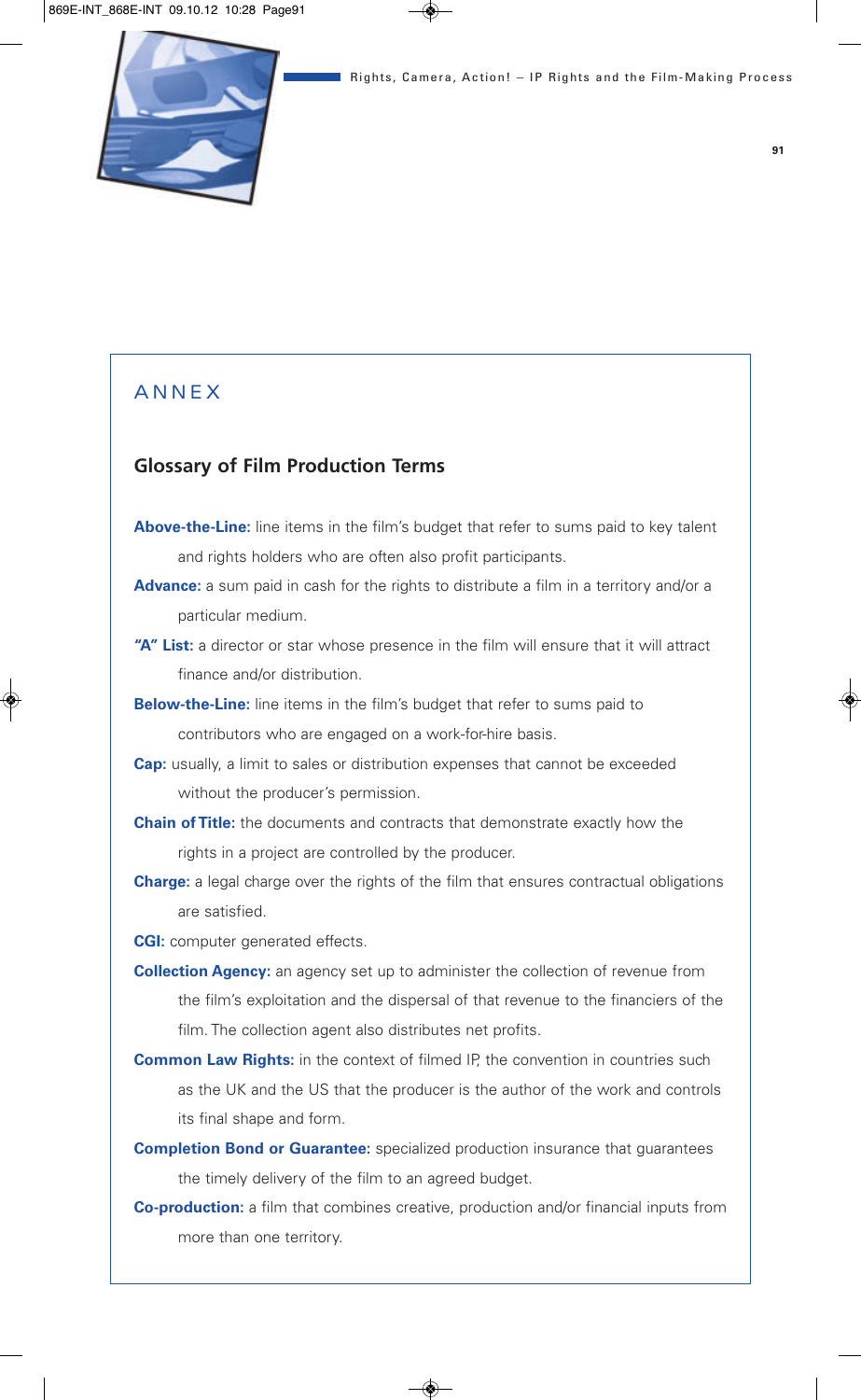**Co-production Treaty:** a cross-national governmental agreement that sets out how a co-production must be structured to benefit from national incentives.

- **Cottage Industry:** any small, low-profit, nationally-based industry that relies on little capital and local markets to survive.
- **Crossover Film:** a modestly-budgeted film with a quirky edge that manages to attract a much wider audience than originally envisaged.
- **Day-and-Date:** simultaneous release of a film across multiple territories and, more recently, multiple distribution platforms.
- **Debt Financing:** finance lent to the production and recoverable in first position.
- **Deferrals or Deferments:** delayed payments or remuneration paid to a supplier or contributor as and when the producer receives revenue from the film.
- **Delivery:** the technical delivery of the elements of the film to distributors and/or financiers in order that it can be sold and/or distributed.
- **Development:** refers to the time and actions necessary to move from an idea to a completed script (or screenplay) ready to be filmed.

**Dialoguiste:** the writer of dialogue only.

- **Director's Cut:** the early form of the film that is under the direct control of the director.
- **Droit d'auteur:** the right of the author to assert paternity and moral rights over the works s/he creates; prevalent in countries like France, Italy etc.
- **Equity:** an investment that attracts a significant share of the profits of a film but recoups back debt.
- **Escalator:** bonus payments made to producer or participants if performance thresholds are exceeded or awards are won.

**Executive Producer:** usually a producer whose principal task is the financing of the film.

- **Final Cut:** the right of a director, producer or financier (or a combination of all three) to approve the final shape and form of the film.
- **First Negotiation and Last Refusal:** the right of a person or company to have the first opportunity to bid for rights and the last opportunity to match a third party's bid. **First Position:** the finance that comes out first as revenue is accrued.
- **Letter of Credit:** a banking instrument often issued by distributors that allows a producer to cash flow an MG via a bank.
- **Long Tail:** in commercial terms a phrase coined by Chris Anderson to describe products that are in low demand or have low sales volume but which can collectively make up a market share that rivals or exceeds the relatively few current bestsellers and blockbusters.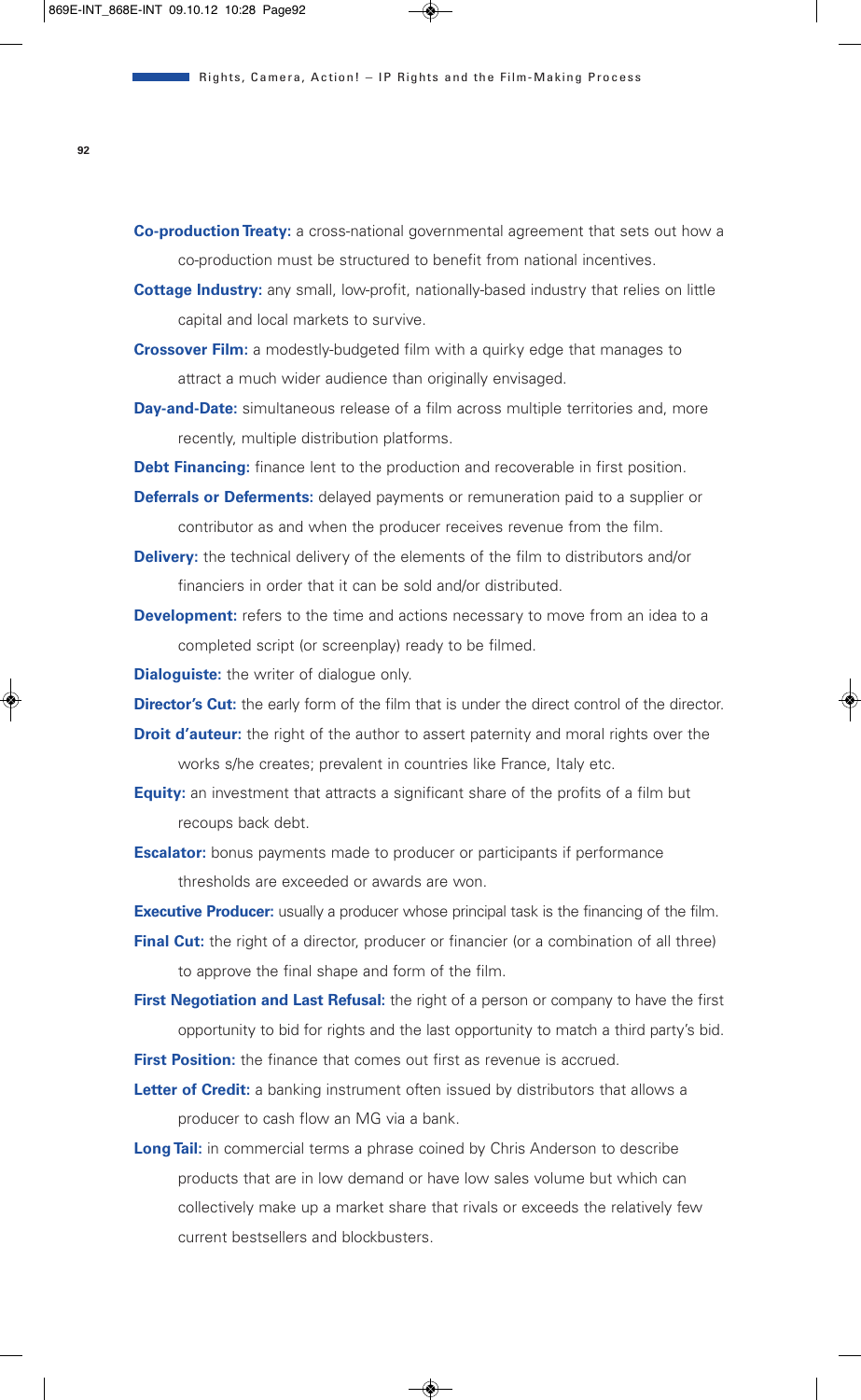

**Gap Financing:** finance (usually debt) against unsold territories.

**Gross Deals or Adjusted Gross:** direct participation by a major financier or talent participant in first revenues.

**License:** a time-limited grant of rights.

**Life Rights:** the right to make into fiction the real-life experiences of a living person.

**Line Producer:** non-creative, work-for-hire producer responsible for seeing the production is managed properly on a day-to-day basis.

**Minimum Guarantee or MG:** finance promised against exploitation of a film in a territory and/or medium.

**Moral Rights:** the right of the author of the work (usually the director) to control the final shape and form of the work.

**Net Profits:** the profits that return to the producer of the film.

**Option:** the instrument by which a producer controls a property for a limited amount of time before making the decision to purchase the rights.

- **Output Deals:** pre-negotiated deals usually between studios or major producers and local distributors and/or broadcasters ensuring certainty of distribution.
- **Overage:** any sums paid to any recipient of a film's revenues after recoupment of the production cost and any sums payable to financiers.
- **Overspend:** any costs incurred in the completion and delivery of a film which exceed the amount of its agreed budget including any contingency.
- **Package:** consisting of factors such as expressions of interest from one or more lead actors and the attachment of a director to the project.
- **Participation:** the share of net profits that is owned by a creative or financial contributor to the film.
- **Polishes:** short engagements of a writer to improve sections or themes within a script shortly before financing or production.

**Pre-Production:** the preparation and organization of the film prior to principal photography.

- **Primary, Secondary and Ancillary Rights:** rights windows usually defined, in order, as theatrical, video/DVD/TV and other (airlines, publishing, merchandising, etc.).
- **Principal Photography:** the period during which the principal action and the principal actors are filmed.
- **Prints and Advertising or P&A:** investment in the release of a film in the physical prints and the costs associated with marketing the film.
- **Producer:** the person or company responsible for making the film; usually controls the rights.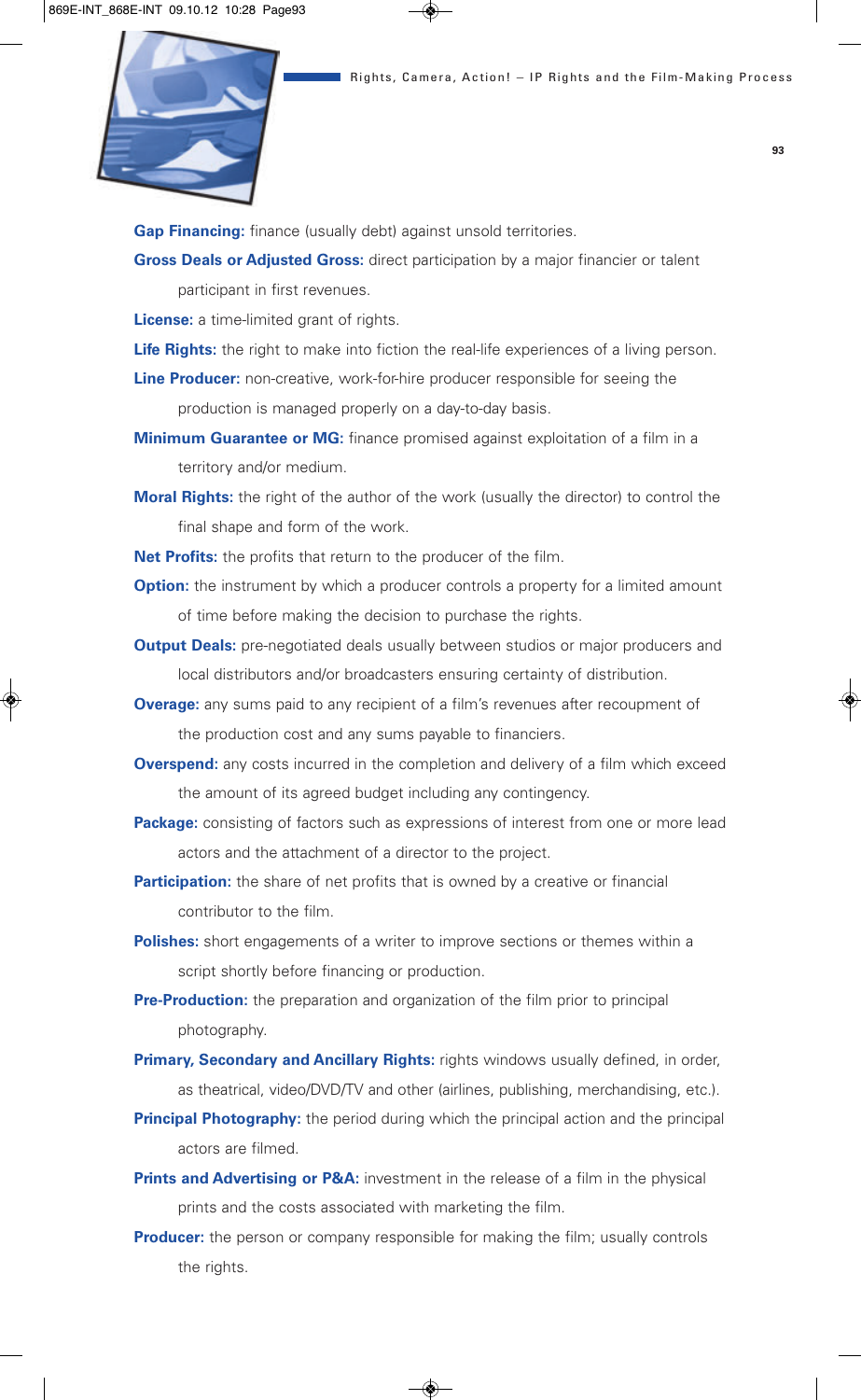**Production Bonus:** a further sum paid to a writer or rights owner on the first day of principal photography.

**Production Budget:** the cost of making and completing the film.

- **Production Insurances:** standard film production insurances required to be in place by the completion bond that cover all risks associated with production such as illness, fire, theft etc.
- **Property:** the script, story or other material a producer options or purchases to make a film.
- **Rebutable:** rights granted by moral law to a rights holder allowing him/her to retain his moral rights.
- **Re-Format Rights:** the right of a producer to convert the script to another format than originally envisaged, e.g., not film but TV.
- **Reserved Rights:** those rights a writer of a spec script or owner of the rights might reserve for himself when granting an option or license, often radio or stage rights.
- **Residuals:** payments to a contributor to a film from the exploitation of the film; usually imposed and controlled by union agreements.
- **Rights:** the underlying rights to the content of the film.

**Rough Assembly:** the early cut of a film in post-production.

**Royalty:** the payment to a rights holder of a share of a film's exploitation in certain media.

**Sales Agent:** corporation set up to sell rights on behalf of the producer to distributors around the world.

- **Sell Thru:** VHS/DVD distribution from which the purchaser owns the unit.
- **Separated Rights:** similar to reserved rights but granted to a writer or rights owner in a work-for-hire context.
- **Spec Script:** an un-commissioned script owned and controlled by the author until its purchase or option by a producer.
- **SPV (Single Purpose Vehicle):** a UK limited company responsible for producing and delivering the film.
- **Supplementary Remuneration:** similar to a royalty and used mainly in *droit d'auteur* countries to refer to a share of cinema revenue.
- **Syndication:** licensing usually very successful films to local US TV broadcast networks.
- **Ten-Percenters:** a slang term for talent and literary agents.
- **Tent Pole:** those half-dozen pictures per year on whose success the US studios depend.
- **Treatment:** a short document that outlines the shape and form of an intended feature length script.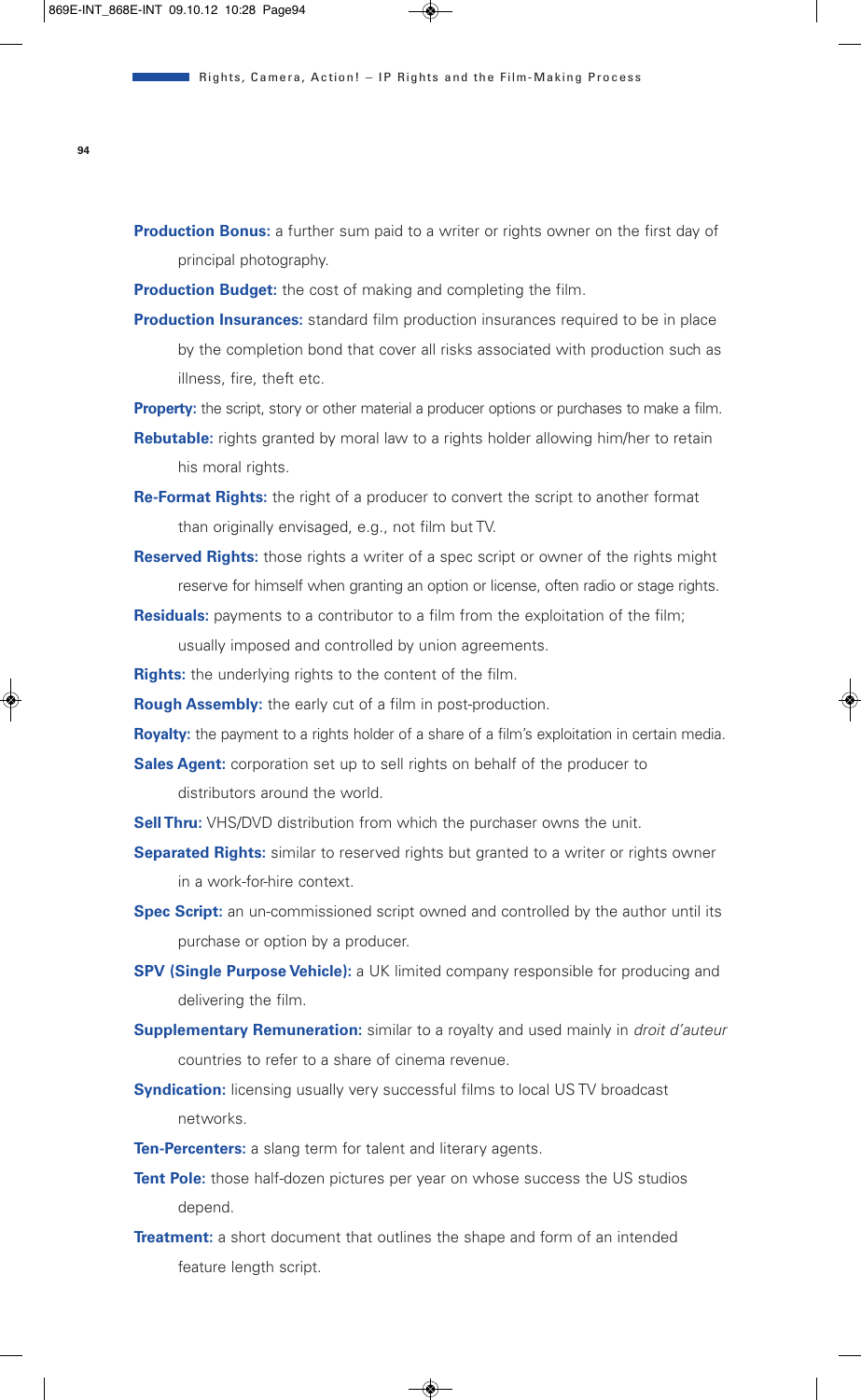

**Turnaround:** a pre-negotiated process for the reversion of rights to the author at the expiry of the option or license.

- **Underlying Work or Underlying Material:** the material or story that forms the basis of the script.
- **Underspend:** any difference between the final audited cost of production of a film and the total amount of its agreed budget including any contingency.
- **Window:** that period of time when a distributor or broadcaster is given an exclusive right to exploit a film.
- **Work-for-Hire:** those contributors to a film whose rights are purchased with their employment contract.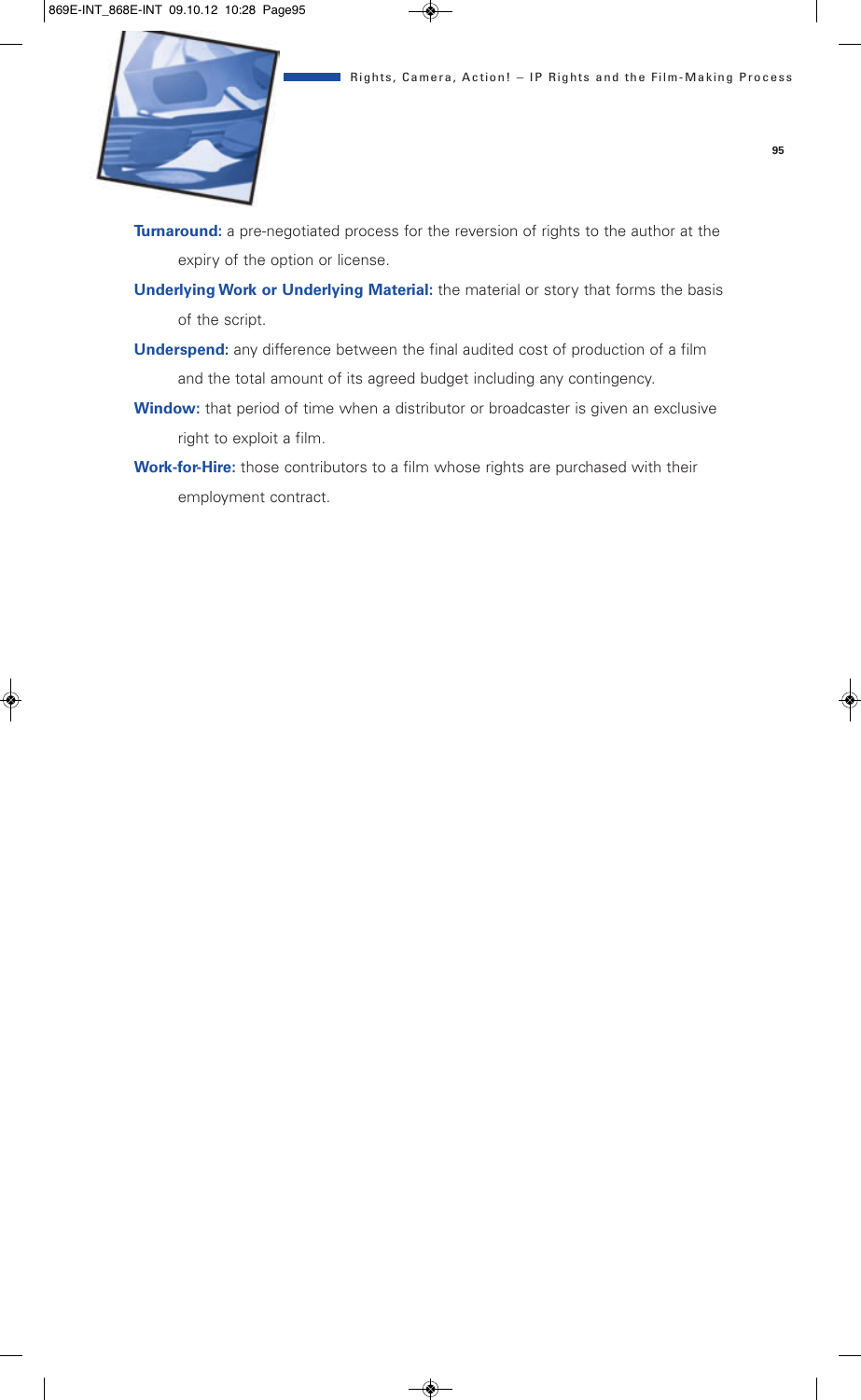# **A C K N O W L E D G E M E N T S**

The authors wish to thank the following persons and organizations for their help and support in the preparation of this publication:

- **Muhammad Ramzy, El Nasr Films, Cairo**
- Valérie Lépine, Director General, International Federation of Film Producers Associations (FIAPF), Paris
- Richard Moxon, Davenport Lyons, London
- **Philippe Carcassonne, Ciné B, Paris**
- **Pooja Bedi, Film Finances, Mumbai**
- Bobby Bedi, Kaleidoscope Entertainment, Mumbai
- Sanjeev Wasswas, AP Film Distribution, Chennai
- **Matthew Justice, Films, London**
- **Marc Samuelson Productions, Samuelson Productions, London**
- Shira Perlmutter, International Federation of Phonograph Industries (IFPI), London
- François Hurard, Centre National de la Cinématographie (CNC), Paris
- **Charlotte Lund Thomsen, International Video Federation**
- **Andrew Chowns, PACT, London**
- Frry Illot, Bridge Media, London
- **Angus Finney, Bristol**
- **Andy Patterson, Archer Street, London**